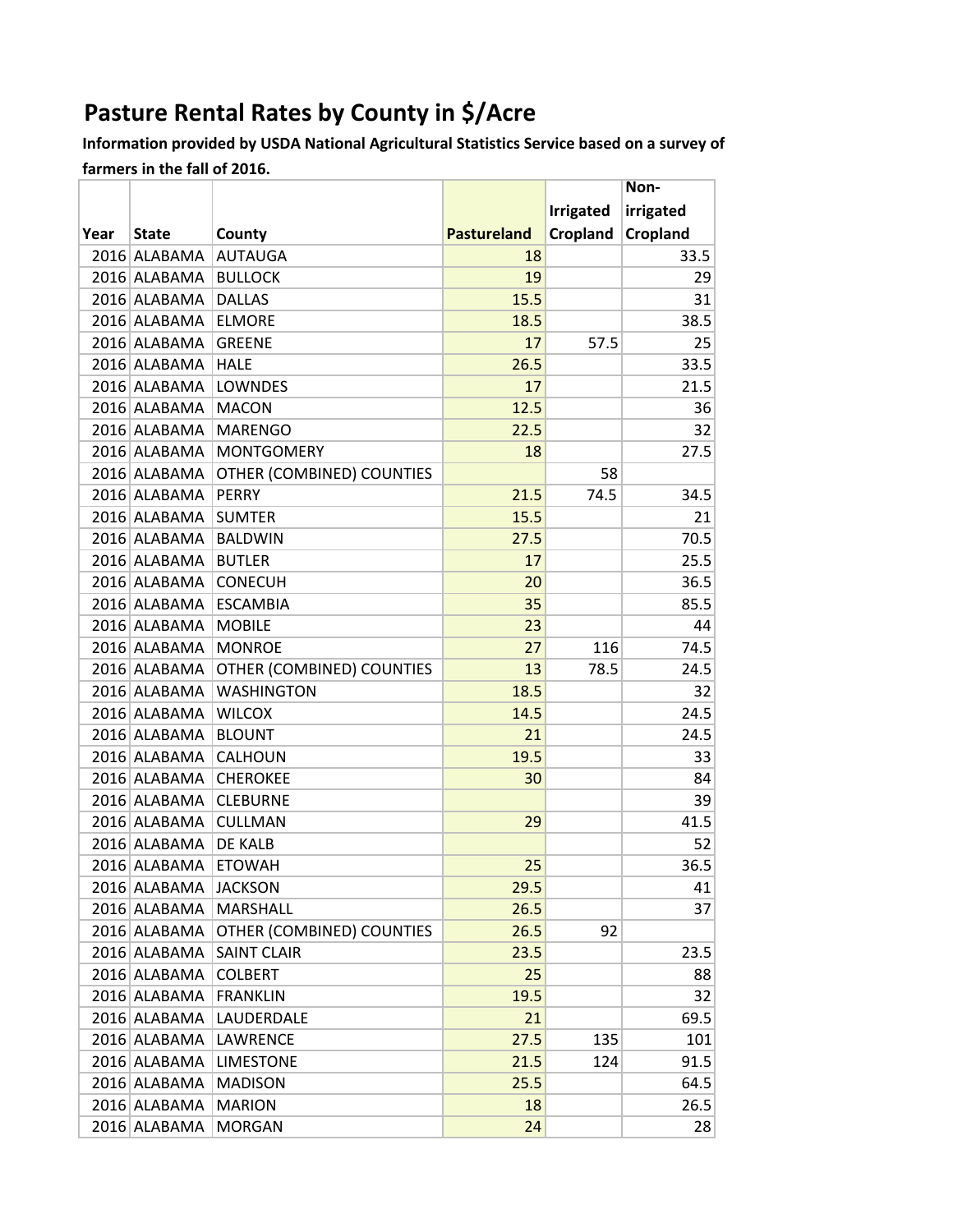| 2016 ALABAMA           | OTHER (COMBINED) COUNTIES               |                | 83   |      |
|------------------------|-----------------------------------------|----------------|------|------|
| 2016 ALABAMA           | <b>WINSTON</b>                          | 18             |      | 18.5 |
| 2016 ALABAMA           | <b>CHAMBERS</b>                         | 18             |      | 22   |
| 2016 ALABAMA           | <b>CHILTON</b>                          | 13.5           |      | 28   |
| 2016 ALABAMA           | <b>CLAY</b>                             | 18             |      | 18   |
| 2016 ALABAMA           | <b>FAYETTE</b>                          | 12.5           |      | 22.5 |
| 2016 ALABAMA           | <b>JEFFERSON</b>                        | 11             |      | 15   |
| 2016 ALABAMA           | LAMAR                                   | 13             |      | 26.5 |
| 2016 ALABAMA           | <b>LEE</b>                              | 12             |      | 32   |
| 2016 ALABAMA           | OTHER (COMBINED) COUNTIES               | 15.5           | 64   | 28   |
| 2016 ALABAMA           | <b>PICKENS</b>                          | 16.5           |      | 16.5 |
| 2016 ALABAMA           | <b>RANDOLPH</b>                         | 20             |      | 25   |
| 2016 ALABAMA           | <b>SHELBY</b>                           | 16             |      | 46   |
| 2016 ALABAMA           | <b>TALLADEGA</b>                        | 17             | 121  | 42.5 |
| 2016 ALABAMA           | <b>TALLAPOOSA</b>                       | 17             |      |      |
| 2016 ALABAMA           | <b>TUSCALOOSA</b>                       | 20             |      | 39.5 |
| 2016 ALABAMA           | <b>WALKER</b>                           | 19.5           |      | 27   |
| 2016 ALABAMA           | <b>BARBOUR</b>                          | 24.5           |      | 34.5 |
| 2016 ALABAMA           | <b>COFFEE</b>                           | 34             |      | 43   |
| 2016 ALABAMA           | <b>COVINGTON</b>                        | 29.5           |      | 56   |
| 2016 ALABAMA           | <b>CRENSHAW</b>                         | 22.5           |      | 27   |
| 2016 ALABAMA           | <b>DALE</b>                             |                |      | 40.5 |
| 2016 ALABAMA           | <b>GENEVA</b>                           | 29             |      | 49.5 |
| 2016 ALABAMA           | <b>HENRY</b>                            | 19.5           |      | 40.5 |
| 2016 ALABAMA           | <b>HOUSTON</b>                          | 32.5           | 100  | 44   |
| 2016 ALABAMA           | OTHER (COMBINED) COUNTIES               | 23             | 102  |      |
| 2016 ALABAMA           | <b>PIKE</b>                             | 21             |      | 29   |
| 2016 ALABAMA           | <b>RUSSELL</b>                          |                |      | 34   |
| 2016 ARIZONA           | <b>APACHE</b>                           | 1.1            |      |      |
| 2016 ARIZONA           | <b>NAVAJO</b>                           | 1.4            |      |      |
| 2016 ARIZONA           | OTHER (COMBINED) COUNTIES               | 2.5            | 78   |      |
| 2016 ARIZONA           | <b>COCHISE</b>                          | 1.9            | 124  |      |
| 2016 ARIZONA           | <b>GRAHAM</b>                           |                | 149  |      |
| 2016 ARIZONA           | <b>GREENLEE</b>                         |                | 57   |      |
| 2016 ARIZONA           | LAPAZ                                   |                | 181  |      |
| 2016 ARIZONA           | <b>MARICOPA</b>                         | 2.7            | 164  |      |
| 2016 ARIZONA           | OTHER (COMBINED) COUNTIES               | 4              |      |      |
| 2016 ARIZONA           | <b>PIMA</b>                             | 1.6            | 70   |      |
| 2016 ARIZONA           | <b>PINAL</b>                            |                | 123  |      |
| 2016 ARIZONA           | <b>SANTA CRUZ</b>                       | $\overline{2}$ |      |      |
| 2016 ARIZONA           | YUMA                                    |                | 512  |      |
| 2016 ARKANSAS CONWAY   |                                         | 14             |      | 15.5 |
| 2016 ARKANSAS FAULKNER |                                         | 23             |      | 32.5 |
| 2016 ARKANSAS GARLAND  |                                         | 10             |      | 14.5 |
|                        | 2016 ARKANSAS HOT SPRING                | 17             |      | 15   |
|                        | 2016 ARKANSAS OTHER (COMBINED) COUNTIES | 15             | 73.5 | 32   |
| 2016 ARKANSAS PERRY    |                                         | 15             |      | 29   |
| 2016 ARKANSAS PULASKI  |                                         | 25.5           |      |      |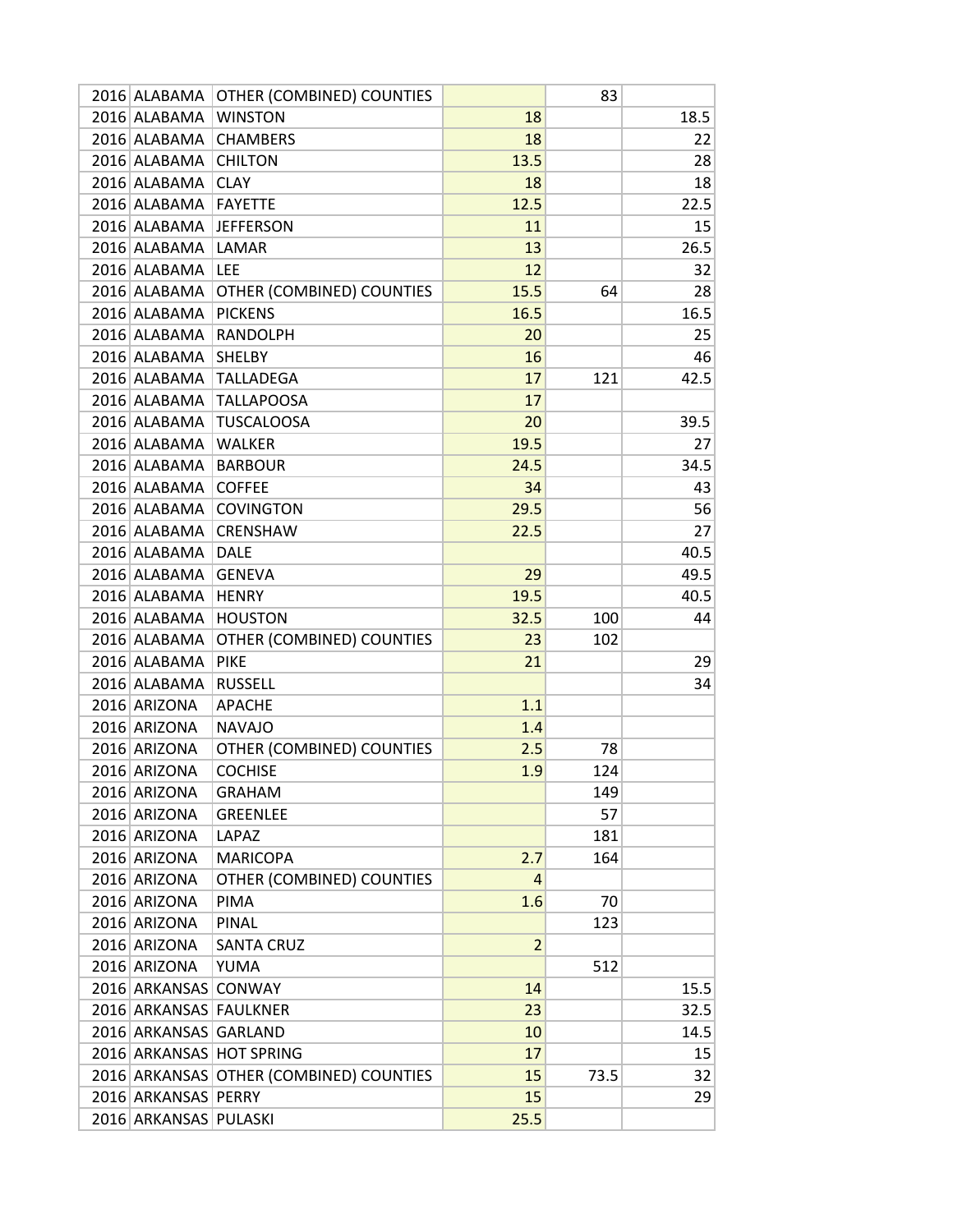| 2016 ARKANSAS SALINE   |                                         |      |      | 21.5 |
|------------------------|-----------------------------------------|------|------|------|
| 2016 ARKANSAS ARKANSAS |                                         |      | 125  | 75   |
|                        | 2016 ARKANSAS CRITTENDEN                |      | 127  | 86.5 |
| 2016 ARKANSAS CROSS    |                                         | 9    | 129  |      |
| 2016 ARKANSAS LEE      |                                         |      | 102  | 53   |
| 2016 ARKANSAS LONOKE   |                                         | 21.5 | 124  | 33   |
| 2016 ARKANSAS MONROE   |                                         |      | 112  |      |
|                        | 2016 ARKANSAS OTHER (COMBINED) COUNTIES | 22.5 |      | 96.5 |
| 2016 ARKANSAS PHILLIPS |                                         |      | 137  | 86.5 |
| 2016 ARKANSAS PRAIRIE  |                                         |      | 135  |      |
|                        | 2016 ARKANSAS SAINT FRANCIS             | 18.5 | 94   | 56   |
|                        | 2016 ARKANSAS WOODRUFF                  |      | 103  |      |
| 2016 ARKANSAS BAXTER   |                                         | 16.5 |      | 29.5 |
| 2016 ARKANSAS CLEBURNE |                                         |      |      | 23.5 |
| 2016 ARKANSAS FULTON   |                                         | 25.5 |      | 22.5 |
| 2016 ARKANSAS IZARD    |                                         | 11.5 |      | 12   |
| 2016 ARKANSAS MARION   |                                         | 16   |      | 17   |
|                        | 2016 ARKANSAS OTHER (COMBINED) COUNTIES | 24   |      |      |
| 2016 ARKANSAS SEARCY   |                                         | 13.5 |      | 16   |
| 2016 ARKANSAS SHARP    |                                         | 20   |      | 19.5 |
| 2016 ARKANSAS STONE    |                                         | 19   |      | 19   |
|                        | 2016 ARKANSAS VAN BUREN                 |      |      | 14.5 |
| 2016 ARKANSAS CLAY     |                                         | 20.5 | 145  |      |
|                        | 2016 ARKANSAS CRAIGHEAD                 | 16.5 | 118  | 91   |
| 2016 ARKANSAS GREENE   |                                         | 22.5 | 151  |      |
|                        | 2016 ARKANSAS INDEPENDENCE              | 19   |      | 38   |
| 2016 ARKANSAS JACKSON  |                                         | 14.5 | 115  | 76   |
|                        | 2016 ARKANSAS LAWRENCE                  | 21   | 137  | 51.5 |
|                        | 2016 ARKANSAS MISSISSIPPI               |      | 124  | 99   |
|                        | 2016 ARKANSAS OTHER (COMBINED) COUNTIES | 29.5 | 99.5 | 82   |
| 2016 ARKANSAS POINSETT |                                         |      | 134  |      |
|                        | 2016 ARKANSAS RANDOLPH                  | 24   | 140  | 23   |
| 2016 ARKANSAS WHITE    |                                         | 16.5 |      | 27   |
| 2016 ARKANSAS BOONE    |                                         | 18   |      | 28.5 |
| 2016 ARKANSAS CARROLL  |                                         | 28   |      | 34   |
| 2016 ARKANSAS MADISON  |                                         | 21   |      | 20.5 |
| 2016 ARKANSAS NEWTON   |                                         | 22   |      |      |
|                        | 2016 ARKANSAS OTHER (COMBINED) COUNTIES | 33.5 |      | 33   |
|                        | 2016 ARKANSAS WASHINGTON                |      |      | 27   |
| 2016 ARKANSAS CLARK    |                                         | 18   |      | 16   |
| 2016 ARKANSAS NEVADA   |                                         | 15   |      | 17   |
|                        | 2016 ARKANSAS OTHER (COMBINED) COUNTIES | 13.5 |      | 14   |
| 2016 ARKANSAS UNION    |                                         | 18   |      | 12.5 |
| 2016 ARKANSAS ASHLEY   |                                         | 17.5 | 138  |      |
| 2016 ARKANSAS CHICOT   |                                         | 23.5 | 153  | 97   |
| 2016 ARKANSAS DESHA    |                                         |      | 160  | 93   |
| 2016 ARKANSAS DREW     |                                         | 16.5 | 177  | 16   |
|                        | 2016 ARKANSAS JEFFERSON                 |      | 141  | 91   |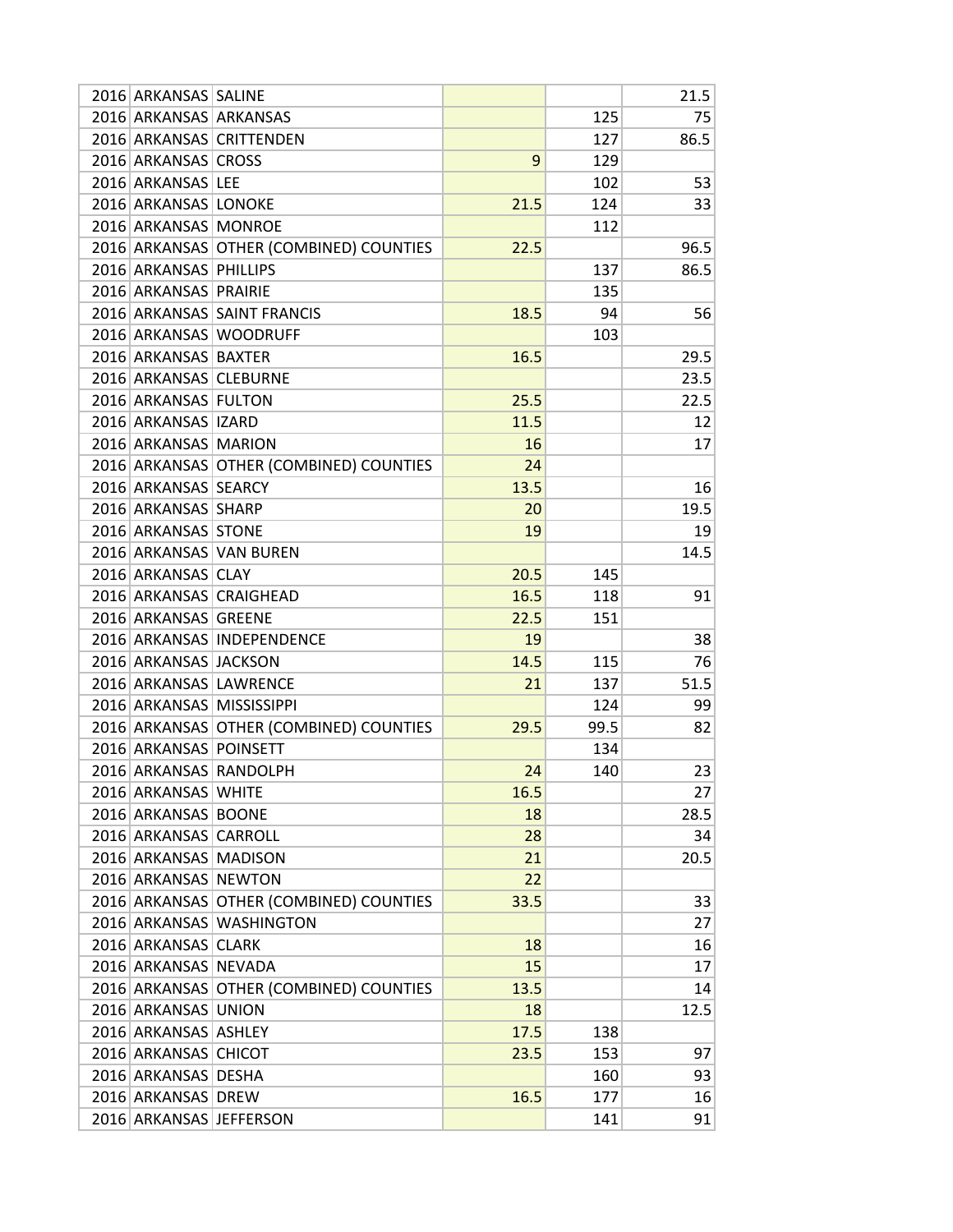| 2016 ARKANSAS LINCOLN       |                                          |      | 119   |      |
|-----------------------------|------------------------------------------|------|-------|------|
|                             | 2016 ARKANSAS OTHER (COMBINED) COUNTIES  | 26.5 |       | 44   |
| 2016 ARKANSAS HEMPSTEAD     |                                          | 16.5 |       | 20   |
| 2016 ARKANSAS HOWARD        |                                          | 27.5 |       | 27   |
| 2016 ARKANSAS LAFAYETTE     |                                          | 31.5 |       | 47   |
| 2016 ARKANSAS LITTLE RIVER  |                                          | 20   |       | 25   |
| 2016 ARKANSAS MILLER        |                                          | 20   |       | 19.5 |
| 2016 ARKANSAS MONTGOMERY    |                                          | 15.5 |       | 20.5 |
|                             | 2016 ARKANSAS OTHER (COMBINED) COUNTIES  |      | 111   |      |
| 2016 ARKANSAS PIKE          |                                          | 15.5 |       | 20.5 |
| 2016 ARKANSAS SEVIER        |                                          | 19.5 |       | 22.5 |
| 2016 ARKANSAS CRAWFORD      |                                          | 21   |       | 23   |
| 2016 ARKANSAS FRANKLIN      |                                          | 19   |       | 16.5 |
| 2016 ARKANSAS JOHNSON       |                                          | 16   |       | 13   |
| 2016 ARKANSAS LOGAN         |                                          | 10.5 |       | 15   |
| 2016 ARKANSAS POLK          |                                          | 17.5 |       | 17.5 |
| 2016 ARKANSAS POPE          |                                          | 13   |       | 20.5 |
| 2016 ARKANSAS SCOTT         |                                          | 10.5 |       | 17.5 |
| 2016 ARKANSAS SEBASTIAN     |                                          | 12   |       | 24.5 |
| 2016 ARKANSAS YELL          |                                          | 17   |       | 13.5 |
| 2016 CALIFORNIA ALAMEDA     |                                          | 16.5 |       | 16   |
| 2016 CALIFORNI CONTRA COSTA |                                          | 29   |       | 22.5 |
| 2016 CALIFORNIA LAKE        |                                          |      | 667   |      |
| 2016 CALIFORNI MARIN        |                                          | 29.5 | 470   |      |
| 2016 CALIFORNI MONTEREY     |                                          | 12   | 1,490 | 12.5 |
| 2016 CALIFORNIA NAPA        |                                          | 10   | 1,370 |      |
|                             | 2016 CALIFORNI OTHER (COMBINED) COUNTIES | 12.5 | 243   | 45.5 |
| 2016 CALIFORNI SAN BENITO   |                                          | 7.1  | 510   | 12.5 |
|                             | 2016 CALIFORNIA SAN LUIS OBISPO          | 26.5 | 984   | 21   |
| 2016 CALIFORNIA SAN MATEO   |                                          | 18.5 | 370   | 20   |
| 2016 CALIFORNI SANTA CLARA  |                                          | 12   |       | 25   |
| 2016 CALIFORNI SANTA CRUZ   |                                          |      |       |      |
| 2016 CALIFORNIA SONOMA      |                                          |      | 1,470 |      |
|                             |                                          | 36   | 721   | 38.5 |
| 2016 CALIFORNI LASSEN       |                                          | 12   |       |      |
| 2016 CALIFORNI MODOC        |                                          | 13   | 271   |      |
|                             | 2016 CALIFORNI OTHER (COMBINED) COUNTIES |      | 109   | 20.5 |
| 2016 CALIFORNIA PLUMAS      |                                          | 15   |       |      |
| 2016 CALIFORNI HUMBOLDT     |                                          | 22   | 428   |      |
|                             | 2016 CALIFORNI OTHER (COMBINED) COUNTIES | 8    | 353   | 68   |
| 2016 CALIFORNI BUTTE        |                                          |      | 362   |      |
| 2016 CALIFORNI COLUSA       |                                          | 13.5 | 280   | 46.5 |
| 2016 CALIFORNIA GLENN       |                                          | 21   | 229   | 21   |
|                             | 2016 CALIFORNI OTHER (COMBINED) COUNTIES | 26   |       | 35   |
| 2016 CALIFORNI SACRAMENTO   |                                          | 37   | 253   | 40   |
| 2016 CALIFORNIA SOLANO      |                                          | 27   | 200   | 26   |
| 2016 CALIFORNI SUTTER       |                                          | 25.5 | 309   | 85.5 |
| 2016 CALIFORNI TEHAMA       |                                          | 14   | 199   | 18.5 |
| 2016 CALIFORNI YOLO         |                                          | 19.5 | 288   |      |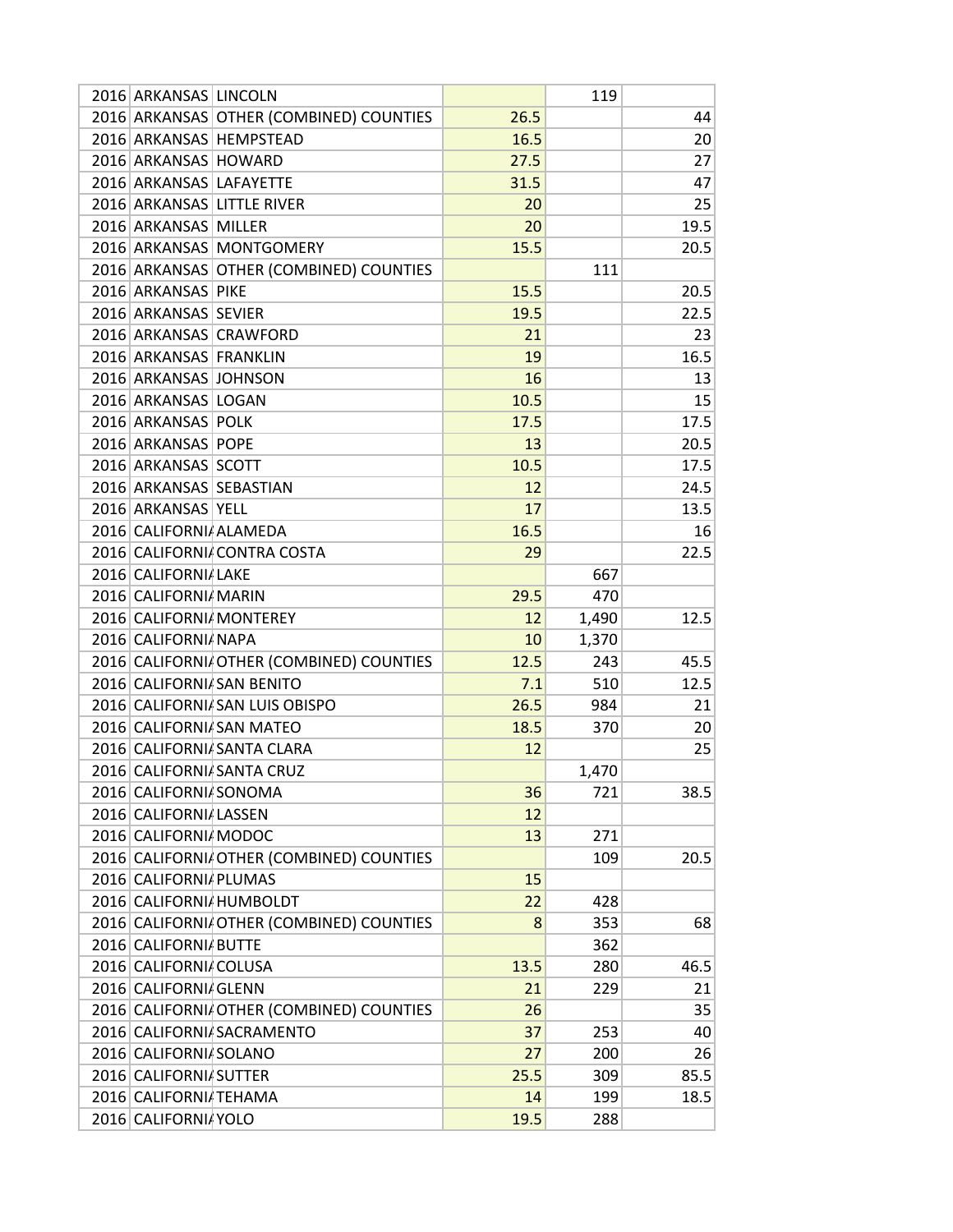| 2016 CALIFORNIA YUBA                     |      | 434   | 33   |
|------------------------------------------|------|-------|------|
| 2016 CALIFORNIA FRESNO                   | 12   | 321   | 40   |
| 2016 CALIFORNIA KERN                     | 10   | 352   | 21   |
| 2016 CALIFORNIA KINGS                    | 17   | 314   |      |
| 2016 CALIFORNI MADERA                    | 13   | 338   | 31   |
| 2016 CALIFORNIA MERCED                   | 18   | 349   |      |
| 2016 CALIFORNI OTHER (COMBINED) COUNTIES | 21.5 |       | 32.5 |
| 2016 CALIFORNI SAN JOAQUIN               |      | 300   | 32.5 |
| 2016 CALIFORNIA STANISLAUS               | 21   | 392   |      |
| 2016 CALIFORNI TULARE                    |      | 355   | 25   |
| 2016 CALIFORNIA AMADOR                   | 16.5 |       | 18   |
| 2016 CALIFORNI CALAVERAS                 | 16   |       | 22   |
| 2016 CALIFORNIA EL DORADO                | 7.4  | 610   |      |
| 2016 CALIFORNI INYO                      | 6.1  |       |      |
| 2016 CALIFORNI MARIPOSA                  | 14   |       |      |
| 2016 CALIFORNIA MONO                     |      | 261   |      |
| 2016 CALIFORNIA NEVADA                   | 22.5 |       |      |
| 2016 CALIFORNI OTHER (COMBINED) COUNTIES | 17.5 | 154   | 25   |
| 2016 CALIFORNIA PLACER                   | 21   | 267   | 23.5 |
| 2016 CALIFORNI TUOLUMNE                  | 15.5 |       |      |
| 2016 CALIFORNI OTHER (COMBINED) COUNTIES | 14   |       | 24.5 |
| 2016 CALIFORNIA SHASTA                   | 9    | 233   |      |
| 2016 CALIFORNIA SISKIYOU                 |      | 304   |      |
| 2016 CALIFORNI IMPERIAL                  |      | 295   |      |
| 2016 CALIFORNIALOS ANGELES               |      | 550   |      |
| 2016 CALIFORNI ORANGE                    |      | 1,190 |      |
| 2016 CALIFORNI OTHER (COMBINED) COUNTIES | 11   |       | 26.5 |
| 2016 CALIFORNI RIVERSIDE                 |      | 300   |      |
| 2016 CALIFORNI SAN BERNARDINO            |      | 200   |      |
| 2016 CALIFORNI SAN DIEGO                 | 18   | 1,300 |      |
| 2016 CALIFORNI SANTA BARBARA             | 6.3  | 1,590 |      |
| 2016 CALIFORNIA VENTURA                  |      | 2,300 |      |
| 2016 COLORADO ADAMS                      | 8.4  | 167   | 21   |
| 2016 COLORADO ARAPAHOE                   | 8.9  |       | 15   |
| 2016 COLORADO CHEYENNE                   | 7.5  |       | 32   |
| 2016 COLORADO DOUGLAS                    | 6.4  |       |      |
| 2016 COLORADO EL PASO                    | 4.7  |       |      |
| 2016 COLORADO ELBERT                     | 6.7  |       | 19   |
| 2016 COLORADO KIOWA                      | 7.8  |       | 27   |
| 2016 COLORADO KIT CARSON                 | 11.5 | 119   | 39   |
| 2016 COLORADO LINCOLN                    | 5.1  |       | 24   |
| 2016 COLORADO OTHER (COMBINED) COUNTIES  |      | 140   | 21   |
| 2016 COLORADO PHILLIPS                   | 8    | 184   | 33   |
| 2016 COLORADO WASHINGTON                 | 9.3  | 185   | 28   |
| 2016 COLORADO YUMA                       | 13   | 228   | 39   |
| 2016 COLORADO BOULDER                    | 15   |       |      |
| 2016 COLORADO LARIMER                    | 7.1  | 109   | 29.5 |
| 2016 COLORADO LOGAN                      | 7.5  | 184   | 30.5 |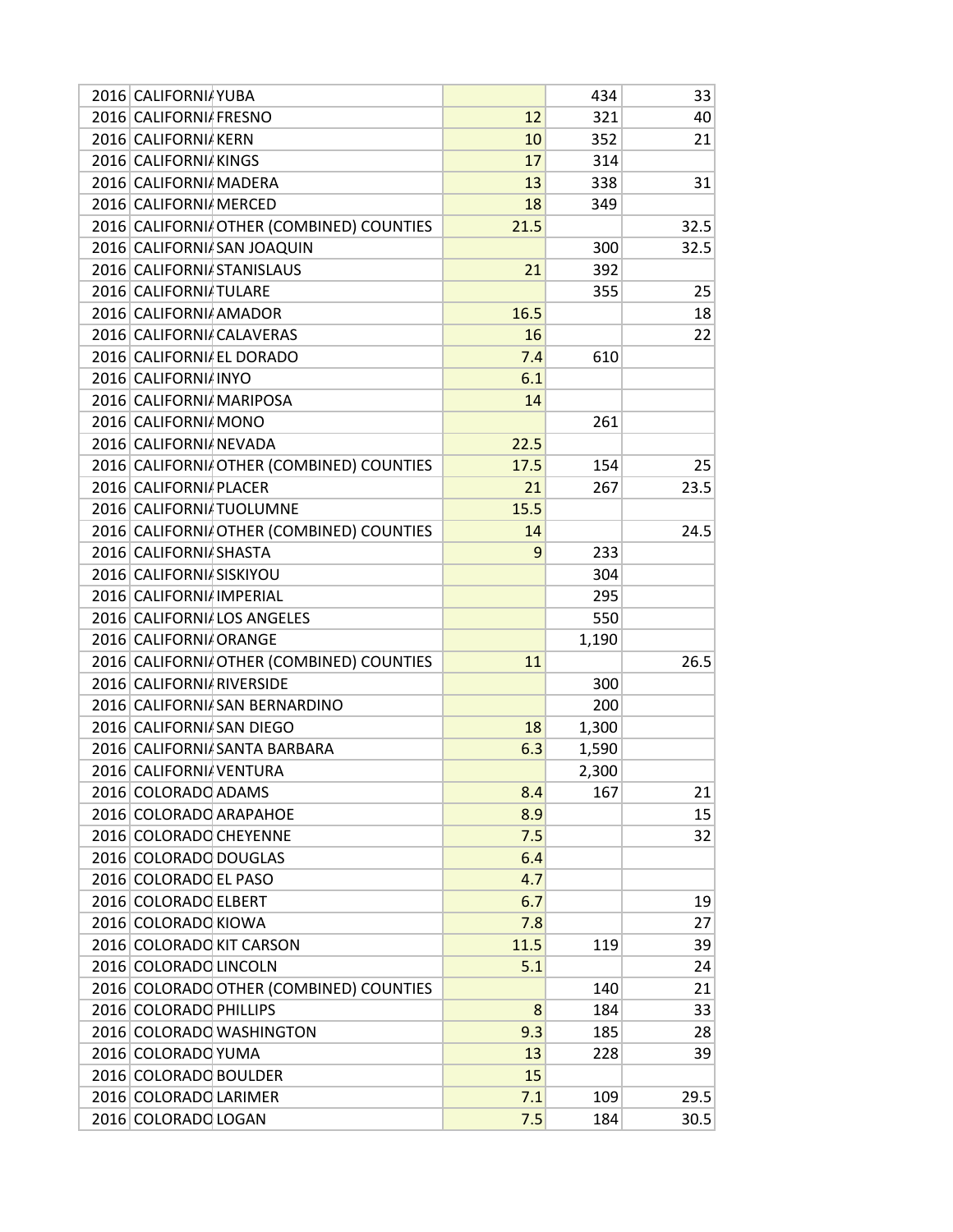| 2016 COLORADO OTHER (COMBINED) COUNTIES<br>72<br>20.5<br>1.8<br>2016 COLORADO SEDGWICK<br>9.1<br>175<br>42<br>2016 COLORADO WELD<br>25.5<br>8<br>152<br>2016 COLORADO CHAFFEE<br>6.2<br>60.5<br>2016 COLORADO GRAND<br>3.4<br>2016 COLORADO GUNNISON<br>5.6<br>2016 COLORADO JACKSON<br>4.8<br>16<br>2016 COLORADO MOFFAT<br>3.1<br>2016 COLORADO OTHER (COMBINED) COUNTIES<br>1.3<br>19.5<br>18<br>2016 COLORADO PARK<br>1.3<br>2016 COLORADO RIO BLANCO<br>1.4<br>47<br>2016 COLORADO ROUTT<br>13.5<br>6.4<br>25<br>2016 COLORADO TELLER<br>1.5<br>2016 COLORADO ALAMOSA<br>$\overline{4}$<br>205<br>2016 COLORADO CONEJOS<br>5.2<br>103<br>2016 COLORADO COSTILLA<br>3.7<br>120<br>2016 COLORADO OTHER (COMBINED) COUNTIES<br>19<br>7.7<br>2016 COLORADO RIO GRANDE<br>130<br>2016 COLORADO SAGUACHE<br>150<br>6<br>5<br>2016 COLORADO BACA<br>107<br>22<br>2016 COLORADO BENT<br>4.7<br>99<br>2016 COLORADO CROWLEY<br>3.6<br>2016 COLORADO CUSTER<br>3<br>2016 COLORADO FREMONT<br>1.3<br>103<br>2016 COLORADO HUERFANO<br>3.7<br>2016 COLORADO LAS ANIMAS<br>4<br>73<br>2016 COLORADO OTERO<br>91<br>4<br>2016 COLORADO OTHER (COMBINED) COUNTIES<br>68<br>27.5<br>2016 COLORADO PROWERS<br>7.3<br>123<br>2016 COLORADO PUEBLO<br>3.9<br>81<br>2016 COLORADO ARCHULETA<br>3.2<br>2016 COLORADO DELTA<br>4.3<br>88<br>2016 COLORADO GARFIELD<br>48<br>1.9<br>2016 COLORADO LA PLATA<br>10<br>41<br>5.2<br>2016 COLORADO MESA<br>85<br>2016 COLORADO MONTEZUMA<br>74<br>6.7<br>2016 COLORADO MONTROSE<br>7.1<br>88<br>2016 COLORADO OTHER (COMBINED) COUNTIES<br>23.5<br>4.4<br>36<br>2016 COLORADO OURAY<br>41<br>3.4<br>2016 COLORADO SAN MIGUEL<br>2.8<br>25<br>2016 CONNECTION HARTFORD<br>114<br>2016 CONNECTIC LITCHFIELD<br>29<br>2016 CONNECTIONER LONDON<br>48.5<br>2016 CONNECTIO OTHER (COMBINED) COUNTIES<br>54.5<br>2016 CONNECTIO TOLLAND<br>83<br>2016 CONNECTIO WINDHAM<br>43<br>155<br>89.5<br>2016 DELAWARE KENT | 2016 COLORADO MORGAN | 7.1 | 164 | 20 |
|----------------------------------------------------------------------------------------------------------------------------------------------------------------------------------------------------------------------------------------------------------------------------------------------------------------------------------------------------------------------------------------------------------------------------------------------------------------------------------------------------------------------------------------------------------------------------------------------------------------------------------------------------------------------------------------------------------------------------------------------------------------------------------------------------------------------------------------------------------------------------------------------------------------------------------------------------------------------------------------------------------------------------------------------------------------------------------------------------------------------------------------------------------------------------------------------------------------------------------------------------------------------------------------------------------------------------------------------------------------------------------------------------------------------------------------------------------------------------------------------------------------------------------------------------------------------------------------------------------------------------------------------------------------------------------------------------------------------------------------------------------------------------------------------------------------------------------------------------------------------------------------------------------------------------------------|----------------------|-----|-----|----|
|                                                                                                                                                                                                                                                                                                                                                                                                                                                                                                                                                                                                                                                                                                                                                                                                                                                                                                                                                                                                                                                                                                                                                                                                                                                                                                                                                                                                                                                                                                                                                                                                                                                                                                                                                                                                                                                                                                                                        |                      |     |     |    |
|                                                                                                                                                                                                                                                                                                                                                                                                                                                                                                                                                                                                                                                                                                                                                                                                                                                                                                                                                                                                                                                                                                                                                                                                                                                                                                                                                                                                                                                                                                                                                                                                                                                                                                                                                                                                                                                                                                                                        |                      |     |     |    |
|                                                                                                                                                                                                                                                                                                                                                                                                                                                                                                                                                                                                                                                                                                                                                                                                                                                                                                                                                                                                                                                                                                                                                                                                                                                                                                                                                                                                                                                                                                                                                                                                                                                                                                                                                                                                                                                                                                                                        |                      |     |     |    |
|                                                                                                                                                                                                                                                                                                                                                                                                                                                                                                                                                                                                                                                                                                                                                                                                                                                                                                                                                                                                                                                                                                                                                                                                                                                                                                                                                                                                                                                                                                                                                                                                                                                                                                                                                                                                                                                                                                                                        |                      |     |     |    |
|                                                                                                                                                                                                                                                                                                                                                                                                                                                                                                                                                                                                                                                                                                                                                                                                                                                                                                                                                                                                                                                                                                                                                                                                                                                                                                                                                                                                                                                                                                                                                                                                                                                                                                                                                                                                                                                                                                                                        |                      |     |     |    |
|                                                                                                                                                                                                                                                                                                                                                                                                                                                                                                                                                                                                                                                                                                                                                                                                                                                                                                                                                                                                                                                                                                                                                                                                                                                                                                                                                                                                                                                                                                                                                                                                                                                                                                                                                                                                                                                                                                                                        |                      |     |     |    |
|                                                                                                                                                                                                                                                                                                                                                                                                                                                                                                                                                                                                                                                                                                                                                                                                                                                                                                                                                                                                                                                                                                                                                                                                                                                                                                                                                                                                                                                                                                                                                                                                                                                                                                                                                                                                                                                                                                                                        |                      |     |     |    |
|                                                                                                                                                                                                                                                                                                                                                                                                                                                                                                                                                                                                                                                                                                                                                                                                                                                                                                                                                                                                                                                                                                                                                                                                                                                                                                                                                                                                                                                                                                                                                                                                                                                                                                                                                                                                                                                                                                                                        |                      |     |     |    |
|                                                                                                                                                                                                                                                                                                                                                                                                                                                                                                                                                                                                                                                                                                                                                                                                                                                                                                                                                                                                                                                                                                                                                                                                                                                                                                                                                                                                                                                                                                                                                                                                                                                                                                                                                                                                                                                                                                                                        |                      |     |     |    |
|                                                                                                                                                                                                                                                                                                                                                                                                                                                                                                                                                                                                                                                                                                                                                                                                                                                                                                                                                                                                                                                                                                                                                                                                                                                                                                                                                                                                                                                                                                                                                                                                                                                                                                                                                                                                                                                                                                                                        |                      |     |     |    |
|                                                                                                                                                                                                                                                                                                                                                                                                                                                                                                                                                                                                                                                                                                                                                                                                                                                                                                                                                                                                                                                                                                                                                                                                                                                                                                                                                                                                                                                                                                                                                                                                                                                                                                                                                                                                                                                                                                                                        |                      |     |     |    |
|                                                                                                                                                                                                                                                                                                                                                                                                                                                                                                                                                                                                                                                                                                                                                                                                                                                                                                                                                                                                                                                                                                                                                                                                                                                                                                                                                                                                                                                                                                                                                                                                                                                                                                                                                                                                                                                                                                                                        |                      |     |     |    |
|                                                                                                                                                                                                                                                                                                                                                                                                                                                                                                                                                                                                                                                                                                                                                                                                                                                                                                                                                                                                                                                                                                                                                                                                                                                                                                                                                                                                                                                                                                                                                                                                                                                                                                                                                                                                                                                                                                                                        |                      |     |     |    |
|                                                                                                                                                                                                                                                                                                                                                                                                                                                                                                                                                                                                                                                                                                                                                                                                                                                                                                                                                                                                                                                                                                                                                                                                                                                                                                                                                                                                                                                                                                                                                                                                                                                                                                                                                                                                                                                                                                                                        |                      |     |     |    |
|                                                                                                                                                                                                                                                                                                                                                                                                                                                                                                                                                                                                                                                                                                                                                                                                                                                                                                                                                                                                                                                                                                                                                                                                                                                                                                                                                                                                                                                                                                                                                                                                                                                                                                                                                                                                                                                                                                                                        |                      |     |     |    |
|                                                                                                                                                                                                                                                                                                                                                                                                                                                                                                                                                                                                                                                                                                                                                                                                                                                                                                                                                                                                                                                                                                                                                                                                                                                                                                                                                                                                                                                                                                                                                                                                                                                                                                                                                                                                                                                                                                                                        |                      |     |     |    |
|                                                                                                                                                                                                                                                                                                                                                                                                                                                                                                                                                                                                                                                                                                                                                                                                                                                                                                                                                                                                                                                                                                                                                                                                                                                                                                                                                                                                                                                                                                                                                                                                                                                                                                                                                                                                                                                                                                                                        |                      |     |     |    |
|                                                                                                                                                                                                                                                                                                                                                                                                                                                                                                                                                                                                                                                                                                                                                                                                                                                                                                                                                                                                                                                                                                                                                                                                                                                                                                                                                                                                                                                                                                                                                                                                                                                                                                                                                                                                                                                                                                                                        |                      |     |     |    |
|                                                                                                                                                                                                                                                                                                                                                                                                                                                                                                                                                                                                                                                                                                                                                                                                                                                                                                                                                                                                                                                                                                                                                                                                                                                                                                                                                                                                                                                                                                                                                                                                                                                                                                                                                                                                                                                                                                                                        |                      |     |     |    |
|                                                                                                                                                                                                                                                                                                                                                                                                                                                                                                                                                                                                                                                                                                                                                                                                                                                                                                                                                                                                                                                                                                                                                                                                                                                                                                                                                                                                                                                                                                                                                                                                                                                                                                                                                                                                                                                                                                                                        |                      |     |     |    |
|                                                                                                                                                                                                                                                                                                                                                                                                                                                                                                                                                                                                                                                                                                                                                                                                                                                                                                                                                                                                                                                                                                                                                                                                                                                                                                                                                                                                                                                                                                                                                                                                                                                                                                                                                                                                                                                                                                                                        |                      |     |     |    |
|                                                                                                                                                                                                                                                                                                                                                                                                                                                                                                                                                                                                                                                                                                                                                                                                                                                                                                                                                                                                                                                                                                                                                                                                                                                                                                                                                                                                                                                                                                                                                                                                                                                                                                                                                                                                                                                                                                                                        |                      |     |     |    |
|                                                                                                                                                                                                                                                                                                                                                                                                                                                                                                                                                                                                                                                                                                                                                                                                                                                                                                                                                                                                                                                                                                                                                                                                                                                                                                                                                                                                                                                                                                                                                                                                                                                                                                                                                                                                                                                                                                                                        |                      |     |     |    |
|                                                                                                                                                                                                                                                                                                                                                                                                                                                                                                                                                                                                                                                                                                                                                                                                                                                                                                                                                                                                                                                                                                                                                                                                                                                                                                                                                                                                                                                                                                                                                                                                                                                                                                                                                                                                                                                                                                                                        |                      |     |     |    |
|                                                                                                                                                                                                                                                                                                                                                                                                                                                                                                                                                                                                                                                                                                                                                                                                                                                                                                                                                                                                                                                                                                                                                                                                                                                                                                                                                                                                                                                                                                                                                                                                                                                                                                                                                                                                                                                                                                                                        |                      |     |     |    |
|                                                                                                                                                                                                                                                                                                                                                                                                                                                                                                                                                                                                                                                                                                                                                                                                                                                                                                                                                                                                                                                                                                                                                                                                                                                                                                                                                                                                                                                                                                                                                                                                                                                                                                                                                                                                                                                                                                                                        |                      |     |     |    |
|                                                                                                                                                                                                                                                                                                                                                                                                                                                                                                                                                                                                                                                                                                                                                                                                                                                                                                                                                                                                                                                                                                                                                                                                                                                                                                                                                                                                                                                                                                                                                                                                                                                                                                                                                                                                                                                                                                                                        |                      |     |     |    |
|                                                                                                                                                                                                                                                                                                                                                                                                                                                                                                                                                                                                                                                                                                                                                                                                                                                                                                                                                                                                                                                                                                                                                                                                                                                                                                                                                                                                                                                                                                                                                                                                                                                                                                                                                                                                                                                                                                                                        |                      |     |     |    |
|                                                                                                                                                                                                                                                                                                                                                                                                                                                                                                                                                                                                                                                                                                                                                                                                                                                                                                                                                                                                                                                                                                                                                                                                                                                                                                                                                                                                                                                                                                                                                                                                                                                                                                                                                                                                                                                                                                                                        |                      |     |     |    |
|                                                                                                                                                                                                                                                                                                                                                                                                                                                                                                                                                                                                                                                                                                                                                                                                                                                                                                                                                                                                                                                                                                                                                                                                                                                                                                                                                                                                                                                                                                                                                                                                                                                                                                                                                                                                                                                                                                                                        |                      |     |     |    |
|                                                                                                                                                                                                                                                                                                                                                                                                                                                                                                                                                                                                                                                                                                                                                                                                                                                                                                                                                                                                                                                                                                                                                                                                                                                                                                                                                                                                                                                                                                                                                                                                                                                                                                                                                                                                                                                                                                                                        |                      |     |     |    |
|                                                                                                                                                                                                                                                                                                                                                                                                                                                                                                                                                                                                                                                                                                                                                                                                                                                                                                                                                                                                                                                                                                                                                                                                                                                                                                                                                                                                                                                                                                                                                                                                                                                                                                                                                                                                                                                                                                                                        |                      |     |     |    |
|                                                                                                                                                                                                                                                                                                                                                                                                                                                                                                                                                                                                                                                                                                                                                                                                                                                                                                                                                                                                                                                                                                                                                                                                                                                                                                                                                                                                                                                                                                                                                                                                                                                                                                                                                                                                                                                                                                                                        |                      |     |     |    |
|                                                                                                                                                                                                                                                                                                                                                                                                                                                                                                                                                                                                                                                                                                                                                                                                                                                                                                                                                                                                                                                                                                                                                                                                                                                                                                                                                                                                                                                                                                                                                                                                                                                                                                                                                                                                                                                                                                                                        |                      |     |     |    |
|                                                                                                                                                                                                                                                                                                                                                                                                                                                                                                                                                                                                                                                                                                                                                                                                                                                                                                                                                                                                                                                                                                                                                                                                                                                                                                                                                                                                                                                                                                                                                                                                                                                                                                                                                                                                                                                                                                                                        |                      |     |     |    |
|                                                                                                                                                                                                                                                                                                                                                                                                                                                                                                                                                                                                                                                                                                                                                                                                                                                                                                                                                                                                                                                                                                                                                                                                                                                                                                                                                                                                                                                                                                                                                                                                                                                                                                                                                                                                                                                                                                                                        |                      |     |     |    |
|                                                                                                                                                                                                                                                                                                                                                                                                                                                                                                                                                                                                                                                                                                                                                                                                                                                                                                                                                                                                                                                                                                                                                                                                                                                                                                                                                                                                                                                                                                                                                                                                                                                                                                                                                                                                                                                                                                                                        |                      |     |     |    |
|                                                                                                                                                                                                                                                                                                                                                                                                                                                                                                                                                                                                                                                                                                                                                                                                                                                                                                                                                                                                                                                                                                                                                                                                                                                                                                                                                                                                                                                                                                                                                                                                                                                                                                                                                                                                                                                                                                                                        |                      |     |     |    |
|                                                                                                                                                                                                                                                                                                                                                                                                                                                                                                                                                                                                                                                                                                                                                                                                                                                                                                                                                                                                                                                                                                                                                                                                                                                                                                                                                                                                                                                                                                                                                                                                                                                                                                                                                                                                                                                                                                                                        |                      |     |     |    |
|                                                                                                                                                                                                                                                                                                                                                                                                                                                                                                                                                                                                                                                                                                                                                                                                                                                                                                                                                                                                                                                                                                                                                                                                                                                                                                                                                                                                                                                                                                                                                                                                                                                                                                                                                                                                                                                                                                                                        |                      |     |     |    |
|                                                                                                                                                                                                                                                                                                                                                                                                                                                                                                                                                                                                                                                                                                                                                                                                                                                                                                                                                                                                                                                                                                                                                                                                                                                                                                                                                                                                                                                                                                                                                                                                                                                                                                                                                                                                                                                                                                                                        |                      |     |     |    |
|                                                                                                                                                                                                                                                                                                                                                                                                                                                                                                                                                                                                                                                                                                                                                                                                                                                                                                                                                                                                                                                                                                                                                                                                                                                                                                                                                                                                                                                                                                                                                                                                                                                                                                                                                                                                                                                                                                                                        |                      |     |     |    |
|                                                                                                                                                                                                                                                                                                                                                                                                                                                                                                                                                                                                                                                                                                                                                                                                                                                                                                                                                                                                                                                                                                                                                                                                                                                                                                                                                                                                                                                                                                                                                                                                                                                                                                                                                                                                                                                                                                                                        |                      |     |     |    |
|                                                                                                                                                                                                                                                                                                                                                                                                                                                                                                                                                                                                                                                                                                                                                                                                                                                                                                                                                                                                                                                                                                                                                                                                                                                                                                                                                                                                                                                                                                                                                                                                                                                                                                                                                                                                                                                                                                                                        |                      |     |     |    |
|                                                                                                                                                                                                                                                                                                                                                                                                                                                                                                                                                                                                                                                                                                                                                                                                                                                                                                                                                                                                                                                                                                                                                                                                                                                                                                                                                                                                                                                                                                                                                                                                                                                                                                                                                                                                                                                                                                                                        |                      |     |     |    |
|                                                                                                                                                                                                                                                                                                                                                                                                                                                                                                                                                                                                                                                                                                                                                                                                                                                                                                                                                                                                                                                                                                                                                                                                                                                                                                                                                                                                                                                                                                                                                                                                                                                                                                                                                                                                                                                                                                                                        |                      |     |     |    |
|                                                                                                                                                                                                                                                                                                                                                                                                                                                                                                                                                                                                                                                                                                                                                                                                                                                                                                                                                                                                                                                                                                                                                                                                                                                                                                                                                                                                                                                                                                                                                                                                                                                                                                                                                                                                                                                                                                                                        |                      |     |     |    |
|                                                                                                                                                                                                                                                                                                                                                                                                                                                                                                                                                                                                                                                                                                                                                                                                                                                                                                                                                                                                                                                                                                                                                                                                                                                                                                                                                                                                                                                                                                                                                                                                                                                                                                                                                                                                                                                                                                                                        |                      |     |     |    |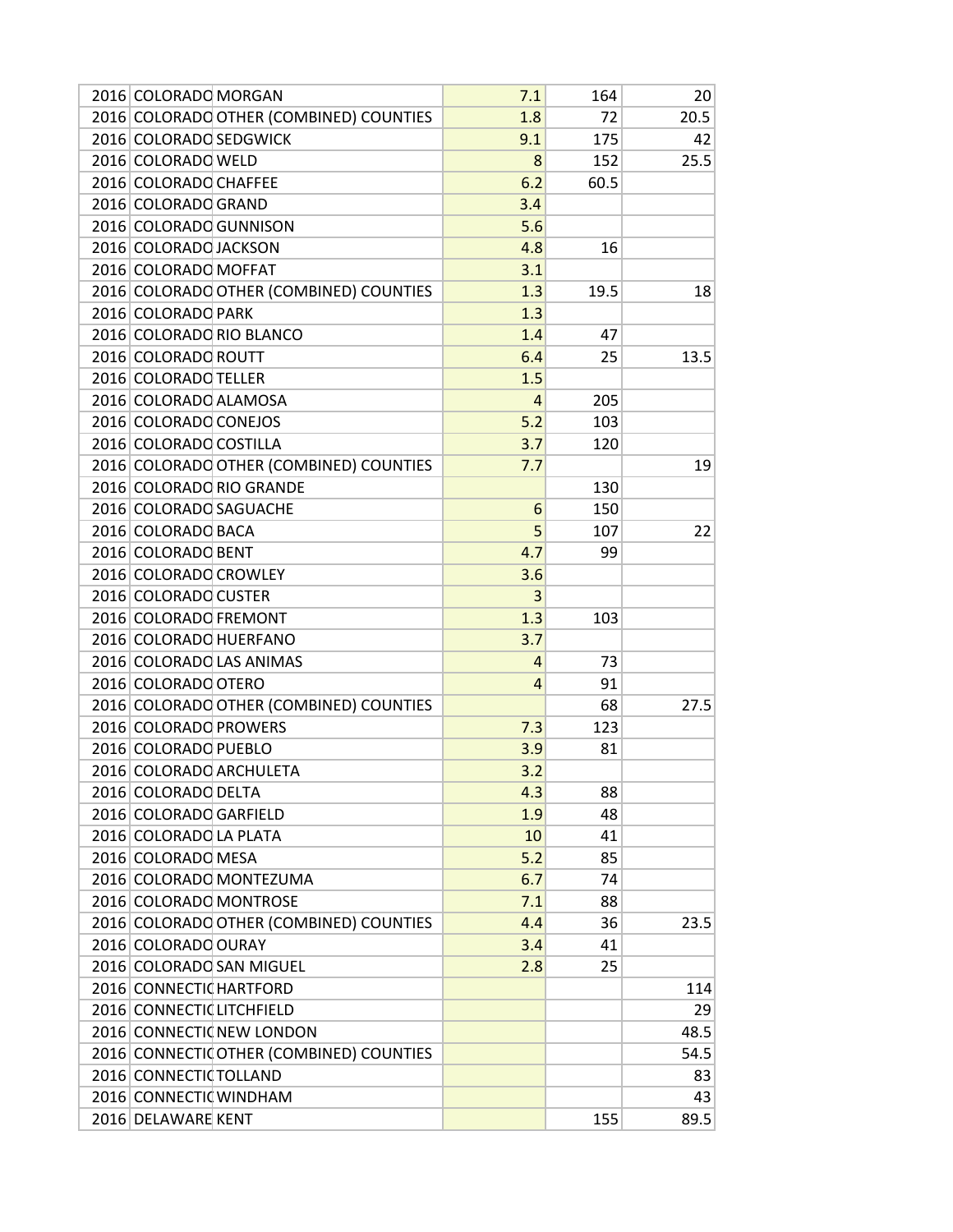|                      | 2016 DELAWARE NEW CASTLE  |      | 130 | 94   |
|----------------------|---------------------------|------|-----|------|
| 2016 DELAWARE SUSSEX |                           |      | 150 | 88.5 |
| 2016 FLORIDA         | <b>ALACHUA</b>            |      | 190 | 38   |
| 2016 FLORIDA         | <b>BRADFORD</b>           |      |     | 50   |
| 2016 FLORIDA         | <b>CITRUS</b>             | 11.5 |     | 22   |
| 2016 FLORIDA         | <b>CLAY</b>               |      |     | 39   |
| 2016 FLORIDA         | <b>FLAGLER</b>            | 9.5  | 200 |      |
| 2016 FLORIDA         | <b>GILCHRIST</b>          | 30   |     | 68   |
| 2016 FLORIDA         | <b>HERNANDO</b>           | 10   |     | 22   |
| 2016 FLORIDA         | <b>HILLSBOROUGH</b>       | 10.5 | 400 | 23.5 |
| 2016 FLORIDA         | LAKE                      | 17   | 238 |      |
| 2016 FLORIDA         | <b>LEVY</b>               | 32   | 115 | 52   |
| 2016 FLORIDA         | <b>MARION</b>             | 15.5 | 98  | 28   |
| 2016 FLORIDA         | ORANGE                    | 5.8  | 245 |      |
| 2016 FLORIDA         | <b>OSCEOLA</b>            | 8.5  |     |      |
| 2016 FLORIDA         | OTHER (COMBINED) COUNTIES | 25   | 195 | 49   |
| 2016 FLORIDA         | PASCO                     | 14   |     | 34   |
| 2016 FLORIDA         | <b>POLK</b>               | 7.5  |     | 22.5 |
| 2016 FLORIDA         | ST. JOHNS                 |      | 168 |      |
| 2016 FLORIDA         | <b>SUMTER</b>             | 20   |     | 27.5 |
| 2016 FLORIDA         | <b>VOLUSIA</b>            | 10   |     | 25.5 |
| 2016 FLORIDA         | <b>COLUMBIA</b>           | 22   |     | 43.5 |
| 2016 FLORIDA         | <b>HAMILTON</b>           |      |     | 42.5 |
| 2016 FLORIDA         | <b>MADISON</b>            | 12.5 |     | 42.5 |
| 2016 FLORIDA         | OTHER (COMBINED) COUNTIES | 14.5 | 98  | 49   |
| 2016 FLORIDA         | SUWANNEE                  | 20.5 | 200 | 46   |
| 2016 FLORIDA         | <b>ESCAMBIA</b>           | 40   |     | 92   |
| 2016 FLORIDA         | <b>GADSDEN</b>            |      |     | 34   |
| 2016 FLORIDA         | <b>HOLMES</b>             | 30   |     | 41   |
| 2016 FLORIDA         | <b>JACKSON</b>            | 35   | 138 | 58.5 |
| 2016 FLORIDA         | <b>JEFFERSON</b>          | 37   |     | 57.5 |
| 2016 FLORIDA         | <b>OKALOOSA</b>           | 29   |     | 63   |
| 2016 FLORIDA         | OTHER (COMBINED) COUNTIES | 30   | 151 | 62.5 |
| 2016 FLORIDA         | <b>SANTA ROSA</b>         |      |     | 92.5 |
| 2016 FLORIDA         | <b>WALTON</b>             | 23.5 |     | 45   |
| 2016 FLORIDA         | <b>WASHINGTON</b>         |      |     | 50.5 |
| 2016 FLORIDA         | <b>BREVARD</b>            | 6.5  |     |      |
| 2016 FLORIDA         | <b>CHARLOTTE</b>          | 11   |     |      |
| 2016 FLORIDA         | <b>COLLIER</b>            | 13.5 |     |      |
| 2016 FLORIDA         | DE SOTO                   | 20   |     | 27   |
| 2016 FLORIDA         | <b>HARDEE</b>             | 16   | 230 | 28.5 |
| 2016 FLORIDA         | <b>HIGHLANDS</b>          | 15.5 |     | 45   |
| 2016 FLORIDA         | LEE                       | 10.5 |     | 25.5 |
| 2016 FLORIDA         | <b>MANATEE</b>            | 11.5 |     | 43.5 |
| 2016 FLORIDA         | <b>MARTIN</b>             | 12.5 | 150 | 41   |
| 2016 FLORIDA         | MIAMI-DADE                |      | 400 | 91   |
| 2016 FLORIDA         | <b>OKEECHOBEE</b>         | 27.5 |     |      |
| 2016 FLORIDA         | OTHER (COMBINED) COUNTIES | 13.5 | 282 | 38.5 |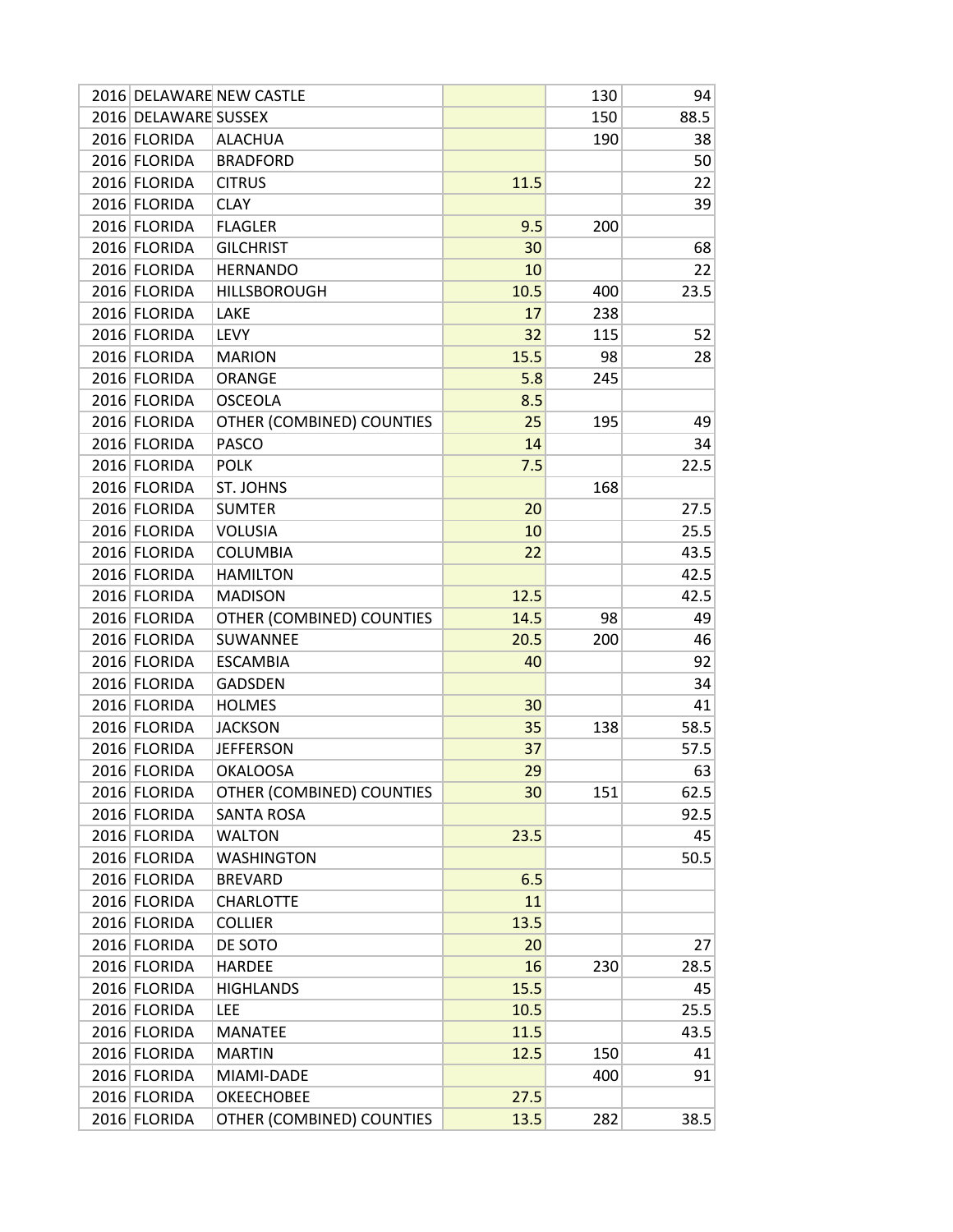| 2016 FLORIDA | PALM BEACH                | 30   |     | 89.5 |
|--------------|---------------------------|------|-----|------|
| 2016 FLORIDA | <b>ST. LUCIE</b>          | 13.5 |     | 29   |
| 2016 GEORGIA | <b>BLECKLEY</b>           | 30   |     | 46.5 |
| 2016 GEORGIA | <b>CRAWFORD</b>           |      |     | 37.5 |
| 2016 GEORGIA | <b>DODGE</b>              | 14.5 | 160 | 62.5 |
| 2016 GEORGIA | <b>GREENE</b>             | 25.5 |     | 25.5 |
| 2016 GEORGIA | <b>HOUSTON</b>            | 34.5 |     | 38   |
| 2016 GEORGIA | <b>JASPER</b>             | 20.5 |     |      |
| 2016 GEORGIA | <b>JOHNSON</b>            | 23   |     | 30   |
| 2016 GEORGIA | <b>LAURENS</b>            | 19.5 |     | 34   |
| 2016 GEORGIA | <b>MONTGOMERY</b>         | 28   |     | 48   |
| 2016 GEORGIA | <b>MORGAN</b>             | 22.5 |     | 28.5 |
| 2016 GEORGIA | <b>NEWTON</b>             | 26   |     | 26   |
| 2016 GEORGIA | OTHER (COMBINED) COUNTIES | 20   | 139 | 42.5 |
| 2016 GEORGIA | <b>PEACH</b>              |      | 169 | 60   |
| 2016 GEORGIA | <b>PULASKI</b>            |      | 162 | 90   |
| 2016 GEORGIA | <b>PUTNAM</b>             | 17   |     | 27   |
| 2016 GEORGIA | <b>WASHINGTON</b>         | 30   | 160 | 33.5 |
| 2016 GEORGIA | <b>BULLOCH</b>            | 39   | 150 | 67.5 |
| 2016 GEORGIA | <b>BURKE</b>              | 33.5 | 128 | 39.5 |
| 2016 GEORGIA | <b>CANDLER</b>            | 37   |     |      |
| 2016 GEORGIA | <b>EFFINGHAM</b>          |      |     | 33   |
| 2016 GEORGIA | <b>EMANUEL</b>            | 23   |     | 51.5 |
| 2016 GEORGIA | <b>JEFFERSON</b>          |      | 110 | 31.5 |
| 2016 GEORGIA | <b>JENKINS</b>            | 25.5 |     | 49   |
| 2016 GEORGIA | <b>MCDUFFIE</b>           | 20   |     | 52   |
| 2016 GEORGIA | OTHER (COMBINED) COUNTIES | 25   | 136 | 32.5 |
| 2016 GEORGIA | <b>SCREVEN</b>            | 27   | 153 | 42.5 |
| 2016 GEORGIA | <b>WARREN</b>             | 10   |     | 21.5 |
| 2016 GEORGIA | <b>HALL</b>               | 28.5 |     | 26   |
| 2016 GEORGIA | <b>JACKSON</b>            | 24.5 |     | 37.5 |
| 2016 GEORGIA | <b>OCONEE</b>             | 26.5 |     | 26.5 |
| 2016 GEORGIA | OTHER (COMBINED) COUNTIES | 32   |     | 38.5 |
| 2016 GEORGIA | <b>WALTON</b>             | 21   |     | 22.5 |
| 2016 GEORGIA | <b>BANKS</b>              | 24.5 |     | 22   |
| 2016 GEORGIA | <b>ELBERT</b>             | 22.5 |     | 22.5 |
| 2016 GEORGIA | <b>FRANKLIN</b>           | 26.5 |     | 24.5 |
| 2016 GEORGIA | HABERSHAM                 | 32   |     | 26.5 |
| 2016 GEORGIA | <b>HART</b>               | 24   |     | 28.5 |
| 2016 GEORGIA | <b>MADISON</b>            | 19.5 |     | 28.5 |
| 2016 GEORGIA | <b>OGLETHORPE</b>         | 23.5 |     | 21   |
| 2016 GEORGIA | OTHER (COMBINED) COUNTIES | 18   |     | 22   |
| 2016 GEORGIA | <b>WILKES</b>             | 16   |     | 21.5 |
|              |                           |      |     |      |
| 2016 GEORGIA | <b>BARTOW</b>             | 29.5 |     | 43   |
| 2016 GEORGIA | <b>CHATTOOGA</b>          | 14.5 |     | 22   |
| 2016 GEORGIA | <b>FLOYD</b>              | 19.5 |     |      |
| 2016 GEORGIA | <b>GORDON</b>             | 31   |     | 35   |
| 2016 GEORGIA | <b>MURRAY</b>             | 28.5 |     | 32   |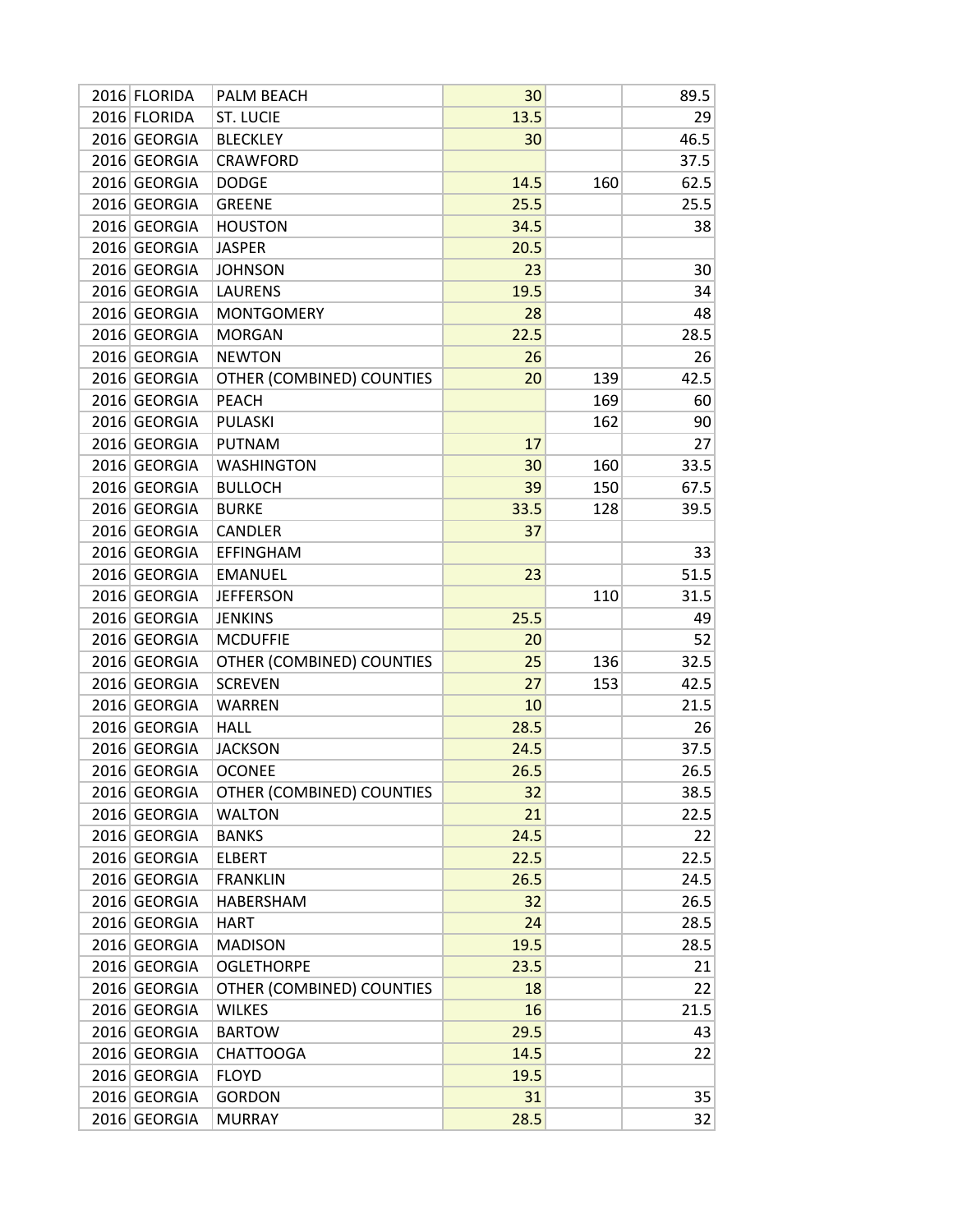| 2016 GEORGIA | OTHER (COMBINED) COUNTIES | 22.5 |     | 34   |
|--------------|---------------------------|------|-----|------|
| 2016 GEORGIA | <b>POLK</b>               | 29.5 |     | 29.5 |
| 2016 GEORGIA | WALKER                    | 19.5 |     | 29   |
| 2016 GEORGIA | WHITFIELD                 | 22   |     | 24   |
| 2016 GEORGIA | <b>ATKINSON</b>           | 47.5 | 223 | 77   |
| 2016 GEORGIA | <b>BEN HILL</b>           |      | 180 | 78.5 |
| 2016 GEORGIA | <b>BERRIEN</b>            | 31   | 175 | 75.5 |
| 2016 GEORGIA | <b>BROOKS</b>             |      | 174 | 82.5 |
| 2016 GEORGIA | <b>COFFEE</b>             | 38   | 219 | 86.5 |
| 2016 GEORGIA | <b>COLQUITT</b>           | 54   | 205 | 98   |
| 2016 GEORGIA | <b>COOK</b>               |      | 230 | 88.5 |
| 2016 GEORGIA | <b>DOOLY</b>              |      | 180 | 63.5 |
| 2016 GEORGIA | <b>IRWIN</b>              | 21   | 205 | 96   |
| 2016 GEORGIA | <b>JEFF DAVIS</b>         |      | 190 | 93   |
| 2016 GEORGIA | LANIER                    |      |     | 97   |
| 2016 GEORGIA | LOWNDES                   | 39   | 120 |      |
| 2016 GEORGIA | OTHER (COMBINED) COUNTIES | 39.5 | 176 | 58.5 |
| 2016 GEORGIA | <b>TELFAIR</b>            | 27   |     |      |
| 2016 GEORGIA | TIFT                      | 22.5 | 195 | 100  |
| 2016 GEORGIA | <b>TURNER</b>             | 30   | 187 | 71   |
| 2016 GEORGIA | <b>WILCOX</b>             | 30.5 |     | 67   |
| 2016 GEORGIA | <b>WORTH</b>              |      | 190 | 87   |
| 2016 GEORGIA | <b>APPLING</b>            | 36   |     | 84   |
| 2016 GEORGIA | <b>BACON</b>              |      |     | 69   |
| 2016 GEORGIA | OTHER (COMBINED) COUNTIES | 41.5 | 173 | 63.5 |
| 2016 GEORGIA | <b>PIERCE</b>             |      | 210 | 84   |
| 2016 GEORGIA | <b>TATTNALL</b>           | 28   | 225 | 54   |
| 2016 GEORGIA | <b>TOOMBS</b>             | 23.5 |     | 47   |
| 2016 GEORGIA | <b>WAYNE</b>              | 35.5 |     | 45   |
| 2016 GEORGIA | <b>BAKER</b>              |      | 197 | 71.5 |
| 2016 GEORGIA | CALHOUN                   |      | 176 | 51   |
| 2016 GEORGIA | <b>CLAY</b>               |      | 160 | 61   |
| 2016 GEORGIA | <b>DECATUR</b>            | 47   | 225 | 79   |
| 2016 GEORGIA | EARLY                     | 47.5 | 172 | 64.5 |
| 2016 GEORGIA | <b>GRADY</b>              | 59.5 | 223 | 74   |
| 2016 GEORGIA | <b>MILLER</b>             | 38   | 218 | 79   |
| 2016 GEORGIA | <b>MITCHELL</b>           | 35   | 215 | 81.5 |
| 2016 GEORGIA | OTHER (COMBINED) COUNTIES | 32.5 | 220 | 59   |
| 2016 GEORGIA | <b>RANDOLPH</b>           | 23   | 174 | 40   |
| 2016 GEORGIA | SEMINOLE                  |      |     | 82   |
| 2016 GEORGIA | <b>SUMTER</b>             | 33   | 210 | 53   |
| 2016 GEORGIA | <b>TERRELL</b>            |      | 188 | 64.5 |
| 2016 GEORGIA | <b>THOMAS</b>             |      | 182 | 80.5 |
| 2016 GEORGIA | CARROLL                   | 21.5 |     | 28.5 |
| 2016 GEORGIA | <b>COWETA</b>             | 22.5 |     | 22   |
| 2016 GEORGIA | LAMAR                     | 22   |     | 35   |
| 2016 GEORGIA | <b>MACON</b>              |      | 118 | 44   |
| 2016 GEORGIA | <b>MARION</b>             |      |     | 34.5 |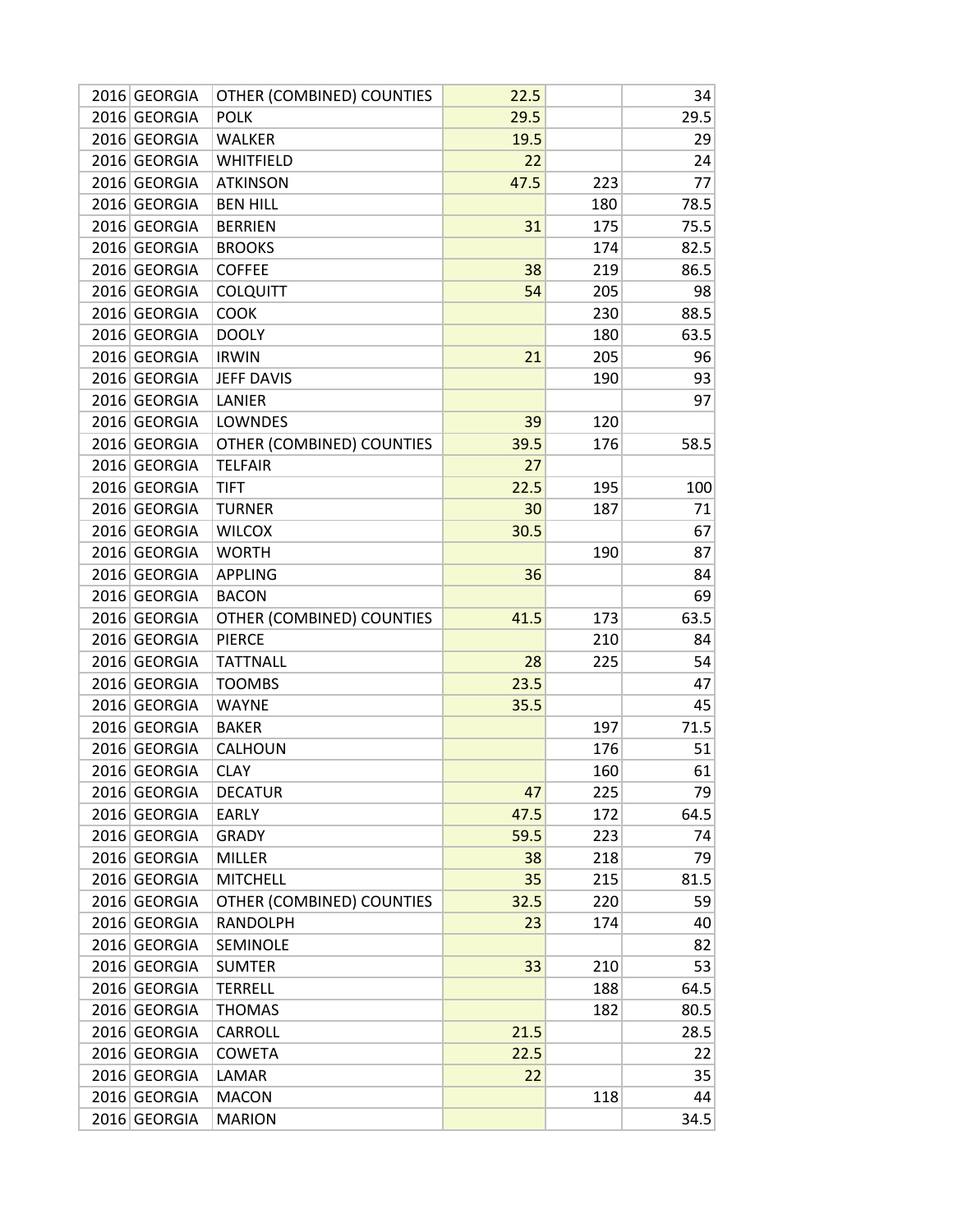| 2016 GEORGIA | <b>MERIWETHER</b>         | 22   |      | 39   |
|--------------|---------------------------|------|------|------|
| 2016 GEORGIA | OTHER (COMBINED) COUNTIES | 20   | 128  | 25   |
| 2016 GEORGIA | <b>PIKE</b>               | 22   |      | 22   |
| 2016 GEORGIA | <b>TAYLOR</b>             |      |      | 47.5 |
| 2016 GEORGIA | <b>UPSON</b>              |      |      | 21.5 |
| 2016 HAWAII  | <b>HAWAII</b>             | 11.5 | 438  |      |
| 2016 HAWAII  | <b>KAUAI</b>              | 13.5 |      |      |
| 2016 HAWAII  | <b>MAUI &amp; KALWAO</b>  |      | 269  |      |
| 2016 IDAHO   | <b>BANNOCK</b>            | 5.6  | 170  |      |
| 2016 IDAHO   | <b>BEAR LAKE</b>          | 10.5 | 80   | 21   |
| 2016 IDAHO   | <b>BINGHAM</b>            | 23   | 235  |      |
| 2016 IDAHO   | <b>BONNEVILLE</b>         | 16.5 | 133  | 35   |
| 2016 IDAHO   | CARIBOU                   | 6.5  | 150  | 44   |
| 2016 IDAHO   | <b>CUSTER</b>             | 11.5 | 43.5 |      |
| 2016 IDAHO   | <b>FRANKLIN</b>           | 11.5 | 95.5 | 19   |
| 2016 IDAHO   | <b>FREMONT</b>            |      | 136  | 47.5 |
| 2016 IDAHO   | <b>JEFFERSON</b>          | 18   | 137  |      |
| 2016 IDAHO   | <b>LEMHI</b>              | 16   | 69.5 |      |
| 2016 IDAHO   | <b>MADISON</b>            | 11.5 | 141  | 43.5 |
| 2016 IDAHO   | <b>ONEIDA</b>             | 21.5 | 99   | 38   |
| 2016 IDAHO   | OTHER (COMBINED) COUNTIES | 16.5 | 120  | 56   |
| 2016 IDAHO   | <b>POWER</b>              | 6.8  | 300  | 27   |
| 2016 IDAHO   | <b>TETON</b>              | 8.5  | 53.5 | 28   |
| 2016 IDAHO   | <b>BENEWAH</b>            | 6.7  |      | 69   |
| 2016 IDAHO   | <b>BONNER</b>             | 6.7  |      |      |
| 2016 IDAHO   | <b>BOUNDARY</b>           | 13   |      | 70.5 |
| 2016 IDAHO   | <b>CLEARWATER</b>         | 5.7  |      | 54.5 |
| 2016 IDAHO   | <b>IDAHO</b>              | 8.5  |      | 63   |
| 2016 IDAHO   | <b>KOOTENAI</b>           | 11.5 | 79   | 64   |
| 2016 IDAHO   | LATAH                     | 15.5 |      | 74.5 |
| 2016 IDAHO   | LEWIS                     | 14.5 |      | 77   |
| 2016 IDAHO   | <b>NEZ PERCE</b>          | 6.7  |      | 77   |
| 2016 IDAHO   | OTHER (COMBINED) COUNTIES |      | 152  | 34.5 |
| 2016 IDAHO   | <b>BLAINE</b>             |      | 114  |      |
| 2016 IDAHO   | CASSIA                    | 19   | 260  |      |
| 2016 IDAHO   | <b>GOODING</b>            | 29.5 | 277  |      |
| 2016 IDAHO   | <b>JEROME</b>             | 37.5 | 319  |      |
| 2016 IDAHO   | <b>LINCOLN</b>            | 63.5 | 224  |      |
| 2016 IDAHO   | <b>MINIDOKA</b>           | 95   | 330  |      |
| 2016 IDAHO   | OTHER (COMBINED) COUNTIES | 17   |      | 29   |
| 2016 IDAHO   | <b>TWIN FALLS</b>         | 32   | 258  |      |
| 2016 IDAHO   | ADA                       |      | 143  |      |
| 2016 IDAHO   | ADAMS                     | 7    | 28   |      |
| 2016 IDAHO   | <b>CANYON</b>             | 13.5 | 216  |      |
| 2016 IDAHO   | <b>ELMORE</b>             | 8.1  | 296  |      |
| 2016 IDAHO   | <b>GEM</b>                | 11   | 114  |      |
| 2016 IDAHO   | OTHER (COMBINED) COUNTIES | 25.5 | 156  | 50   |
| 2016 IDAHO   | <b>OWYHEE</b>             | 11.5 | 213  | 34   |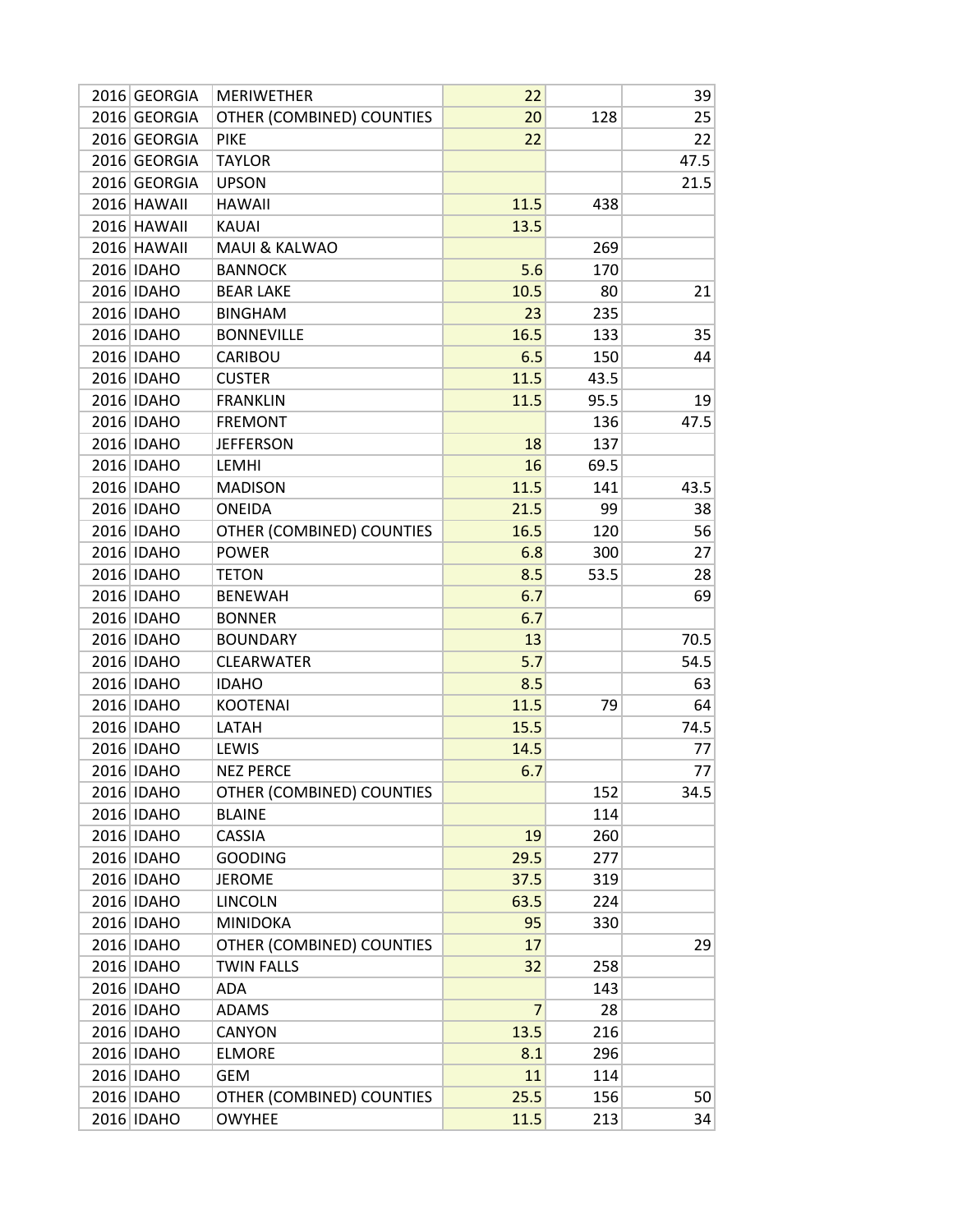| 2016 IDAHO    | PAYETTE                   |      | 167 |     |
|---------------|---------------------------|------|-----|-----|
| 2016 IDAHO    | <b>WASHINGTON</b>         | 7.6  | 142 | 26  |
| 2016 ILLINOIS | DE WITT                   | 50   |     | 265 |
| 2016 ILLINOIS | <b>LOGAN</b>              | 30   |     | 293 |
| 2016 ILLINOIS | <b>MACON</b>              | 42   |     | 273 |
| 2016 ILLINOIS | <b>MARSHALL</b>           | 37   |     | 231 |
| 2016 ILLINOIS | <b>MASON</b>              |      | 234 | 219 |
| 2016 ILLINOIS | <b>MCLEAN</b>             | 37   |     | 272 |
| 2016 ILLINOIS | <b>MENARD</b>             | 25.5 |     | 259 |
| 2016 ILLINOIS | OTHER (COMBINED) COUNTIES | 45   | 270 |     |
| 2016 ILLINOIS | <b>PEORIA</b>             | 30   |     | 221 |
| 2016 ILLINOIS | <b>STARK</b>              |      |     | 239 |
| 2016 ILLINOIS | <b>TAZEWELL</b>           | 32   | 244 | 202 |
| 2016 ILLINOIS | <b>WOODFORD</b>           | 33   |     | 241 |
| 2016 ILLINOIS | <b>CHAMPAIGN</b>          |      | 304 | 265 |
| 2016 ILLINOIS | <b>FORD</b>               |      |     | 238 |
| 2016 ILLINOIS | <b>IROQUOIS</b>           | 55   |     | 205 |
| 2016 ILLINOIS | KANKAKEE                  |      | 259 | 182 |
| 2016 ILLINOIS | <b>LIVINGSTON</b>         | 41   |     | 207 |
| 2016 ILLINOIS | OTHER (COMBINED) COUNTIES | 52.5 | 175 |     |
| 2016 ILLINOIS | <b>PIATT</b>              |      |     | 271 |
| 2016 ILLINOIS | <b>VERMILION</b>          | 48.5 |     | 233 |
| 2016 ILLINOIS | <b>CLARK</b>              | 34.5 |     | 183 |
| 2016 ILLINOIS | <b>CLAY</b>               |      |     | 142 |
| 2016 ILLINOIS | <b>COLES</b>              |      |     | 263 |
| 2016 ILLINOIS | <b>CRAWFORD</b>           |      |     | 167 |
| 2016 ILLINOIS | CUMBERLAND                |      |     | 181 |
| 2016 ILLINOIS | <b>DOUGLAS</b>            | 43   |     | 277 |
| 2016 ILLINOIS | <b>EDGAR</b>              | 40   |     | 270 |
| 2016 ILLINOIS | <b>EFFINGHAM</b>          | 40   |     | 150 |
| 2016 ILLINOIS | <b>FAYETTE</b>            | 21.5 |     | 146 |
| 2016 ILLINOIS | <b>JASPER</b>             | 37.5 |     | 151 |
| 2016 ILLINOIS | LAWRENCE                  |      |     | 144 |
| 2016 ILLINOIS | <b>MARION</b>             | 29.5 |     | 149 |
| 2016 ILLINOIS | <b>MOULTRIE</b>           |      |     | 260 |
| 2016 ILLINOIS | OTHER (COMBINED) COUNTIES | 41.5 |     |     |
| 2016 ILLINOIS | <b>RICHLAND</b>           |      |     | 152 |
| 2016 ILLINOIS | SHELBY                    | 38.5 |     | 189 |
| 2016 ILLINOIS | <b>BOONE</b>              |      |     | 248 |
| 2016 ILLINOIS | DE KALB                   | 35.5 |     | 249 |
| 2016 ILLINOIS | <b>GRUNDY</b>             | 61.5 |     | 209 |
| 2016 ILLINOIS | <b>KANE</b>               |      |     | 253 |
| 2016 ILLINOIS | KENDALL                   |      |     | 237 |
| 2016 ILLINOIS | LA SALLE                  | 41   |     | 228 |
| 2016 ILLINOIS | LAKE                      | 99.5 |     |     |
| 2016 ILLINOIS | <b>MCHENRY</b>            | 65.5 |     | 200 |
| 2016 ILLINOIS | OTHER (COMBINED) COUNTIES | 51   |     | 123 |
| 2016 ILLINOIS | <b>WILL</b>               |      |     | 188 |
|               |                           |      |     |     |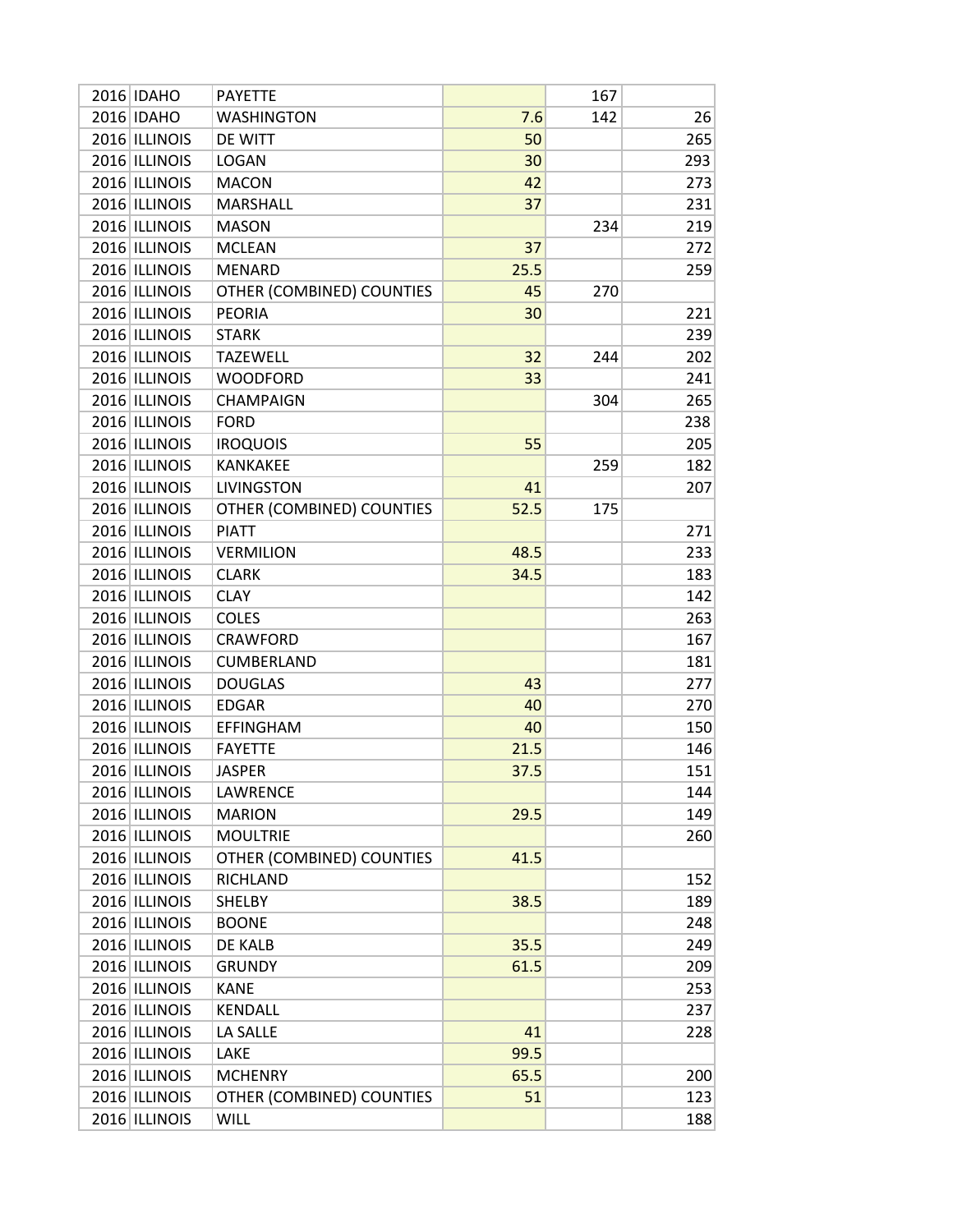| 2016 ILLINOIS | <b>BUREAU</b>             | 29   |     | 244  |
|---------------|---------------------------|------|-----|------|
| 2016 ILLINOIS | CARROLL                   | 51   | 282 | 252  |
| 2016 ILLINOIS | <b>HENRY</b>              | 54   | 233 | 230  |
| 2016 ILLINOIS | <b>JO DAVIESS</b>         | 36.5 |     | 215  |
| 2016 ILLINOIS | LEE                       | 46   | 260 | 237  |
| 2016 ILLINOIS | <b>MERCER</b>             | 41.5 |     | 203  |
| 2016 ILLINOIS | <b>OGLE</b>               | 48.5 |     | 242  |
| 2016 ILLINOIS | OTHER (COMBINED) COUNTIES |      | 237 |      |
| 2016 ILLINOIS | PUTNAM                    |      |     | 240  |
| 2016 ILLINOIS | <b>ROCK ISLAND</b>        | 55.5 | 214 | 221  |
| 2016 ILLINOIS | <b>STEPHENSON</b>         | 41.5 |     | 221  |
| 2016 ILLINOIS | <b>WHITESIDE</b>          | 56.5 | 248 | 234  |
| 2016 ILLINOIS | <b>WINNEBAGO</b>          | 54   |     | 203  |
| 2016 ILLINOIS | <b>EDWARDS</b>            | 29   |     | 125  |
| 2016 ILLINOIS | <b>FRANKLIN</b>           |      |     | 109  |
| 2016 ILLINOIS | <b>GALLATIN</b>           | 28.5 |     | 160  |
| 2016 ILLINOIS | <b>HAMILTON</b>           |      |     | 117  |
| 2016 ILLINOIS | <b>HARDIN</b>             |      |     | 80   |
| 2016 ILLINOIS | <b>JEFFERSON</b>          | 34   |     | 113  |
| 2016 ILLINOIS | <b>MASSAC</b>             | 38   |     | 149  |
| 2016 ILLINOIS | OTHER (COMBINED) COUNTIES | 34.5 | 218 |      |
| 2016 ILLINOIS | <b>POPE</b>               | 25   |     | 112  |
| 2016 ILLINOIS | <b>SALINE</b>             | 31   |     | 119  |
| 2016 ILLINOIS | <b>WABASH</b>             |      | 271 | 160  |
| 2016 ILLINOIS | <b>WAYNE</b>              | 44.5 |     | 137  |
| 2016 ILLINOIS | WHITE                     |      |     | 130  |
| 2016 ILLINOIS | ALEXANDER                 |      |     | 128  |
| 2016 ILLINOIS | <b>CLINTON</b>            | 31   |     | 152  |
| 2016 ILLINOIS | <b>JACKSON</b>            | 23   |     | 135  |
| 2016 ILLINOIS | <b>JOHNSON</b>            |      |     | 55   |
| 2016 ILLINOIS | <b>MONROE</b>             | 29   |     | 122  |
| 2016 ILLINOIS | OTHER (COMBINED) COUNTIES | 24   | 204 |      |
| 2016 ILLINOIS | <b>PERRY</b>              | 26   |     | 107  |
| 2016 ILLINOIS | <b>PULASKI</b>            | 33.5 |     | 130  |
| 2016 ILLINOIS | RANDOLPH                  | 33   |     | 116  |
| 2016 ILLINOIS | <b>ST CLAIR</b>           | 22.5 |     | 168  |
| 2016 ILLINOIS | <b>UNION</b>              | 28.5 |     | 119  |
| 2016 ILLINOIS | WASHINGTON                | 38.5 |     | 147  |
| 2016 ILLINOIS | <b>WILLIAMSON</b>         | 31   |     | 85.5 |
| 2016 ILLINOIS | <b>ADAMS</b>              | 43   |     | 175  |
| 2016 ILLINOIS | <b>BROWN</b>              | 20   |     | 185  |
| 2016 ILLINOIS | <b>FULTON</b>             | 30.5 |     | 204  |
| 2016 ILLINOIS | <b>HANCOCK</b>            | 25.5 |     | 220  |
| 2016 ILLINOIS | <b>HENDERSON</b>          | 33.5 |     | 214  |
| 2016 ILLINOIS | <b>KNOX</b>               | 29   |     | 227  |
| 2016 ILLINOIS | <b>MCDONOUGH</b>          | 41   |     | 271  |
| 2016 ILLINOIS | <b>SCHUYLER</b>           | 36   |     | 197  |
| 2016 ILLINOIS | <b>WARREN</b>             | 39   |     | 248  |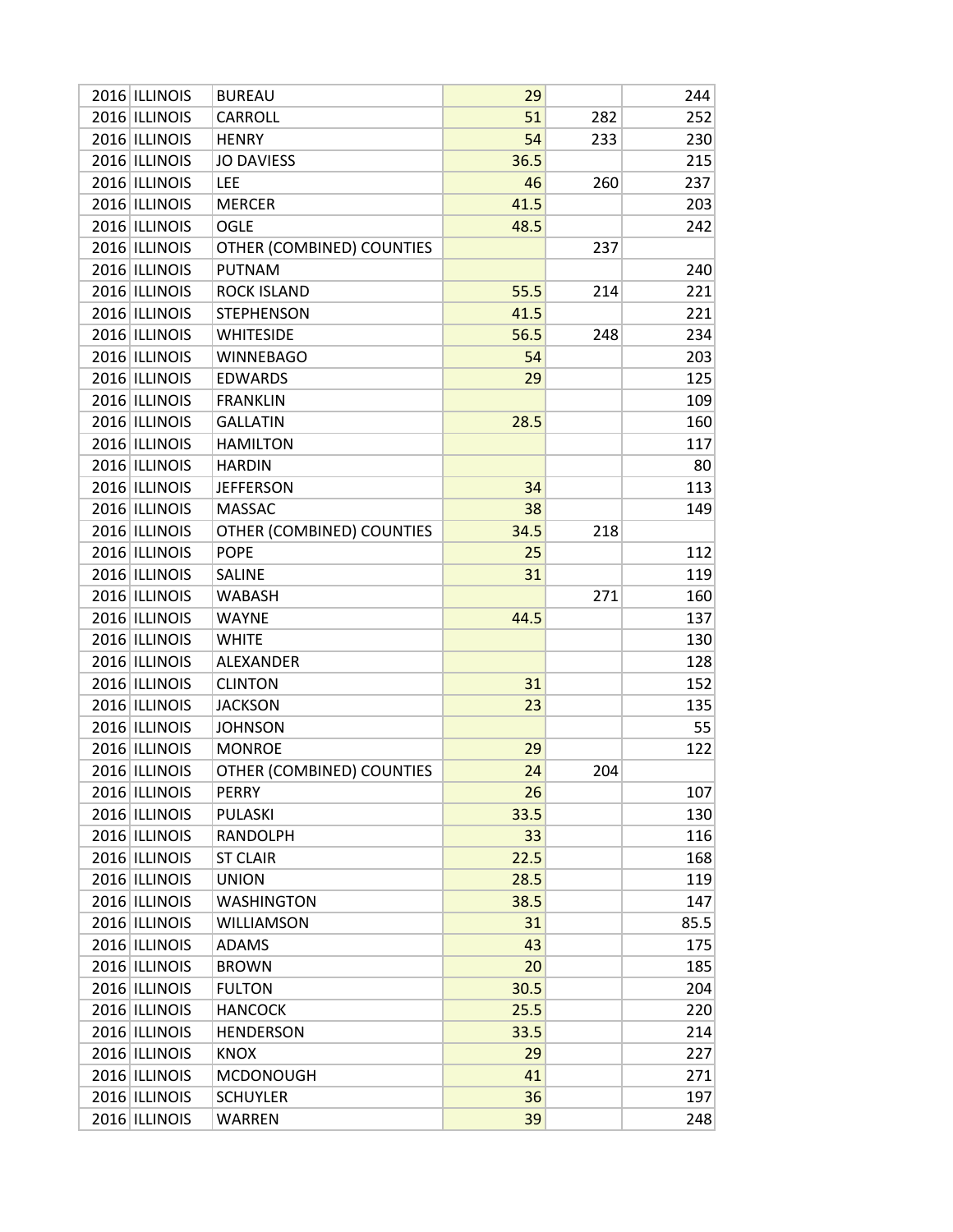| 2016 ILLINOIS | <b>BOND</b>               |      |     | 171 |
|---------------|---------------------------|------|-----|-----|
| 2016 ILLINOIS | CALHOUN                   |      |     | 169 |
| 2016 ILLINOIS | CASS                      | 27   | 211 | 248 |
| 2016 ILLINOIS | <b>CHRISTIAN</b>          | 36.5 |     | 256 |
| 2016 ILLINOIS | <b>GREENE</b>             | 29.5 |     | 226 |
| 2016 ILLINOIS | <b>JERSEY</b>             |      |     | 240 |
| 2016 ILLINOIS | <b>MACOUPIN</b>           | 33   |     | 228 |
| 2016 ILLINOIS | <b>MADISON</b>            | 37.5 |     | 181 |
| 2016 ILLINOIS | <b>MONTGOMERY</b>         | 34   |     | 275 |
| 2016 ILLINOIS | <b>MORGAN</b>             | 24   |     | 240 |
| 2016 ILLINOIS | OTHER (COMBINED) COUNTIES | 33   | 264 |     |
| 2016 ILLINOIS | <b>PIKE</b>               | 42   |     | 189 |
| 2016 ILLINOIS | SANGAMON                  | 41   |     | 301 |
| 2016 ILLINOIS | <b>SCOTT</b>              |      |     | 220 |
| 2016 INDIANA  | <b>BARTHOLOMEW</b>        | 49   | 244 | 185 |
| 2016 INDIANA  | <b>CLINTON</b>            |      |     | 228 |
| 2016 INDIANA  | <b>DECATUR</b>            |      |     | 182 |
| 2016 INDIANA  | <b>GRANT</b>              |      |     | 195 |
| 2016 INDIANA  | <b>HANCOCK</b>            |      |     | 215 |
| 2016 INDIANA  | <b>HENDRICKS</b>          |      |     | 202 |
| 2016 INDIANA  | <b>HOWARD</b>             |      |     | 225 |
| 2016 INDIANA  | <b>JOHNSON</b>            |      |     | 175 |
| 2016 INDIANA  | <b>MADISON</b>            |      |     | 198 |
| 2016 INDIANA  | <b>MORGAN</b>             |      |     | 185 |
| 2016 INDIANA  | OTHER (COMBINED) COUNTIES | 48   | 262 | 224 |
| 2016 INDIANA  | <b>RUSH</b>               |      |     | 205 |
| 2016 INDIANA  | <b>SHELBY</b>             |      |     | 192 |
| 2016 INDIANA  | <b>BLACKFORD</b>          |      |     | 220 |
| 2016 INDIANA  | DELAWARE                  |      |     | 198 |
| 2016 INDIANA  | <b>FAYETTE</b>            | 36.5 |     | 181 |
| 2016 INDIANA  | <b>HENRY</b>              | 46   |     | 200 |
| 2016 INDIANA  | JAY                       |      |     | 180 |
| 2016 INDIANA  | OTHER (COMBINED) COUNTIES | 39   |     |     |
| 2016 INDIANA  | <b>RANDOLPH</b>           |      |     | 183 |
| 2016 INDIANA  | <b>UNION</b>              | 46   |     | 188 |
| 2016 INDIANA  | <b>WAYNE</b>              | 33.5 |     | 166 |
| 2016 INDIANA  | <b>CARROLL</b>            |      |     | 248 |
| 2016 INDIANA  | CASS                      | 50   |     | 225 |
| 2016 INDIANA  | <b>ELKHART</b>            |      | 225 | 160 |
| 2016 INDIANA  | <b>FULTON</b>             |      | 237 | 190 |
| 2016 INDIANA  | <b>KOSCIUSKO</b>          |      |     | 180 |
| 2016 INDIANA  | <b>MARSHALL</b>           |      | 200 | 165 |
| 2016 INDIANA  | <b>MIAMI</b>              |      |     | 197 |
| 2016 INDIANA  | OTHER (COMBINED) COUNTIES | 59   | 286 |     |
| 2016 INDIANA  | ST. JOSEPH                |      | 285 | 160 |
| 2016 INDIANA  | <b>WABASH</b>             |      |     | 197 |
| 2016 INDIANA  | ADAMS                     |      |     | 190 |
| 2016 INDIANA  | <b>ALLEN</b>              |      |     | 160 |
|               |                           |      |     |     |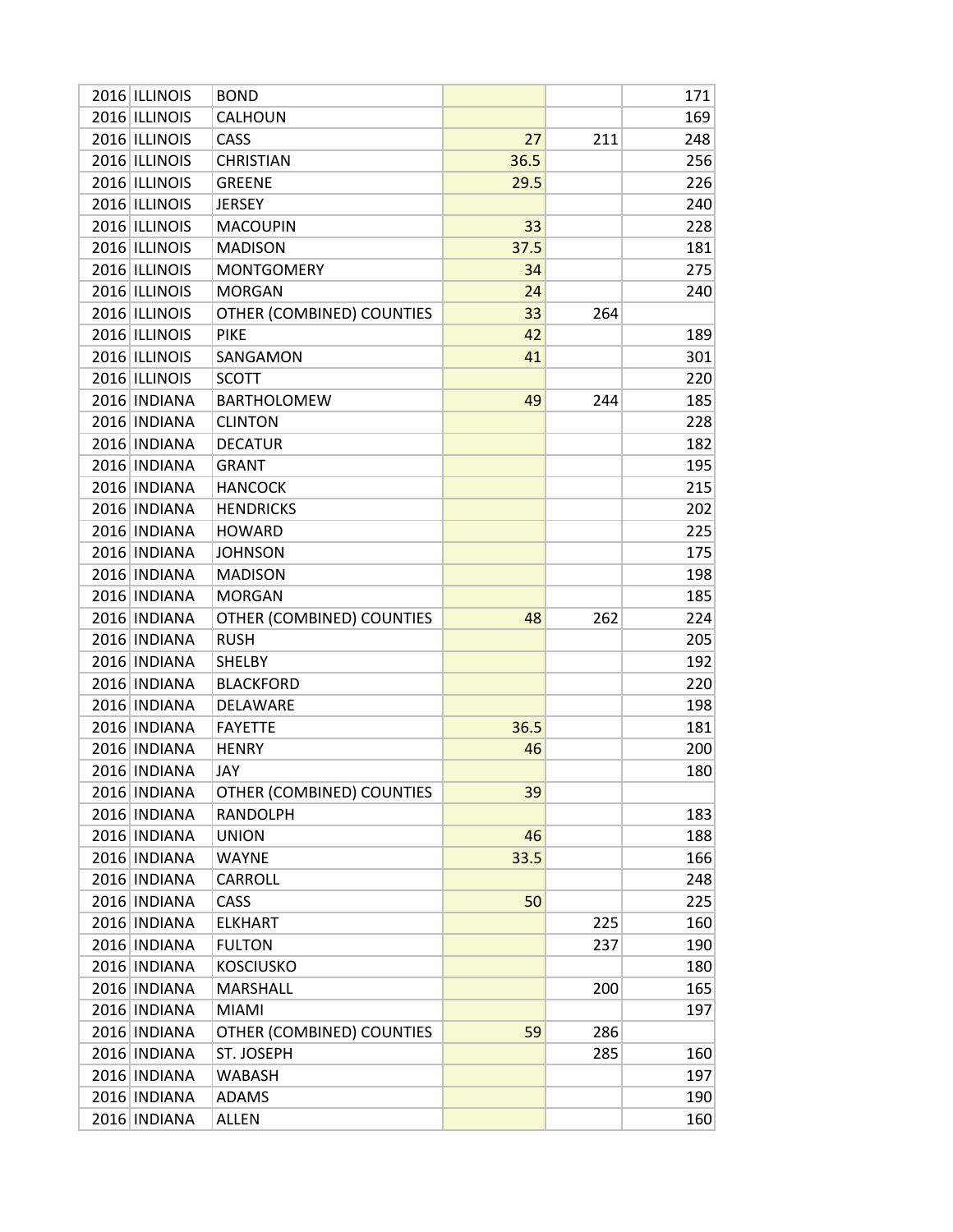| 2016 INDIANA<br>LAGRANGE<br>225<br>2016 INDIANA<br><b>NOBLE</b><br>2016 INDIANA<br>OTHER (COMBINED) COUNTIES<br>212<br>2016 INDIANA<br><b>WELLS</b><br>2016 INDIANA<br><b>BENTON</b><br>2016 INDIANA<br><b>JASPER</b><br>250<br>2016 INDIANA<br><b>LA PORTE</b><br>274<br>2016 INDIANA<br>LAKE<br>250<br>2016 INDIANA<br><b>NEWTON</b><br>2016 INDIANA<br>OTHER (COMBINED) COUNTIES<br>259<br><b>PULASKI</b><br>2016 INDIANA<br>262<br>2016 INDIANA<br><b>STARKE</b><br>240 | 140<br>150<br>148<br>198<br>250<br>209<br>168<br>175<br>206<br>212 |
|-----------------------------------------------------------------------------------------------------------------------------------------------------------------------------------------------------------------------------------------------------------------------------------------------------------------------------------------------------------------------------------------------------------------------------------------------------------------------------|--------------------------------------------------------------------|
|                                                                                                                                                                                                                                                                                                                                                                                                                                                                             |                                                                    |
|                                                                                                                                                                                                                                                                                                                                                                                                                                                                             |                                                                    |
|                                                                                                                                                                                                                                                                                                                                                                                                                                                                             |                                                                    |
|                                                                                                                                                                                                                                                                                                                                                                                                                                                                             |                                                                    |
|                                                                                                                                                                                                                                                                                                                                                                                                                                                                             |                                                                    |
|                                                                                                                                                                                                                                                                                                                                                                                                                                                                             |                                                                    |
|                                                                                                                                                                                                                                                                                                                                                                                                                                                                             |                                                                    |
|                                                                                                                                                                                                                                                                                                                                                                                                                                                                             |                                                                    |
|                                                                                                                                                                                                                                                                                                                                                                                                                                                                             |                                                                    |
|                                                                                                                                                                                                                                                                                                                                                                                                                                                                             |                                                                    |
|                                                                                                                                                                                                                                                                                                                                                                                                                                                                             | 185                                                                |
|                                                                                                                                                                                                                                                                                                                                                                                                                                                                             | 160                                                                |
| 2016 INDIANA<br><b>WHITE</b><br>238                                                                                                                                                                                                                                                                                                                                                                                                                                         |                                                                    |
| 2016 INDIANA<br>32<br><b>HARRISON</b>                                                                                                                                                                                                                                                                                                                                                                                                                                       | 98                                                                 |
| 2016 INDIANA<br><b>JACKSON</b>                                                                                                                                                                                                                                                                                                                                                                                                                                              | 164                                                                |
| 2016 INDIANA<br>LAWRENCE                                                                                                                                                                                                                                                                                                                                                                                                                                                    | 150                                                                |
| 2016 INDIANA<br>19.5<br><b>MONROE</b>                                                                                                                                                                                                                                                                                                                                                                                                                                       |                                                                    |
| 2016 INDIANA<br><b>ORANGE</b>                                                                                                                                                                                                                                                                                                                                                                                                                                               | 140                                                                |
| 2016 INDIANA<br>OTHER (COMBINED) COUNTIES<br>28.5<br>160                                                                                                                                                                                                                                                                                                                                                                                                                    | 101                                                                |
| 2016 INDIANA<br><b>WASHINGTON</b><br>32.5                                                                                                                                                                                                                                                                                                                                                                                                                                   | 115                                                                |
| 2016 INDIANA<br><b>CLARK</b>                                                                                                                                                                                                                                                                                                                                                                                                                                                | 125                                                                |
| 2016 INDIANA<br><b>FRANKLIN</b><br>23                                                                                                                                                                                                                                                                                                                                                                                                                                       | 153                                                                |
| 2016 INDIANA<br><b>JEFFERSON</b>                                                                                                                                                                                                                                                                                                                                                                                                                                            | 125                                                                |
| 2016 INDIANA<br><b>JENNINGS</b>                                                                                                                                                                                                                                                                                                                                                                                                                                             | 165                                                                |
| 2016 INDIANA<br>OTHER (COMBINED) COUNTIES<br>27.5                                                                                                                                                                                                                                                                                                                                                                                                                           | 116                                                                |
| 2016 INDIANA<br><b>RIPLEY</b><br>27.5                                                                                                                                                                                                                                                                                                                                                                                                                                       | 156                                                                |
| 2016 INDIANA<br><b>SCOTT</b>                                                                                                                                                                                                                                                                                                                                                                                                                                                | 130                                                                |
| 2016 INDIANA<br>SWITZERLAND                                                                                                                                                                                                                                                                                                                                                                                                                                                 | 146                                                                |
| 2016 INDIANA<br><b>DAVIESS</b>                                                                                                                                                                                                                                                                                                                                                                                                                                              | 190                                                                |
| 2016 INDIANA<br><b>DUBOIS</b>                                                                                                                                                                                                                                                                                                                                                                                                                                               | 160                                                                |
| 2016 INDIANA<br><b>GIBSON</b>                                                                                                                                                                                                                                                                                                                                                                                                                                               | 189                                                                |
| 2016 INDIANA<br><b>GREENE</b><br>30                                                                                                                                                                                                                                                                                                                                                                                                                                         | 135                                                                |
| 2016 INDIANA<br><b>KNOX</b><br>245                                                                                                                                                                                                                                                                                                                                                                                                                                          | 200                                                                |
| 2016 INDIANA<br><b>MARTIN</b>                                                                                                                                                                                                                                                                                                                                                                                                                                               | 130                                                                |
| 2016 INDIANA<br>OTHER (COMBINED) COUNTIES<br>39.5<br>234                                                                                                                                                                                                                                                                                                                                                                                                                    | 157                                                                |
| 2016 INDIANA<br><b>PIKE</b>                                                                                                                                                                                                                                                                                                                                                                                                                                                 | 185                                                                |
| 2016 INDIANA<br><b>POSEY</b>                                                                                                                                                                                                                                                                                                                                                                                                                                                | 190                                                                |
| 2016 INDIANA<br>SULLIVAN                                                                                                                                                                                                                                                                                                                                                                                                                                                    | 165                                                                |
| 2016 INDIANA<br><b>WARRICK</b>                                                                                                                                                                                                                                                                                                                                                                                                                                              | 140                                                                |
| 2016 INDIANA<br><b>CLAY</b>                                                                                                                                                                                                                                                                                                                                                                                                                                                 | 175                                                                |
| 2016 INDIANA<br>50<br><b>FOUNTAIN</b>                                                                                                                                                                                                                                                                                                                                                                                                                                       | 225                                                                |
| 2016 INDIANA<br><b>MONTGOMERY</b><br>30                                                                                                                                                                                                                                                                                                                                                                                                                                     |                                                                    |
| 2016 INDIANA<br>48.5<br>250<br>OTHER (COMBINED) COUNTIES                                                                                                                                                                                                                                                                                                                                                                                                                    | 228                                                                |
| 2016 INDIANA<br><b>OWEN</b><br>30.5                                                                                                                                                                                                                                                                                                                                                                                                                                         |                                                                    |
| 2016 INDIANA<br>39.5<br><b>PARKE</b>                                                                                                                                                                                                                                                                                                                                                                                                                                        | 180                                                                |
| 2016 INDIANA<br>39.5<br>PUTNAM                                                                                                                                                                                                                                                                                                                                                                                                                                              |                                                                    |
| 2016 INDIANA<br><b>TIPPECANOE</b><br>43                                                                                                                                                                                                                                                                                                                                                                                                                                     | 210                                                                |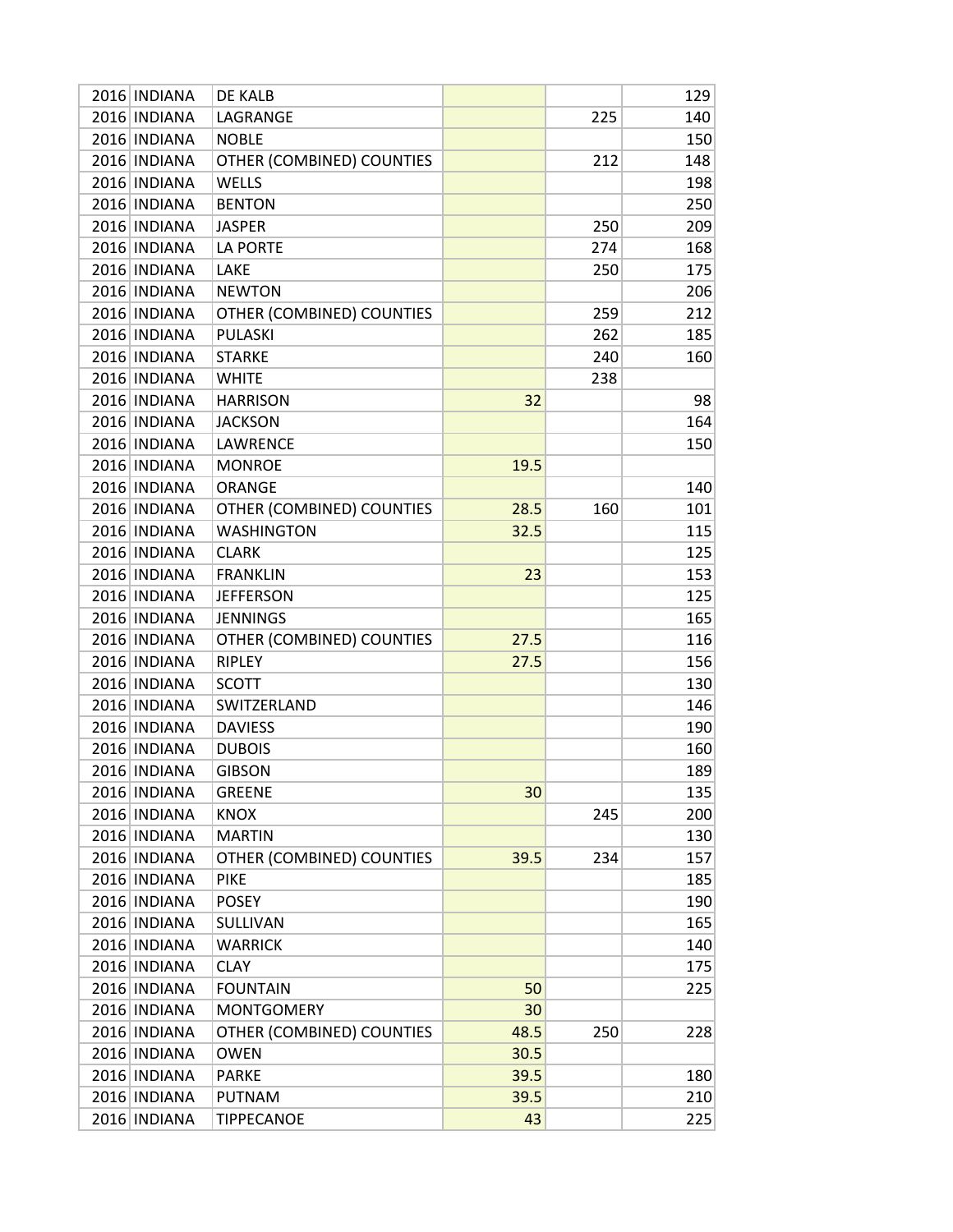| 2016 INDIANA | <b>VERMILLION</b>         | 27.5 |     | 215 |
|--------------|---------------------------|------|-----|-----|
| 2016 INDIANA | <b>VIGO</b>               |      |     | 190 |
| 2016 INDIANA | <b>WARREN</b>             |      |     | 250 |
| 2016 IOWA    | <b>BOONE</b>              | 35.5 |     | 237 |
| 2016 IOWA    | <b>DALLAS</b>             | 55.5 |     | 229 |
| 2016 IOWA    | <b>GRUNDY</b>             | 42.5 |     | 277 |
| 2016 IOWA    | <b>HAMILTON</b>           |      |     | 249 |
| 2016 IOWA    | <b>HARDIN</b>             | 50   |     | 255 |
| 2016 IOWA    | <b>JASPER</b>             |      |     | 239 |
| 2016 IOWA    | MARSHALL                  | 36   |     | 243 |
| 2016 IOWA    | OTHER (COMBINED) COUNTIES | 40   |     |     |
| 2016 IOWA    | <b>POLK</b>               | 39   |     | 249 |
| 2016 IOWA    | <b>POWESHIEK</b>          | 48.5 |     | 244 |
| 2016 IOWA    | <b>STORY</b>              | 63.5 |     | 230 |
| 2016 IOWA    | <b>TAMA</b>               | 44.5 |     | 249 |
| 2016 IOWA    | <b>WEBSTER</b>            |      |     | 227 |
| 2016 IOWA    | <b>BENTON</b>             | 45.5 |     | 234 |
| 2016 IOWA    | <b>CEDAR</b>              | 57.5 |     | 259 |
| 2016 IOWA    | <b>CLINTON</b>            | 60   |     | 241 |
| 2016 IOWA    | <b>IOWA</b>               |      |     | 228 |
| 2016 IOWA    | <b>JACKSON</b>            | 44   |     | 236 |
| 2016 IOWA    | <b>JOHNSON</b>            | 48.5 |     | 227 |
| 2016 IOWA    | <b>JONES</b>              |      |     | 247 |
| 2016 IOWA    | <b>LINN</b>               | 60.5 |     | 233 |
| 2016 IOWA    | <b>MUSCATINE</b>          | 46   | 224 | 239 |
| 2016 IOWA    | OTHER (COMBINED) COUNTIES | 61.5 | 270 |     |
| 2016 IOWA    | <b>SCOTT</b>              | 60.5 |     | 243 |
| 2016 IOWA    | <b>BUTLER</b>             | 48.5 |     | 228 |
| 2016 IOWA    | <b>CERRO GORDO</b>        | 49.5 |     | 240 |
| 2016 IOWA    | <b>FLOYD</b>              | 56   |     | 208 |
| 2016 IOWA    | <b>FRANKLIN</b>           | 48.5 |     | 247 |
| 2016 IOWA    | <b>HANCOCK</b>            | 56.5 |     | 229 |
| 2016 IOWA    | <b>HUMBOLDT</b>           | 62.5 |     | 252 |
| 2016 IOWA    | <b>KOSSUTH</b>            | 40   | 167 | 227 |
| 2016 IOWA    | <b>MITCHELL</b>           | 45   | 311 | 248 |
| 2016 IOWA    | OTHER (COMBINED) COUNTIES |      | 288 |     |
| 2016 IOWA    | <b>WINNEBAGO</b>          | 64   |     | 234 |
| 2016 IOWA    | <b>WORTH</b>              | 43.5 |     | 224 |
| 2016 IOWA    | <b>WRIGHT</b>             | 46   |     | 252 |
| 2016 IOWA    | ALLAMAKEE                 | 43   |     | 226 |
| 2016 IOWA    | <b>BLACK HAWK</b>         |      |     | 254 |
| 2016 IOWA    | <b>BREMER</b>             | 44   |     | 262 |
| 2016 IOWA    | <b>BUCHANAN</b>           | 54.5 |     | 244 |
| 2016 IOWA    | CHICKASAW                 |      |     | 264 |
| 2016 IOWA    | <b>CLAYTON</b>            | 38   |     | 244 |
| 2016 IOWA    | DELAWARE                  | 45   |     | 246 |
| 2016 IOWA    | <b>DUBUQUE</b>            | 52.5 |     | 261 |
| 2016 IOWA    | <b>FAYETTE</b>            | 54   |     | 239 |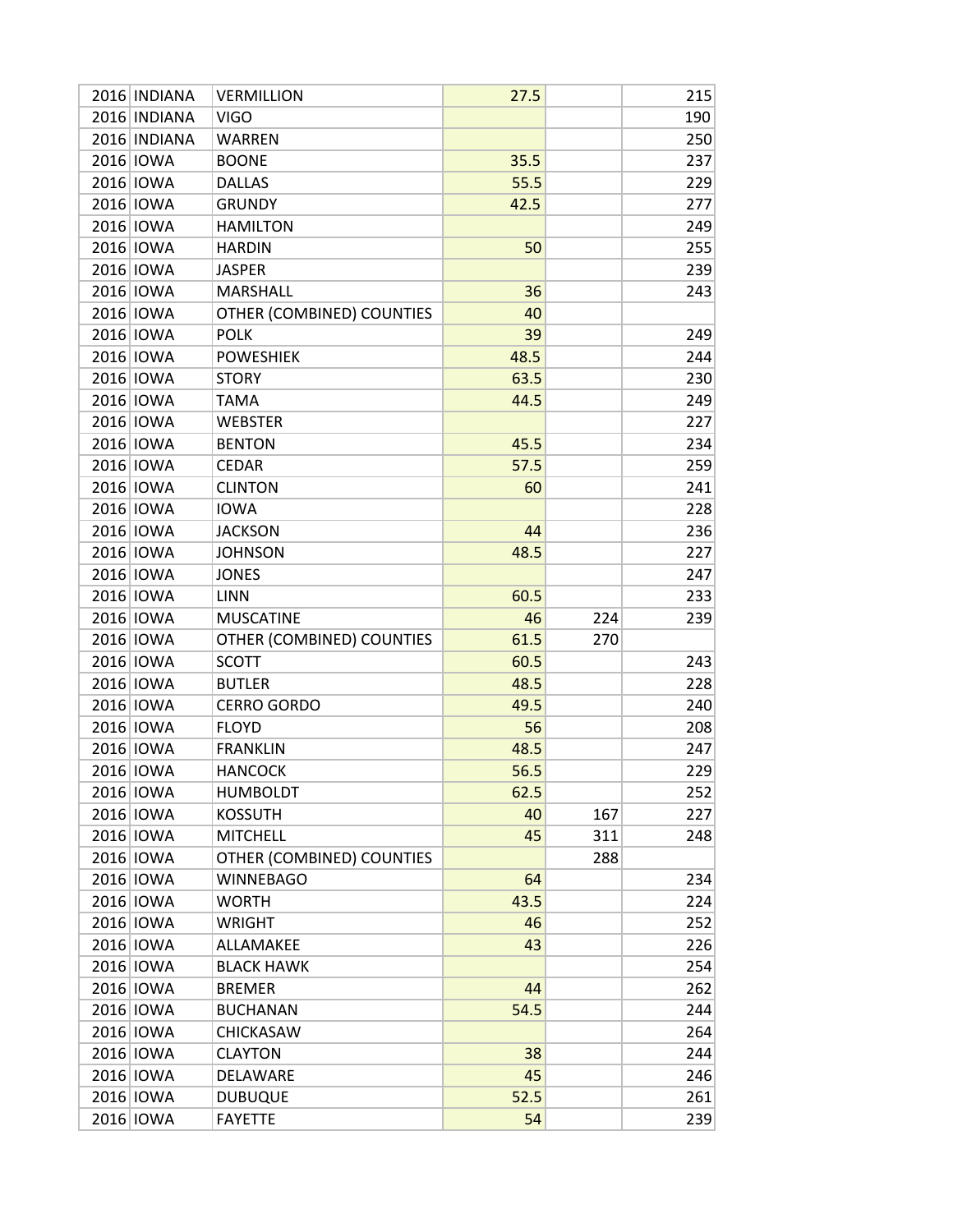| 2016 <b>IOWA</b> | <b>HOWARD</b>             | 44   | 277 | 244 |
|------------------|---------------------------|------|-----|-----|
| 2016 IOWA        | OTHER (COMBINED) COUNTIES | 52.5 | 268 |     |
| 2016 IOWA        | <b>WINNESHIEK</b>         | 39   |     | 239 |
| 2016 IOWA        | <b>BUENA VISTA</b>        | 42   |     | 245 |
| 2016 IOWA        | <b>CHEROKEE</b>           | 56   |     | 247 |
| 2016 IOWA        | <b>CLAY</b>               | 42.5 |     | 223 |
| 2016 IOWA        | <b>DICKINSON</b>          | 39   |     | 220 |
| 2016 IOWA        | <b>EMMET</b>              | 48   |     | 224 |
| 2016 IOWA        | <b>LYON</b>               | 52.5 |     | 247 |
| 2016 IOWA        | O BRIEN                   | 49   |     | 241 |
| 2016 IOWA        | <b>OSCEOLA</b>            | 54   |     | 220 |
| 2016 IOWA        | OTHER (COMBINED) COUNTIES |      | 260 |     |
| 2016 IOWA        | PALO ALTO                 | 44   | 262 | 233 |
| 2016 IOWA        | PLYMOUTH                  | 63.5 |     | 258 |
| 2016 IOWA        | <b>POCAHONTAS</b>         | 40   | 199 | 229 |
| 2016 IOWA        | <b>SIOUX</b>              | 62   | 278 | 263 |
| 2016 IOWA        | APPANOOSE                 | 44   |     | 158 |
| 2016 IOWA        | <b>CLARKE</b>             | 42.5 |     |     |
| 2016 IOWA        | <b>DECATUR</b>            | 51.5 |     | 163 |
| 2016 IOWA        | <b>LUCAS</b>              | 46   |     | 150 |
| 2016 IOWA        | <b>MADISON</b>            | 50   |     | 183 |
| 2016 IOWA        | <b>MARION</b>             | 42   |     | 195 |
| 2016 IOWA        | <b>MONROE</b>             | 44.5 |     | 166 |
| 2016 IOWA        | OTHER (COMBINED) COUNTIES |      |     | 140 |
| 2016 IOWA        | <b>RINGGOLD</b>           | 56   |     | 175 |
| 2016 IOWA        | <b>UNION</b>              | 64.5 |     | 192 |
| 2016 IOWA        | <b>WARREN</b>             | 43   |     | 194 |
| 2016 IOWA        | <b>WAYNE</b>              | 46   |     |     |
| 2016 IOWA        | <b>DAVIS</b>              | 40   |     | 152 |
| 2016 IOWA        | <b>DES MOINES</b>         | 66.5 |     | 234 |
| 2016 IOWA        | <b>HENRY</b>              | 39.5 |     | 228 |
| 2016 IOWA        | <b>JEFFERSON</b>          | 50.5 |     | 211 |
| 2016 IOWA        | <b>KEOKUK</b>             | 48.5 |     | 219 |
| 2016 IOWA        | <b>LEE</b>                | 31   |     | 172 |
| 2016 IOWA        | LOUISA                    | 40   | 196 | 225 |
| 2016 IOWA        | <b>MAHASKA</b>            | 44   |     | 215 |
| 2016 IOWA        | OTHER (COMBINED) COUNTIES |      | 224 |     |
| 2016 IOWA        | <b>VAN BUREN</b>          | 35.5 |     | 169 |
| 2016 IOWA        | <b>WAPELLO</b>            | 30.5 |     | 204 |
| 2016 IOWA        | <b>WASHINGTON</b>         | 50   |     | 240 |
| 2016 IOWA        | <b>ADAIR</b>              |      |     | 195 |
| 2016 IOWA        | ADAMS                     | 51   |     | 207 |
| 2016 IOWA        | CASS                      | 58.5 |     | 216 |
| 2016 IOWA        | <b>FREMONT</b>            |      | 207 | 219 |
| 2016 IOWA        | <b>MILLS</b>              |      |     | 241 |
| 2016 IOWA        | <b>MONTGOMERY</b>         | 66   |     | 209 |
| 2016 IOWA        | OTHER (COMBINED) COUNTIES | 64   | 281 |     |
| 2016 IOWA        | PAGE                      | 56   |     | 201 |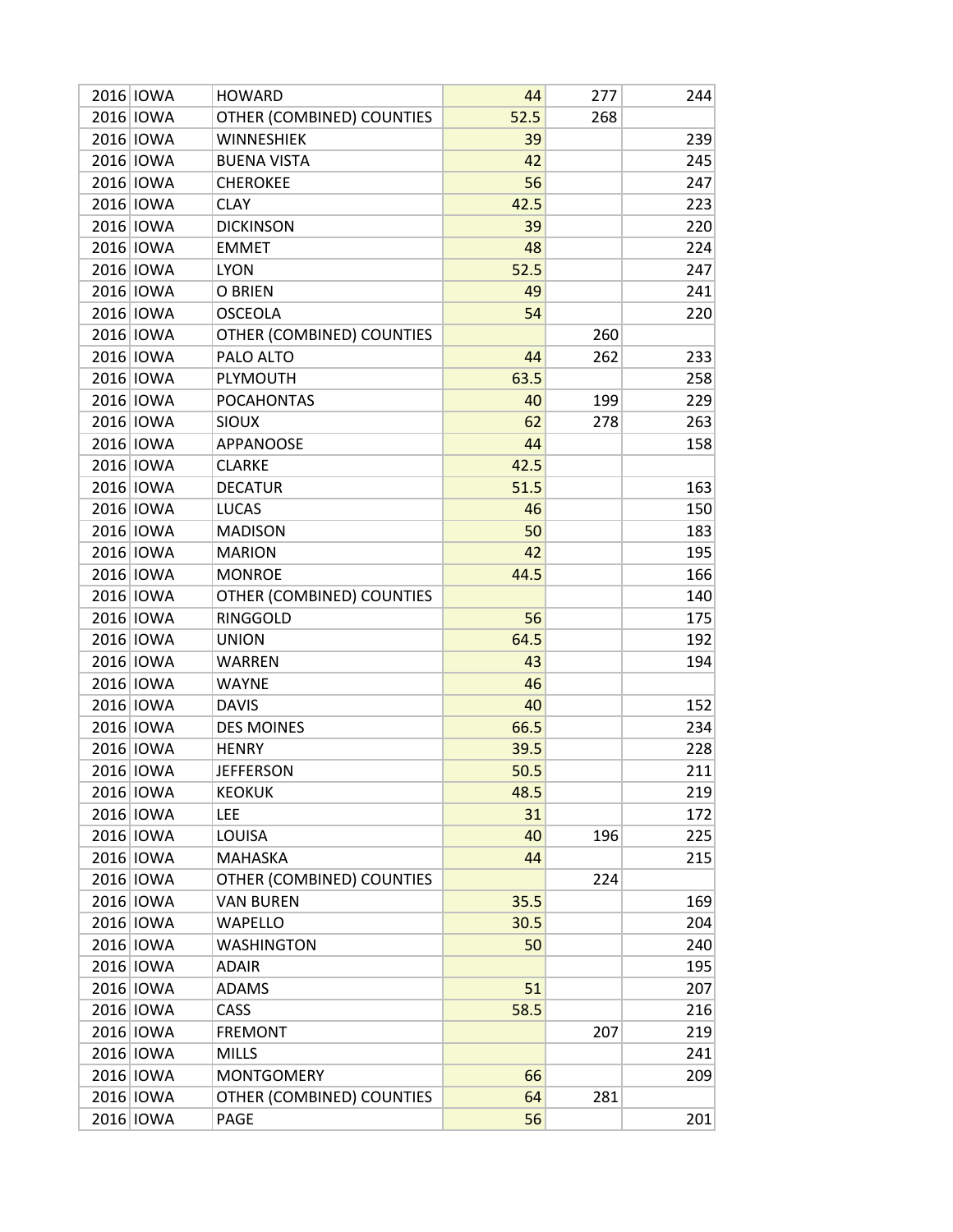| 2016 IOWA   | POTTAWATTAMIE             | 64.5 |     | 229  |
|-------------|---------------------------|------|-----|------|
| 2016 IOWA   | <b>TAYLOR</b>             | 52.5 |     | 199  |
| 2016 IOWA   | <b>AUDUBON</b>            | 76   |     | 259  |
| 2016 IOWA   | <b>CALHOUN</b>            | 53.5 |     | 251  |
| 2016 IOWA   | <b>CARROLL</b>            | 49   |     | 244  |
| 2016 IOWA   | <b>CRAWFORD</b>           | 67   |     | 246  |
| 2016 IOWA   | <b>GREENE</b>             | 46.5 |     | 227  |
| 2016 IOWA   | <b>GUTHRIE</b>            | 59   |     | 218  |
| 2016 IOWA   | <b>HARRISON</b>           | 72   |     | 222  |
| 2016 IOWA   | <b>IDA</b>                | 66.5 |     | 281  |
| 2016 IOWA   | <b>MONONA</b>             | 71   | 216 | 233  |
| 2016 IOWA   | OTHER (COMBINED) COUNTIES |      | 222 |      |
| 2016 IOWA   | SAC                       | 52   |     | 248  |
| 2016 IOWA   | <b>SHELBY</b>             | 64.5 |     | 239  |
| 2016 IOWA   | <b>WOODBURY</b>           | 71.5 | 231 | 246  |
| 2016 KANSAS | <b>BARTON</b>             | 16.5 | 112 | 47.5 |
| 2016 KANSAS | <b>DICKINSON</b>          |      |     | 51   |
| 2016 KANSAS | <b>ELLIS</b>              | 14.5 |     |      |
| 2016 KANSAS | <b>ELLSWORTH</b>          | 19   |     |      |
| 2016 KANSAS | <b>LINCOLN</b>            |      |     | 53   |
| 2016 KANSAS | <b>MARION</b>             | 24   |     | 46   |
| 2016 KANSAS | <b>MCPHERSON</b>          | 25.5 | 129 | 60.5 |
| 2016 KANSAS | OTHER (COMBINED) COUNTIES | 19.5 | 98  | 40   |
| 2016 KANSAS | <b>RICE</b>               | 19   |     | 49.5 |
| 2016 KANSAS | <b>RUSH</b>               | 16.5 |     | 38.5 |
| 2016 KANSAS | <b>RUSSELL</b>            |      |     | 40   |
| 2016 KANSAS | <b>SALINE</b>             | 24.5 |     | 61.5 |
| 2016 KANSAS | ANDERSON                  | 27.5 |     | 63.5 |
| 2016 KANSAS | <b>CHASE</b>              | 27   |     | 46.5 |
| 2016 KANSAS | <b>COFFEY</b>             | 25   |     | 51   |
| 2016 KANSAS | <b>DOUGLAS</b>            | 24   |     | 69.5 |
| 2016 KANSAS | <b>FRANKLIN</b>           | 23   |     | 76.5 |
| 2016 KANSAS | <b>GEARY</b>              | 19   |     | 66   |
| 2016 KANSAS | <b>JOHNSON</b>            | 23   |     |      |
| 2016 KANSAS | <b>LINN</b>               | 21.5 |     | 58.5 |
| 2016 KANSAS | <b>LYON</b>               | 22   |     | 53.5 |
| 2016 KANSAS | <b>MORRIS</b>             | 25.5 |     | 49.5 |
| 2016 KANSAS | <b>OSAGE</b>              |      |     | 56   |
| 2016 KANSAS | OTHER (COMBINED) COUNTIES | 24.5 |     | 65   |
| 2016 KANSAS | SHAWNEE                   | 22.5 |     | 53   |
| 2016 KANSAS | <b>WABAUNSEE</b>          | 21   |     | 54.5 |
| 2016 KANSAS | <b>CLAY</b>               | 22.5 |     | 70.5 |
| 2016 KANSAS | <b>CLOUD</b>              | 30   |     |      |
| 2016 KANSAS | <b>JEWELL</b>             | 27   |     | 75   |
| 2016 KANSAS | <b>MITCHELL</b>           | 24.5 |     | 66.5 |
| 2016 KANSAS | <b>OSBORNE</b>            | 18.5 |     |      |
| 2016 KANSAS | OTHER (COMBINED) COUNTIES | 22   | 149 | 61.5 |
| 2016 KANSAS | <b>OTTAWA</b>             |      |     | 61.5 |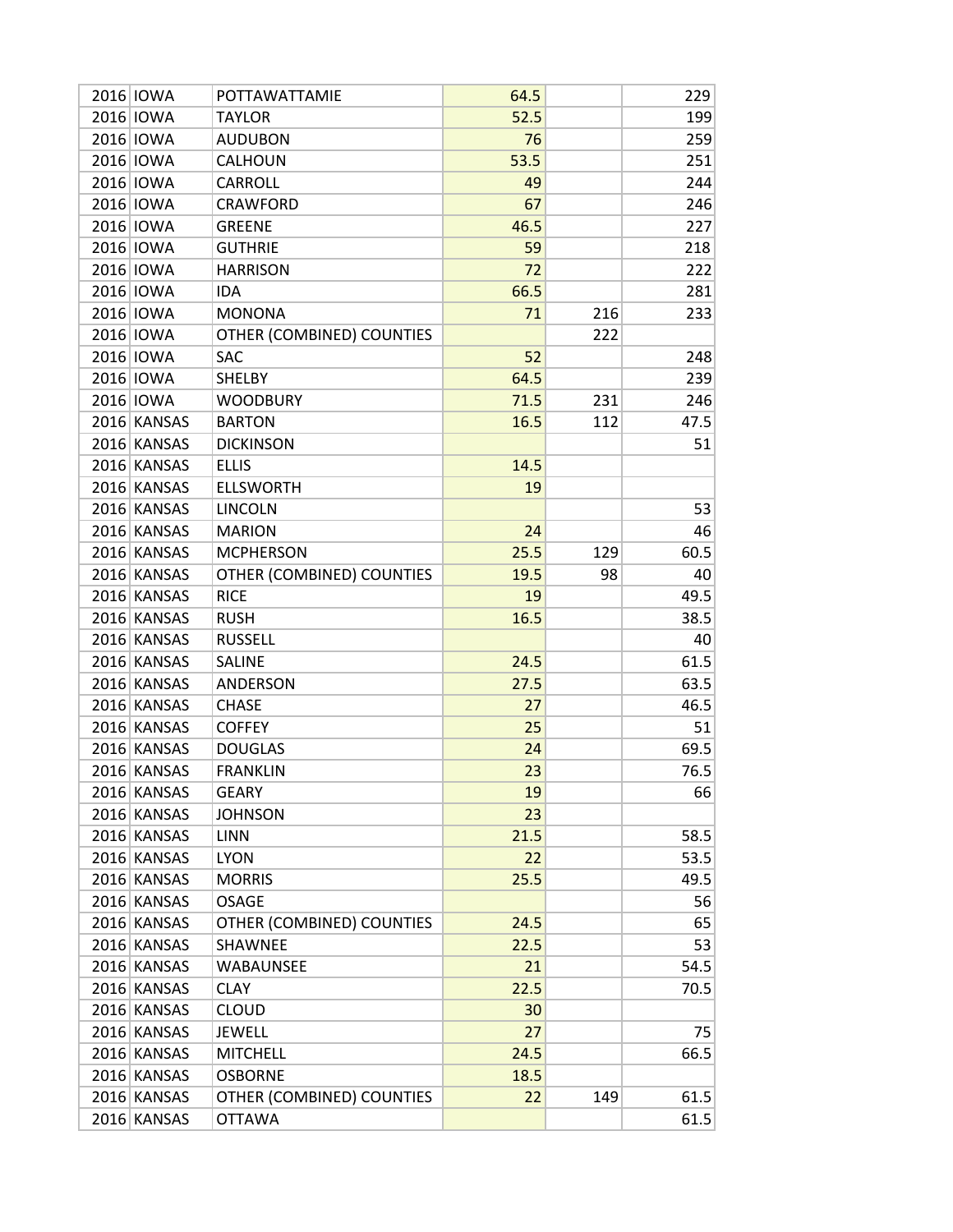| 2016 KANSAS | <b>PHILLIPS</b>           |      |      | 44.5 |
|-------------|---------------------------|------|------|------|
| 2016 KANSAS | <b>REPUBLIC</b>           | 31.5 | 199  | 87   |
| 2016 KANSAS | <b>ROOKS</b>              | 16.5 |      | 40   |
| 2016 KANSAS | <b>SMITH</b>              | 23   |      | 64.5 |
| 2016 KANSAS | <b>WASHINGTON</b>         |      |      | 80   |
| 2016 KANSAS | <b>ATCHISON</b>           | 37   |      | 97.5 |
| 2016 KANSAS | <b>BROWN</b>              | 38.5 |      | 183  |
| 2016 KANSAS | <b>DONIPHAN</b>           |      |      | 164  |
| 2016 KANSAS | <b>JACKSON</b>            | 27.5 |      | 62.5 |
| 2016 KANSAS | <b>JEFFERSON</b>          | 26   |      | 76   |
| 2016 KANSAS | LEAVENWORTH               | 27.5 |      |      |
| 2016 KANSAS | <b>MARSHALL</b>           |      |      | 103  |
| 2016 KANSAS | <b>NEMAHA</b>             | 34.5 |      | 132  |
| 2016 KANSAS | OTHER (COMBINED) COUNTIES | 27.5 |      | 73   |
| 2016 KANSAS | <b>POTTAWATOMIE</b>       | 21.5 |      | 74.5 |
| 2016 KANSAS | <b>RILEY</b>              | 19.5 |      | 75   |
| 2016 KANSAS | <b>CHEYENNE</b>           | 13.5 | 215  | 44.5 |
| 2016 KANSAS | <b>DECATUR</b>            | 14.5 |      | 42.5 |
| 2016 KANSAS | <b>GRAHAM</b>             | 16.5 |      | 36.5 |
| 2016 KANSAS | <b>NORTON</b>             |      |      | 40.5 |
| 2016 KANSAS | OTHER (COMBINED) COUNTIES | 15.5 | 118  |      |
| 2016 KANSAS | <b>RAWLINS</b>            | 13.5 | 157  | 59.5 |
| 2016 KANSAS | SHERIDAN                  | 16.5 | 155  | 45   |
| 2016 KANSAS | SHERMAN                   |      |      | 46   |
| 2016 KANSAS | <b>THOMAS</b>             | 16.5 | 149  | 55.5 |
| 2016 KANSAS | <b>BARBER</b>             | 12.5 |      | 36.5 |
| 2016 KANSAS | <b>COMANCHE</b>           | 12   |      | 31   |
| 2016 KANSAS | <b>EDWARDS</b>            | 16   | 122  | 38.5 |
| 2016 KANSAS | <b>HARPER</b>             | 17   |      | 40.5 |
| 2016 KANSAS | <b>HARVEY</b>             |      | 123  | 55   |
| 2016 KANSAS | <b>KINGMAN</b>            | 16   | 95.5 | 39.5 |
| 2016 KANSAS | <b>KIOWA</b>              | 14.5 | 139  | 39   |
| 2016 KANSAS | OTHER (COMBINED) COUNTIES | 17.5 | 128  |      |
| 2016 KANSAS | <b>PAWNEE</b>             | 14.5 |      | 40.5 |
| 2016 KANSAS | <b>PRATT</b>              | 14   | 132  | 37   |
| 2016 KANSAS | <b>RENO</b>               |      |      | 51   |
| 2016 KANSAS | <b>SEDGWICK</b>           | 21.5 |      | 50.5 |
| 2016 KANSAS | <b>STAFFORD</b>           | 17   | 131  | 44   |
| 2016 KANSAS | <b>SUMNER</b>             | 16   |      | 49.5 |
| 2016 KANSAS | <b>ALLEN</b>              | 22.5 |      | 50   |
| 2016 KANSAS | <b>BOURBON</b>            | 28   |      | 46.5 |
| 2016 KANSAS | <b>BUTLER</b>             | 25.5 |      | 46.5 |
| 2016 KANSAS | CHAUTAUQUA                | 15   |      | 36.5 |
| 2016 KANSAS | <b>CHEROKEE</b>           | 32.5 |      | 55.5 |
| 2016 KANSAS | <b>COWLEY</b>             | 17   |      | 46   |
| 2016 KANSAS | <b>CRAWFORD</b>           | 31.5 |      | 62   |
| 2016 KANSAS | <b>ELK</b>                | 18.5 |      |      |
| 2016 KANSAS | <b>GREENWOOD</b>          | 25   |      | 50.5 |
|             |                           |      |      |      |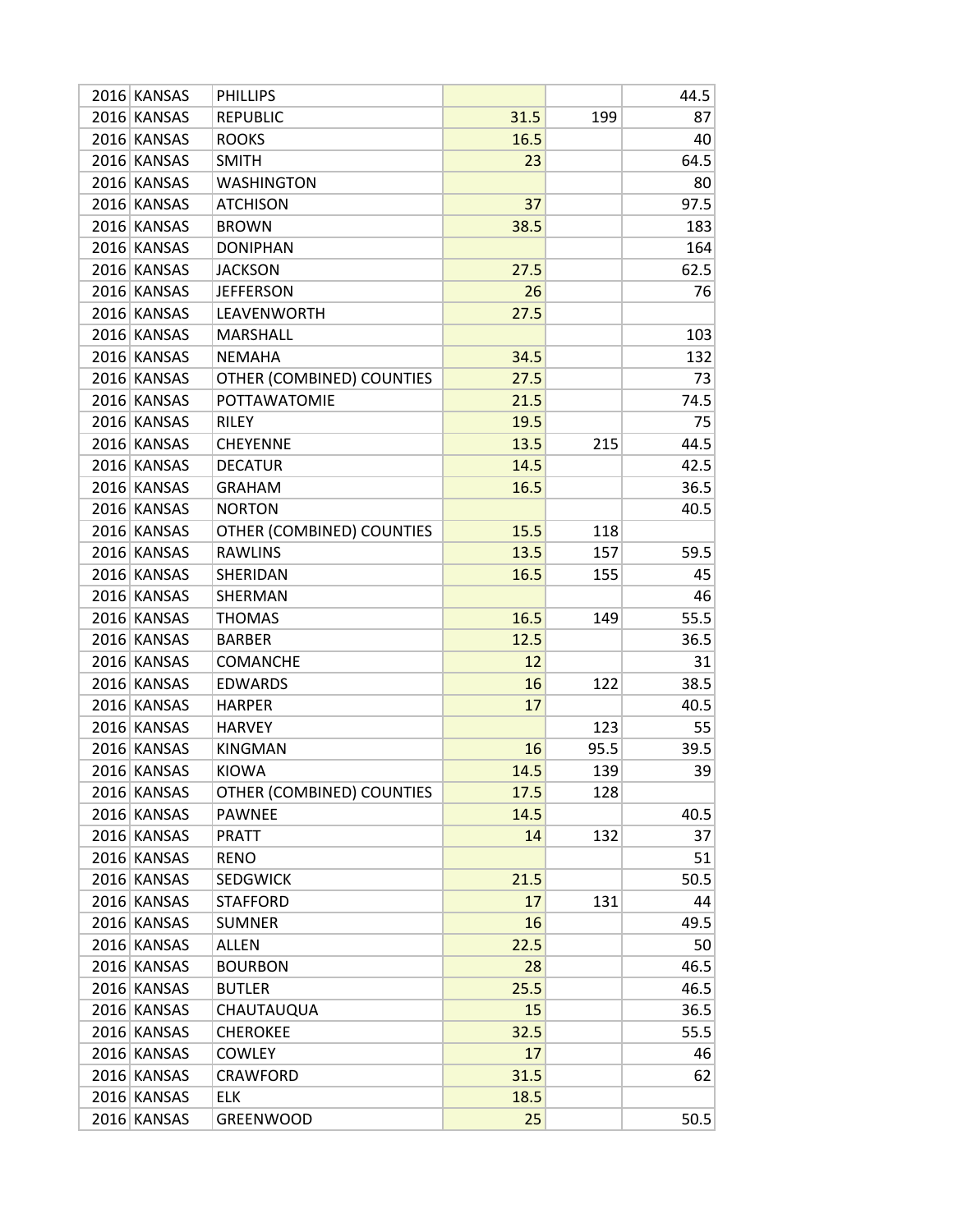| 2016 KANSAS<br>23<br><b>MONTGOMERY</b><br>2016 KANSAS<br><b>NEOSHO</b><br>27<br>49<br>2016 KANSAS<br>OTHER (COMBINED) COUNTIES<br>46.5<br>2016 KANSAS<br><b>WILSON</b><br>17<br>69<br>26.5<br>2016 KANSAS<br><b>WOODSON</b><br>50<br>2016 KANSAS<br><b>CLARK</b><br>11.5<br>31<br>2016 KANSAS<br><b>FINNEY</b><br>12<br>139<br>35<br>12.5<br>2016 KANSAS<br>32<br><b>FORD</b><br>2016 KANSAS<br>37.5<br><b>GRANT</b><br>7.9<br>2016 KANSAS<br>14<br>102<br><b>GRAY</b><br>41<br>2016 KANSAS<br><b>HAMILTON</b><br>9.1<br>103<br>28<br>2016 KANSAS<br>35.5<br><b>HODGEMAN</b><br>15<br>2016 KANSAS<br>11<br>117<br><b>KEARNY</b><br>2016 KANSAS<br>12<br>33.5<br>169<br><b>MEADE</b><br>2016 KANSAS<br>23.5<br><b>MORTON</b><br>9.8<br>29.5<br>2016 KANSAS<br>OTHER (COMBINED) COUNTIES<br>10.5<br>105<br>27.5<br>2016 KANSAS<br><b>SEWARD</b><br>9.1<br>2016 KANSAS<br>29.5<br><b>STANTON</b><br>95.5<br>2016 KANSAS<br>87<br>29<br><b>STEVENS</b><br>9.7<br>2016 KANSAS<br>14.5<br>51<br><b>GOVE</b><br>138<br>2016 KANSAS<br><b>GREELEY</b><br>31<br>2016 KANSAS<br>LANE<br>12.5<br>36.5<br>2016 KANSAS<br>12.5<br><b>LOGAN</b><br>45<br>2016 KANSAS<br><b>NESS</b><br>30.5<br>OTHER (COMBINED) COUNTIES<br>2016 KANSAS<br>14<br>131<br>45<br>2016 KANSAS<br><b>SCOTT</b><br>14<br>43<br>2016 KANSAS<br>31.5<br><b>TREGO</b><br>13.5<br>2016 KANSAS<br>12<br>WALLACE<br>140<br>10.5<br>2016 KANSAS<br><b>WICHITA</b><br>2016 KENTUCKY<br>ANDERSON<br>24.5<br>76<br>2016 KENTUCKY<br>22<br><b>BATH</b><br>84<br>2016 KENTUCKY BOURBON<br>36<br>140<br>2016 KENTUCKY BOYLE<br>38.5<br>95<br>2016 KENTUCKY CLARK<br>83.5<br>30<br>2016 KENTUCKY FAYETTE<br>37<br>137<br>2016 KENTUCKY FLEMING<br>25<br>125<br>2016 KENTUCKY FRANKLIN<br>72.5<br>27.5<br>2016 KENTUCKY GARRARD<br>40<br>2016 KENTUCKY HARRISON<br>20<br>75<br>2016 KENTUCKY JESSAMINE<br>32<br>57.5<br>32.5<br>2016 KENTUCKY LINCOLN<br>100<br>2016 KENTUCKY MADISON<br>15.5<br>40<br>2016 KENTUCKY<br><b>MASON</b><br>97.5<br>35<br>2016 KENTUCKY MERCER<br>35<br>125<br>2016 KENTUCKY MONTGOMERY<br>27<br>70 | 2016 KANSAS | <b>LABETTE</b> | 23 |     |
|------------------------------------------------------------------------------------------------------------------------------------------------------------------------------------------------------------------------------------------------------------------------------------------------------------------------------------------------------------------------------------------------------------------------------------------------------------------------------------------------------------------------------------------------------------------------------------------------------------------------------------------------------------------------------------------------------------------------------------------------------------------------------------------------------------------------------------------------------------------------------------------------------------------------------------------------------------------------------------------------------------------------------------------------------------------------------------------------------------------------------------------------------------------------------------------------------------------------------------------------------------------------------------------------------------------------------------------------------------------------------------------------------------------------------------------------------------------------------------------------------------------------------------------------------------------------------------------------------------------------------------------------------------------------------------------------------------------------------------------------------------------------------------------------------------------------------------------------------------------------------------------------------------------------------------------------------------------------------------------------------------------------------------------------------------------------------|-------------|----------------|----|-----|
|                                                                                                                                                                                                                                                                                                                                                                                                                                                                                                                                                                                                                                                                                                                                                                                                                                                                                                                                                                                                                                                                                                                                                                                                                                                                                                                                                                                                                                                                                                                                                                                                                                                                                                                                                                                                                                                                                                                                                                                                                                                                              |             |                |    |     |
|                                                                                                                                                                                                                                                                                                                                                                                                                                                                                                                                                                                                                                                                                                                                                                                                                                                                                                                                                                                                                                                                                                                                                                                                                                                                                                                                                                                                                                                                                                                                                                                                                                                                                                                                                                                                                                                                                                                                                                                                                                                                              |             |                |    |     |
|                                                                                                                                                                                                                                                                                                                                                                                                                                                                                                                                                                                                                                                                                                                                                                                                                                                                                                                                                                                                                                                                                                                                                                                                                                                                                                                                                                                                                                                                                                                                                                                                                                                                                                                                                                                                                                                                                                                                                                                                                                                                              |             |                |    |     |
|                                                                                                                                                                                                                                                                                                                                                                                                                                                                                                                                                                                                                                                                                                                                                                                                                                                                                                                                                                                                                                                                                                                                                                                                                                                                                                                                                                                                                                                                                                                                                                                                                                                                                                                                                                                                                                                                                                                                                                                                                                                                              |             |                |    |     |
|                                                                                                                                                                                                                                                                                                                                                                                                                                                                                                                                                                                                                                                                                                                                                                                                                                                                                                                                                                                                                                                                                                                                                                                                                                                                                                                                                                                                                                                                                                                                                                                                                                                                                                                                                                                                                                                                                                                                                                                                                                                                              |             |                |    |     |
|                                                                                                                                                                                                                                                                                                                                                                                                                                                                                                                                                                                                                                                                                                                                                                                                                                                                                                                                                                                                                                                                                                                                                                                                                                                                                                                                                                                                                                                                                                                                                                                                                                                                                                                                                                                                                                                                                                                                                                                                                                                                              |             |                |    |     |
|                                                                                                                                                                                                                                                                                                                                                                                                                                                                                                                                                                                                                                                                                                                                                                                                                                                                                                                                                                                                                                                                                                                                                                                                                                                                                                                                                                                                                                                                                                                                                                                                                                                                                                                                                                                                                                                                                                                                                                                                                                                                              |             |                |    |     |
|                                                                                                                                                                                                                                                                                                                                                                                                                                                                                                                                                                                                                                                                                                                                                                                                                                                                                                                                                                                                                                                                                                                                                                                                                                                                                                                                                                                                                                                                                                                                                                                                                                                                                                                                                                                                                                                                                                                                                                                                                                                                              |             |                |    |     |
|                                                                                                                                                                                                                                                                                                                                                                                                                                                                                                                                                                                                                                                                                                                                                                                                                                                                                                                                                                                                                                                                                                                                                                                                                                                                                                                                                                                                                                                                                                                                                                                                                                                                                                                                                                                                                                                                                                                                                                                                                                                                              |             |                |    |     |
|                                                                                                                                                                                                                                                                                                                                                                                                                                                                                                                                                                                                                                                                                                                                                                                                                                                                                                                                                                                                                                                                                                                                                                                                                                                                                                                                                                                                                                                                                                                                                                                                                                                                                                                                                                                                                                                                                                                                                                                                                                                                              |             |                |    |     |
|                                                                                                                                                                                                                                                                                                                                                                                                                                                                                                                                                                                                                                                                                                                                                                                                                                                                                                                                                                                                                                                                                                                                                                                                                                                                                                                                                                                                                                                                                                                                                                                                                                                                                                                                                                                                                                                                                                                                                                                                                                                                              |             |                |    |     |
|                                                                                                                                                                                                                                                                                                                                                                                                                                                                                                                                                                                                                                                                                                                                                                                                                                                                                                                                                                                                                                                                                                                                                                                                                                                                                                                                                                                                                                                                                                                                                                                                                                                                                                                                                                                                                                                                                                                                                                                                                                                                              |             |                |    |     |
|                                                                                                                                                                                                                                                                                                                                                                                                                                                                                                                                                                                                                                                                                                                                                                                                                                                                                                                                                                                                                                                                                                                                                                                                                                                                                                                                                                                                                                                                                                                                                                                                                                                                                                                                                                                                                                                                                                                                                                                                                                                                              |             |                |    |     |
|                                                                                                                                                                                                                                                                                                                                                                                                                                                                                                                                                                                                                                                                                                                                                                                                                                                                                                                                                                                                                                                                                                                                                                                                                                                                                                                                                                                                                                                                                                                                                                                                                                                                                                                                                                                                                                                                                                                                                                                                                                                                              |             |                |    |     |
|                                                                                                                                                                                                                                                                                                                                                                                                                                                                                                                                                                                                                                                                                                                                                                                                                                                                                                                                                                                                                                                                                                                                                                                                                                                                                                                                                                                                                                                                                                                                                                                                                                                                                                                                                                                                                                                                                                                                                                                                                                                                              |             |                |    |     |
|                                                                                                                                                                                                                                                                                                                                                                                                                                                                                                                                                                                                                                                                                                                                                                                                                                                                                                                                                                                                                                                                                                                                                                                                                                                                                                                                                                                                                                                                                                                                                                                                                                                                                                                                                                                                                                                                                                                                                                                                                                                                              |             |                |    |     |
|                                                                                                                                                                                                                                                                                                                                                                                                                                                                                                                                                                                                                                                                                                                                                                                                                                                                                                                                                                                                                                                                                                                                                                                                                                                                                                                                                                                                                                                                                                                                                                                                                                                                                                                                                                                                                                                                                                                                                                                                                                                                              |             |                |    |     |
|                                                                                                                                                                                                                                                                                                                                                                                                                                                                                                                                                                                                                                                                                                                                                                                                                                                                                                                                                                                                                                                                                                                                                                                                                                                                                                                                                                                                                                                                                                                                                                                                                                                                                                                                                                                                                                                                                                                                                                                                                                                                              |             |                |    |     |
|                                                                                                                                                                                                                                                                                                                                                                                                                                                                                                                                                                                                                                                                                                                                                                                                                                                                                                                                                                                                                                                                                                                                                                                                                                                                                                                                                                                                                                                                                                                                                                                                                                                                                                                                                                                                                                                                                                                                                                                                                                                                              |             |                |    |     |
|                                                                                                                                                                                                                                                                                                                                                                                                                                                                                                                                                                                                                                                                                                                                                                                                                                                                                                                                                                                                                                                                                                                                                                                                                                                                                                                                                                                                                                                                                                                                                                                                                                                                                                                                                                                                                                                                                                                                                                                                                                                                              |             |                |    |     |
|                                                                                                                                                                                                                                                                                                                                                                                                                                                                                                                                                                                                                                                                                                                                                                                                                                                                                                                                                                                                                                                                                                                                                                                                                                                                                                                                                                                                                                                                                                                                                                                                                                                                                                                                                                                                                                                                                                                                                                                                                                                                              |             |                |    |     |
|                                                                                                                                                                                                                                                                                                                                                                                                                                                                                                                                                                                                                                                                                                                                                                                                                                                                                                                                                                                                                                                                                                                                                                                                                                                                                                                                                                                                                                                                                                                                                                                                                                                                                                                                                                                                                                                                                                                                                                                                                                                                              |             |                |    |     |
|                                                                                                                                                                                                                                                                                                                                                                                                                                                                                                                                                                                                                                                                                                                                                                                                                                                                                                                                                                                                                                                                                                                                                                                                                                                                                                                                                                                                                                                                                                                                                                                                                                                                                                                                                                                                                                                                                                                                                                                                                                                                              |             |                |    |     |
|                                                                                                                                                                                                                                                                                                                                                                                                                                                                                                                                                                                                                                                                                                                                                                                                                                                                                                                                                                                                                                                                                                                                                                                                                                                                                                                                                                                                                                                                                                                                                                                                                                                                                                                                                                                                                                                                                                                                                                                                                                                                              |             |                |    |     |
|                                                                                                                                                                                                                                                                                                                                                                                                                                                                                                                                                                                                                                                                                                                                                                                                                                                                                                                                                                                                                                                                                                                                                                                                                                                                                                                                                                                                                                                                                                                                                                                                                                                                                                                                                                                                                                                                                                                                                                                                                                                                              |             |                |    |     |
|                                                                                                                                                                                                                                                                                                                                                                                                                                                                                                                                                                                                                                                                                                                                                                                                                                                                                                                                                                                                                                                                                                                                                                                                                                                                                                                                                                                                                                                                                                                                                                                                                                                                                                                                                                                                                                                                                                                                                                                                                                                                              |             |                |    |     |
|                                                                                                                                                                                                                                                                                                                                                                                                                                                                                                                                                                                                                                                                                                                                                                                                                                                                                                                                                                                                                                                                                                                                                                                                                                                                                                                                                                                                                                                                                                                                                                                                                                                                                                                                                                                                                                                                                                                                                                                                                                                                              |             |                |    |     |
|                                                                                                                                                                                                                                                                                                                                                                                                                                                                                                                                                                                                                                                                                                                                                                                                                                                                                                                                                                                                                                                                                                                                                                                                                                                                                                                                                                                                                                                                                                                                                                                                                                                                                                                                                                                                                                                                                                                                                                                                                                                                              |             |                |    |     |
|                                                                                                                                                                                                                                                                                                                                                                                                                                                                                                                                                                                                                                                                                                                                                                                                                                                                                                                                                                                                                                                                                                                                                                                                                                                                                                                                                                                                                                                                                                                                                                                                                                                                                                                                                                                                                                                                                                                                                                                                                                                                              |             |                |    |     |
|                                                                                                                                                                                                                                                                                                                                                                                                                                                                                                                                                                                                                                                                                                                                                                                                                                                                                                                                                                                                                                                                                                                                                                                                                                                                                                                                                                                                                                                                                                                                                                                                                                                                                                                                                                                                                                                                                                                                                                                                                                                                              |             |                |    |     |
|                                                                                                                                                                                                                                                                                                                                                                                                                                                                                                                                                                                                                                                                                                                                                                                                                                                                                                                                                                                                                                                                                                                                                                                                                                                                                                                                                                                                                                                                                                                                                                                                                                                                                                                                                                                                                                                                                                                                                                                                                                                                              |             |                |    |     |
|                                                                                                                                                                                                                                                                                                                                                                                                                                                                                                                                                                                                                                                                                                                                                                                                                                                                                                                                                                                                                                                                                                                                                                                                                                                                                                                                                                                                                                                                                                                                                                                                                                                                                                                                                                                                                                                                                                                                                                                                                                                                              |             |                |    |     |
|                                                                                                                                                                                                                                                                                                                                                                                                                                                                                                                                                                                                                                                                                                                                                                                                                                                                                                                                                                                                                                                                                                                                                                                                                                                                                                                                                                                                                                                                                                                                                                                                                                                                                                                                                                                                                                                                                                                                                                                                                                                                              |             |                |    |     |
|                                                                                                                                                                                                                                                                                                                                                                                                                                                                                                                                                                                                                                                                                                                                                                                                                                                                                                                                                                                                                                                                                                                                                                                                                                                                                                                                                                                                                                                                                                                                                                                                                                                                                                                                                                                                                                                                                                                                                                                                                                                                              |             |                |    |     |
|                                                                                                                                                                                                                                                                                                                                                                                                                                                                                                                                                                                                                                                                                                                                                                                                                                                                                                                                                                                                                                                                                                                                                                                                                                                                                                                                                                                                                                                                                                                                                                                                                                                                                                                                                                                                                                                                                                                                                                                                                                                                              |             |                |    |     |
|                                                                                                                                                                                                                                                                                                                                                                                                                                                                                                                                                                                                                                                                                                                                                                                                                                                                                                                                                                                                                                                                                                                                                                                                                                                                                                                                                                                                                                                                                                                                                                                                                                                                                                                                                                                                                                                                                                                                                                                                                                                                              |             |                |    |     |
|                                                                                                                                                                                                                                                                                                                                                                                                                                                                                                                                                                                                                                                                                                                                                                                                                                                                                                                                                                                                                                                                                                                                                                                                                                                                                                                                                                                                                                                                                                                                                                                                                                                                                                                                                                                                                                                                                                                                                                                                                                                                              |             |                |    |     |
|                                                                                                                                                                                                                                                                                                                                                                                                                                                                                                                                                                                                                                                                                                                                                                                                                                                                                                                                                                                                                                                                                                                                                                                                                                                                                                                                                                                                                                                                                                                                                                                                                                                                                                                                                                                                                                                                                                                                                                                                                                                                              |             |                |    |     |
|                                                                                                                                                                                                                                                                                                                                                                                                                                                                                                                                                                                                                                                                                                                                                                                                                                                                                                                                                                                                                                                                                                                                                                                                                                                                                                                                                                                                                                                                                                                                                                                                                                                                                                                                                                                                                                                                                                                                                                                                                                                                              |             |                |    |     |
|                                                                                                                                                                                                                                                                                                                                                                                                                                                                                                                                                                                                                                                                                                                                                                                                                                                                                                                                                                                                                                                                                                                                                                                                                                                                                                                                                                                                                                                                                                                                                                                                                                                                                                                                                                                                                                                                                                                                                                                                                                                                              |             |                |    |     |
|                                                                                                                                                                                                                                                                                                                                                                                                                                                                                                                                                                                                                                                                                                                                                                                                                                                                                                                                                                                                                                                                                                                                                                                                                                                                                                                                                                                                                                                                                                                                                                                                                                                                                                                                                                                                                                                                                                                                                                                                                                                                              |             |                |    |     |
|                                                                                                                                                                                                                                                                                                                                                                                                                                                                                                                                                                                                                                                                                                                                                                                                                                                                                                                                                                                                                                                                                                                                                                                                                                                                                                                                                                                                                                                                                                                                                                                                                                                                                                                                                                                                                                                                                                                                                                                                                                                                              |             |                |    |     |
|                                                                                                                                                                                                                                                                                                                                                                                                                                                                                                                                                                                                                                                                                                                                                                                                                                                                                                                                                                                                                                                                                                                                                                                                                                                                                                                                                                                                                                                                                                                                                                                                                                                                                                                                                                                                                                                                                                                                                                                                                                                                              |             |                |    |     |
|                                                                                                                                                                                                                                                                                                                                                                                                                                                                                                                                                                                                                                                                                                                                                                                                                                                                                                                                                                                                                                                                                                                                                                                                                                                                                                                                                                                                                                                                                                                                                                                                                                                                                                                                                                                                                                                                                                                                                                                                                                                                              |             |                |    |     |
|                                                                                                                                                                                                                                                                                                                                                                                                                                                                                                                                                                                                                                                                                                                                                                                                                                                                                                                                                                                                                                                                                                                                                                                                                                                                                                                                                                                                                                                                                                                                                                                                                                                                                                                                                                                                                                                                                                                                                                                                                                                                              |             |                |    |     |
| 2016 KENTUCKY NICHOLAS                                                                                                                                                                                                                                                                                                                                                                                                                                                                                                                                                                                                                                                                                                                                                                                                                                                                                                                                                                                                                                                                                                                                                                                                                                                                                                                                                                                                                                                                                                                                                                                                                                                                                                                                                                                                                                                                                                                                                                                                                                                       |             |                | 20 | 100 |
| 2016 KENTUCKY OTHER (COMBINED) COUNTIES<br>36.5<br>260<br>118                                                                                                                                                                                                                                                                                                                                                                                                                                                                                                                                                                                                                                                                                                                                                                                                                                                                                                                                                                                                                                                                                                                                                                                                                                                                                                                                                                                                                                                                                                                                                                                                                                                                                                                                                                                                                                                                                                                                                                                                                |             |                |    |     |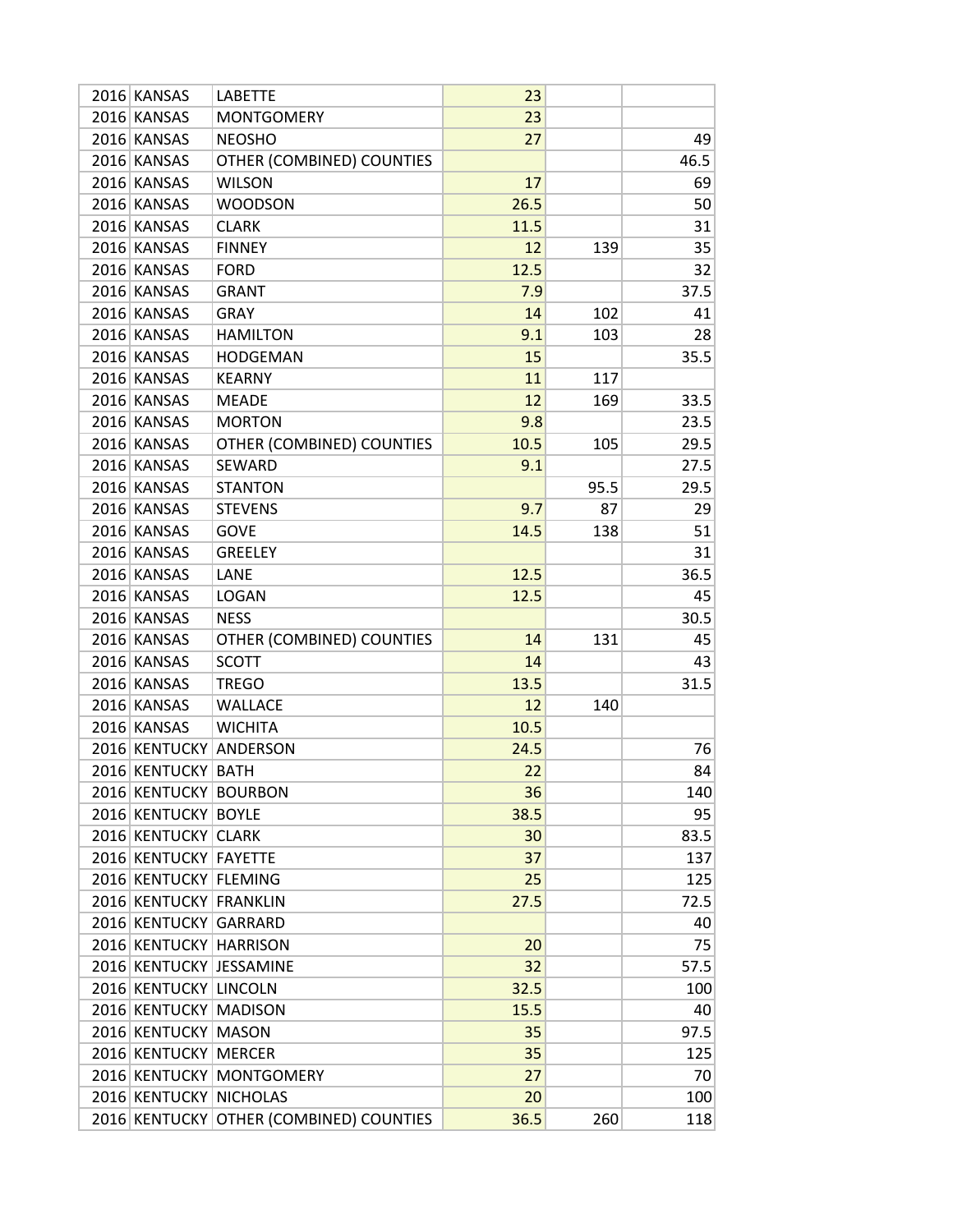|  | 2016 KENTUCKY SCOTT    |                                         | 33.5 | 114  |
|--|------------------------|-----------------------------------------|------|------|
|  | 2016 KENTUCKY SHELBY   |                                         | 30   | 131  |
|  | 2016 KENTUCKY SPENCER  |                                         | 16   | 100  |
|  |                        | 2016 KENTUCKY WASHINGTON                | 30   |      |
|  |                        | 2016 KENTUCKY WOODFORD                  | 35   | 85   |
|  | 2016 KENTUCKY ADAIR    |                                         | 32.5 | 113  |
|  | 2016 KENTUCKY ALLEN    |                                         | 27.5 | 97.5 |
|  | 2016 KENTUCKY BARREN   |                                         | 41   | 125  |
|  |                        | 2016 KENTUCKY BRECKINRIDGE              | 27.5 | 105  |
|  | 2016 KENTUCKY BULLITT  |                                         |      | 85   |
|  | 2016 KENTUCKY BUTLER   |                                         | 14.5 | 115  |
|  | 2016 KENTUCKY CASEY    |                                         | 23   | 79   |
|  | 2016 KENTUCKY CLINTON  |                                         | 27.5 | 60   |
|  |                        | 2016 KENTUCKY CUMBERLAND                | 18   |      |
|  |                        | 2016 KENTUCKY EDMONSON                  | 22   | 84   |
|  | 2016 KENTUCKY GRAYSON  |                                         | 28.5 | 88   |
|  | 2016 KENTUCKY GREEN    |                                         | 32.5 | 131  |
|  | 2016 KENTUCKY HARDIN   |                                         | 29.5 | 139  |
|  | 2016 KENTUCKY HART     |                                         | 39   | 98   |
|  | 2016 KENTUCKY LARUE    |                                         | 47.5 | 165  |
|  | 2016 KENTUCKY MARION   |                                         | 37   | 130  |
|  | 2016 KENTUCKY MEADE    |                                         | 28   | 135  |
|  | 2016 KENTUCKY METCALFE |                                         | 27   | 142  |
|  | 2016 KENTUCKY MONROE   |                                         | 24   | 128  |
|  | 2016 KENTUCKY NELSON   |                                         | 30   | 146  |
|  |                        | 2016 KENTUCKY OTHER (COMBINED) COUNTIES | 16.5 | 75   |
|  | 2016 KENTUCKY RUSSELL  |                                         | 26.5 | 100  |
|  | 2016 KENTUCKY TAYLOR   |                                         | 39   | 160  |
|  | 2016 KENTUCKY WARREN   |                                         | 50   | 170  |
|  | 2016 KENTUCKY CARTER   |                                         | 12   | 50   |
|  | 2016 KENTUCKY ELLIOTT  |                                         | 11   | 25   |
|  | 2016 KENTUCKY ESTILL   |                                         | 19   | 34   |
|  | 2016 KENTUCKY GREENUP  |                                         | 14   | 45   |
|  | 2016 KENTUCKY JACKSON  |                                         | 12   | 40   |
|  | 2016 KENTUCKY LAUREL   |                                         | 16.5 | 40   |
|  |                        | 2016 KENTUCKY LAWRENCE                  |      | 22.5 |
|  | 2016 KENTUCKY LEWIS    |                                         | 25   | 70   |
|  |                        | 2016 KENTUCKY MAGOFFIN                  |      | 31   |
|  | 2016 KENTUCKY MENIFEE  |                                         | 19.5 | 50   |
|  | 2016 KENTUCKY MORGAN   |                                         | 18.5 | 30   |
|  |                        | 2016 KENTUCKY OTHER (COMBINED) COUNTIES | 14   | 43.5 |
|  | 2016 KENTUCKY PULASKI  |                                         | 32.5 | 95   |
|  |                        | 2016 KENTUCKY ROCKCASTLE                | 22   | 55   |
|  | 2016 KENTUCKY ROWAN    |                                         | 20   | 85   |
|  | 2016 KENTUCKY WAYNE    |                                         | 31   | 117  |
|  | 2016 KENTUCKY WHITLEY  |                                         | 18.5 | 27.5 |
|  | 2016 KENTUCKY WOLFE    |                                         | 14   | 33   |
|  |                        | 2016 KENTUCKY CALDWELL                  | 30   |      |
|  |                        |                                         |      |      |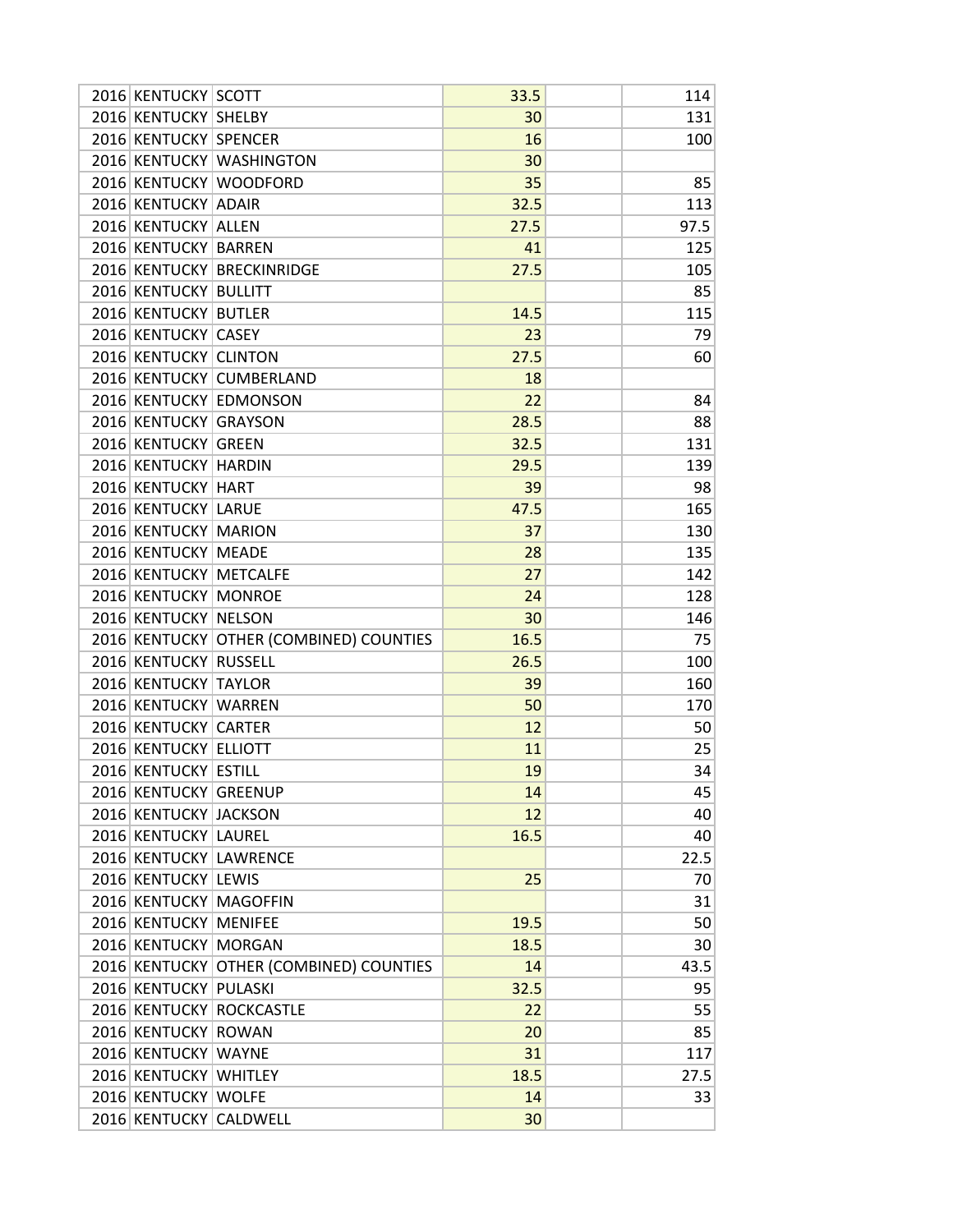| 2016 KENTUCKY CHRISTIAN |                                          | 36   | 220  | 180  |
|-------------------------|------------------------------------------|------|------|------|
|                         | 2016 KENTUCKY CRITTENDEN                 | 19.5 |      | 143  |
| 2016 KENTUCKY DAVIESS   |                                          | 18   | 185  | 184  |
| 2016 KENTUCKY HANCOCK   |                                          | 20   |      |      |
| 2016 KENTUCKY           | <b>HENDERSON</b>                         |      |      | 179  |
| 2016 KENTUCKY HOPKINS   |                                          | 23   |      | 130  |
| 2016 KENTUCKY LOGAN     |                                          | 34   |      | 218  |
| 2016 KENTUCKY           | <b>MUHLENBERG</b>                        | 19   |      | 114  |
| 2016 KENTUCKY OHIO      |                                          | 16.5 |      | 105  |
|                         | 2016 KENTUCKY OTHER (COMBINED) COUNTIES  | 30.5 | 216  | 155  |
| 2016 KENTUCKY SIMPSON   |                                          | 38   |      | 184  |
| 2016 KENTUCKY TODD      |                                          | 33.5 |      | 211  |
| 2016 KENTUCKY UNION     |                                          | 42   |      | 212  |
| 2016 KENTUCKY WEBSTER   |                                          | 36   |      | 211  |
| 2016 KENTUCKY BOONE     |                                          | 20   |      | 58   |
| 2016 KENTUCKY BRACKEN   |                                          | 15   |      | 76   |
| 2016 KENTUCKY CAMPBELL  |                                          | 18.5 |      | 40   |
| 2016 KENTUCKY GRANT     |                                          | 16   |      |      |
| 2016 KENTUCKY HENRY     |                                          | 24.5 |      | 74   |
| 2016 KENTUCKY           | <b>KENTON</b>                            | 14.5 |      |      |
| 2016 KENTUCKY OLDHAM    |                                          |      |      | 93   |
|                         | 2016 KENTUCKY OTHER (COMBINED) COUNTIES  | 17   |      | 66.5 |
| 2016 KENTUCKY OWEN      |                                          | 19.5 |      | 50   |
|                         | 2016 KENTUCKY PENDLETON                  | 12   |      | 78   |
| 2016 KENTUCKY TRIMBLE   |                                          |      |      | 129  |
| 2016 KENTUCKY BALLARD   |                                          | 32   |      | 111  |
|                         | 2016 KENTUCKY CALLOWAY                   | 25   |      | 115  |
| 2016 KENTUCKY CARLISLE  |                                          |      |      | 139  |
| 2016 KENTUCKY           | <b>FULTON</b>                            |      |      | 150  |
| 2016 KENTUCKY GRAVES    |                                          | 46   |      | 138  |
| 2016 KENTUCKY HICKMAN   |                                          |      |      | 154  |
|                         | 2016 KENTUCKY LIVINGSTON                 | 26.5 |      | 120  |
| 2016 KENTUCKY LYON      |                                          | 18.5 |      | 86   |
|                         | 2016 KENTUCKY MARSHALL                   | 30.5 |      |      |
|                         | 2016 KENTUCKY MCCRACKEN                  |      |      | 105  |
|                         | 2016 KENTUCKY OTHER (COMBINED) COUNTIES  | 33.5 |      | 157  |
| 2016 KENTUCKY TRIGG     |                                          | 26   |      |      |
|                         | 2016 LOUISIANA AVOYELLES                 | 21.5 | 114  | 79   |
|                         | 2016 LOUISIANA CATAHOULA                 | 18.5 | 148  | 69   |
|                         | 2016 LOUISIANA CONCORDIA                 |      | 109  | 99   |
|                         | 2016 LOUISIANA EVANGELINE                | 19   | 70   | 102  |
| 2016 LOUISIANA GRANT    |                                          | 28   |      | 77   |
|                         | 2016 LOUISIANA OTHER (COMBINED) COUNTIES | 17   |      | 57.5 |
|                         | 2016 LOUISIANA POINTE COUPEE             |      | 74.5 |      |
|                         |                                          | 21   |      | 70   |
| 2016 LOUISIANA RAPIDES  |                                          | 24   | 106  | 79.5 |
|                         | 2016 LOUISIANA SAINT LANDRY              | 22.5 | 61   | 61   |
|                         | 2016 LOUISIANA EAST BATON ROUGE          | 15   |      | 11.5 |
|                         | 2016 LOUISIANA EAST FELICIANA            | 14   |      | 14   |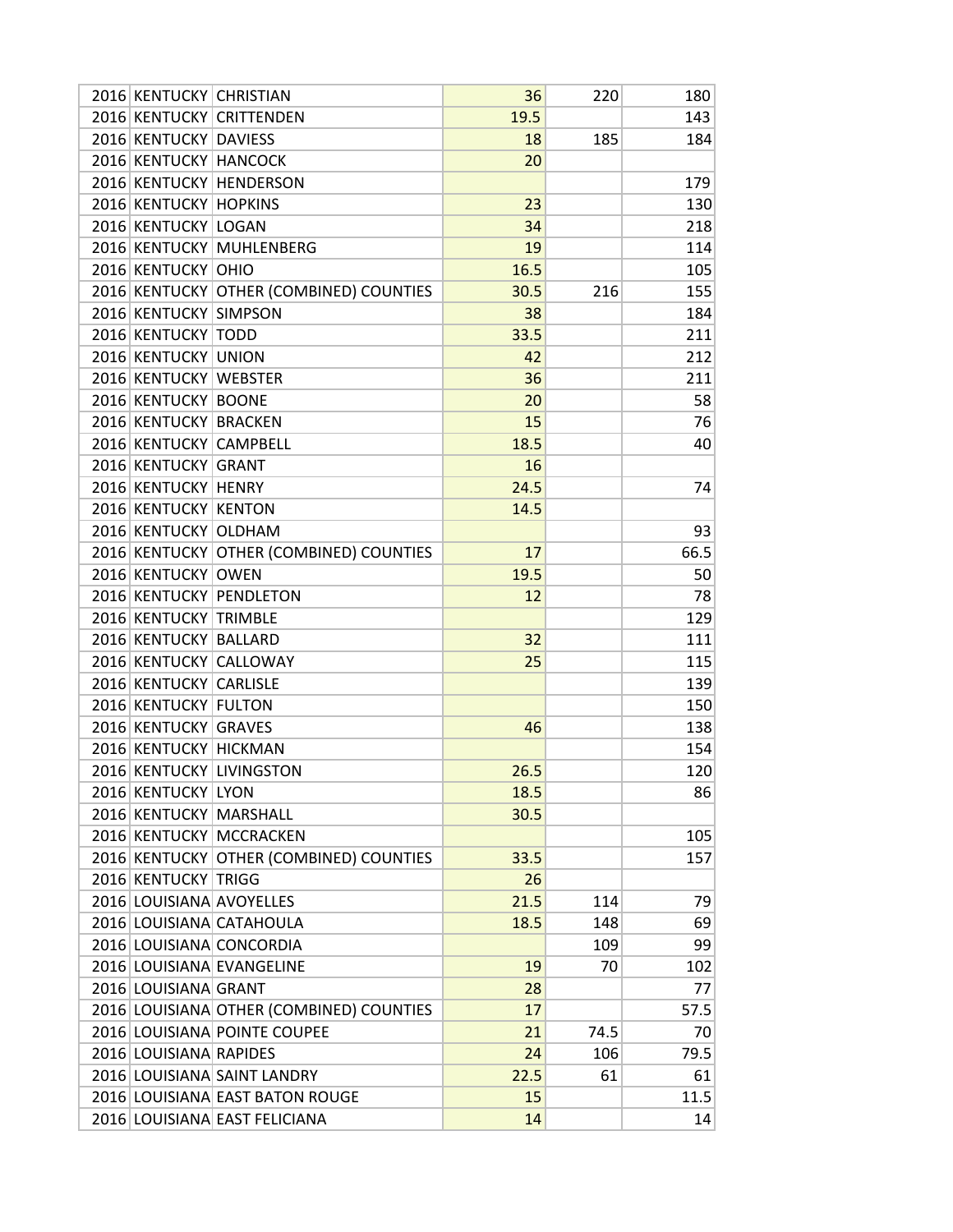| 2016 LOUISIANA SAINT HELENA<br>21.5<br>14<br>2016 LOUISIANA TANGIPAHOA<br>27<br>23<br>2016 LOUISIANA WASHINGTON<br>22.5<br>23.5<br>2016 LOUISIANA WEST FELICIANA<br>19<br>22<br>2016 LOUISIANA BIENVILLE<br>11<br>8<br>2016 LOUISIANA CALDWELL<br>24.5<br>72<br>2016 LOUISIANA CLAIBORNE<br>13.5<br>13.5<br>2016 LOUISIANA LINCOLN<br>18.5<br>12<br>2016 LOUISIANA OTHER (COMBINED) COUNTIES<br>14.5<br>85.5<br>23<br>2016 LOUISIANA OUACHITA<br>26.5<br>78<br>117<br>2016 LOUISIANA UNION<br>40.5<br>27.5<br>2016 LOUISIANA EAST CARROLL<br>130<br>115<br>2016 LOUISIANA FRANKLIN<br>26<br>118<br>86<br>2016 LOUISIANA MADISON<br>122<br>20<br>128<br>2016 LOUISIANA MOREHOUSE<br>89.5<br>119<br>2016 LOUISIANA OTHER (COMBINED) COUNTIES<br>26.5<br>2016 LOUISIANA RICHLAND<br>30.5<br>113<br>59<br>2016 LOUISIANA TENSAS<br>112<br>105<br>2016 LOUISIANA WEST CARROLL<br>127<br>66<br>2016 LOUISIANA BOSSIER<br>15<br>33<br>2016 LOUISIANA CADDO<br>28<br>57.5<br>2016 LOUISIANA DE SOTO<br>26<br>28<br>2016 LOUISIANA OTHER (COMBINED) COUNTIES<br>75<br>2016 LOUISIANA RED RIVER<br>78.5<br>24<br>2016 LOUISIANA WEBSTER<br>7<br>12<br>2016 LOUISIANA IBERIA<br>10.5<br>81<br>2016 LOUISIANA IBERVILLE<br>17.5<br>35.5<br>2016 LOUISIANA LAFAYETTE<br>17.5<br>66<br>2016 LOUISIANA OTHER (COMBINED) COUNTIES<br>98.5<br>9.4<br>2016 LOUISIANA SAINT MARTIN<br>75<br>2016 LOUISIANA SAINT MARY<br>10<br>2016 LOUISIANA ASCENSION<br>11.5<br>2016 LOUISIANA LAFOURCHE<br>17.5<br>2016 LOUISIANA OTHER (COMBINED) COUNTIES<br>15.5<br>65<br>2016 LOUISIANA PLAQUEMINES<br>12.5<br>2016 LOUISIANA ACADIA<br>24.5<br>64<br>32<br>2016 LOUISIANA ALLEN<br>20<br>50.5<br>2016 LOUISIANA BEAUREGARD<br>$\overline{7}$<br>19.5<br>2016 LOUISIANA CALCASIEU<br>9.6<br>45.5<br>14<br>2016 LOUISIANA CAMERON<br>7<br>2016 LOUISIANA JEFFERSON DAVIS<br>10.5<br>12.5<br>53.5<br>2016 LOUISIANA OTHER (COMBINED) COUNTIES<br>16.5<br>61<br>2016 LOUISIANA VERMILION<br>16<br>53<br>63<br>2016 LOUISIANA NATCHITOCHES<br>21.5<br>53<br>67<br>2016 LOUISIANA OTHER (COMBINED) COUNTIES<br>32<br>2016 LOUISIANA SABINE<br>9.1<br>2016 LOUISIANA VERNON<br>15 |  | 2016 LOUISIANA OTHER (COMBINED) COUNTIES | 19 | 15.5 |
|--------------------------------------------------------------------------------------------------------------------------------------------------------------------------------------------------------------------------------------------------------------------------------------------------------------------------------------------------------------------------------------------------------------------------------------------------------------------------------------------------------------------------------------------------------------------------------------------------------------------------------------------------------------------------------------------------------------------------------------------------------------------------------------------------------------------------------------------------------------------------------------------------------------------------------------------------------------------------------------------------------------------------------------------------------------------------------------------------------------------------------------------------------------------------------------------------------------------------------------------------------------------------------------------------------------------------------------------------------------------------------------------------------------------------------------------------------------------------------------------------------------------------------------------------------------------------------------------------------------------------------------------------------------------------------------------------------------------------------------------------------------------------------------------------------------------------------------------------------------------------------------------------------------------------------------------------------------------------------------------------------------------------------------------------------------------------------------------------------------------------------------------------|--|------------------------------------------|----|------|
|                                                                                                                                                                                                                                                                                                                                                                                                                                                                                                                                                                                                                                                                                                                                                                                                                                                                                                                                                                                                                                                                                                                                                                                                                                                                                                                                                                                                                                                                                                                                                                                                                                                                                                                                                                                                                                                                                                                                                                                                                                                                                                                                                  |  |                                          |    |      |
|                                                                                                                                                                                                                                                                                                                                                                                                                                                                                                                                                                                                                                                                                                                                                                                                                                                                                                                                                                                                                                                                                                                                                                                                                                                                                                                                                                                                                                                                                                                                                                                                                                                                                                                                                                                                                                                                                                                                                                                                                                                                                                                                                  |  |                                          |    |      |
|                                                                                                                                                                                                                                                                                                                                                                                                                                                                                                                                                                                                                                                                                                                                                                                                                                                                                                                                                                                                                                                                                                                                                                                                                                                                                                                                                                                                                                                                                                                                                                                                                                                                                                                                                                                                                                                                                                                                                                                                                                                                                                                                                  |  |                                          |    |      |
|                                                                                                                                                                                                                                                                                                                                                                                                                                                                                                                                                                                                                                                                                                                                                                                                                                                                                                                                                                                                                                                                                                                                                                                                                                                                                                                                                                                                                                                                                                                                                                                                                                                                                                                                                                                                                                                                                                                                                                                                                                                                                                                                                  |  |                                          |    |      |
|                                                                                                                                                                                                                                                                                                                                                                                                                                                                                                                                                                                                                                                                                                                                                                                                                                                                                                                                                                                                                                                                                                                                                                                                                                                                                                                                                                                                                                                                                                                                                                                                                                                                                                                                                                                                                                                                                                                                                                                                                                                                                                                                                  |  |                                          |    |      |
|                                                                                                                                                                                                                                                                                                                                                                                                                                                                                                                                                                                                                                                                                                                                                                                                                                                                                                                                                                                                                                                                                                                                                                                                                                                                                                                                                                                                                                                                                                                                                                                                                                                                                                                                                                                                                                                                                                                                                                                                                                                                                                                                                  |  |                                          |    |      |
|                                                                                                                                                                                                                                                                                                                                                                                                                                                                                                                                                                                                                                                                                                                                                                                                                                                                                                                                                                                                                                                                                                                                                                                                                                                                                                                                                                                                                                                                                                                                                                                                                                                                                                                                                                                                                                                                                                                                                                                                                                                                                                                                                  |  |                                          |    |      |
|                                                                                                                                                                                                                                                                                                                                                                                                                                                                                                                                                                                                                                                                                                                                                                                                                                                                                                                                                                                                                                                                                                                                                                                                                                                                                                                                                                                                                                                                                                                                                                                                                                                                                                                                                                                                                                                                                                                                                                                                                                                                                                                                                  |  |                                          |    |      |
|                                                                                                                                                                                                                                                                                                                                                                                                                                                                                                                                                                                                                                                                                                                                                                                                                                                                                                                                                                                                                                                                                                                                                                                                                                                                                                                                                                                                                                                                                                                                                                                                                                                                                                                                                                                                                                                                                                                                                                                                                                                                                                                                                  |  |                                          |    |      |
|                                                                                                                                                                                                                                                                                                                                                                                                                                                                                                                                                                                                                                                                                                                                                                                                                                                                                                                                                                                                                                                                                                                                                                                                                                                                                                                                                                                                                                                                                                                                                                                                                                                                                                                                                                                                                                                                                                                                                                                                                                                                                                                                                  |  |                                          |    |      |
|                                                                                                                                                                                                                                                                                                                                                                                                                                                                                                                                                                                                                                                                                                                                                                                                                                                                                                                                                                                                                                                                                                                                                                                                                                                                                                                                                                                                                                                                                                                                                                                                                                                                                                                                                                                                                                                                                                                                                                                                                                                                                                                                                  |  |                                          |    |      |
|                                                                                                                                                                                                                                                                                                                                                                                                                                                                                                                                                                                                                                                                                                                                                                                                                                                                                                                                                                                                                                                                                                                                                                                                                                                                                                                                                                                                                                                                                                                                                                                                                                                                                                                                                                                                                                                                                                                                                                                                                                                                                                                                                  |  |                                          |    |      |
|                                                                                                                                                                                                                                                                                                                                                                                                                                                                                                                                                                                                                                                                                                                                                                                                                                                                                                                                                                                                                                                                                                                                                                                                                                                                                                                                                                                                                                                                                                                                                                                                                                                                                                                                                                                                                                                                                                                                                                                                                                                                                                                                                  |  |                                          |    |      |
|                                                                                                                                                                                                                                                                                                                                                                                                                                                                                                                                                                                                                                                                                                                                                                                                                                                                                                                                                                                                                                                                                                                                                                                                                                                                                                                                                                                                                                                                                                                                                                                                                                                                                                                                                                                                                                                                                                                                                                                                                                                                                                                                                  |  |                                          |    |      |
|                                                                                                                                                                                                                                                                                                                                                                                                                                                                                                                                                                                                                                                                                                                                                                                                                                                                                                                                                                                                                                                                                                                                                                                                                                                                                                                                                                                                                                                                                                                                                                                                                                                                                                                                                                                                                                                                                                                                                                                                                                                                                                                                                  |  |                                          |    |      |
|                                                                                                                                                                                                                                                                                                                                                                                                                                                                                                                                                                                                                                                                                                                                                                                                                                                                                                                                                                                                                                                                                                                                                                                                                                                                                                                                                                                                                                                                                                                                                                                                                                                                                                                                                                                                                                                                                                                                                                                                                                                                                                                                                  |  |                                          |    |      |
|                                                                                                                                                                                                                                                                                                                                                                                                                                                                                                                                                                                                                                                                                                                                                                                                                                                                                                                                                                                                                                                                                                                                                                                                                                                                                                                                                                                                                                                                                                                                                                                                                                                                                                                                                                                                                                                                                                                                                                                                                                                                                                                                                  |  |                                          |    |      |
|                                                                                                                                                                                                                                                                                                                                                                                                                                                                                                                                                                                                                                                                                                                                                                                                                                                                                                                                                                                                                                                                                                                                                                                                                                                                                                                                                                                                                                                                                                                                                                                                                                                                                                                                                                                                                                                                                                                                                                                                                                                                                                                                                  |  |                                          |    |      |
|                                                                                                                                                                                                                                                                                                                                                                                                                                                                                                                                                                                                                                                                                                                                                                                                                                                                                                                                                                                                                                                                                                                                                                                                                                                                                                                                                                                                                                                                                                                                                                                                                                                                                                                                                                                                                                                                                                                                                                                                                                                                                                                                                  |  |                                          |    |      |
|                                                                                                                                                                                                                                                                                                                                                                                                                                                                                                                                                                                                                                                                                                                                                                                                                                                                                                                                                                                                                                                                                                                                                                                                                                                                                                                                                                                                                                                                                                                                                                                                                                                                                                                                                                                                                                                                                                                                                                                                                                                                                                                                                  |  |                                          |    |      |
|                                                                                                                                                                                                                                                                                                                                                                                                                                                                                                                                                                                                                                                                                                                                                                                                                                                                                                                                                                                                                                                                                                                                                                                                                                                                                                                                                                                                                                                                                                                                                                                                                                                                                                                                                                                                                                                                                                                                                                                                                                                                                                                                                  |  |                                          |    |      |
|                                                                                                                                                                                                                                                                                                                                                                                                                                                                                                                                                                                                                                                                                                                                                                                                                                                                                                                                                                                                                                                                                                                                                                                                                                                                                                                                                                                                                                                                                                                                                                                                                                                                                                                                                                                                                                                                                                                                                                                                                                                                                                                                                  |  |                                          |    |      |
|                                                                                                                                                                                                                                                                                                                                                                                                                                                                                                                                                                                                                                                                                                                                                                                                                                                                                                                                                                                                                                                                                                                                                                                                                                                                                                                                                                                                                                                                                                                                                                                                                                                                                                                                                                                                                                                                                                                                                                                                                                                                                                                                                  |  |                                          |    |      |
|                                                                                                                                                                                                                                                                                                                                                                                                                                                                                                                                                                                                                                                                                                                                                                                                                                                                                                                                                                                                                                                                                                                                                                                                                                                                                                                                                                                                                                                                                                                                                                                                                                                                                                                                                                                                                                                                                                                                                                                                                                                                                                                                                  |  |                                          |    |      |
|                                                                                                                                                                                                                                                                                                                                                                                                                                                                                                                                                                                                                                                                                                                                                                                                                                                                                                                                                                                                                                                                                                                                                                                                                                                                                                                                                                                                                                                                                                                                                                                                                                                                                                                                                                                                                                                                                                                                                                                                                                                                                                                                                  |  |                                          |    |      |
|                                                                                                                                                                                                                                                                                                                                                                                                                                                                                                                                                                                                                                                                                                                                                                                                                                                                                                                                                                                                                                                                                                                                                                                                                                                                                                                                                                                                                                                                                                                                                                                                                                                                                                                                                                                                                                                                                                                                                                                                                                                                                                                                                  |  |                                          |    |      |
|                                                                                                                                                                                                                                                                                                                                                                                                                                                                                                                                                                                                                                                                                                                                                                                                                                                                                                                                                                                                                                                                                                                                                                                                                                                                                                                                                                                                                                                                                                                                                                                                                                                                                                                                                                                                                                                                                                                                                                                                                                                                                                                                                  |  |                                          |    |      |
|                                                                                                                                                                                                                                                                                                                                                                                                                                                                                                                                                                                                                                                                                                                                                                                                                                                                                                                                                                                                                                                                                                                                                                                                                                                                                                                                                                                                                                                                                                                                                                                                                                                                                                                                                                                                                                                                                                                                                                                                                                                                                                                                                  |  |                                          |    |      |
|                                                                                                                                                                                                                                                                                                                                                                                                                                                                                                                                                                                                                                                                                                                                                                                                                                                                                                                                                                                                                                                                                                                                                                                                                                                                                                                                                                                                                                                                                                                                                                                                                                                                                                                                                                                                                                                                                                                                                                                                                                                                                                                                                  |  |                                          |    |      |
|                                                                                                                                                                                                                                                                                                                                                                                                                                                                                                                                                                                                                                                                                                                                                                                                                                                                                                                                                                                                                                                                                                                                                                                                                                                                                                                                                                                                                                                                                                                                                                                                                                                                                                                                                                                                                                                                                                                                                                                                                                                                                                                                                  |  |                                          |    |      |
|                                                                                                                                                                                                                                                                                                                                                                                                                                                                                                                                                                                                                                                                                                                                                                                                                                                                                                                                                                                                                                                                                                                                                                                                                                                                                                                                                                                                                                                                                                                                                                                                                                                                                                                                                                                                                                                                                                                                                                                                                                                                                                                                                  |  |                                          |    |      |
|                                                                                                                                                                                                                                                                                                                                                                                                                                                                                                                                                                                                                                                                                                                                                                                                                                                                                                                                                                                                                                                                                                                                                                                                                                                                                                                                                                                                                                                                                                                                                                                                                                                                                                                                                                                                                                                                                                                                                                                                                                                                                                                                                  |  |                                          |    |      |
|                                                                                                                                                                                                                                                                                                                                                                                                                                                                                                                                                                                                                                                                                                                                                                                                                                                                                                                                                                                                                                                                                                                                                                                                                                                                                                                                                                                                                                                                                                                                                                                                                                                                                                                                                                                                                                                                                                                                                                                                                                                                                                                                                  |  |                                          |    |      |
|                                                                                                                                                                                                                                                                                                                                                                                                                                                                                                                                                                                                                                                                                                                                                                                                                                                                                                                                                                                                                                                                                                                                                                                                                                                                                                                                                                                                                                                                                                                                                                                                                                                                                                                                                                                                                                                                                                                                                                                                                                                                                                                                                  |  |                                          |    |      |
|                                                                                                                                                                                                                                                                                                                                                                                                                                                                                                                                                                                                                                                                                                                                                                                                                                                                                                                                                                                                                                                                                                                                                                                                                                                                                                                                                                                                                                                                                                                                                                                                                                                                                                                                                                                                                                                                                                                                                                                                                                                                                                                                                  |  |                                          |    |      |
|                                                                                                                                                                                                                                                                                                                                                                                                                                                                                                                                                                                                                                                                                                                                                                                                                                                                                                                                                                                                                                                                                                                                                                                                                                                                                                                                                                                                                                                                                                                                                                                                                                                                                                                                                                                                                                                                                                                                                                                                                                                                                                                                                  |  |                                          |    |      |
|                                                                                                                                                                                                                                                                                                                                                                                                                                                                                                                                                                                                                                                                                                                                                                                                                                                                                                                                                                                                                                                                                                                                                                                                                                                                                                                                                                                                                                                                                                                                                                                                                                                                                                                                                                                                                                                                                                                                                                                                                                                                                                                                                  |  |                                          |    |      |
|                                                                                                                                                                                                                                                                                                                                                                                                                                                                                                                                                                                                                                                                                                                                                                                                                                                                                                                                                                                                                                                                                                                                                                                                                                                                                                                                                                                                                                                                                                                                                                                                                                                                                                                                                                                                                                                                                                                                                                                                                                                                                                                                                  |  |                                          |    |      |
|                                                                                                                                                                                                                                                                                                                                                                                                                                                                                                                                                                                                                                                                                                                                                                                                                                                                                                                                                                                                                                                                                                                                                                                                                                                                                                                                                                                                                                                                                                                                                                                                                                                                                                                                                                                                                                                                                                                                                                                                                                                                                                                                                  |  |                                          |    |      |
|                                                                                                                                                                                                                                                                                                                                                                                                                                                                                                                                                                                                                                                                                                                                                                                                                                                                                                                                                                                                                                                                                                                                                                                                                                                                                                                                                                                                                                                                                                                                                                                                                                                                                                                                                                                                                                                                                                                                                                                                                                                                                                                                                  |  |                                          |    |      |
|                                                                                                                                                                                                                                                                                                                                                                                                                                                                                                                                                                                                                                                                                                                                                                                                                                                                                                                                                                                                                                                                                                                                                                                                                                                                                                                                                                                                                                                                                                                                                                                                                                                                                                                                                                                                                                                                                                                                                                                                                                                                                                                                                  |  |                                          |    |      |
|                                                                                                                                                                                                                                                                                                                                                                                                                                                                                                                                                                                                                                                                                                                                                                                                                                                                                                                                                                                                                                                                                                                                                                                                                                                                                                                                                                                                                                                                                                                                                                                                                                                                                                                                                                                                                                                                                                                                                                                                                                                                                                                                                  |  |                                          |    |      |
|                                                                                                                                                                                                                                                                                                                                                                                                                                                                                                                                                                                                                                                                                                                                                                                                                                                                                                                                                                                                                                                                                                                                                                                                                                                                                                                                                                                                                                                                                                                                                                                                                                                                                                                                                                                                                                                                                                                                                                                                                                                                                                                                                  |  |                                          |    |      |
|                                                                                                                                                                                                                                                                                                                                                                                                                                                                                                                                                                                                                                                                                                                                                                                                                                                                                                                                                                                                                                                                                                                                                                                                                                                                                                                                                                                                                                                                                                                                                                                                                                                                                                                                                                                                                                                                                                                                                                                                                                                                                                                                                  |  |                                          |    |      |
|                                                                                                                                                                                                                                                                                                                                                                                                                                                                                                                                                                                                                                                                                                                                                                                                                                                                                                                                                                                                                                                                                                                                                                                                                                                                                                                                                                                                                                                                                                                                                                                                                                                                                                                                                                                                                                                                                                                                                                                                                                                                                                                                                  |  |                                          |    |      |
|                                                                                                                                                                                                                                                                                                                                                                                                                                                                                                                                                                                                                                                                                                                                                                                                                                                                                                                                                                                                                                                                                                                                                                                                                                                                                                                                                                                                                                                                                                                                                                                                                                                                                                                                                                                                                                                                                                                                                                                                                                                                                                                                                  |  |                                          |    |      |
|                                                                                                                                                                                                                                                                                                                                                                                                                                                                                                                                                                                                                                                                                                                                                                                                                                                                                                                                                                                                                                                                                                                                                                                                                                                                                                                                                                                                                                                                                                                                                                                                                                                                                                                                                                                                                                                                                                                                                                                                                                                                                                                                                  |  |                                          |    |      |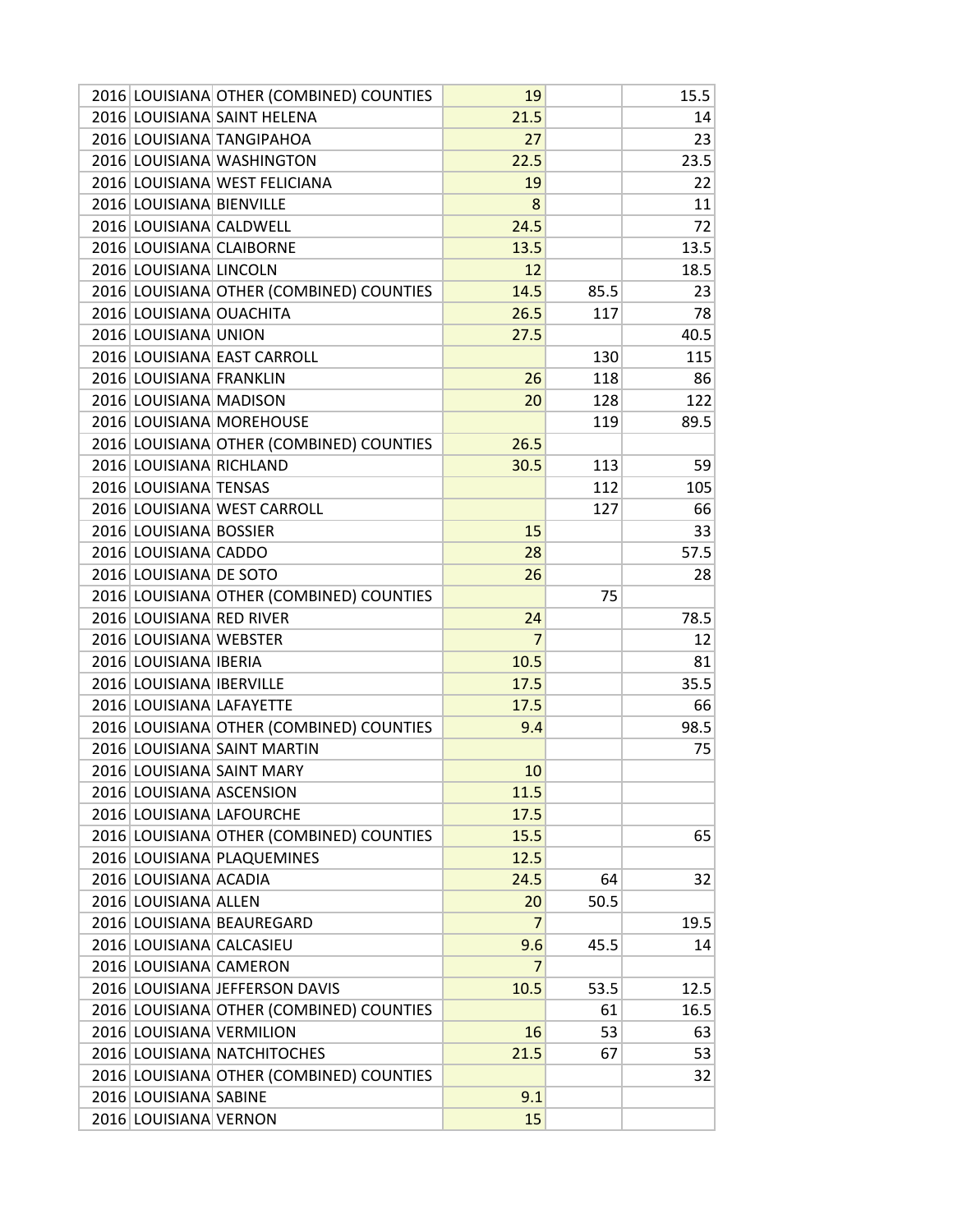| 2016 MAINE              | OTHER (COMBINED) COUNTIES               |      |     | 53.5 |
|-------------------------|-----------------------------------------|------|-----|------|
| <b>2016 MAINE</b>       | PENOBSCOT                               |      |     | 34.5 |
| 2016 MAINE              | <b>SOMERSET</b>                         |      |     | 23   |
| 2016 MAINE              | <b>WALDO</b>                            |      |     | 21   |
| 2016 MAINE              | <b>AROOSTOOK</b>                        |      |     | 73.5 |
| 2016 MAINE              | ANDROSCOGGIN                            |      |     | 30.5 |
| 2016 MAINE              | <b>CUMBERLAND</b>                       |      |     | 41.5 |
| 2016 MAINE              | <b>KENNEBEC</b>                         |      |     | 24   |
| 2016 MAINE              | OTHER (COMBINED) COUNTIES               |      |     | 32   |
| 2016 MAINE              | <b>YORK</b>                             |      |     | 27.5 |
|                         | 2016 MARYLAND DORCHESTER                |      |     | 107  |
|                         | 2016 MARYLAND OTHER (COMBINED) COUNTIES | 72   |     |      |
| 2016 MARYLAND SOMERSET  |                                         |      |     | 88.5 |
| 2016 MARYLAND WICOMICO  |                                         | 61   |     | 81.5 |
|                         | 2016 MARYLAND WORCESTER                 |      |     | 88.5 |
|                         | 2016 MARYLAND BALTIMORE                 | 31.5 |     | 75   |
| 2016 MARYLAND CARROLL   |                                         | 26.5 |     | 136  |
| 2016 MARYLAND FREDERICK |                                         | 50   |     | 105  |
| 2016 MARYLAND HARFORD   |                                         |      |     | 120  |
|                         |                                         | 28   |     |      |
| 2016 MARYLAND HOWARD    |                                         | 70   |     | 74   |
|                         | 2016 MARYLAND MONTGOMERY                | 69.5 |     | 63   |
|                         | 2016 MARYLAND WASHINGTON                | 57.5 |     | 75   |
| 2016 MARYLAND CALVERT   |                                         |      |     | 64.5 |
| 2016 MARYLAND CHARLES   |                                         |      |     | 39   |
|                         | 2016 MARYLAND OTHER (COMBINED) COUNTIES | 28.5 |     | 45.5 |
| 2016 MARYLAND CAROLINE  |                                         |      |     | 110  |
| 2016 MARYLAND CECIL     |                                         | 75   |     | 94   |
| 2016 MARYLAND KENT      |                                         |      |     | 113  |
|                         | 2016 MARYLAND OTHER (COMBINED) COUNTIES | 63   |     |      |
|                         | 2016 MARYLAND QUEEN ANNES               |      |     | 136  |
| 2016 MARYLAND TALBOT    |                                         |      |     | 108  |
| 2016 MARYLAND ALLEGANY  |                                         |      |     | 23.5 |
| 2016 MARYLAND GARRETT   |                                         |      |     | 32.5 |
|                         | 2016 MARYLAND OTHER (COMBINED) COUNTIES | 25.5 |     |      |
| 2016 MASSACHU BERKSHIRE |                                         |      |     | 29.5 |
| 2016 MASSACHU FRANKLIN  |                                         |      | 395 | 84.5 |
|                         | 2016 MASSACHU HAMPSHIRE                 |      | 301 | 66   |
|                         | 2016 MASSACHU OTHER (COMBINED) COUNTIES |      | 155 | 53   |
|                         | 2016 MASSACHU PLYMOUTH                  |      | 288 | 64.5 |
|                         | 2016 MASSACHU WORCESTER                 |      | 103 | 26   |
| 2016 MICHIGAN CLARE     |                                         | 40   |     | 60   |
| 2016 MICHIGAN GLADWIN   |                                         | 33   |     | 105  |
| 2016 MICHIGAN GRATIOT   |                                         | 26   | 185 | 141  |
| 2016 MICHIGAN ISABELLA  |                                         | 43   |     | 100  |
| 2016 MICHIGAN MECOSTA   |                                         | 30   |     | 65   |
| 2016 MICHIGAN MIDLAND   |                                         |      |     | 125  |
|                         | 2016 MICHIGAN MONTCALM                  | 47   |     | 83   |
| 2016 MICHIGAN OSCEOLA   |                                         | 30   |     | 55   |
|                         |                                         |      |     |      |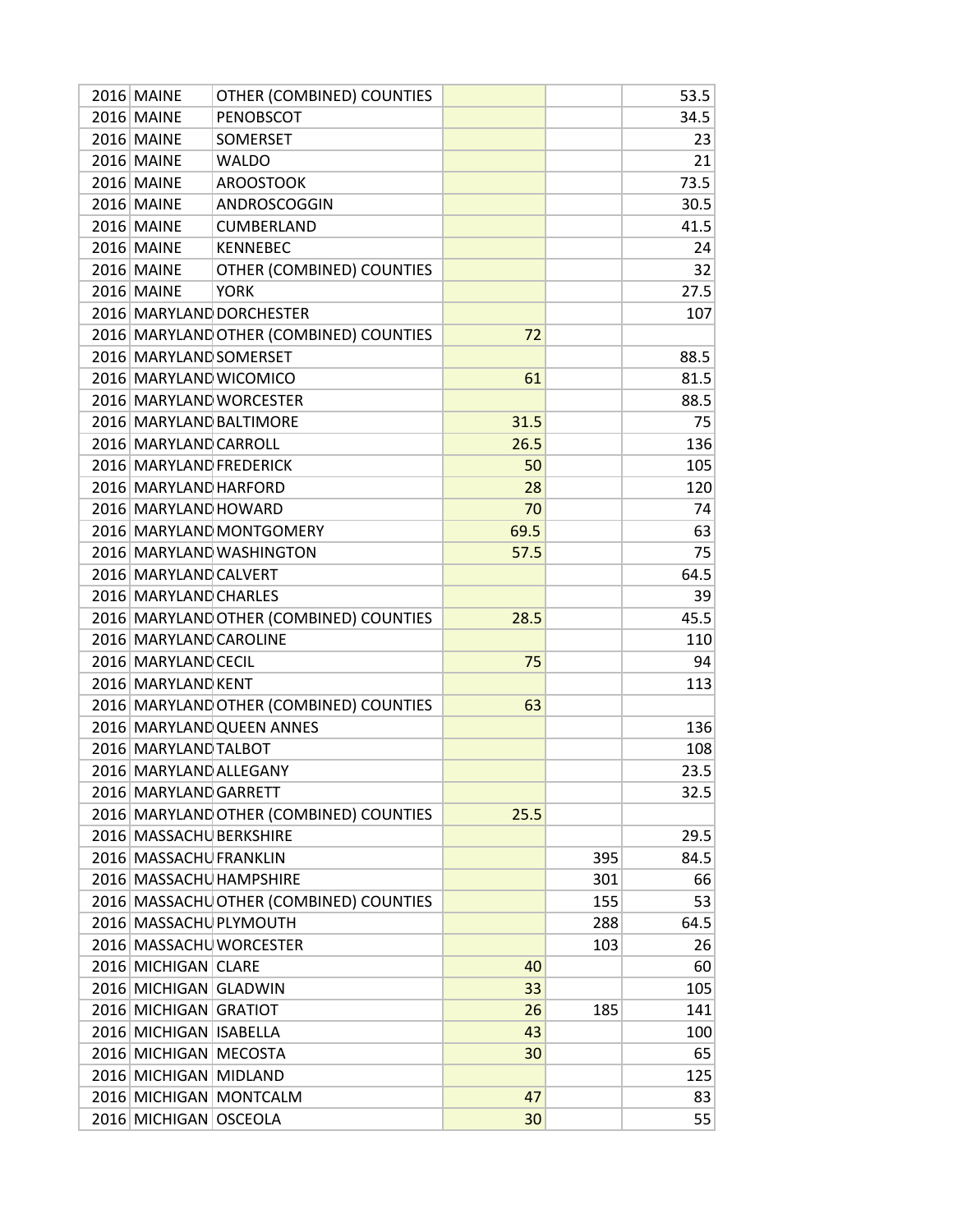|                         | 2016 MICHIGAN OTHER (COMBINED) COUNTIES |      | 185 |      |
|-------------------------|-----------------------------------------|------|-----|------|
| 2016 MICHIGAN HURON     |                                         |      |     | 214  |
|                         | 2016 MICHIGAN OTHER (COMBINED) COUNTIES | 26   | 244 | 113  |
| 2016 MICHIGAN SAGINAW   |                                         |      |     | 152  |
| 2016 MICHIGAN SANILAC   |                                         |      | 196 | 119  |
| 2016 MICHIGAN TUSCOLA   |                                         |      |     | 182  |
| 2016 MICHIGAN ALCONA    |                                         | 10   |     | 24   |
| 2016 MICHIGAN ALPENA    |                                         | 18   |     | 32.5 |
|                         | 2016 MICHIGAN CHEBOYGAN                 |      |     | 28.5 |
| 2016 MICHIGAN IOSCO     |                                         | 19   |     | 36   |
| 2016 MICHIGAN OGEMAW    |                                         | 23   |     | 37   |
|                         | 2016 MICHIGAN OTHER (COMBINED) COUNTIES | 20   |     | 37   |
|                         | 2016 MICHIGAN PRESQUE ISLE              |      |     | 35.5 |
| 2016 MICHIGAN ANTRIM    |                                         | 23   |     | 50   |
|                         | 2016 MICHIGAN CHARLEVOIX                | 32   |     | 36   |
| 2016 MICHIGAN EMMET     |                                         |      |     | 40   |
|                         | 2016 MICHIGAN GRAND TRAVERSE            |      |     | 42   |
| 2016 MICHIGAN LEELANAU  |                                         |      |     | 52   |
| 2016 MICHIGAN MANISTEE  |                                         |      |     | 28   |
|                         | 2016 MICHIGAN MISSAUKEE                 |      |     | 62   |
|                         |                                         | 25   |     | 71.5 |
| 2016 MICHIGAN WEXFORD   | 2016 MICHIGAN OTHER (COMBINED) COUNTIES |      |     | 41   |
|                         |                                         |      |     |      |
| 2016 MICHIGAN BARRY     |                                         |      |     | 109  |
| 2016 MICHIGAN BRANCH    |                                         |      | 207 | 130  |
| 2016 MICHIGAN CALHOUN   |                                         |      | 200 | 105  |
| 2016 MICHIGAN CLINTON   |                                         |      | 220 | 139  |
| 2016 MICHIGAN EATON     |                                         |      |     | 132  |
| 2016 MICHIGAN HILLSDALE |                                         |      | 185 | 136  |
| 2016 MICHIGAN IONIA     |                                         |      |     | 141  |
| 2016 MICHIGAN JACKSON   |                                         | 21   |     | 86   |
|                         | 2016 MICHIGAN OTHER (COMBINED) COUNTIES | 40.5 | 197 | 107  |
| 2016 MICHIGAN ST JOSEPH |                                         |      | 251 | 116  |
| 2016 MICHIGAN GENESEE   |                                         |      |     | 90   |
| 2016 MICHIGAN LAPEER    |                                         |      |     | 77   |
| 2016 MICHIGAN LENAWEE   |                                         |      |     | 151  |
| 2016 MICHIGAN MACOMB    |                                         |      |     | 68   |
| 2016 MICHIGAN MONROE    |                                         |      |     | 142  |
| 2016 MICHIGAN OAKLAND   |                                         |      |     | 60   |
|                         | 2016 MICHIGAN OTHER (COMBINED) COUNTIES |      | 200 | 71.5 |
| 2016 MICHIGAN ST CLAIR  |                                         |      |     | 72   |
|                         | 2016 MICHIGAN WASHTENAW                 |      |     | 75   |
| 2016 MICHIGAN ALLEGAN   |                                         | 38   | 253 | 130  |
| 2016 MICHIGAN BERRIEN   |                                         |      | 220 | 128  |
| 2016 MICHIGAN CASS      |                                         |      | 297 | 115  |
|                         | 2016 MICHIGAN KALAMAZOO                 | 40   | 270 | 100  |
| 2016 MICHIGAN KENT      |                                         | 35   | 185 | 115  |
|                         | 2016 MICHIGAN OTHER (COMBINED) COUNTIES | 51   |     |      |
| 2016 MICHIGAN OTTAWA    |                                         |      | 185 | 114  |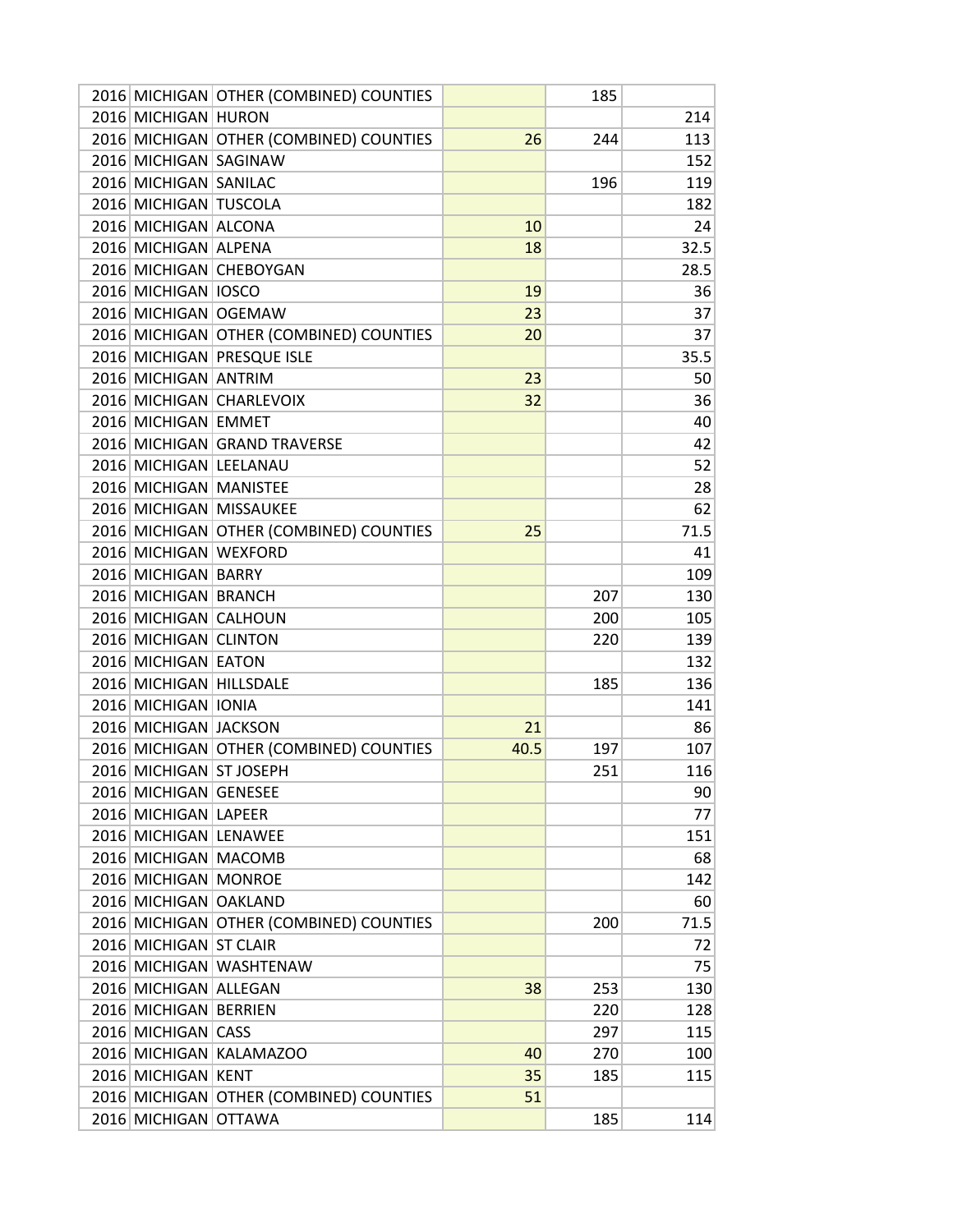|                         | 2016 MICHIGAN VAN BUREN                 |      | 198 | 119  |
|-------------------------|-----------------------------------------|------|-----|------|
| 2016 MICHIGAN CHIPPEWA  |                                         |      |     | 18   |
| 2016 MICHIGAN DELTA     |                                         | 15   |     | 26   |
|                         | 2016 MICHIGAN MENOMINEE                 | 20   |     | 22   |
|                         | 2016 MICHIGAN OTHER (COMBINED) COUNTIES | 16   |     | 17   |
|                         | 2016 MICHIGAN MUSKEGON                  |      |     | 98   |
| 2016 MICHIGAN NEWAYGO   |                                         |      |     | 58   |
| 2016 MICHIGAN OCEANA    |                                         |      |     | 57   |
|                         | 2016 MICHIGAN OTHER (COMBINED) COUNTIES |      | 140 | 51.5 |
| 2016 MINNESOT BENTON    |                                         | 19.5 |     | 83.5 |
| 2016 MINNESOT CARVER    |                                         |      |     | 195  |
|                         | 2016 MINNESOT KANDIYOHI                 | 46.5 | 270 | 206  |
| 2016 MINNESOT MCLEOD    |                                         | 37   |     | 248  |
| 2016 MINNESOT MEEKER    |                                         |      | 232 | 178  |
|                         | 2016 MINNESOT MORRISON                  | 14   | 140 | 64.5 |
|                         | 2016 MINNESOT OTHER (COMBINED) COUNTIES | 33.5 | 156 |      |
| 2016 MINNESOT RENVILLE  |                                         |      |     | 228  |
| 2016 MINNESOT SCOTT     |                                         | 41.5 |     | 207  |
|                         | 2016 MINNESOT SHERBURNE                 | 28.5 | 192 | 58   |
| 2016 MINNESOT SIBLEY    |                                         | 25.5 |     | 247  |
| 2016 MINNESOT STEARNS   |                                         | 51   | 155 | 145  |
| 2016 MINNESOT TODD      |                                         | 27.5 | 183 | 63.5 |
| 2016 MINNESOT WADENA    |                                         | 23   | 120 | 32   |
| 2016 MINNESOT WRIGHT    |                                         |      |     | 149  |
| 2016 MINNESOT AITKIN    |                                         | 10   |     | 38   |
| 2016 MINNESOT ANOKA     |                                         |      |     | 60.5 |
| 2016 MINNESOT CARLTON   |                                         | 5.4  |     | 14.5 |
| 2016 MINNESOT CHISAGO   |                                         | 23   |     | 69   |
|                         | 2016 MINNESOT CROW WING                 | 13   |     | 33.5 |
| 2016 MINNESOT HENNEPIN  |                                         |      |     | 133  |
| 2016 MINNESOT ISANTI    |                                         | 11   |     | 56.5 |
| 2016 MINNESOT KANABEC   |                                         | 21   |     | 59.5 |
|                         | 2016 MINNESOT MILLE LACS                | 15.5 |     | 68   |
|                         | 2016 MINNESOT OTHER (COMBINED) COUNTIES | 27.5 |     |      |
| 2016 MINNESOT PINE      |                                         | 10   |     | 33.5 |
|                         | 2016 MINNESOT WASHINGTON                | 28   |     | 133  |
| 2016 MINNESOT BELTRAMI  |                                         | 12.5 |     | 24   |
| 2016 MINNESOT CASS      |                                         | 13   |     | 24.5 |
| 2016 MINNESOT HUBBARD   |                                         | 9.2  |     | 21.5 |
| 2016 MINNESOT ITASCA    |                                         | 9.3  |     | 22   |
|                         | 2016 MINNESOT KOOCHICHING               |      |     | 25   |
|                         | 2016 MINNESOT LAKE OF THE WOODS         |      |     | 31.5 |
|                         | 2016 MINNESOT OTHER (COMBINED) COUNTIES | 19   |     |      |
|                         | 2016 MINNESOT OTHER (COMBINED) COUNTIES |      |     | 18   |
| 2016 MINNESOT ST. LOUIS |                                         | 6.9  |     |      |
| 2016 MINNESOT BECKER    |                                         | 19   |     | 105  |
| 2016 MINNESOT CLAY      |                                         | 18   |     | 131  |
|                         | 2016 MINNESOT CLEARWATER                | 12   |     |      |
|                         |                                         |      |     | 30   |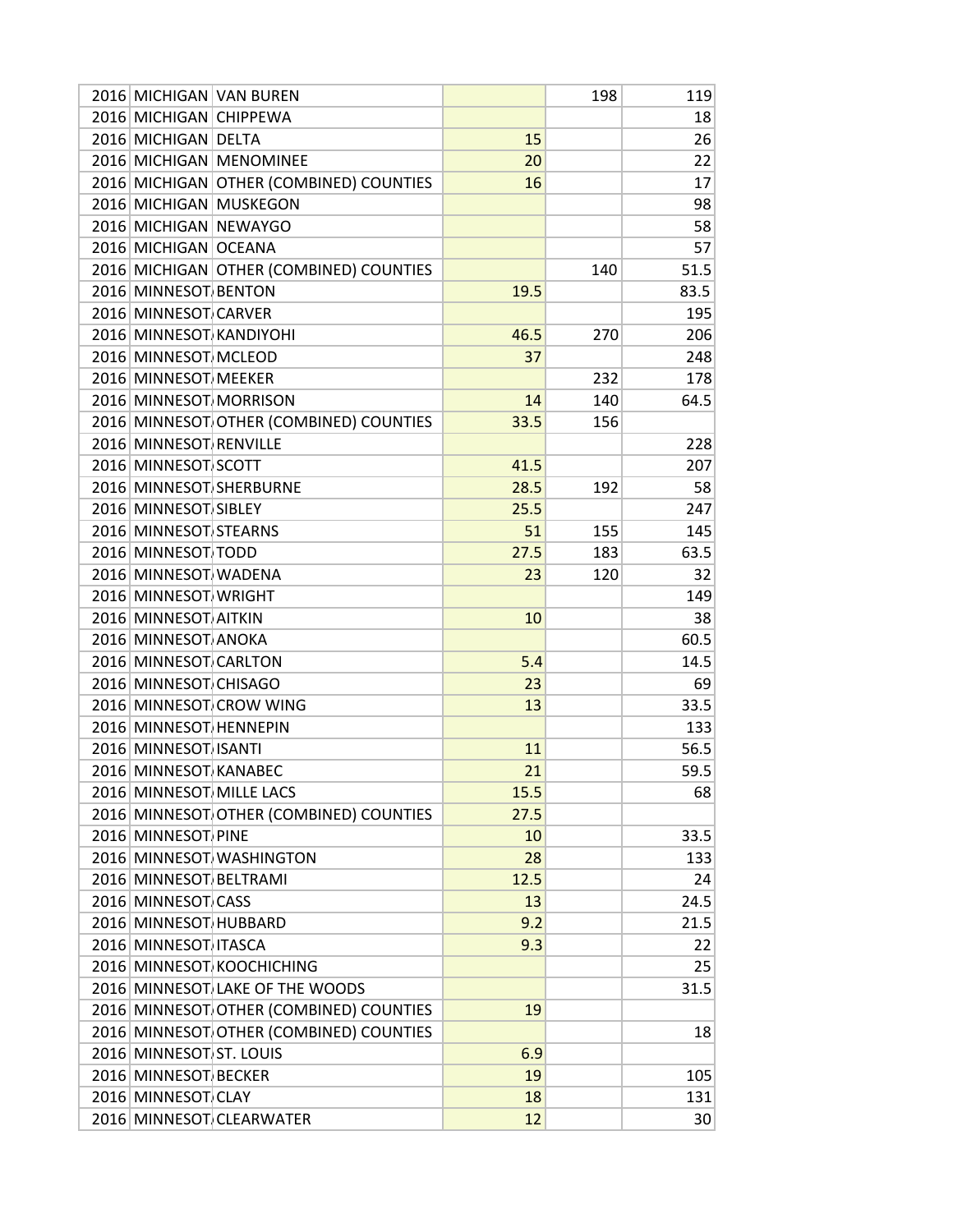| 2016 MINNESOT KITTSON   |                                         | 11.5 |     | 82.5 |
|-------------------------|-----------------------------------------|------|-----|------|
|                         | 2016 MINNESOT MAHNOMEN                  | 13   |     | 100  |
| 2016 MINNESOT MARSHALL  |                                         |      |     | 79   |
| 2016 MINNESOT NORMAN    |                                         | 20.5 |     | 121  |
|                         | 2016 MINNESOT OTHER (COMBINED) COUNTIES | 23.5 |     |      |
|                         | 2016 MINNESOT PENNINGTON                |      |     | 64.5 |
| 2016 MINNESOT POLK      |                                         | 19   |     | 118  |
| 2016 MINNESOT RED LAKE  |                                         | 22.5 |     | 68.5 |
| 2016 MINNESOT ROSEAU    |                                         | 13   |     | 50.5 |
|                         | 2016 MINNESOT BLUE EARTH                | 57.5 |     | 219  |
| 2016 MINNESOT BROWN     |                                         | 49   | 179 | 209  |
| 2016 MINNESOT FARIBAULT |                                         |      |     | 238  |
| 2016 MINNESOT FREEBORN  |                                         | 41.5 |     | 243  |
| 2016 MINNESOT LE SUEUR  |                                         | 38.5 |     | 231  |
| 2016 MINNESOT MARTIN    |                                         |      |     | 242  |
| 2016 MINNESOT NICOLLET  |                                         |      |     | 234  |
|                         | 2016 MINNESOT OTHER (COMBINED) COUNTIES | 34   | 234 |      |
| 2016 MINNESOT RICE      |                                         | 23   |     | 206  |
| 2016 MINNESOT STEELE    |                                         |      |     | 214  |
| 2016 MINNESOT WASECA    |                                         |      |     | 232  |
|                         | 2016 MINNESOT WATONWAN                  | 31   | 200 | 229  |
| 2016 MINNESOT DAKOTA    |                                         |      |     | 189  |
| 2016 MINNESOT DODGE     |                                         |      |     | 253  |
| 2016 MINNESOT FILLMORE  |                                         | 27   |     | 214  |
| 2016 MINNESOT GOODHUE   |                                         |      |     |      |
|                         |                                         | 23   |     | 195  |
| 2016 MINNESOT HOUSTON   |                                         | 23   |     | 188  |
| 2016 MINNESOT MOWER     |                                         | 23.5 |     | 239  |
| 2016 MINNESOT OLMSTED   |                                         | 35.5 |     | 214  |
|                         | 2016 MINNESOT OTHER (COMBINED) COUNTIES | 44.5 | 233 |      |
| 2016 MINNESOT WABASHA   |                                         | 32   |     | 191  |
| 2016 MINNESOT WINONA    |                                         | 30   |     | 228  |
|                         | 2016 MINNESOT COTTONWOOD                | 49.5 |     | 194  |
| 2016 MINNESOT JACKSON   |                                         | 44   |     | 199  |
| 2016 MINNESOT LINCOLN   |                                         | 54   |     | 176  |
| 2016 MINNESOT LYON      |                                         | 43.5 |     | 197  |
| 2016 MINNESOT MURRAY    |                                         | 58   |     | 191  |
| 2016 MINNESOT NOBLES    |                                         | 57.5 |     | 207  |
| 2016 MINNESOT PIPESTONE |                                         | 50   |     | 175  |
| 2016 MINNESOT REDWOOD   |                                         | 48   |     | 213  |
| 2016 MINNESOT ROCK      |                                         | 61   |     | 237  |
| 2016 MINNESOT BIG STONE |                                         | 29   |     | 165  |
| 2016 MINNESOT CHIPPEWA  |                                         | 27   |     | 188  |
| 2016 MINNESOT DOUGLAS   |                                         | 16   |     | 118  |
| 2016 MINNESOT GRANT     |                                         |      | 159 | 171  |
|                         | 2016 MINNESOT LAC QUI PARLE             | 64.5 | 169 | 181  |
|                         | 2016 MINNESOT OTHER (COMBINED) COUNTIES | 48   | 138 |      |
|                         | 2016 MINNESOT OTTER TAIL                | 13.5 | 190 | 100  |
| 2016 MINNESOT POPE      |                                         | 30.5 | 179 | 125  |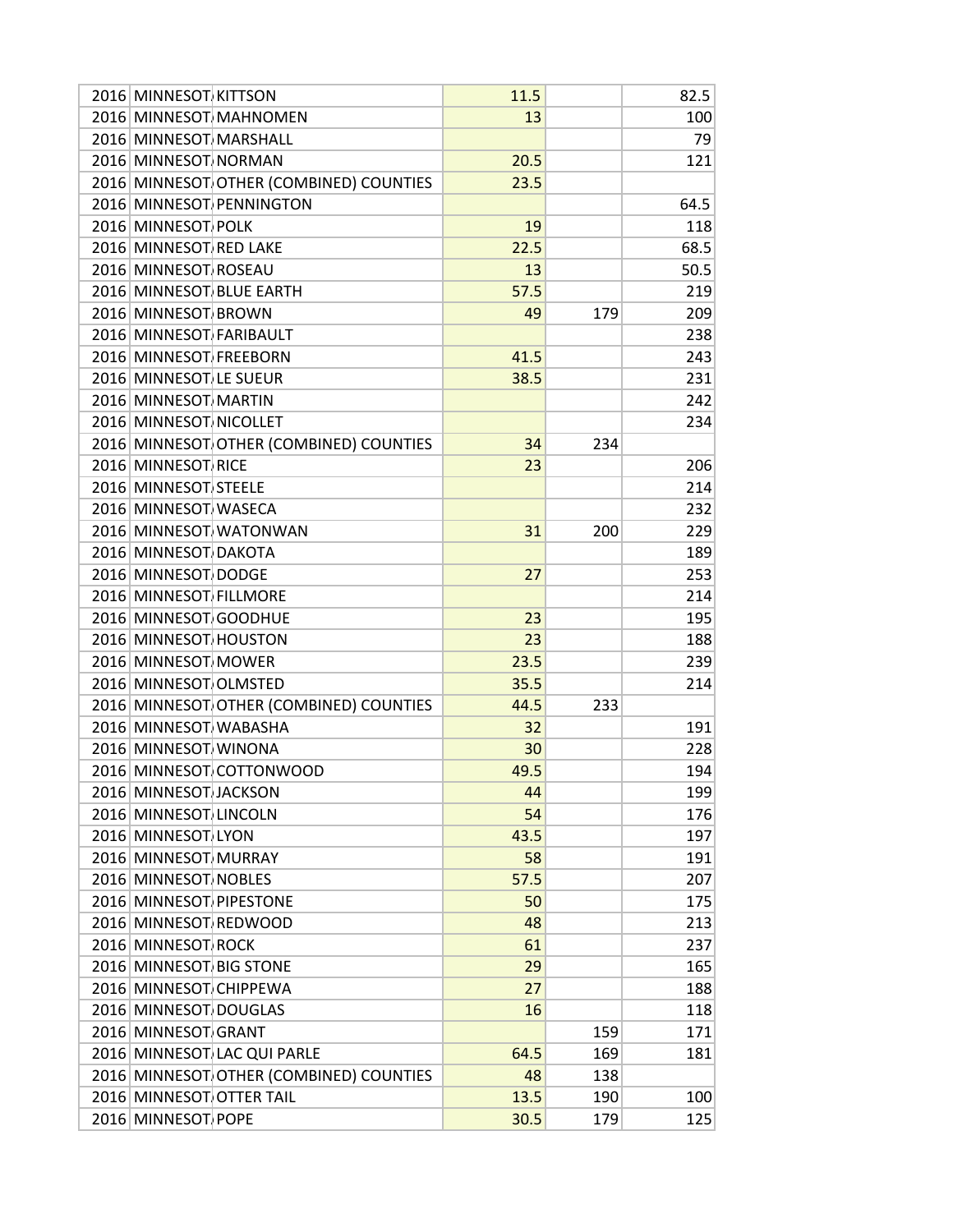| 2016 MINNESOT STEVENS     |                                           |      | 198 | 158  |
|---------------------------|-------------------------------------------|------|-----|------|
| 2016 MINNESOT SWIFT       |                                           | 60.5 | 180 | 177  |
| 2016 MINNESOT TRAVERSE    |                                           | 36.5 |     | 167  |
| 2016 MINNESOT WILKIN      |                                           |      |     | 150  |
|                           | 2016 MINNESOT YELLOW MEDICINE             |      |     | 182  |
| 2016 MISSISSIPP ATTALA    |                                           |      |     | 56.5 |
| 2016 MISSISSIPP CARROLL   |                                           | 15   |     | 95.5 |
| 2016 MISSISSIPP CHOCTAW   |                                           | 18.5 |     | 25   |
| 2016 MISSISSIPP HOLMES    |                                           | 20   | 151 | 108  |
| 2016 MISSISSIPP LEAKE     |                                           | 15.5 |     | 29.5 |
| 2016 MISSISSIPP MADISON   |                                           | 12.5 |     | 62.5 |
|                           | 2016 MISSISSIPP MONTGOMERY                |      |     | 86.5 |
|                           | 2016 MISSISSIPP OTHER (COMBINED) COUNTIES | 16   | 146 |      |
| 2016 MISSISSIPP RANKIN    |                                           | 13.5 |     | 40   |
| 2016 MISSISSIPP SCOTT     |                                           | 18.5 |     | 29.5 |
| 2016 MISSISSIPP WEBSTER   |                                           | 11.5 |     | 89   |
|                           | 2016 MISSISSIPP CHICKASAW                 | 26   |     | 117  |
| 2016 MISSISSIPP CLAY      |                                           |      |     |      |
|                           |                                           | 14.5 |     | 36   |
| 2016 MISSISSIPP KEMPER    |                                           | 16   |     | 17.5 |
| 2016 MISSISSIPP LOWNDES   |                                           | 20.5 |     | 49   |
| 2016 MISSISSIPP MONROE    |                                           | 23.5 |     | 59.5 |
| 2016 MISSISSIPP NESHOBA   |                                           | 18   |     | 19.5 |
| 2016 MISSISSIPP NOXUBEE   |                                           | 19   |     | 62.5 |
|                           | 2016 MISSISSIPP OKTIBBEHA                 | 14.5 |     | 30   |
|                           | 2016 MISSISSIPP OTHER (COMBINED) COUNTIES |      | 74  |      |
| 2016 MISSISSIPP WINSTON   |                                           | 12.5 |     | 20.5 |
|                           | 2016 MISSISSIPP HUMPHREYS                 |      | 148 | 106  |
|                           | 2016 MISSISSIPP ISSAQUENA                 |      | 166 | 130  |
| 2016 MISSISSIPP LEFLORE   |                                           |      | 139 | 105  |
| 2016 MISSISSIPP SHARKEY   |                                           |      | 134 | 101  |
|                           | 2016 MISSISSIPP SUNFLOWER                 |      | 141 | 93   |
|                           | 2016 MISSISSIPP WASHINGTON                |      | 154 | 106  |
| 2016 MISSISSIPP YAZOO     |                                           |      | 151 | 108  |
| 2016 MISSISSIPP BENTON    |                                           | 10   |     | 51.5 |
| 2016 MISSISSIPP CALHOUN   |                                           |      |     | 133  |
| 2016 MISSISSIPP DE SOTO   |                                           | 13   |     | 63.5 |
| 2016 MISSISSIPP GRENADA   |                                           | 26   |     | 91   |
| 2016 MISSISSIPP LAFAYETTE |                                           | 12.5 |     | 43.5 |
|                           | 2016 MISSISSIPP MARSHALL                  | 18   |     | 47   |
|                           | 2016 MISSISSIPP OTHER (COMBINED) COUNTIES | 19   | 109 |      |
| 2016 MISSISSIPP PANOLA    |                                           | 13   | 150 | 81   |
| 2016 MISSISSIPP TATE      |                                           | 21   |     | 75   |
|                           | 2016 MISSISSIPP YALOBUSHA                 |      |     | 62   |
| 2016 MISSISSIPP ALCORN    |                                           |      |     | 51   |
|                           | 2016 MISSISSIPP ITAWAMBA                  |      |     | 29   |
| 2016 MISSISSIPP LEE       |                                           |      |     | 72   |
|                           | 2016 MISSISSIPP PONTOTOC                  |      |     | 62   |
| 2016 MISSISSIPP PRENTISS  |                                           |      |     | 35   |
|                           |                                           |      |     |      |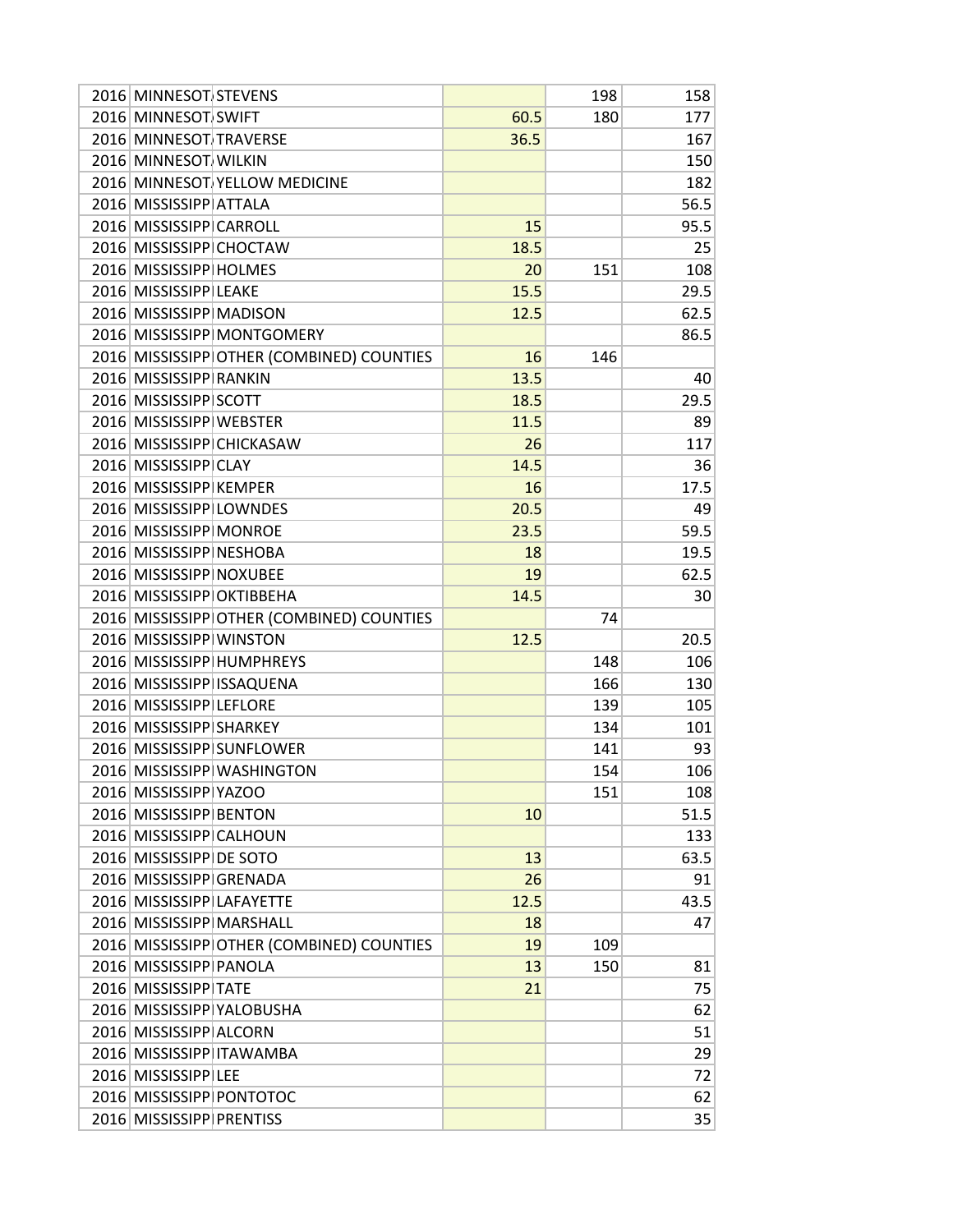| 2016 MISSISSIPP TIPPAH   |                                           |      |     | 63   |
|--------------------------|-------------------------------------------|------|-----|------|
|                          | 2016 MISSISSIPP TISHOMINGO                |      |     | 22.5 |
| 2016 MISSISSIPP UNION    |                                           |      |     | 58   |
|                          | 2016 MISSISSIPP COVINGTON                 | 24   |     |      |
|                          | 2016 MISSISSIPP JEFFERSON DAVIS           | 22.5 |     | 17   |
| 2016 MISSISSIPP LAMAR    |                                           | 21.5 |     | 46.5 |
|                          | 2016 MISSISSIPP LAWRENCE                  | 14   |     |      |
| 2016 MISSISSIPP MARION   |                                           | 26   |     | 26.5 |
|                          | 2016 MISSISSIPP OTHER (COMBINED) COUNTIES |      |     | 37   |
| 2016 MISSISSIPP PIKE     |                                           | 18   |     | 22.5 |
| 2016 MISSISSIPP SIMPSON  |                                           | 21   |     | 22.5 |
| 2016 MISSISSIPP SMITH    |                                           | 22   |     | 26   |
| 2016 MISSISSIPP WALTHALL |                                           | 16.5 |     | 18   |
| 2016 MISSISSIPP CLARKE   |                                           | 8.8  |     | 21   |
| 2016 MISSISSIPP FORREST  |                                           | 21   |     |      |
| 2016 MISSISSIPP GEORGE   |                                           | 21   |     | 54   |
| 2016 MISSISSIPP GREENE   |                                           | 9.5  |     | 27.5 |
| 2016 MISSISSIPP JACKSON  |                                           | 17.5 |     |      |
| 2016 MISSISSIPP JASPER   |                                           | 12.5 |     | 14   |
| 2016 MISSISSIPP JONES    |                                           | 15.5 |     | 18   |
|                          | 2016 MISSISSIPP LAUDERDALE                | 19.5 |     | 14.5 |
|                          |                                           |      |     |      |
| 2016 MISSISSIPP NEWTON   |                                           | 18.5 |     | 19   |
|                          | 2016 MISSISSIPP OTHER (COMBINED) COUNTIES | 21   |     | 37   |
|                          | 2016 MISSISSIPP PEARL RIVER               | 26.5 |     | 27   |
| 2016 MISSISSIPP PERRY    |                                           | 17   |     |      |
| 2016 MISSISSIPP STONE    |                                           | 31   |     | 26.5 |
| 2016 MISSISSIPP WAYNE    |                                           |      |     | 42   |
| 2016 MISSISSIPP ADAMS    |                                           | 20.5 |     |      |
| 2016 MISSISSIPP AMITE    |                                           | 17   |     | 14   |
|                          | 2016 MISSISSIPP CLAIBORNE                 | 13.5 |     | 68.5 |
| 2016 MISSISSIPP COPIAH   |                                           | 14.5 |     | 22.5 |
| 2016 MISSISSIPP HINDS    |                                           | 17.5 |     | 60.5 |
| 2016 MISSISSIPP LINCOLN  |                                           | 20   |     | 25.5 |
|                          | 2016 MISSISSIPP OTHER (COMBINED) COUNTIES | 13   | 107 | 64   |
| 2016 MISSISSIPP WARREN   |                                           | 21   |     | 100  |
|                          | 2016 MISSISSIPP WILKINSON                 | 16.5 |     |      |
| 2016 MISSISSIPP BOLIVAR  |                                           |      | 127 | 99.5 |
|                          | 2016 MISSISSIPP COAHOMA                   |      | 144 | 124  |
|                          | 2016 MISSISSIPP OTHER (COMBINED) COUNTIES | 17   |     |      |
| 2016 MISSISSIPP QUITMAN  |                                           |      | 146 | 104  |
|                          | 2016 MISSISSIPP TALLAHATCHIE              | 10.5 | 136 | 97.5 |
| 2016 MISSISSIPP TUNICA   |                                           |      | 122 | 100  |
| 2016 MISSOURI            | <b>BENTON</b>                             | 26   |     | 68   |
| 2016 MISSOURI            | <b>BOONE</b>                              | 27   |     | 141  |
| 2016 MISSOURI            | CALLAWAY                                  | 27   | 202 | 114  |
| 2016 MISSOURI            | <b>CAMDEN</b>                             | 21   |     | 21.5 |
| 2016 MISSOURI            | <b>COLE</b>                               | 24.5 |     | 50   |
| 2016 MISSOURI            | <b>COOPER</b>                             | 40   |     | 95.5 |
|                          |                                           |      |     |      |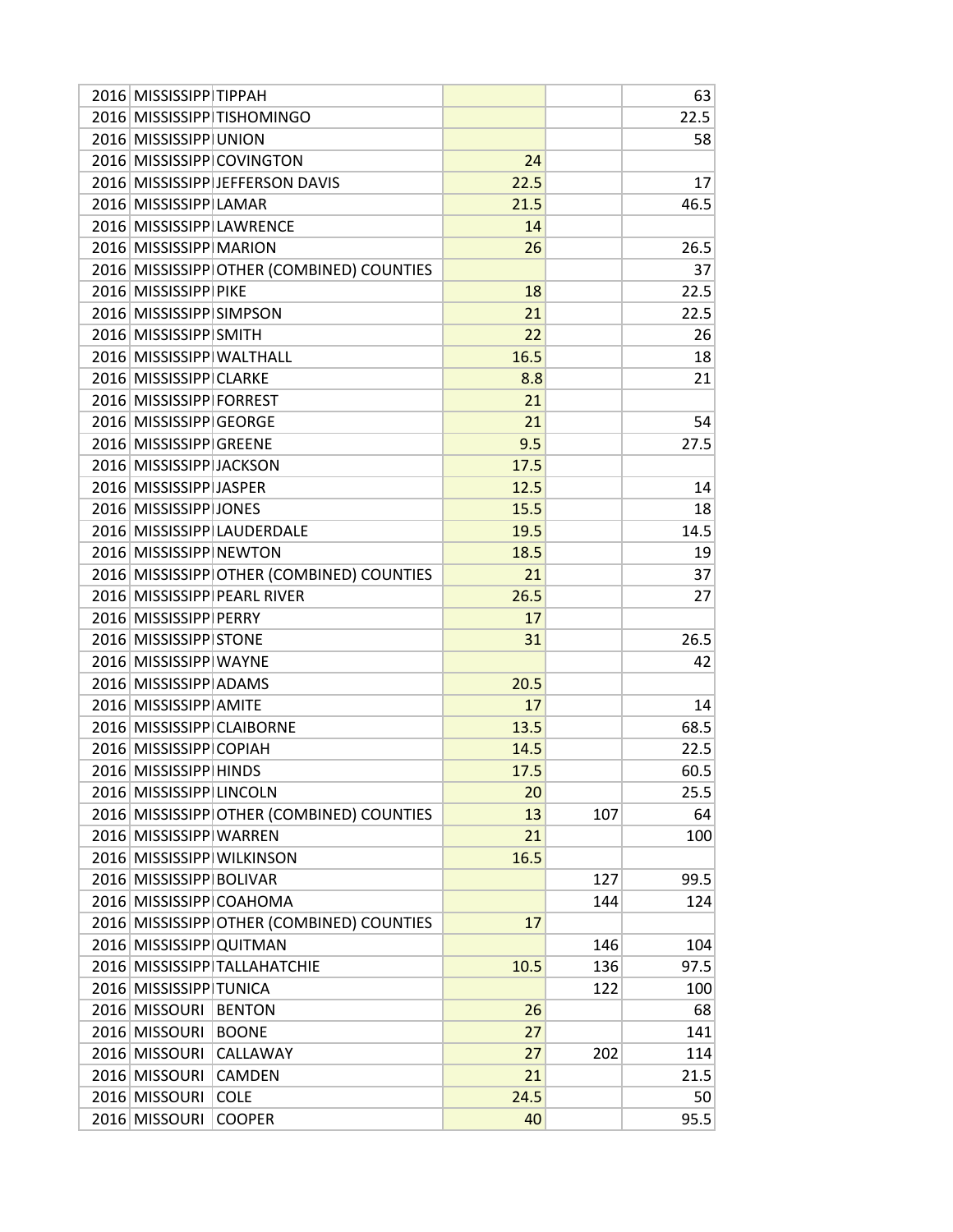| 2016 MISSOURI | <b>DALLAS</b>             | 24.5 |     | 27.5 |
|---------------|---------------------------|------|-----|------|
| 2016 MISSOURI | <b>HICKORY</b>            | 23   |     | 36.5 |
| 2016 MISSOURI | <b>HOWARD</b>             | 32.5 |     | 121  |
| 2016 MISSOURI | <b>LACLEDE</b>            | 18   |     | 34   |
| 2016 MISSOURI | <b>MARIES</b>             | 19.5 |     | 30.5 |
| 2016 MISSOURI | <b>MILLER</b>             | 22.5 |     | 63   |
| 2016 MISSOURI | <b>MONITEAU</b>           | 30   |     | 80.5 |
| 2016 MISSOURI | <b>MORGAN</b>             | 39.5 |     | 88   |
| 2016 MISSOURI | <b>OSAGE</b>              | 21   |     | 91.5 |
| 2016 MISSOURI | OTHER (COMBINED) COUNTIES |      | 129 |      |
| 2016 MISSOURI | <b>PETTIS</b>             | 37   |     | 93   |
| 2016 MISSOURI | <b>PHELPS</b>             | 20.5 |     | 26.5 |
| 2016 MISSOURI | <b>POLK</b>               | 27.5 |     | 39.5 |
| 2016 MISSOURI | <b>PULASKI</b>            | 18   |     | 21.5 |
| 2016 MISSOURI | <b>SALINE</b>             | 43.5 |     | 150  |
| 2016 MISSOURI | <b>CRAWFORD</b>           | 18.5 |     | 17   |
| 2016 MISSOURI | <b>FRANKLIN</b>           | 26.5 |     | 74   |
| 2016 MISSOURI | <b>GASCONADE</b>          | 19   |     | 44   |
| 2016 MISSOURI |                           |      |     |      |
|               | <b>JEFFERSON</b>          | 24.5 |     | 51   |
| 2016 MISSOURI | <b>LINCOLN</b>            | 24   | 159 | 104  |
| 2016 MISSOURI | <b>MONTGOMERY</b>         | 29.5 |     | 97   |
| 2016 MISSOURI | OTHER (COMBINED) COUNTIES |      | 256 |      |
| 2016 MISSOURI | <b>PERRY</b>              | 36   |     | 103  |
| 2016 MISSOURI | <b>ST CHARLES</b>         | 45.5 |     | 128  |
| 2016 MISSOURI | <b>ST FRANCOIS</b>        | 21.5 |     | 58.5 |
| 2016 MISSOURI | <b>ST LOUIS</b>           |      |     | 148  |
| 2016 MISSOURI | <b>STE GENEVIEVE</b>      | 20.5 |     | 82   |
| 2016 MISSOURI | <b>WARREN</b>             | 19.5 |     | 107  |
| 2016 MISSOURI | <b>WASHINGTON</b>         | 12   |     | 35.5 |
| 2016 MISSOURI | <b>ADAIR</b>              | 28.5 |     | 92   |
| 2016 MISSOURI | CARROLL                   | 37   |     | 162  |
| 2016 MISSOURI | <b>CHARITON</b>           | 37.5 |     | 119  |
| 2016 MISSOURI | <b>GRUNDY</b>             | 35   |     | 142  |
| 2016 MISSOURI | <b>LINN</b>               | 39.5 |     | 117  |
| 2016 MISSOURI | <b>LIVINGSTON</b>         | 54.5 |     | 169  |
| 2016 MISSOURI | <b>MACON</b>              | 43.5 |     | 126  |
| 2016 MISSOURI | <b>MERCER</b>             | 34.5 |     | 113  |
| 2016 MISSOURI | <b>PUTNAM</b>             | 40   |     | 97   |
| 2016 MISSOURI | <b>RANDOLPH</b>           | 40.5 |     | 121  |
| 2016 MISSOURI | <b>SCHUYLER</b>           | 56.5 |     | 114  |
| 2016 MISSOURI | SULLIVAN                  | 36.5 |     | 91.5 |
| 2016 MISSOURI | <b>AUDRAIN</b>            | 39.5 | 157 | 132  |
| 2016 MISSOURI | <b>CLARK</b>              | 38.5 |     | 141  |
| 2016 MISSOURI | <b>KNOX</b>               | 49   |     | 127  |
| 2016 MISSOURI | LEWIS                     | 48   |     | 135  |
| 2016 MISSOURI | <b>MARION</b>             | 34.5 | 215 | 170  |
| 2016 MISSOURI | <b>MONROE</b>             | 35   |     | 138  |
| 2016 MISSOURI | OTHER (COMBINED) COUNTIES |      | 161 |      |
|               |                           |      |     |      |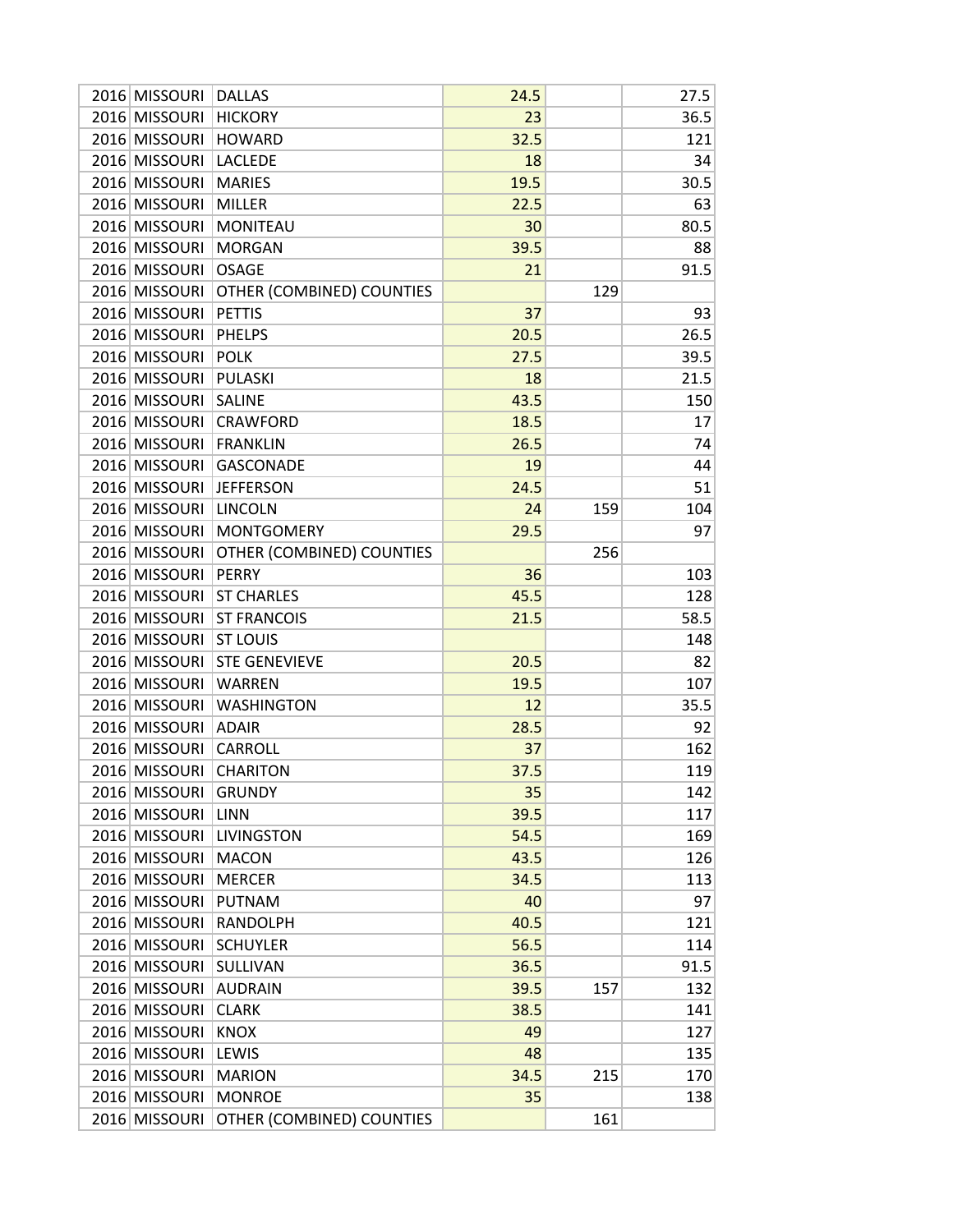| 2016 MISSOURI | <b>PIKE</b>               | 48   |     | 120  |
|---------------|---------------------------|------|-----|------|
| 2016 MISSOURI | <b>RALLS</b>              | 35   |     | 138  |
| 2016 MISSOURI | <b>SCOTLAND</b>           | 36.5 |     | 133  |
| 2016 MISSOURI | <b>SHELBY</b>             | 39   | 156 | 155  |
| 2016 MISSOURI | <b>ANDREW</b>             | 48   |     | 151  |
| 2016 MISSOURI | <b>ATCHISON</b>           | 51   | 228 | 192  |
| 2016 MISSOURI | <b>BUCHANAN</b>           |      |     | 144  |
| 2016 MISSOURI | <b>CALDWELL</b>           | 35   |     | 159  |
| 2016 MISSOURI | <b>CLAY</b>               | 40.5 |     | 139  |
| 2016 MISSOURI | <b>CLINTON</b>            | 45   |     | 156  |
| 2016 MISSOURI | <b>DAVIESS</b>            | 49   |     | 152  |
| 2016 MISSOURI | DE KALB                   | 39   |     | 167  |
| 2016 MISSOURI | <b>GENTRY</b>             | 38.5 |     | 187  |
| 2016 MISSOURI | <b>HARRISON</b>           | 35   |     | 147  |
| 2016 MISSOURI | <b>HOLT</b>               | 40   | 167 | 180  |
| 2016 MISSOURI | <b>NODAWAY</b>            |      |     | 177  |
| 2016 MISSOURI | OTHER (COMBINED) COUNTIES | 52   | 186 |      |
| 2016 MISSOURI | <b>PLATTE</b>             | 39.5 |     | 150  |
| 2016 MISSOURI | <b>RAY</b>                | 40.5 |     | 147  |
|               |                           |      |     |      |
| 2016 MISSOURI | <b>WORTH</b>              | 44   |     | 182  |
| 2016 MISSOURI | <b>BOLLINGER</b>          | 22   |     | 68.5 |
| 2016 MISSOURI | <b>CARTER</b>             |      |     | 22   |
| 2016 MISSOURI | <b>DENT</b>               | 14   |     | 26.5 |
| 2016 MISSOURI | <b>DOUGLAS</b>            |      |     | 24.5 |
| 2016 MISSOURI | <b>HOWELL</b>             | 22   |     | 28.5 |
| 2016 MISSOURI | <b>IRON</b>               | 25   |     | 18   |
| 2016 MISSOURI | <b>MADISON</b>            | 17   |     | 29   |
| 2016 MISSOURI | <b>OREGON</b>             | 17   |     | 25.5 |
| 2016 MISSOURI | OTHER (COMBINED) COUNTIES | 21   |     |      |
| 2016 MISSOURI | <b>OZARK</b>              | 22   |     | 52   |
| 2016 MISSOURI | <b>REYNOLDS</b>           | 13   |     | 20.5 |
| 2016 MISSOURI | <b>RIPLEY</b>             | 20   |     | 38.5 |
| 2016 MISSOURI | <b>SHANNON</b>            | 19.5 |     | 35.5 |
| 2016 MISSOURI | <b>TANEY</b>              | 16   |     | 33   |
| 2016 MISSOURI | <b>TEXAS</b>              | 21.5 |     | 32.5 |
| 2016 MISSOURI | <b>WAYNE</b>              | 21   |     | 35.5 |
| 2016 MISSOURI | <b>WEBSTER</b>            |      |     | 35   |
| 2016 MISSOURI | <b>WRIGHT</b>             | 23   |     | 21   |
| 2016 MISSOURI | <b>BUTLER</b>             |      | 164 | 90.5 |
| 2016 MISSOURI | <b>CAPE GIRARDEAU</b>     |      |     | 92   |
| 2016 MISSOURI | <b>DUNKLIN</b>            |      |     | 117  |
| 2016 MISSOURI | <b>MISSISSIPPI</b>        |      | 177 | 151  |
| 2016 MISSOURI | <b>NEW MADRID</b>         |      | 174 | 123  |
| 2016 MISSOURI | OTHER (COMBINED) COUNTIES | 31.5 | 188 |      |
| 2016 MISSOURI | PEMISCOT                  |      |     | 111  |
| 2016 MISSOURI | <b>SCOTT</b>              |      | 185 | 175  |
| 2016 MISSOURI | <b>STODDARD</b>           |      | 187 | 108  |
| 2016 MISSOURI | <b>BARRY</b>              |      |     | 43.5 |
|               |                           |      |     |      |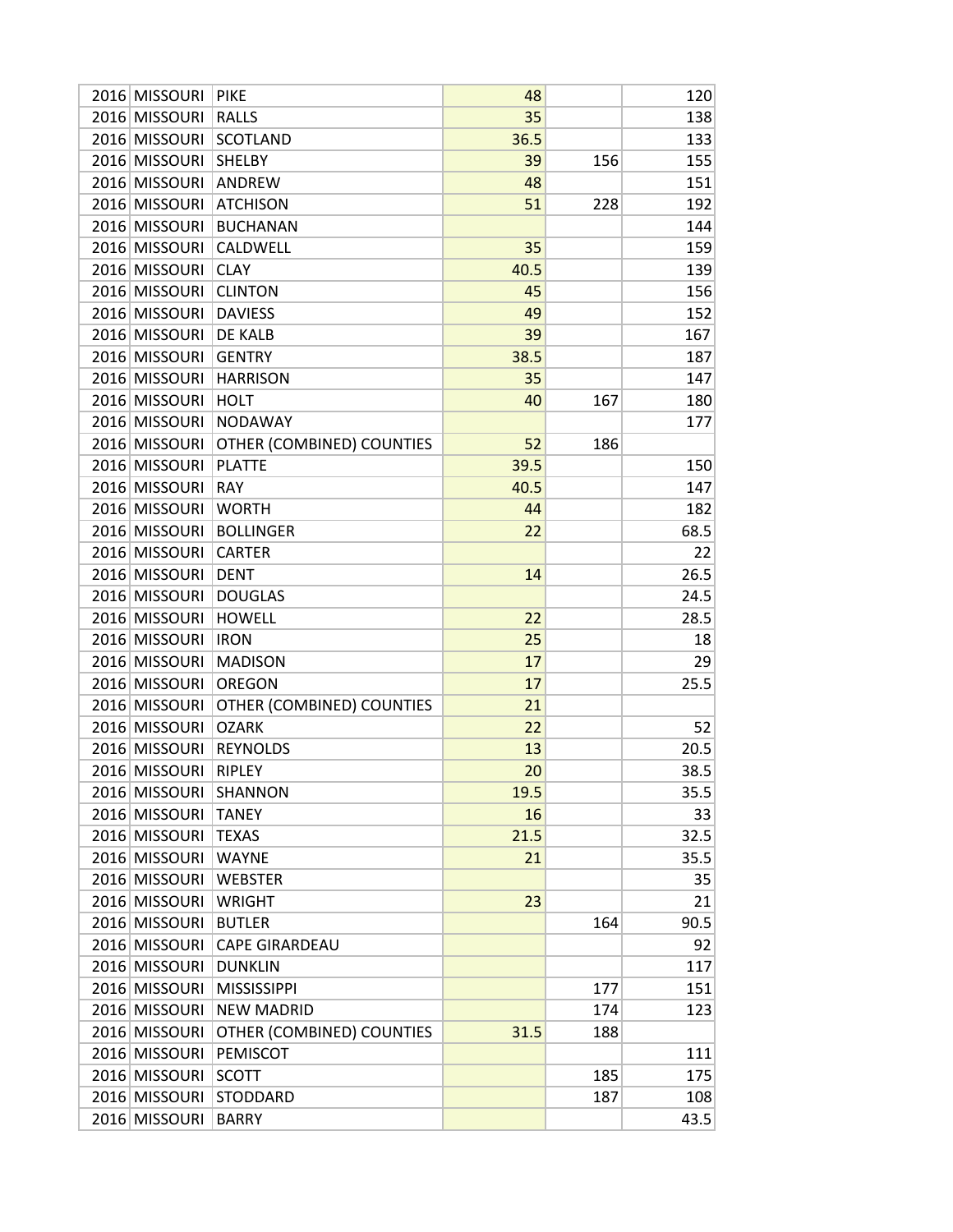| 2016 MISSOURI         | <b>BARTON</b>                          | 33   |      | 74   |
|-----------------------|----------------------------------------|------|------|------|
| 2016 MISSOURI         | <b>CHRISTIAN</b>                       | 28   |      | 31.5 |
| 2016 MISSOURI         | <b>DADE</b>                            | 35.5 |      | 55   |
| 2016 MISSOURI         | <b>GREENE</b>                          | 33   |      | 36.5 |
| 2016 MISSOURI         | <b>JASPER</b>                          |      |      | 63.5 |
| 2016 MISSOURI         | <b>LAWRENCE</b>                        | 31   |      |      |
| 2016 MISSOURI         | <b>MCDONALD</b>                        | 23.5 |      | 54.5 |
| 2016 MISSOURI         | <b>NEWTON</b>                          |      |      | 47   |
| 2016 MISSOURI         | OTHER (COMBINED) COUNTIES              | 32   | 125  | 48   |
| 2016 MISSOURI         | <b>STONE</b>                           | 26   |      |      |
| 2016 MISSOURI         | <b>BATES</b>                           | 38.5 |      | 91.5 |
| 2016 MISSOURI         | CASS                                   | 33.5 |      | 90   |
| 2016 MISSOURI         | <b>CEDAR</b>                           | 25   |      | 45   |
| 2016 MISSOURI         | <b>HENRY</b>                           |      |      | 81   |
| 2016 MISSOURI         | <b>JACKSON</b>                         | 36   |      | 100  |
| 2016 MISSOURI         | <b>JOHNSON</b>                         |      |      | 69.5 |
| 2016 MISSOURI         | LAFAYETTE                              | 32   |      | 142  |
| 2016 MISSOURI         | OTHER (COMBINED) COUNTIES              | 37.5 | 126  |      |
| 2016 MISSOURI         | <b>ST CLAIR</b>                        | 27.5 |      | 85.5 |
| 2016 MISSOURI         | <b>VERNON</b>                          | 32.5 |      | 83.5 |
|                       | 2016 MONTANA BROADWATER                | 4.6  | 116  | 19   |
| 2016 MONTANA CASCADE  |                                        | 10   | 65   | 27.5 |
| 2016 MONTANA FERGUS   |                                        | 11   |      | 26.5 |
|                       | 2016 MONTANA GOLDEN VALLEY             |      |      | 19   |
|                       | 2016 MONTANA JUDITH BASIN              | 10.5 |      | 27.5 |
|                       | 2016 MONTANA LEWIS AND CLARK           | 7.1  | 79.5 | 42.5 |
| 2016 MONTANA MEAGHER  |                                        | 6    |      |      |
|                       | 2016 MONTANA MUSSELSHELL               | 4.5  |      | 14   |
|                       | 2016 MONTANA OTHER (COMBINED) COUNTIES | 6.2  | 63.5 | 18   |
|                       | 2016 MONTANA WHEATLAND                 | 6.8  |      | 14   |
| 2016 MONTANA BLAINE   |                                        | 5.2  | 40.5 | 21   |
|                       | 2016 MONTANA CHOUTEAU                  | 7.3  | 83   | 31   |
| 2016 MONTANA GLACIER  |                                        | 4.7  | 30.5 | 22   |
| 2016 MONTANA HILL     |                                        | 9.5  |      | 28.5 |
| 2016 MONTANA LIBERTY  |                                        | 7.6  |      | 25   |
|                       | 2016 MONTANA OTHER (COMBINED) COUNTIES |      | 44   |      |
| 2016 MONTANA PHILLIPS |                                        | 4.9  | 35.5 | 23   |
| 2016 MONTANA PONDERA  |                                        | 7.9  | 63   | 35.5 |
| 2016 MONTANA TETON    |                                        | 9.5  | 88   | 35.5 |
| 2016 MONTANA TOOLE    |                                        | 6.2  |      | 29   |
| 2016 MONTANA DANIELS  |                                        | 6.6  |      | 28   |
| 2016 MONTANA DAWSON   |                                        | 5.5  | 99.5 | 24.5 |
| 2016 MONTANA GARFIELD |                                        | 9    |      | 15.5 |
| 2016 MONTANA MCCONE   |                                        | 9.3  |      | 22.5 |
|                       | 2016 MONTANA OTHER (COMBINED) COUNTIES |      | 50.5 |      |
| 2016 MONTANA RICHLAND |                                        | 6.6  | 124  | 23.5 |
|                       | 2016 MONTANA ROOSEVELT                 | 5.6  |      | 27.5 |
| 2016 MONTANA SHERIDAN |                                        | 5.4  |      | 32.5 |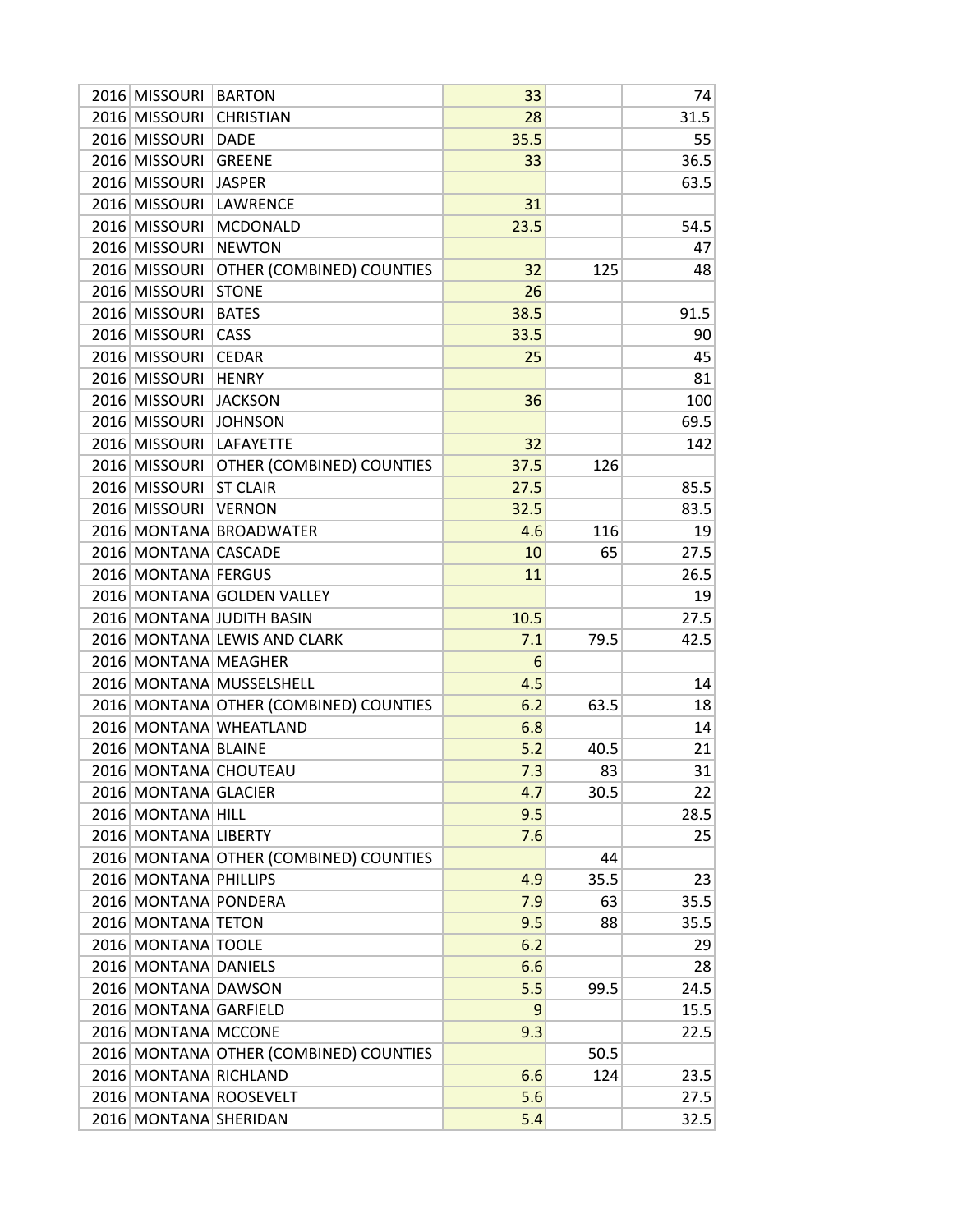| 2016 MONTANA VALLEY   |                                         | 5.5  | 43   | 25.5 |
|-----------------------|-----------------------------------------|------|------|------|
| 2016 MONTANA FLATHEAD |                                         |      | 50   | 35.5 |
| 2016 MONTANA GRANITE  |                                         | 6.2  | 77.5 |      |
| 2016 MONTANA LAKE     |                                         | 10   | 60   | 26.5 |
| 2016 MONTANA MISSOULA |                                         | 12.5 | 48   | 14   |
|                       | 2016 MONTANA OTHER (COMBINED) COUNTIES  | 12.5 | 39   | 18.5 |
| 2016 MONTANA POWELL   |                                         | 5.1  | 51.5 | 18   |
| 2016 MONTANA RAVALLI  |                                         | 25.5 | 62   |      |
| 2016 MONTANA SANDERS  |                                         | 5.6  |      | 20.5 |
| 2016 MONTANA BIG HORN |                                         | 5.2  | 80   | 20   |
| 2016 MONTANA CARBON   |                                         | 8    | 96   | 15.5 |
| 2016 MONTANA PARK     |                                         | 7.4  | 60   | 17.5 |
|                       | 2016 MONTANA STILLWATER                 | 7.7  | 60.5 | 19.5 |
|                       | 2016 MONTANA SWEET GRASS                | 8.7  | 56.5 | 16.5 |
| 2016 MONTANA TREASURE |                                         | 3.7  | 121  | 21   |
|                       | 2016 MONTANA YELLOWSTONE                | 5.8  | 103  | 21   |
| 2016 MONTANA CARTER   |                                         | 7.1  |      |      |
| 2016 MONTANA CUSTER   |                                         | 4.5  | 76   |      |
| 2016 MONTANA FALLON   |                                         | 6.9  |      | 18.5 |
|                       | 2016 MONTANA OTHER (COMBINED) COUNTIES  |      | 95   | 19   |
|                       | 2016 MONTANA POWDER RIVER               | 6.7  |      |      |
| 2016 MONTANA PRAIRIE  |                                         | 8.5  |      | 25.5 |
| 2016 MONTANA ROSEBUD  |                                         | 3.9  | 94.5 | 17   |
| 2016 MONTANA WIBAUX   |                                         | 7.5  |      | 24   |
|                       | 2016 MONTANA BEAVERHEAD                 | 12.5 | 92.5 | 15   |
| 2016 MONTANA GALLATIN |                                         | 12.5 | 95.5 | 38   |
|                       | 2016 MONTANA JEFFERSON                  | 10.5 | 41.5 | 12   |
| 2016 MONTANA MADISON  |                                         | 9.4  | 80   |      |
|                       | 2016 MONTANA OTHER (COMBINED) COUNTIES  |      |      | 27.5 |
|                       | 2016 MONTANA SILVER BOW                 | 11.5 | 73   |      |
| 2016 NEBRASKA BUFFALO |                                         | 37.5 | 242  | 101  |
| 2016 NEBRASKA CUSTER  |                                         | 33   | 217  | 76   |
| 2016 NEBRASKA DAWSON  |                                         | 38   | 222  | 97.5 |
| 2016 NEBRASKA GREELEY |                                         | 37.5 | 226  | 104  |
| 2016 NEBRASKA HALL    |                                         | 42   | 256  | 117  |
| 2016 NEBRASKA HOWARD  |                                         | 34.5 | 211  | 112  |
| 2016 NEBRASKA SHERMAN |                                         | 42.5 | 213  | 88.5 |
| 2016 NEBRASKA VALLEY  |                                         | 51   | 217  | 95.5 |
| 2016 NEBRASKA BUTLER  |                                         | 58.5 | 278  | 190  |
| 2016 NEBRASKA CASS    |                                         | 41.5 | 247  | 201  |
| 2016 NEBRASKA COLFAX  |                                         | 77.5 | 258  | 207  |
| 2016 NEBRASKA DODGE   |                                         | 45.5 | 271  | 207  |
| 2016 NEBRASKA DOUGLAS |                                         | 53   |      | 198  |
|                       | 2016 NEBRASKA HAMILTON                  | 33.5 | 250  | 151  |
|                       | 2016 NEBRASKA LANCASTER                 | 40.5 |      | 163  |
| 2016 NEBRASKA MERRICK |                                         | 46.5 | 242  | 128  |
| 2016 NEBRASKA NANCE   |                                         | 51.5 | 238  | 146  |
|                       | 2016 NEBRASKA OTHER (COMBINED) COUNTIES |      | 248  |      |
|                       |                                         |      |      |      |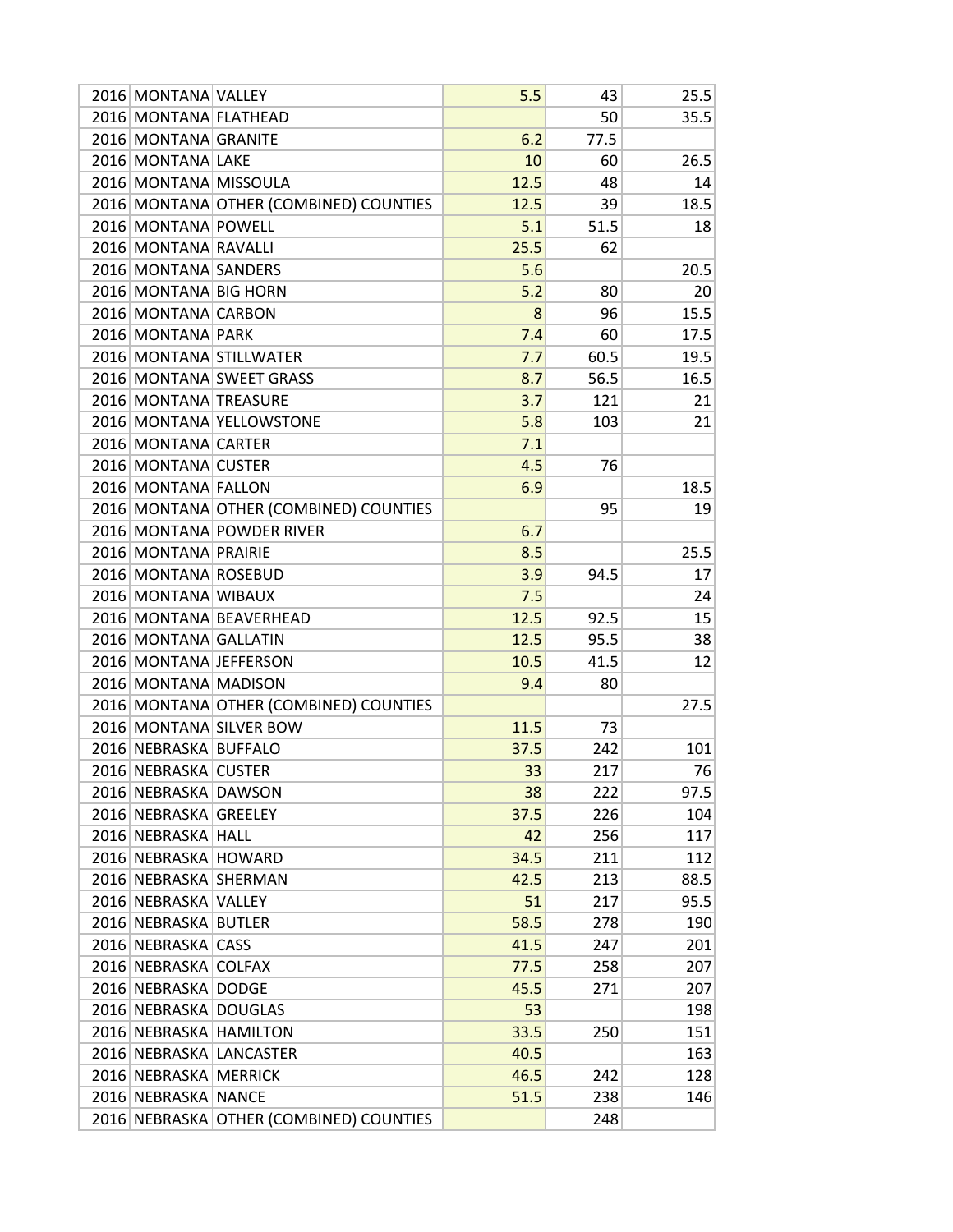| 2016 NEBRASKA PLATTE   |                                         | 57.5 | 297 | 203  |
|------------------------|-----------------------------------------|------|-----|------|
| 2016 NEBRASKA POLK     |                                         | 41   | 261 | 160  |
| 2016 NEBRASKA SARPY    |                                         | 39.5 |     | 210  |
| 2016 NEBRASKA SAUNDERS |                                         | 47.5 | 258 | 189  |
| 2016 NEBRASKA SEWARD   |                                         | 38   | 288 | 163  |
|                        | 2016 NEBRASKA WASHINGTON                | 59   |     | 218  |
| 2016 NEBRASKA YORK     |                                         | 39   | 262 | 149  |
| 2016 NEBRASKA ARTHUR   |                                         | 16   | 145 |      |
| 2016 NEBRASKA BLAINE   |                                         | 19   | 140 |      |
| 2016 NEBRASKA BOYD     |                                         | 32.5 |     | 111  |
| 2016 NEBRASKA BROWN    |                                         | 23   |     | 24.5 |
| 2016 NEBRASKA CHERRY   |                                         |      | 169 |      |
| 2016 NEBRASKA GARFIELD |                                         | 27   | 212 |      |
| 2016 NEBRASKA HOLT     |                                         | 40.5 | 228 | 59   |
| 2016 NEBRASKA HOOKER   |                                         | 12.5 |     |      |
|                        | 2016 NEBRASKA KEYA PAHA                 | 26.5 | 181 | 47   |
| 2016 NEBRASKA LOGAN    |                                         | 19   | 209 |      |
| 2016 NEBRASKA LOUP     |                                         | 22   | 185 |      |
|                        | 2016 NEBRASKA MCPHERSON                 | 18.5 |     |      |
|                        | 2016 NEBRASKA OTHER (COMBINED) COUNTIES | 15   | 183 | 32   |
| 2016 NEBRASKA ROCK     |                                         | 25   | 175 | 35.5 |
| 2016 NEBRASKA THOMAS   |                                         | 10.5 |     |      |
| 2016 NEBRASKA WHEELER  |                                         | 34.5 | 235 | 99   |
| 2016 NEBRASKA ANTELOPE |                                         |      | 267 | 132  |
| 2016 NEBRASKA BOONE    |                                         | 62.5 | 273 | 174  |
| 2016 NEBRASKA BURT     |                                         | 62   | 263 | 232  |
| 2016 NEBRASKA CEDAR    |                                         |      | 324 | 242  |
| 2016 NEBRASKA CUMING   |                                         | 65   | 301 | 263  |
| 2016 NEBRASKA DAKOTA   |                                         | 41.5 |     | 271  |
| 2016 NEBRASKA DIXON    |                                         | 51.5 | 300 | 251  |
| 2016 NEBRASKA KNOX     |                                         |      | 270 | 215  |
| 2016 NEBRASKA MADISON  |                                         |      | 252 | 195  |
|                        | 2016 NEBRASKA OTHER (COMBINED) COUNTIES | 46.5 | 299 |      |
| 2016 NEBRASKA PIERCE   |                                         | 62.5 | 266 | 193  |
| 2016 NEBRASKA STANTON  |                                         | 70.5 | 285 | 216  |
|                        | 2016 NEBRASKA THURSTON                  | 76   |     | 242  |
| 2016 NEBRASKA WAYNE    |                                         | 77.5 | 313 | 244  |
| 2016 NEBRASKA BANNER   |                                         | 9.3  | 149 |      |
|                        | 2016 NEBRASKA BOX BUTTE                 | 13.5 | 220 | 28.5 |
| 2016 NEBRASKA CHEYENNE |                                         |      | 127 | 34.5 |
| 2016 NEBRASKA DAWES    |                                         | 14   |     | 23   |
| 2016 NEBRASKA DEUEL    |                                         | 13.5 |     |      |
| 2016 NEBRASKA GARDEN   |                                         | 12   |     | 36   |
| 2016 NEBRASKA KIMBALL  |                                         | 7.4  | 129 | 23.5 |
| 2016 NEBRASKA MORRILL  |                                         |      | 145 |      |
|                        | 2016 NEBRASKA OTHER (COMBINED) COUNTIES | 12   | 176 | 33   |
|                        | 2016 NEBRASKA SCOTTS BLUFF              | 13   | 159 |      |
| 2016 NEBRASKA SHERIDAN |                                         | 12.5 | 173 | 26   |
|                        |                                         |      |     |      |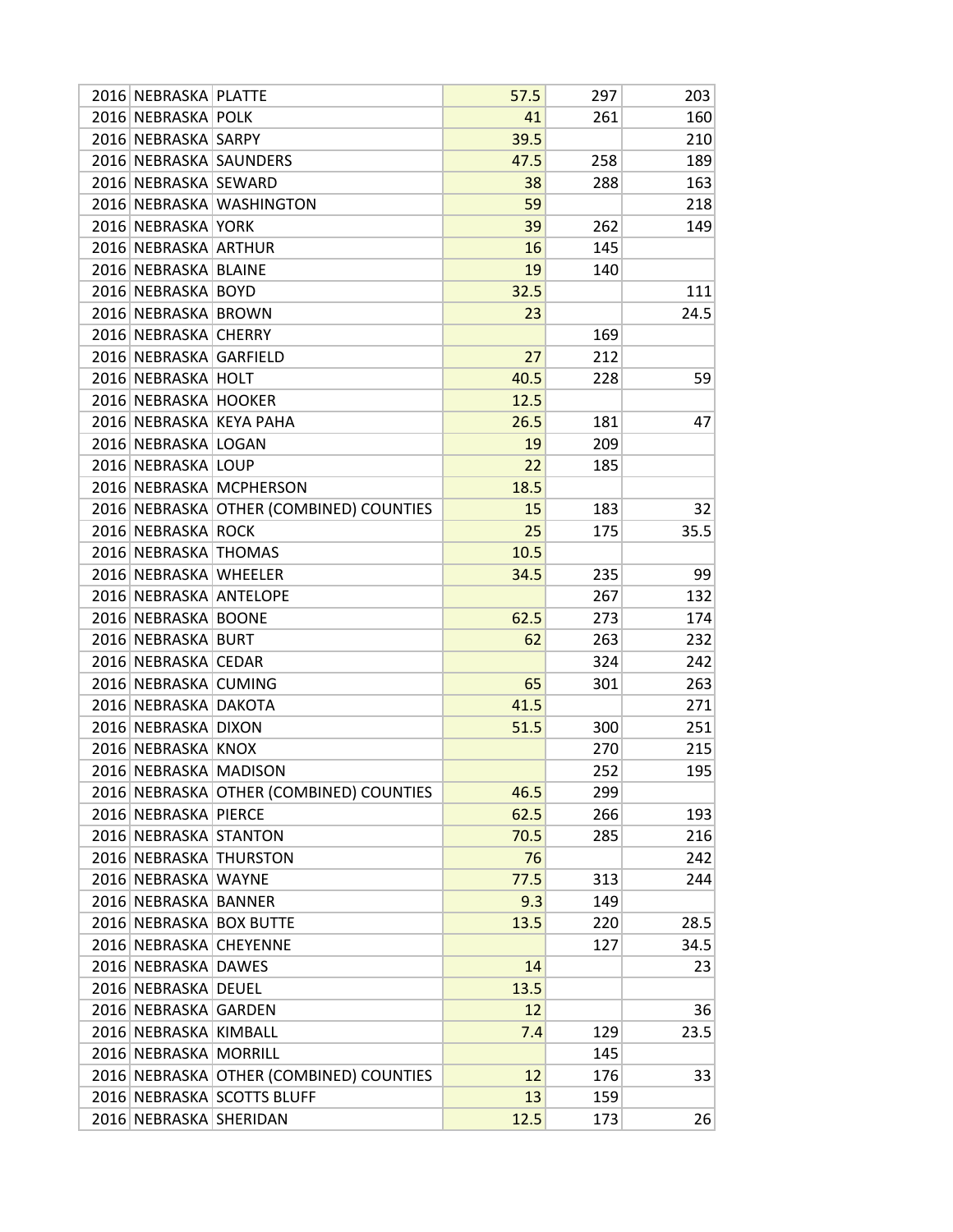| 2016 NEBRASKA SIOUX     |                                                                      | 11.5 |      |            |
|-------------------------|----------------------------------------------------------------------|------|------|------------|
| 2016 NEBRASKA ADAMS     |                                                                      | 34.5 | 241  | 149        |
| 2016 NEBRASKA FRANKLIN  |                                                                      | 29.5 | 232  | 103        |
| 2016 NEBRASKA FURNAS    |                                                                      | 29   | 182  | 71         |
| 2016 NEBRASKA GOSPER    |                                                                      | 33.5 | 211  | 78         |
| 2016 NEBRASKA HARLAN    |                                                                      | 31.5 | 222  | 82.5       |
| 2016 NEBRASKA KEARNEY   |                                                                      | 31   | 242  | 133        |
| 2016 NEBRASKA PHELPS    |                                                                      | 36   | 248  | 101        |
| 2016 NEBRASKA WEBSTER   |                                                                      | 37.5 | 211  | 103        |
| 2016 NEBRASKA CLAY      |                                                                      | 33   | 268  | 153        |
| 2016 NEBRASKA FILLMORE  |                                                                      | 39   | 260  | 133        |
| 2016 NEBRASKA GAGE      |                                                                      | 47.5 | 276  | 156        |
|                         | 2016 NEBRASKA JEFFERSON                                              | 42.5 | 243  | 133        |
| 2016 NEBRASKA JOHNSON   |                                                                      | 43.5 |      | 152        |
| 2016 NEBRASKA NEMAHA    |                                                                      | 46   |      | 203        |
| 2016 NEBRASKA NUCKOLLS  |                                                                      | 42.5 | 271  | 135        |
|                         | 2016 NEBRASKA OTHER (COMBINED) COUNTIES                              |      | 262  |            |
| 2016 NEBRASKA OTOE      |                                                                      | 39.5 |      | 175        |
| 2016 NEBRASKA PAWNEE    |                                                                      | 43   |      | 136        |
|                         | 2016 NEBRASKA RICHARDSON                                             | 43   |      | 215        |
| 2016 NEBRASKA SALINE    |                                                                      | 48   | 253  | 149        |
| 2016 NEBRASKA THAYER    |                                                                      | 39   | 257  | 117        |
| 2016 NEBRASKA CHASE     |                                                                      | 17   | 200  | 44         |
| 2016 NEBRASKA DUNDY     |                                                                      | 18.5 | 171  | 44         |
| 2016 NEBRASKA FRONTIER  |                                                                      | 27.5 | 181  | 55.5       |
| 2016 NEBRASKA HAYES     |                                                                      | 19.5 | 200  | 55         |
|                         | 2016 NEBRASKA HITCHCOCK                                              | 20.5 | 191  | 52         |
| 2016 NEBRASKA KEITH     |                                                                      | 13.5 | 182  | 43.5       |
| 2016 NEBRASKA LINCOLN   |                                                                      | 18   | 209  | 48         |
| 2016 NEBRASKA PERKINS   |                                                                      | 19.5 | 177  | 49         |
|                         | 2016 NEBRASKA RED WILLOW                                             | 19   | 180  | 55         |
| 2016 NEVADA             | <b>ELKO</b>                                                          |      | 44   |            |
| 2016 NEVADA             | OTHER (COMBINED) COUNTIES                                            |      | 92   |            |
| 2016 NEVADA             | <b>WHITE PINE</b>                                                    |      | 60   |            |
| 2016 NEVADA             | <b>CHURCHILL</b>                                                     |      | 161  |            |
| 2016 NEVADA             | <b>HUMBOLDT</b>                                                      |      | 172  |            |
| 2016 NEVADA             | OTHER (COMBINED) COUNTIES                                            |      | 283  |            |
| 2016 NEVADA             | <b>WASHOE</b>                                                        |      | 183  |            |
| 2016 NEVADA             | <b>LINCOLN</b>                                                       |      | 99.5 |            |
| 2016 NEVADA             | OTHER (COMBINED) COUNTIES                                            |      | 115  |            |
| 2016 NEW HAMI GRAFTON   |                                                                      |      |      | 43         |
|                         |                                                                      |      |      |            |
|                         | 2016 NEW HAMI OTHER (COMBINED) COUNTIES<br>2016 NEW JERSE BURLINGTON |      | 72   | 40<br>46.5 |
|                         |                                                                      |      |      |            |
|                         | 2016 NEW JERSE OTHER (COMBINED) COUNTIES                             |      | 88   | 66.5       |
|                         | 2016 NEW JERSE HUNTERDON                                             |      |      | 51.5       |
|                         | 2016 NEW JERSE OTHER (COMBINED) COUNTIES                             |      | 88   | 35.5       |
| 2016 NEW JERSE WARREN   |                                                                      |      |      | 76.5       |
| 2016 NEW JERSE ATLANTIC |                                                                      |      | 118  |            |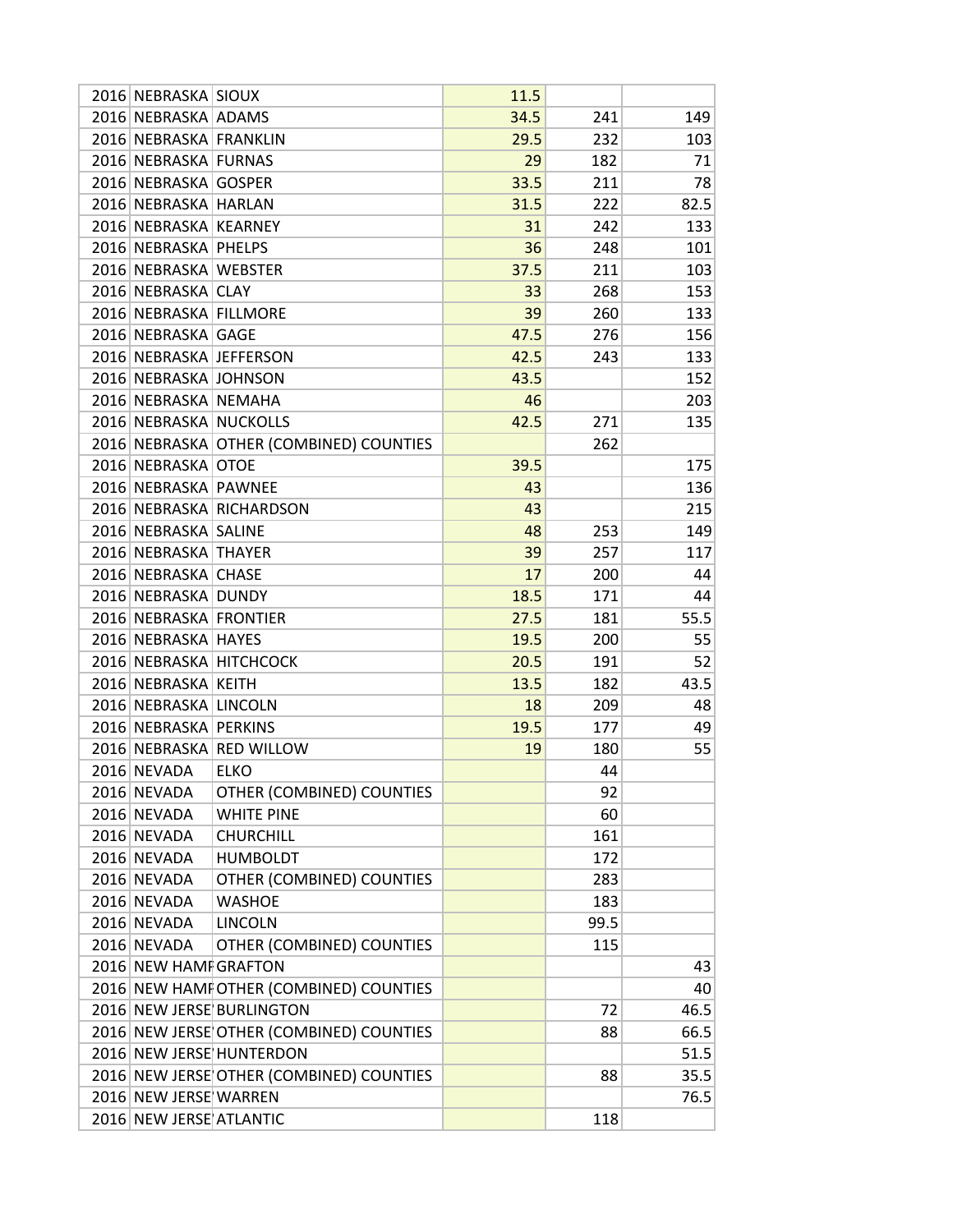| 2016 NEW JERSE CUMBERLAND                |      | 127  | 57.5 |
|------------------------------------------|------|------|------|
| 2016 NEW JERSE OTHER (COMBINED) COUNTIES |      | 132  | 66.5 |
| 2016 NEW JERSE SALEM                     |      | 118  | 68   |
| 2016 NEW MEXI COLFAX                     | 4    |      |      |
| 2016 NEW MEXICURRY                       | 4.9  | 109  | 18   |
| 2016 NEW MEXI DE BACA                    | 3    | 183  |      |
| 2016 NEW MEXI GUADALUPE                  | 4.1  |      |      |
| 2016 NEW MEXI HARDING                    | 4.3  |      |      |
| 2016 NEW MEXI MORA                       | 3.5  | 50   | 20   |
| 2016 NEW MEXI OTHER (COMBINED) COUNTIES  |      | 110  | 14.5 |
| 2016 NEW MEXI QUAY                       | 3.3  | 40   |      |
| 2016 NEW MEXI ROOSEVELT                  | 3.4  |      |      |
| 2016 NEW MEXICSAN MIGUEL                 | 1.8  |      |      |
| 2016 NEW MEXI TORRANCE                   | 2.2  | 96   |      |
| 2016 NEW MEXI UNION                      | 4.9  | 46   |      |
| 2016 NEW MEXI BERNALILLO                 |      | 107  |      |
| 2016 NEW MEXI CIBOLA                     | 1.7  |      |      |
| 2016 NEW MEXI OTHER (COMBINED) COUNTIES  | 2.4  | 73   |      |
| 2016 NEW MEXICRIO ARRIBA                 | 4.1  | 55   |      |
| 2016 NEW MEXICSAN JUAN                   |      | 98   |      |
| 2016 NEW MEXI SANDOVAL                   | 1.8  |      |      |
| 2016 NEW MEXI SANTA FE                   |      | 124  |      |
| 2016 NEW MEXI TAOS                       | 2.5  | 50   |      |
| 2016 NEW MEXI VALENCIA                   |      | 148  |      |
| 2016 NEW MEXI CHAVES                     | 1.7  | 175  |      |
| 2016 NEW MEXI DONA ANA                   |      |      |      |
|                                          |      | 245  |      |
| 2016 NEW MEXI EDDY                       | 1.8  | 105  |      |
| 2016 NEW MEXI LEA                        | 2.5  |      |      |
| 2016 NEW MEXI LINCOLN                    | 2.3  |      |      |
| 2016 NEW MEXI OTHER (COMBINED) COUNTIES  | 1.4  | 122  |      |
| 2016 NEW MEXI CATRON                     | 1.1  |      |      |
| 2016 NEW MEXI GRANT                      | 1.5  |      |      |
| 2016 NEW MEXI HIDALGO                    |      | 157  |      |
| 2016 NEW MEXI LUNA                       | 1.2  | 214  |      |
| 2016 NEW MEXI OTHER (COMBINED) COUNTIES  | 4.1  | 77.5 |      |
| 2016 NEW MEXI SIERRA                     | 1.8  | 196  |      |
| 2016 NEW MEXI SOCORRO                    |      | 183  |      |
| 2016 NEW YORK CAYUGA                     | 15   |      | 95.5 |
| 2016 NEW YORK CHENANGO                   |      |      | 46   |
| 2016 NEW YORK CORTLAND                   | 20   |      | 60.5 |
| 2016 NEW YORK HERKIMER                   | 23   |      | 49   |
| 2016 NEW YORK MADISON                    | 25   |      | 54   |
| 2016 NEW YORK ONEIDA                     | 19.5 |      | 53   |
| 2016 NEW YORK ONONDAGA                   | 32.5 |      | 64.5 |
| 2016 NEW YORK OSWEGO                     |      |      | 27   |
| 2016 NEW YORK OTHER (COMBINED) COUNTIES  | 20   | 70.5 |      |
| 2016 NEW YORK OTSEGO                     | 32   |      | 35.5 |
| 2016 NEW YORK FULTON                     | 25   |      | 29   |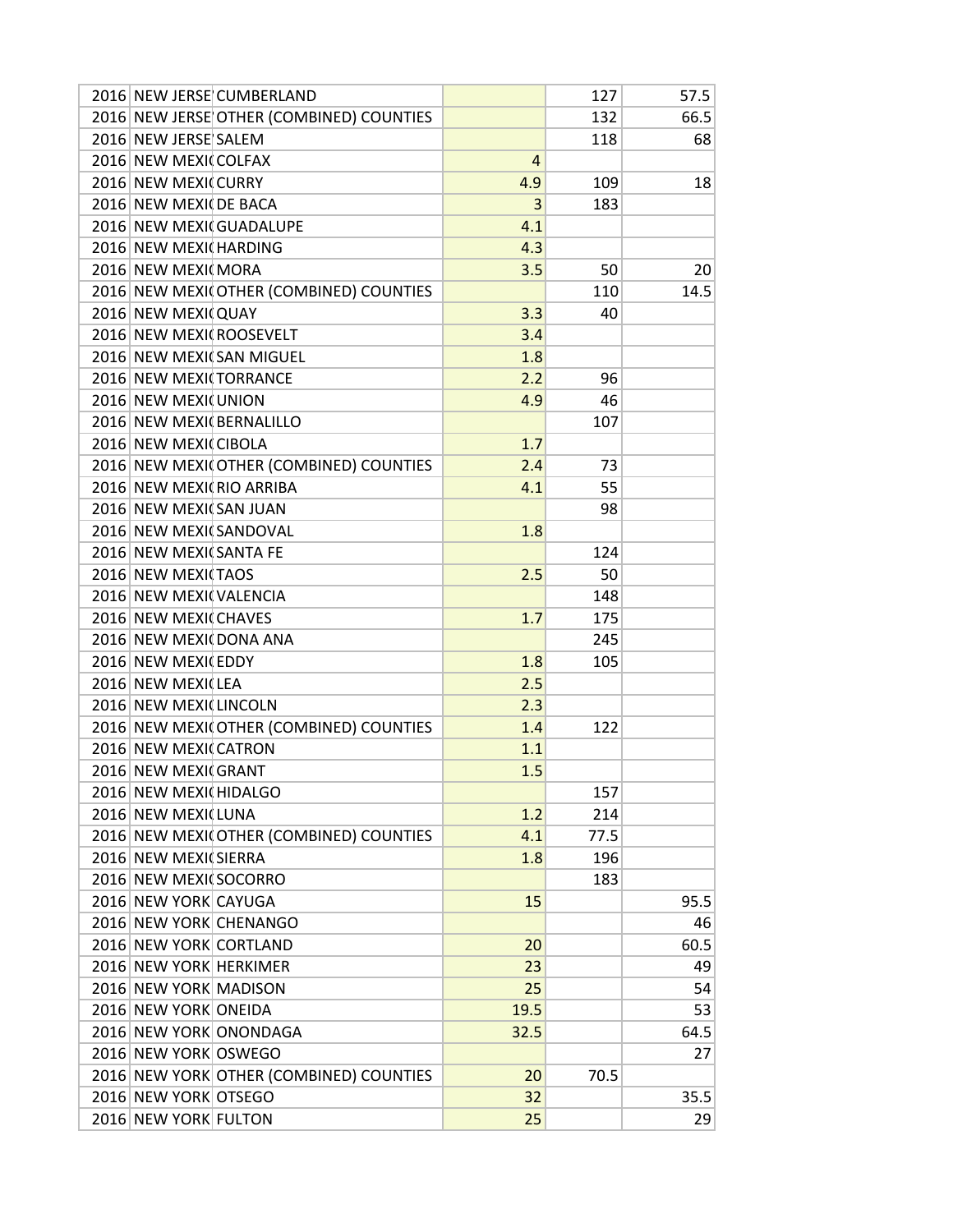|                         | 2016 NEW YORK MONTGOMERY                | 49   |     | 51   |
|-------------------------|-----------------------------------------|------|-----|------|
|                         | 2016 NEW YORK OTHER (COMBINED) COUNTIES | 19   | 100 | 26   |
|                         | 2016 NEW YORK RENSSELAER                |      |     | 73.5 |
| 2016 NEW YORK SARATOGA  |                                         |      |     | 46   |
|                         | 2016 NEW YORK SCHOHARIE                 | 18.5 |     | 24.5 |
|                         | 2016 NEW YORK WASHINGTON                | 17.5 |     | 42.5 |
|                         | 2016 NEW YORK OTHER (COMBINED) COUNTIES |      | 273 | 123  |
| 2016 NEW YORK CLINTON   |                                         |      |     | 49   |
| 2016 NEW YORK FRANKLIN  |                                         |      |     | 54.5 |
|                         | 2016 NEW YORK OTHER (COMBINED) COUNTIES |      |     | 31.5 |
| 2016 NEW YORK JEFFERSON |                                         |      |     | 43.5 |
| 2016 NEW YORK LEWIS     |                                         |      |     | 62   |
|                         | 2016 NEW YORK ST LAWRENCE               |      |     | 45.5 |
| 2016 NEW YORK COLUMBIA  |                                         | 31   |     | 51.5 |
|                         | 2016 NEW YORK DELAWARE                  | 11   |     | 27.5 |
| 2016 NEW YORK DUTCHESS  |                                         |      |     | 30.5 |
|                         |                                         |      | 113 |      |
| 2016 NEW YORK GREENE    |                                         |      |     | 23.5 |
| 2016 NEW YORK ORANGE    |                                         | 16   |     | 48.5 |
|                         | 2016 NEW YORK OTHER (COMBINED) COUNTIES | 23.5 | 128 | 29.5 |
| 2016 NEW YORK ULSTER    |                                         |      |     | 63   |
| 2016 NEW YORK BROOME    |                                         |      |     | 32.5 |
| 2016 NEW YORK CHEMUNG   |                                         |      |     | 31.5 |
|                         | 2016 NEW YORK OTHER (COMBINED) COUNTIES | 22.5 |     |      |
| 2016 NEW YORK SCHUYLER  |                                         |      |     | 25.5 |
| 2016 NEW YORK TIOGA     |                                         | 30   |     | 29.5 |
| 2016 NEW YORK TOMPKINS  |                                         |      |     | 44.5 |
| 2016 NEW YORK ALLEGANY  |                                         | 17   |     | 61   |
|                         | 2016 NEW YORK CATTARAUGUS               | 20   |     | 56   |
|                         | 2016 NEW YORK CHAUTAUQUA                | 69.5 |     | 79   |
| 2016 NEW YORK STEUBEN   |                                         | 22   |     | 35   |
| 2016 NEW YORK ERIE      |                                         | 19   | 75  | 60.5 |
| 2016 NEW YORK GENESEE   |                                         |      |     | 73   |
|                         | 2016 NEW YORK LIVINGSTON                | 54   |     | 67.5 |
| 2016 NEW YORK MONROE    |                                         |      | 90  | 57   |
| 2016 NEW YORK NIAGARA   |                                         |      |     | 45   |
| 2016 NEW YORK ONTARIO   |                                         | 11.5 |     | 64.5 |
| 2016 NEW YORK ORLEANS   |                                         |      |     | 69   |
|                         | 2016 NEW YORK OTHER (COMBINED) COUNTIES | 31.5 | 133 |      |
| 2016 NEW YORK SENECA    |                                         |      |     | 66.5 |
| 2016 NEW YORK WAYNE     |                                         |      |     | 59   |
| 2016 NEW YORK WYOMING   |                                         | 82   |     | 96   |
|                         |                                         |      |     |      |
| 2016 NEW YORK YATES     |                                         | 17.5 |     | 90.5 |
| 2016 NORTH CAF BEAUFORT |                                         |      |     | 87   |
| 2016 NORTH CAF CARTERET |                                         |      |     | 91.5 |
| 2016 NORTH CAF CRAVEN   |                                         | 31   | 115 | 72   |
| 2016 NORTH CAI GREENE   |                                         | 42.5 |     | 95   |
| 2016 NORTH CAI HYDE     |                                         |      |     | 148  |
|                         | 2016 NORTH CAF JOHNSTON                 | 33.5 | 95  | 89.5 |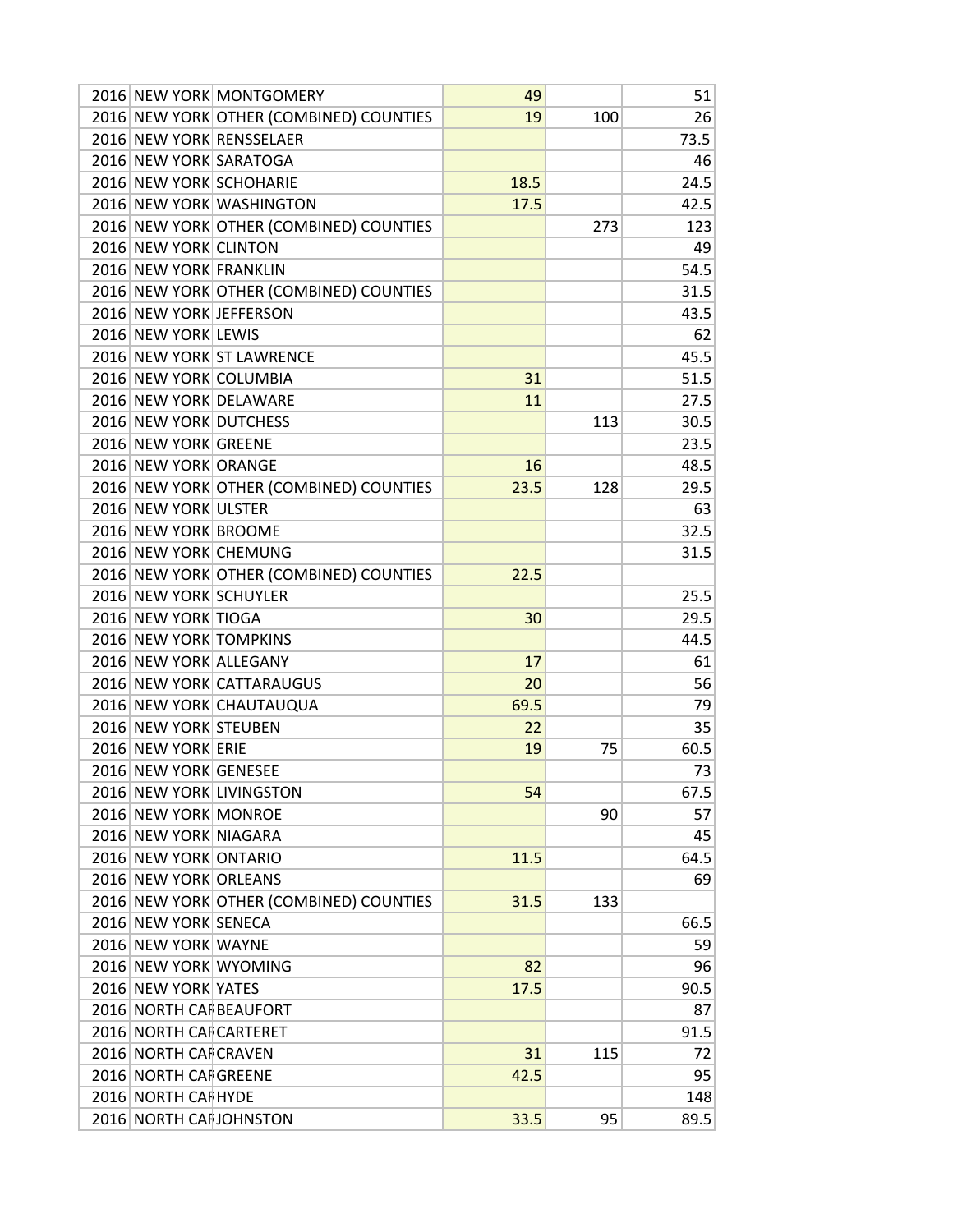| 2016 NORTH CAI JONES     |                                          |      |     | 82   |
|--------------------------|------------------------------------------|------|-----|------|
| 2016 NORTH CAF LENOIR    |                                          | 42   |     | 85   |
|                          | 2016 NORTH CAFOTHER (COMBINED) COUNTIES  | 45.5 | 124 |      |
| 2016 NORTH CAF PAMLICO   |                                          |      |     | 83   |
| 2016 NORTH CALPITT       |                                          |      |     | 92   |
| 2016 NORTH CAI WAYNE     |                                          | 50   | 100 | 95.5 |
| 2016 NORTH CAI WILSON    |                                          |      | 100 | 101  |
|                          | 2016 NORTH CAI ALEXANDER                 | 33   |     | 58   |
| 2016 NORTH CAF CATAWBA   |                                          | 24   | 150 | 48   |
| 2016 NORTH CAF CHATHAM   |                                          | 26   |     | 32.5 |
| 2016 NORTH CAF DAVIDSON  |                                          | 16   |     | 35.5 |
| 2016 NORTH CAI DAVIE     |                                          | 20   |     | 55   |
| 2016 NORTH CAI IREDELL   |                                          | 30.5 |     | 56   |
| 2016 NORTH CAFLEE        |                                          | 37   | 95  |      |
|                          | 2016 NORTH CAF OTHER (COMBINED) COUNTIES |      | 82  | 82   |
| 2016 NORTH CAF RANDOLPH  |                                          | 25   |     | 43   |
| 2016 NORTH CAF ROWAN     |                                          | 22   |     | 56   |
| 2016 NORTH CAF WAKE      |                                          | 23   | 60  |      |
| 2016 NORTH CAI CAMDEN    |                                          |      |     | 99   |
| 2016 NORTH CAI CHOWAN    |                                          |      | 145 | 88   |
|                          | 2016 NORTH CAF CURRITUCK                 |      |     | 100  |
|                          | 2016 NORTH CAF EDGECOMBE                 |      |     | 98   |
| 2016 NORTH CAI GATES     |                                          |      |     | 91   |
| 2016 NORTH CAI HALIFAX   |                                          | 40   |     | 99   |
| 2016 NORTH CAI HERTFORD  |                                          |      | 135 | 99   |
| 2016 NORTH CAI NASH      |                                          | 34.5 | 105 | 102  |
|                          | 2016 NORTH CAF NORTHAMPTON               |      |     | 96   |
|                          | 2016 NORTH CAFOTHER (COMBINED) COUNTIES  | 41.5 | 127 | 96.5 |
|                          | 2016 NORTH CAF PASQUOTANK                |      |     | 107  |
|                          | 2016 NORTH CAF PERQUIMANS                |      |     | 95   |
| 2016 NORTH CAF TYRRELL   |                                          |      |     | 121  |
|                          | 2016 NORTH CAI WASHINGTON                |      |     | 126  |
|                          | 2016 NORTH CAF ALLEGHANY                 | 30   |     | 97.5 |
| 2016 NORTH CAF ASHE      |                                          | 21.5 |     | 90   |
| 2016 NORTH CAF CALDWELL  |                                          | 20   |     |      |
|                          | 2016 NORTH CAFOTHER (COMBINED) COUNTIES  | 29   | 112 | 49.5 |
| 2016 NORTH CAF SURRY     |                                          |      |     | 74.5 |
| 2016 NORTH CAI WATAUGA   |                                          | 22   |     | 63   |
| 2016 NORTH CAF WILKES    |                                          | 35   |     | 60   |
| 2016 NORTH CAF YADKIN    |                                          | 46   |     | 58   |
|                          | 2016 NORTH CAF ALAMANCE                  | 23   | 80  | 31   |
| 2016 NORTH CAF CASWELL   |                                          | 22   | 80  | 32   |
| 2016 NORTH CAF FORSYTH   |                                          | 13.5 |     |      |
| 2016 NORTH CAF FRANKLIN  |                                          | 43   | 75  | 59   |
| 2016 NORTH CAF GRANVILLE |                                          | 20   | 68  | 50   |
| 2016 NORTH CAF GUILFORD  |                                          | 24   | 50  | 37.5 |
| 2016 NORTH CAI ORANGE    |                                          | 21   | 50  | 29.5 |
|                          | 2016 NORTH CAF OTHER (COMBINED) COUNTIES | 25.5 | 78  | 40   |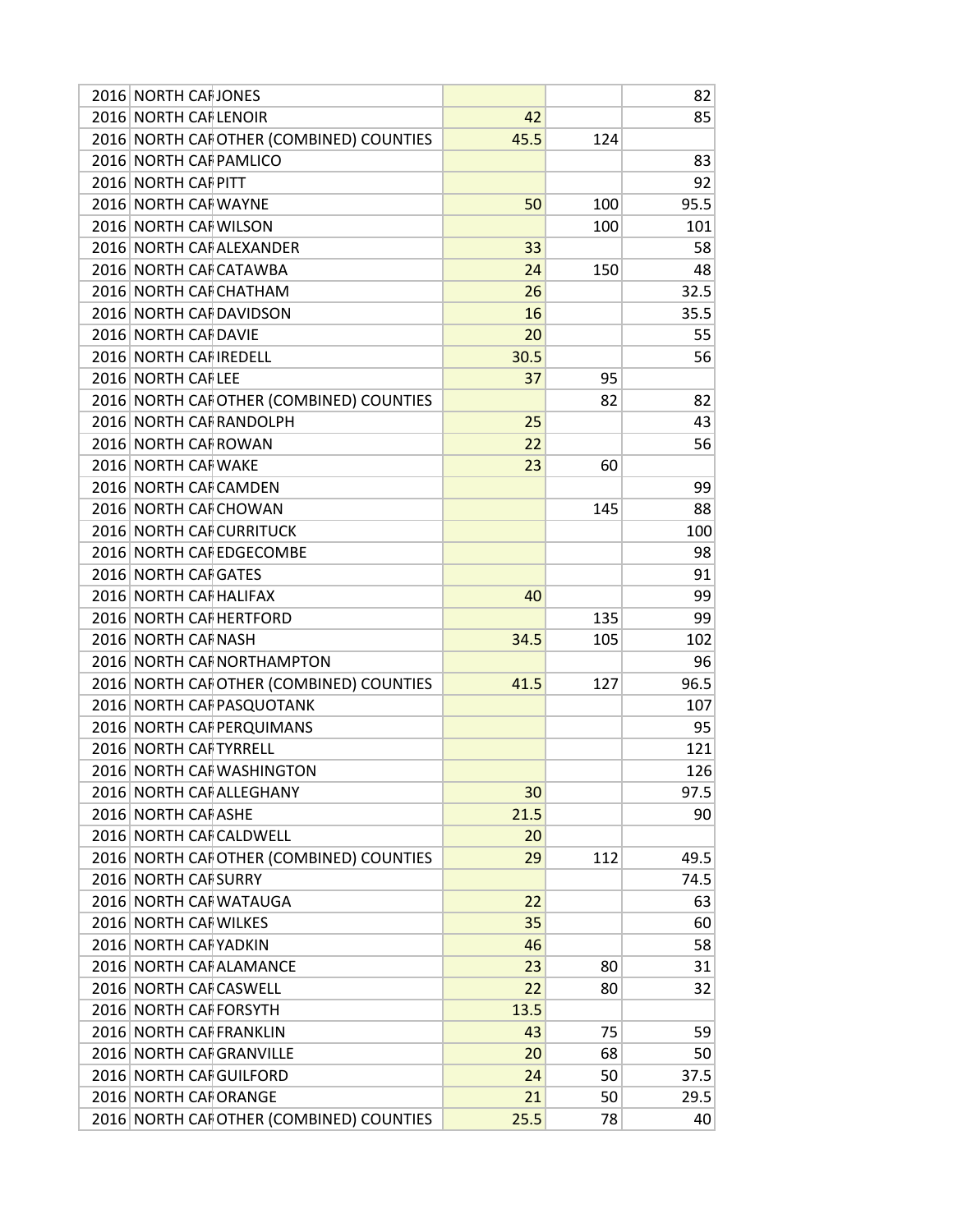| 2016 NORTH CAI PERSON   |                                          | 24   | 83   | 40.5 |
|-------------------------|------------------------------------------|------|------|------|
|                         | 2016 NORTH CAF ROCKINGHAM                | 14   | 75   | 35   |
| 2016 NORTH CAF STOKES   |                                          | 22   |      | 47   |
| 2016 NORTH CAF VANCE    |                                          |      | 57   |      |
| 2016 NORTH CAI WARREN   |                                          | 32   | 62   | 46   |
| 2016 NORTH CAF BLADEN   |                                          |      |      | 89   |
|                         | 2016 NORTH CAI BRUNSWICK                 |      |      | 68   |
|                         | 2016 NORTH CAI COLUMBUS                  |      |      | 85   |
|                         | 2016 NORTH CAF CUMBERLAND                | 40   | 90   | 66   |
| 2016 NORTH CAF DUPLIN   |                                          | 44   | 100  | 84   |
| 2016 NORTH CAF HARNETT  |                                          | 40   |      | 96   |
| 2016 NORTH CAI HOKE     |                                          |      |      | 50   |
|                         | 2016 NORTH CAFOTHER (COMBINED) COUNTIES  | 30.5 | 100  | 73.5 |
| 2016 NORTH CAF PENDER   |                                          |      |      | 62   |
| 2016 NORTH CAF ROBESON  |                                          | 30   |      | 55   |
| 2016 NORTH CAF SAMPSON  |                                          | 45   | 100  | 97   |
| 2016 NORTH CAF SCOTLAND |                                          |      |      | 56   |
| 2016 NORTH CAF ANSON    |                                          | 33   |      | 67   |
| 2016 NORTH CAF CABARRUS |                                          | 24   |      | 56   |
|                         | 2016 NORTH CAF CLEVELAND                 | 19   |      | 32   |
| 2016 NORTH CAF GASTON   |                                          | 19   |      | 27.5 |
| 2016 NORTH CAF LINCOLN  |                                          | 23   |      | 34   |
| 2016 NORTH CAI MOORE    |                                          | 36.5 | 90   |      |
|                         | 2016 NORTH CAF OTHER (COMBINED) COUNTIES | 19   | 76   | 52   |
| 2016 NORTH CAF STANLY   |                                          | 31   |      | 76   |
| 2016 NORTH CAI UNION    |                                          | 36.5 |      | 76.5 |
|                         | 2016 NORTH CAF BUNCOMBE                  | 20   |      | 50   |
| 2016 NORTH CAI BURKE    |                                          | 21   | 200  | 44   |
| 2016 NORTH CAF HAYWOOD  |                                          | 15   |      |      |
|                         | 2016 NORTH CAF HENDERSON                 | 30   | 175  | 88   |
| 2016 NORTH CAF MADISON  |                                          | 18   |      |      |
|                         | 2016 NORTH CAI OTHER (COMBINED) COUNTIES | 21.5 | 242  | 77.5 |
|                         | 2016 NORTH CAF RUTHERFORD                | 19.5 |      | 32   |
| 2016 NORTH DAI EDDY     |                                          | 18   |      | 50.5 |
| 2016 NORTH DAI FOSTER   |                                          | 22.5 |      | 77.5 |
| 2016 NORTH DAI KIDDER   |                                          |      |      | 42.5 |
|                         | 2016 NORTH DAI OTHER (COMBINED) COUNTIES | 21.5 |      |      |
| 2016 NORTH DAI SHERIDAN |                                          | 16.5 |      | 44.5 |
|                         | 2016 NORTH DAI STUTSMAN                  |      |      | 76.5 |
| 2016 NORTH DAI WELLS    |                                          | 18.5 |      | 64.5 |
| 2016 NORTH DAI BARNES   |                                          | 21.5 |      | 86.5 |
| 2016 NORTH DAI CASS     |                                          | 25   |      | 118  |
| 2016 NORTH DAI GRIGGS   |                                          | 18   |      | 65   |
| 2016 NORTH DAI STEELE   |                                          | 21   |      | 86   |
| 2016 NORTH DAI TRAILL   |                                          | 14.5 |      | 113  |
| 2016 NORTH DAI BENSON   |                                          | 17   | 79.5 | 52.5 |
|                         |                                          |      |      |      |
| 2016 NORTH DAI MCHENRY  |                                          |      |      | 42   |
|                         | 2016 NORTH DAI OTHER (COMBINED) COUNTIES | 16.5 |      | 45   |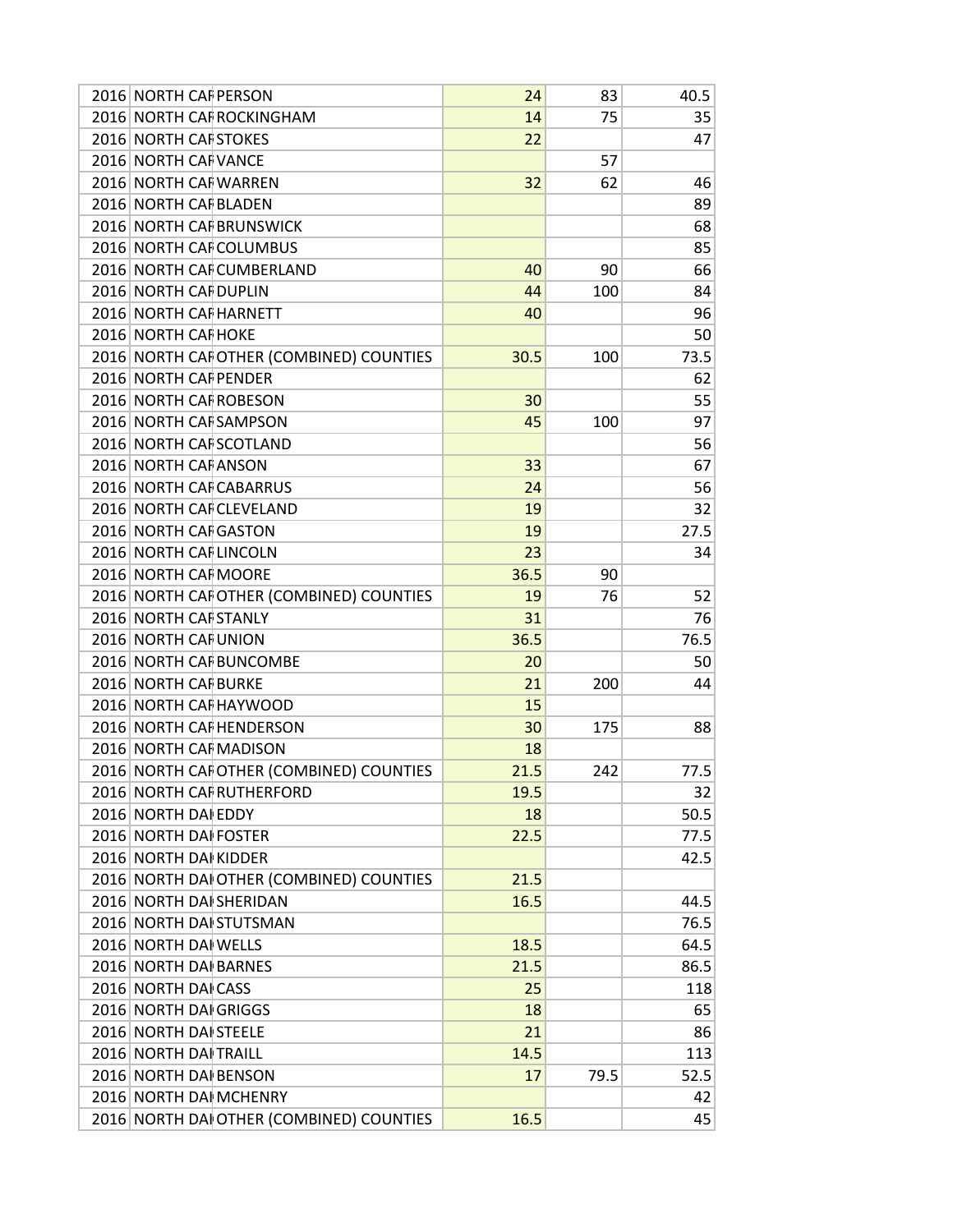| 2016 NORTH DAI PIERCE   |                                          | 17.5 |     | 50.5 |
|-------------------------|------------------------------------------|------|-----|------|
| 2016 NORTH DAI ROLETTE  |                                          | 16.5 |     |      |
| 2016 NORTH DAI CAVALIER |                                          | 13   |     | 65.5 |
|                         | 2016 NORTH DAI GRAND FORKS               | 17.5 |     | 91.5 |
| 2016 NORTH DAI NELSON   |                                          | 16   |     | 56.5 |
|                         | 2016 NORTH DAI OTHER (COMBINED) COUNTIES |      | 217 |      |
| 2016 NORTH DAI PEMBINA  |                                          | 13.5 |     | 91.5 |
| 2016 NORTH DAI RAMSEY   |                                          | 20.5 |     | 57   |
| 2016 NORTH DAI TOWNER   |                                          | 13   |     | 44.5 |
| 2016 NORTH DAI WALSH    |                                          | 20.5 |     | 88   |
| 2016 NORTH DAI DIVIDE   |                                          | 10   |     | 32.5 |
|                         | 2016 NORTH DAI MOUNTRAIL                 |      |     | 39   |
|                         | 2016 NORTH DAI OTHER (COMBINED) COUNTIES | 10.5 | 129 | 42.5 |
| 2016 NORTH DAI RENVILLE |                                          | 12   |     |      |
| 2016 NORTH DAI WARD     |                                          | 13   |     | 50.5 |
| 2016 NORTH DAI WILLIAMS |                                          | 8.1  |     | 34.5 |
| 2016 NORTH DAI BURLEIGH |                                          | 19.5 |     | 52   |
| 2016 NORTH DAI EMMONS   |                                          |      |     | 71   |
| 2016 NORTH DAI GRANT    |                                          |      |     | 36   |
| 2016 NORTH DAI MORTON   |                                          |      |     | 41.5 |
|                         | 2016 NORTH DAI OTHER (COMBINED) COUNTIES | 20.5 | 140 |      |
| 2016 NORTH DAI SIOUX    |                                          | 15   |     | 30   |
| 2016 NORTH DAI DICKEY   |                                          | 32.5 | 163 | 96   |
| 2016 NORTH DAI LA MOURE |                                          | 31.5 | 160 | 95.5 |
| 2016 NORTH DAI LOGAN    |                                          | 23   |     | 58.5 |
| 2016 NORTH DAI MCINTOSH |                                          | 26.5 |     | 63   |
|                         | 2016 NORTH DAI OTHER (COMBINED) COUNTIES |      | 148 |      |
| 2016 NORTH DAI RANSOM   |                                          | 23   | 170 | 95   |
| 2016 NORTH DAI RICHLAND |                                          | 28   |     | 128  |
| 2016 NORTH DAI SARGENT  |                                          | 35   | 167 | 103  |
| 2016 NORTH DAI ADAMS    |                                          | 15.5 |     | 36   |
| 2016 NORTH DAI BILLINGS |                                          | 16   |     | 32.5 |
| 2016 NORTH DAI BOWMAN   |                                          | 12   |     | 32   |
|                         | 2016 NORTH DAI GOLDEN VALLEY             |      |     | 30   |
|                         | 2016 NORTH DAI HETTINGER                 | 16.5 |     |      |
|                         | 2016 NORTH DAI OTHER (COMBINED) COUNTIES | 15   |     | 41.5 |
| 2016 NORTH DAI SLOPE    |                                          |      |     |      |
| 2016 NORTH DAI STARK    |                                          | 15.5 |     | 34   |
| 2016 NORTH DAI DUNN     |                                          | 14   |     | 35.5 |
| 2016 NORTH DAI MCKENZIE |                                          |      |     | 32   |
|                         |                                          | 9.5  | 175 | 30   |
| 2016 NORTH DAI MCLEAN   |                                          |      |     | 59   |
| 2016 NORTH DAI MERCER   |                                          | 15   |     | 34.5 |
| 2016 NORTH DAI OLIVER   |                                          |      |     | 37.5 |
|                         | 2016 NORTH DAI OTHER (COMBINED) COUNTIES | 16.5 | 125 |      |
| 2016 OHIO               | DELAWARE                                 |      |     | 137  |
| 2016 OHIO               | <b>FAIRFIELD</b>                         | 48.5 |     | 140  |
| 2016 OHIO               | <b>FAYETTE</b>                           | 45.5 |     | 178  |
| 2016 OHIO               | <b>FRANKLIN</b>                          |      |     | 145  |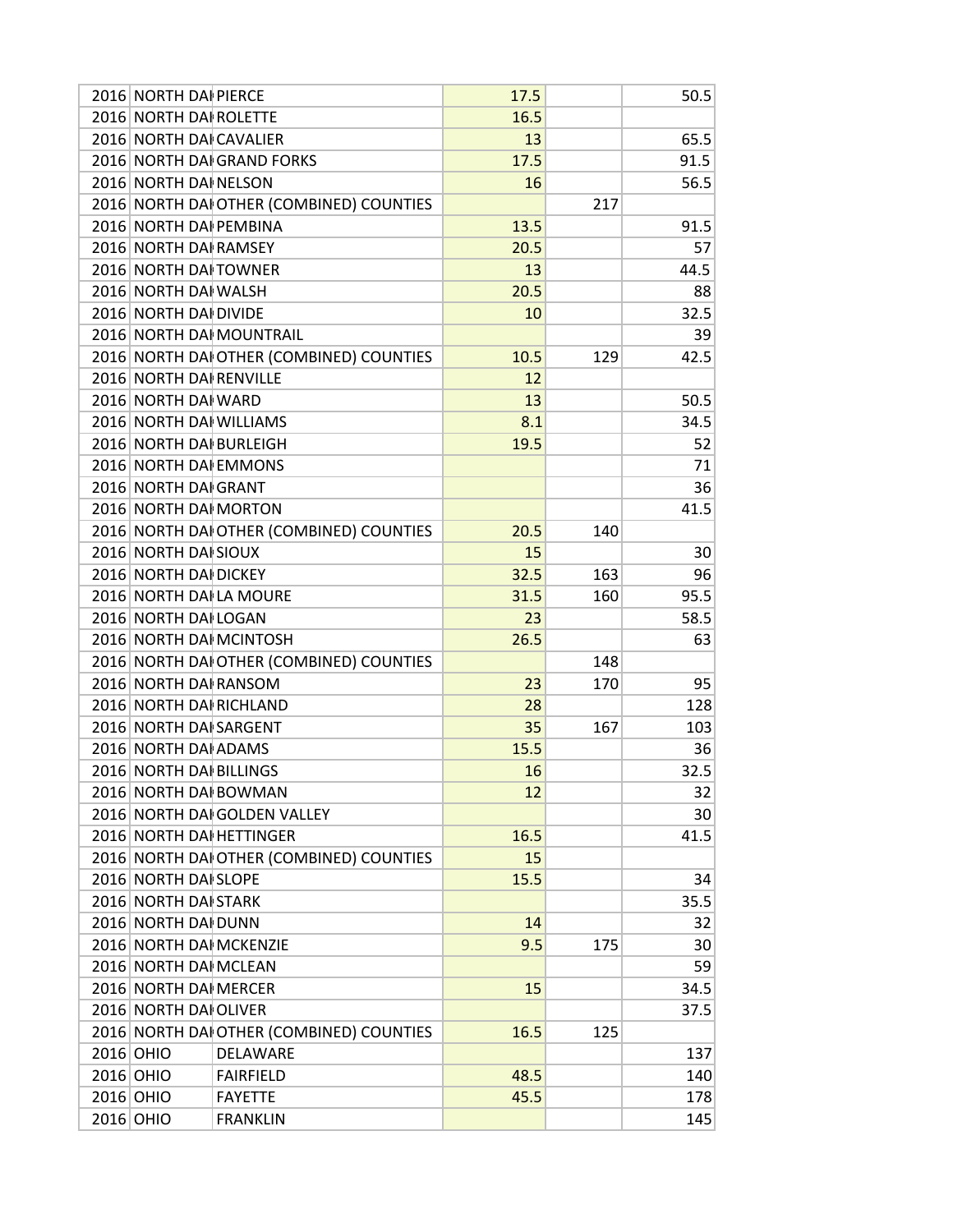| 2016 OHIO | <b>KNOX</b>               | 39.5 | 109  |
|-----------|---------------------------|------|------|
| 2016 OHIO | <b>LICKING</b>            | 31   | 115  |
| 2016 OHIO | <b>MADISON</b>            | 41.5 | 191  |
| 2016 OHIO | <b>MARION</b>             |      | 167  |
| 2016 OHIO | <b>MORROW</b>             |      | 141  |
| 2016 OHIO | OTHER (COMBINED) COUNTIES | 44   |      |
| 2016 OHIO | <b>PICKAWAY</b>           |      | 166  |
| 2016 OHIO | <b>ROSS</b>               | 25   | 149  |
| 2016 OHIO | <b>UNION</b>              | 44   | 169  |
| 2016 OHIO | <b>BELMONT</b>            | 15.5 | 36   |
| 2016 OHIO | <b>CARROLL</b>            | 22.5 | 65.5 |
| 2016 OHIO | <b>COSHOCTON</b>          | 22.5 | 92.5 |
| 2016 OHIO | <b>HARRISON</b>           | 21   | 44.5 |
| 2016 OHIO | <b>HOLMES</b>             | 36.5 | 110  |
| 2016 OHIO | <b>JEFFERSON</b>          | 15   | 33.5 |
| 2016 OHIO | <b>TUSCARAWAS</b>         | 27.5 | 68   |
| 2016 OHIO | <b>ASHLAND</b>            | 37   | 114  |
| 2016 OHIO | <b>CRAWFORD</b>           |      | 163  |
| 2016 OHIO | ERIE                      | 24.5 | 140  |
| 2016 OHIO | <b>HURON</b>              |      | 129  |
| 2016 OHIO | <b>LORAIN</b>             |      | 94.5 |
| 2016 OHIO | OTHER (COMBINED) COUNTIES | 39   | 154  |
| 2016 OHIO | <b>OTTAWA</b>             |      | 146  |
| 2016 OHIO | SANDUSKY                  | 51.5 | 152  |
| 2016 OHIO | <b>WYANDOT</b>            |      | 152  |
| 2016 OHIO | <b>ASHTABULA</b>          | 28.5 | 73.5 |
| 2016 OHIO | COLUMBIANA                | 33   | 75.5 |
| 2016 OHIO | <b>GEAUGA</b>             | 37.5 | 49   |
| 2016 OHIO | <b>MAHONING</b>           | 35.5 | 79.5 |
| 2016 OHIO | <b>MEDINA</b>             |      | 73.5 |
| 2016 OHIO | OTHER (COMBINED) COUNTIES | 52   | 71   |
| 2016 OHIO | <b>PORTAGE</b>            | 37   | 75   |
| 2016 OHIO | <b>STARK</b>              | 45.5 | 82.5 |
| 2016 OHIO | <b>TRUMBULL</b>           |      | 49   |
| 2016 OHIO | <b>WAYNE</b>              |      | 111  |
| 2016 OHIO | <b>ALLEN</b>              |      | 178  |
| 2016 OHIO | <b>FULTON</b>             |      | 171  |
| 2016 OHIO | <b>HANCOCK</b>            |      | 172  |
| 2016 OHIO | <b>HENRY</b>              |      | 176  |
| 2016 OHIO | <b>LUCAS</b>              |      | 138  |
| 2016 OHIO | OTHER (COMBINED) COUNTIES |      | 154  |
| 2016 OHIO | <b>PAULDING</b>           |      | 146  |
| 2016 OHIO | <b>PUTNAM</b>             |      | 149  |
| 2016 OHIO | <b>WOOD</b>               |      | 167  |
| 2016 OHIO | <b>ADAMS</b>              | 26.5 | 86.5 |
| 2016 OHIO | <b>BROWN</b>              |      | 112  |
| 2016 OHIO | <b>GALLIA</b>             | 23.5 | 49   |
| 2016 OHIO | <b>HIGHLAND</b>           | 25   | 126  |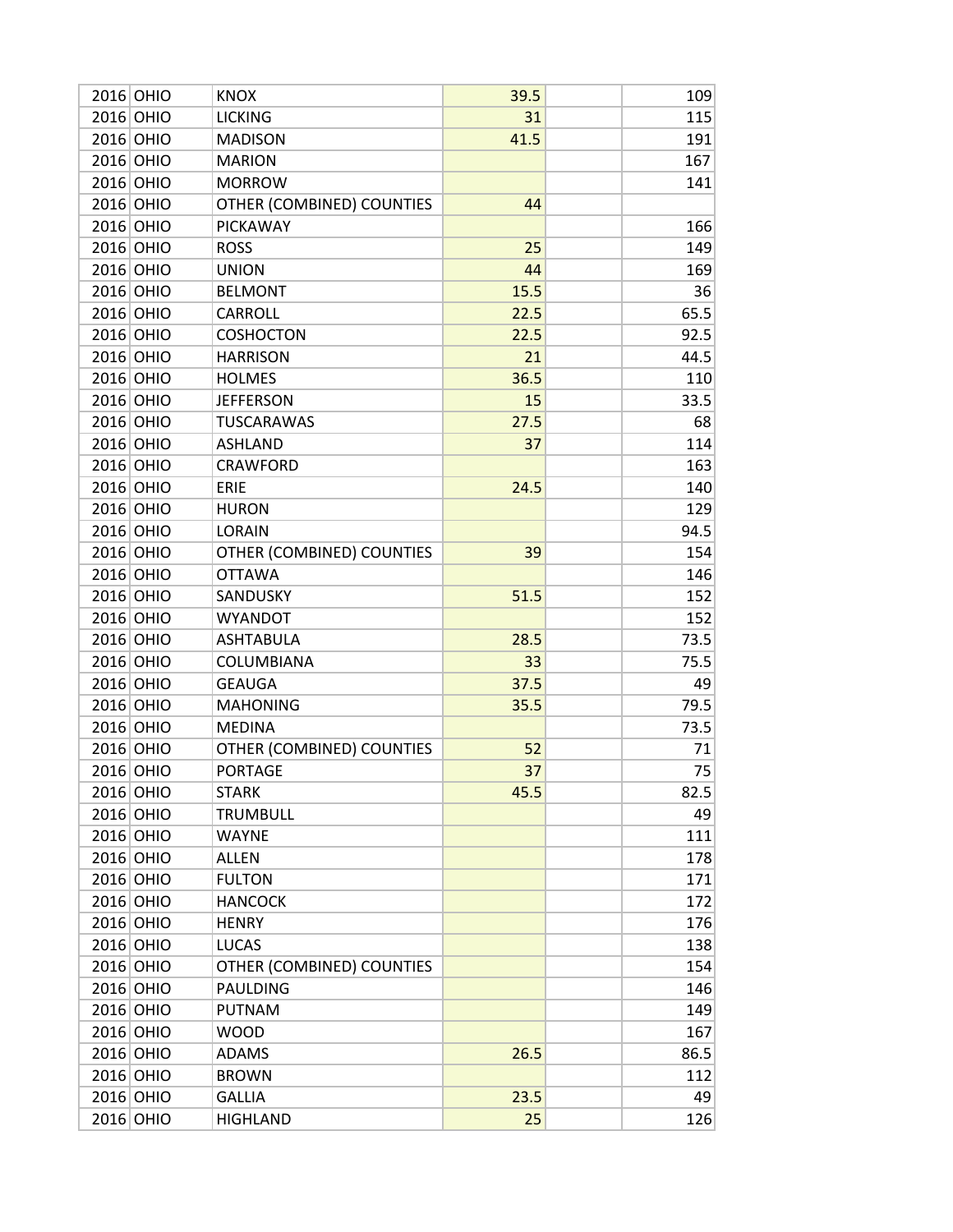| 2016 OHIO |                        | <b>JACKSON</b>                         |      |      | 42   |
|-----------|------------------------|----------------------------------------|------|------|------|
| 2016 OHIO |                        | LAWRENCE                               |      |      | 36.5 |
| 2016 OHIO |                        | OTHER (COMBINED) COUNTIES              | 26.5 |      |      |
| 2016 OHIO |                        | <b>PIKE</b>                            |      |      | 114  |
| 2016 OHIO |                        | <b>SCIOTO</b>                          |      |      | 62.5 |
| 2016 OHIO |                        | <b>ATHENS</b>                          |      |      | 55   |
| 2016 OHIO |                        | <b>GUERNSEY</b>                        |      |      | 41.5 |
| 2016 OHIO |                        | <b>HOCKING</b>                         |      |      | 94   |
| 2016 OHIO |                        | <b>MEIGS</b>                           | 23   |      | 59.5 |
| 2016 OHIO |                        | <b>MONROE</b>                          | 10.5 |      | 25.5 |
| 2016 OHIO |                        | <b>MORGAN</b>                          | 21   |      | 43.5 |
| 2016 OHIO |                        | <b>MUSKINGUM</b>                       | 17   |      | 77   |
| 2016 OHIO |                        | <b>NOBLE</b>                           | 12   |      | 28   |
| 2016 OHIO |                        | OTHER (COMBINED) COUNTIES              | 13   |      |      |
| 2016 OHIO |                        | <b>PERRY</b>                           | 35   |      | 82   |
| 2016 OHIO |                        | <b>VINTON</b>                          |      |      | 56.5 |
| 2016 OHIO |                        | <b>WASHINGTON</b>                      | 15.5 |      | 59   |
| 2016 OHIO |                        | <b>BUTLER</b>                          | 32.5 |      | 120  |
| 2016 OHIO |                        | <b>CLINTON</b>                         | 37   |      | 157  |
| 2016 OHIO |                        | <b>GREENE</b>                          | 55   |      | 179  |
| 2016 OHIO |                        | <b>MONTGOMERY</b>                      |      |      | 153  |
| 2016 OHIO |                        | OTHER (COMBINED) COUNTIES              | 37   |      | 106  |
| 2016 OHIO |                        | PREBLE                                 | 40   |      | 171  |
| 2016 OHIO |                        | <b>WARREN</b>                          |      |      | 107  |
| 2016 OHIO |                        | <b>AUGLAIZE</b>                        |      |      | 204  |
| 2016 OHIO |                        | <b>CHAMPAIGN</b>                       |      |      | 183  |
| 2016 OHIO |                        | <b>CLARK</b>                           |      |      | 180  |
| 2016 OHIO |                        | <b>DARKE</b>                           |      |      | 211  |
| 2016 OHIO |                        | <b>HARDIN</b>                          |      |      | 186  |
| 2016 OHIO |                        | <b>LOGAN</b>                           |      |      | 170  |
| 2016 OHIO |                        | <b>MERCER</b>                          |      |      | 193  |
| 2016 OHIO |                        | <b>MIAMI</b>                           |      |      | 162  |
| 2016 OHIO |                        | <b>SHELBY</b>                          |      |      | 205  |
|           |                        | 2016 OKLAHOM CANADIAN                  | 22   |      | 36   |
|           |                        | 2016 OKLAHOM / CLEVELAND               |      |      | 26   |
|           | 2016 OKLAHOM CREEK     |                                        | 14   |      | 17.5 |
|           | 2016 OKLAHOM GRADY     |                                        | 16.5 |      |      |
|           |                        | 2016 OKLAHOM KINGFISHER                | 17   |      | 28   |
|           | 2016 OKLAHOM / LINCOLN |                                        | 12.5 |      |      |
|           | 2016 OKLAHOM LOGAN     |                                        | 12.5 |      | 23.5 |
|           | 2016 OKLAHOM/ MCCLAIN  |                                        | 17.5 |      | 34   |
|           | 2016 OKLAHOM/ OKFUSKEE |                                        | 11   |      | 23   |
|           |                        | 2016 OKLAHOM/ OKLAHOMA                 |      |      | 36   |
|           |                        | 2016 OKLAHOM OTHER (COMBINED) COUNTIES | 20   | 61.5 | 28.5 |
|           | 2016 OKLAHOM/ PAYNE    |                                        | 17   |      | 19.5 |
|           |                        | 2016 OKLAHOM/ POTTAWATOMIE             | 10.5 |      | 18.5 |
|           | 2016 OKLAHOM SEMINOLE  |                                        | 13.5 |      | 17.5 |
|           | 2016 OKLAHOM ADAIR     |                                        | 23.5 |      | 26   |
|           |                        |                                        |      |      |      |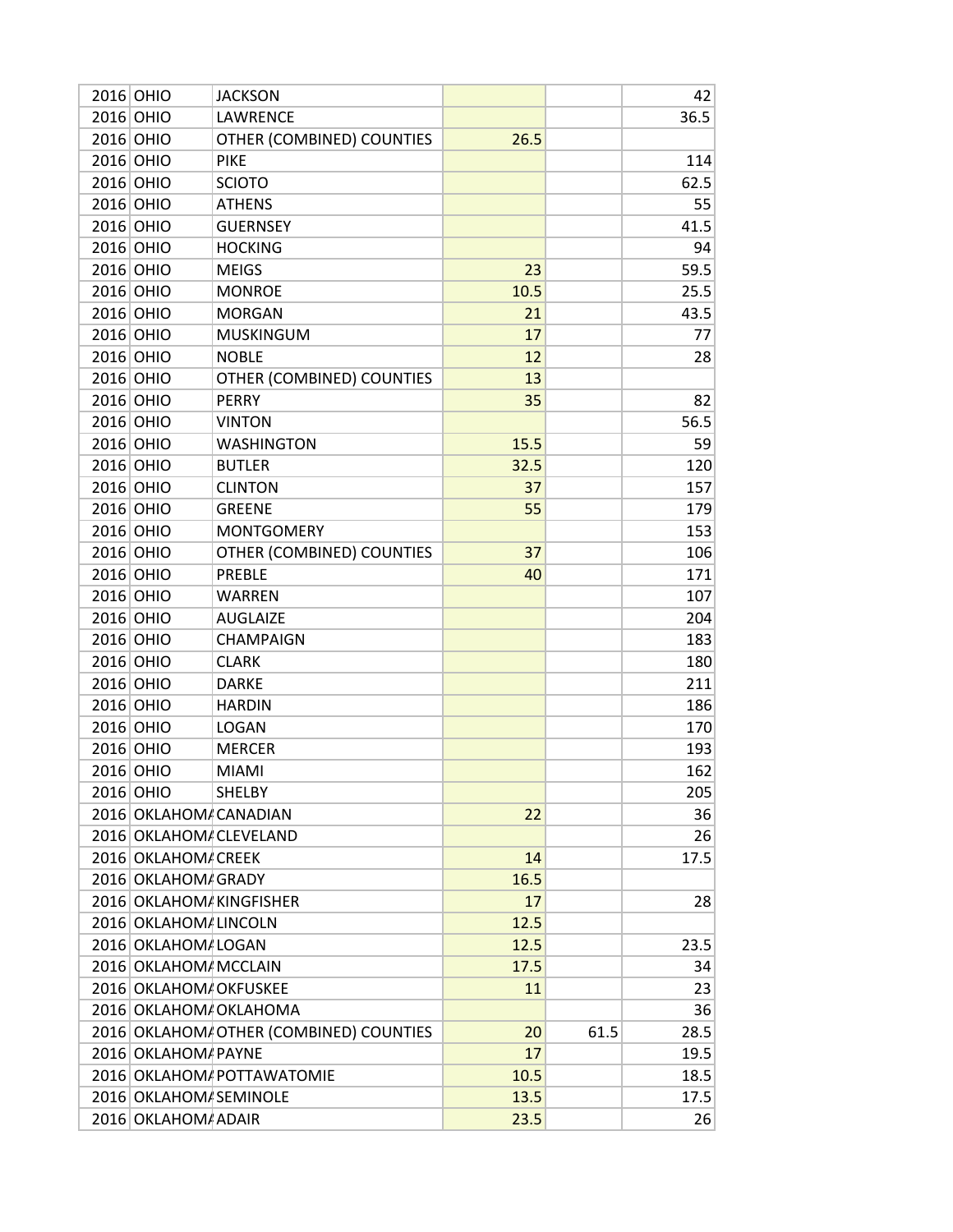| 2016 OKLAHOM/ CHEROKEE                  | 21   |      | 26   |
|-----------------------------------------|------|------|------|
| 2016 OKLAHOM HASKELL                    | 11   |      | 15   |
| 2016 OKLAHOM HUGHES                     | 13   |      | 14.5 |
| 2016 OKLAHOM / MCINTOSH                 | 19   |      | 19.5 |
| 2016 OKLAHOM MUSKOGEE                   | 18.5 |      | 29.5 |
| 2016 OKLAHOM/ OTHER (COMBINED) COUNTIES | 13.5 | 62   | 30   |
| 2016 OKLAHOM PITTSBURG                  | 9    |      | 11.5 |
| 2016 OKLAHOM/ ALFALFA                   | 14.5 |      | 43.5 |
| 2016 OKLAHOM GARFIELD                   | 16   |      | 37.5 |
| 2016 OKLAHOM GRANT                      | 13   |      | 38   |
| 2016 OKLAHOM/ KAY                       | 19   |      | 45.5 |
| 2016 OKLAHOM/ MAJOR                     | 10   | 100  | 33   |
| 2016 OKLAHOM / NOBLE                    | 15.5 |      | 35   |
| 2016 OKLAHOM/ OTHER (COMBINED) COUNTIES |      | 55.5 |      |
| 2016 OKLAHOM WOODS                      | 11   |      | 37.5 |
| 2016 OKLAHOM/ WOODWARD                  | 10.5 |      | 32   |
| 2016 OKLAHOM CRAIG                      | 24   |      | 23.5 |
| 2016 OKLAHOM / DELAWARE                 |      |      | 28.5 |
| 2016 OKLAHOM MAYES                      | 21   |      | 26.5 |
| 2016 OKLAHOM/ NOWATA                    | 17.5 |      | 24   |
| 2016 OKLAHOM OSAGE                      | 17.5 |      | 28.5 |
| 2016 OKLAHOM OTHER (COMBINED) COUNTIES  | 17.5 |      |      |
| 2016 OKLAHOM OTTAWA                     | 25   |      | 32   |
| 2016 OKLAHOM/ PAWNEE                    | 12.5 |      | 18.5 |
| 2016 OKLAHOM ROGERS                     | 22   |      | 24   |
| 2016 OKLAHOM / TULSA                    |      |      | 24.5 |
| 2016 OKLAHOM/ WAGONER                   | 22.5 |      | 28   |
| 2016 OKLAHOM/ WASHINGTON                | 16   |      | 22   |
| 2016 OKLAHOM BEAVER                     |      |      |      |
|                                         | 7.6  | 47   | 17.5 |
| 2016 OKLAHOM / CIMARRON                 | 7.3  | 93.5 | 21.5 |
| 2016 OKLAHOM/ ELLIS                     | 7.4  |      | 16   |
| 2016 OKLAHOM HARPER                     | 9.7  |      | 21   |
| 2016 OKLAHOM OTHER (COMBINED) COUNTIES  |      | 64.5 |      |
| 2016 OKLAHOM / TEXAS                    | 8.8  | 47   | 23.5 |
| 2016 OKLAHOM/ ATOKA                     | 11.5 |      | 11.5 |
| 2016 OKLAHOM/ BRYAN                     | 15   |      | 18.5 |
| 2016 OKLAHOM / CARTER                   | 9.5  |      | 13.5 |
| 2016 OKLAHOM/ COAL                      | 12   |      | 17.5 |
| 2016 OKLAHOM GARVIN                     | 12   |      | 22   |
| 2016 OKLAHOM JEFFERSON                  | 16   |      | 29.5 |
| 2016 OKLAHOM JOHNSTON                   | 11.5 |      |      |
| 2016 OKLAHOM LOVE                       | 16   |      | 18.5 |
| 2016 OKLAHOM/ MARSHALL                  | 12   |      | 15.5 |
| 2016 OKLAHOM MURRAY                     | 15   |      | 17.5 |
| 2016 OKLAHOM OTHER (COMBINED) COUNTIES  |      | 44.5 | 17   |
| 2016 OKLAHOM/ PONTOTOC                  | 11.5 |      | 14.5 |
| 2016 OKLAHOM STEPHENS                   | 13.5 |      |      |
| 2016 OKLAHOM / CHOCTAW                  | 14   |      |      |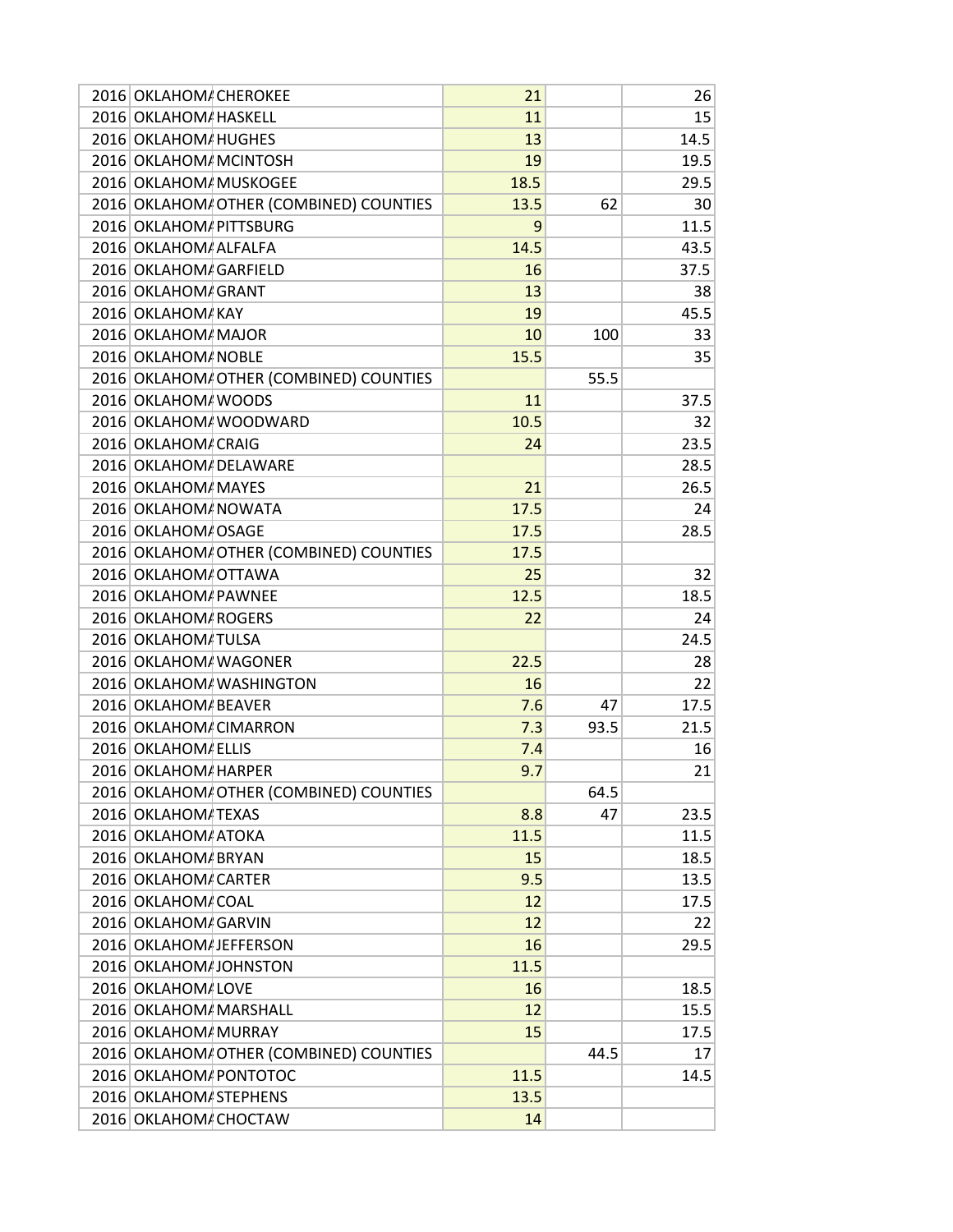| 2016 OKLAHOM/ LATIMER  |                                         | 12.5 |      | 15   |
|------------------------|-----------------------------------------|------|------|------|
| 2016 OKLAHOM LEFLORE   |                                         | 17   |      | 19   |
|                        | 2016 OKLAHOM MCCURTAIN                  | 13.5 |      | 27   |
|                        | 2016 OKLAHOM OTHER (COMBINED) COUNTIES  |      |      | 30.5 |
|                        | 2016 OKLAHOM/ PUSHMATAHA                | 11.5 |      |      |
| 2016 OKLAHOM / CADDO   |                                         | 17   | 74   | 34.5 |
|                        | 2016 OKLAHOM / COMANCHE                 | 18.5 |      | 30.5 |
| 2016 OKLAHOM COTTON    |                                         | 13.5 |      |      |
| 2016 OKLAHOM GREER     |                                         | 13   |      |      |
| 2016 OKLAHOM/ HARMON   |                                         | 9.5  | 88.5 | 24.5 |
| 2016 OKLAHOM JACKSON   |                                         | 13.5 | 103  | 28.5 |
| 2016 OKLAHOM KIOWA     |                                         | 16   |      | 30.5 |
|                        | 2016 OKLAHOM/ OTHER (COMBINED) COUNTIES |      | 62   | 27   |
| 2016 OKLAHOM / TILLMAN |                                         | 15   | 84   | 35.5 |
| 2016 OKLAHOM/ BECKHAM  |                                         | 13   |      | 22   |
| 2016 OKLAHOM BLAINE    |                                         | 15.5 |      | 30.5 |
| 2016 OKLAHOM CUSTER    |                                         | 12   |      | 40   |
| 2016 OKLAHOM/ DEWEY    |                                         | 11   |      | 32   |
|                        | 2016 OKLAHOM/ OTHER (COMBINED) COUNTIES |      | 87.5 |      |
|                        | 2016 OKLAHOM ROGER MILLS                | 11   |      | 20.5 |
| 2016 OKLAHOM WASHITA   |                                         | 13.5 | 67.5 | 33.5 |
| 2016 OREGON            | <b>GILLIAM</b>                          |      |      | 33.5 |
| 2016 OREGON            | <b>MORROW</b>                           |      | 280  | 33   |
| 2016 OREGON            | OTHER (COMBINED) COUNTIES               | 14   | 426  | 41.5 |
| 2016 OREGON            | <b>WASCO</b>                            | 4.9  | 325  | 39   |
| 2016 OREGON            | <b>BAKER</b>                            | 6.7  | 134  | 43   |
| 2016 OREGON            | <b>UMATILLA</b>                         | 8.4  | 395  | 47   |
| 2016 OREGON            | <b>UNION</b>                            | 8    | 125  | 60.5 |
| 2016 OREGON            | WALLOWA                                 |      | 77.5 | 42.5 |
| 2016 OREGON            | <b>BENTON</b>                           | 8.6  | 123  |      |
| 2016 OREGON            |                                         |      |      | 79.5 |
|                        | <b>CLACKAMAS</b>                        |      | 230  | 99   |
| 2016 OREGON            | <b>COLUMBIA</b>                         | 38.5 | 167  | 70   |
| 2016 OREGON            | LANE                                    | 19.5 | 127  | 75.5 |
| 2016 OREGON            | <b>LINN</b>                             | 48   | 145  | 97.5 |
| 2016 OREGON            | <b>MARION</b>                           | 53   | 207  | 137  |
| 2016 OREGON            | <b>MULTNOMAH</b>                        | 65   | 255  | 147  |
| 2016 OREGON            | OTHER (COMBINED) COUNTIES               | 36.5 | 159  | 23   |
| 2016 OREGON            | <b>POLK</b>                             | 62.5 | 227  | 102  |
| 2016 OREGON            | <b>TILLAMOOK</b>                        | 83.5 |      | 114  |
| 2016 OREGON            | <b>WASHINGTON</b>                       | 55   | 196  | 127  |
| 2016 OREGON            | YAMHILL                                 | 86.5 | 193  | 123  |
| 2016 OREGON            | <b>CROOK</b>                            | 32.5 | 126  | 18.5 |
| 2016 OREGON            | <b>DESCHUTES</b>                        |      | 89   |      |
| 2016 OREGON            | <b>GRANT</b>                            | 3.5  | 52.5 |      |
| 2016 OREGON            | <b>HARNEY</b>                           | 5.1  |      |      |
| 2016 OREGON            | <b>JEFFERSON</b>                        |      | 134  |      |
| 2016 OREGON            | <b>KLAMATH</b>                          | 35.5 | 261  |      |
| 2016 OREGON            | LAKE                                    | 8.7  | 76   |      |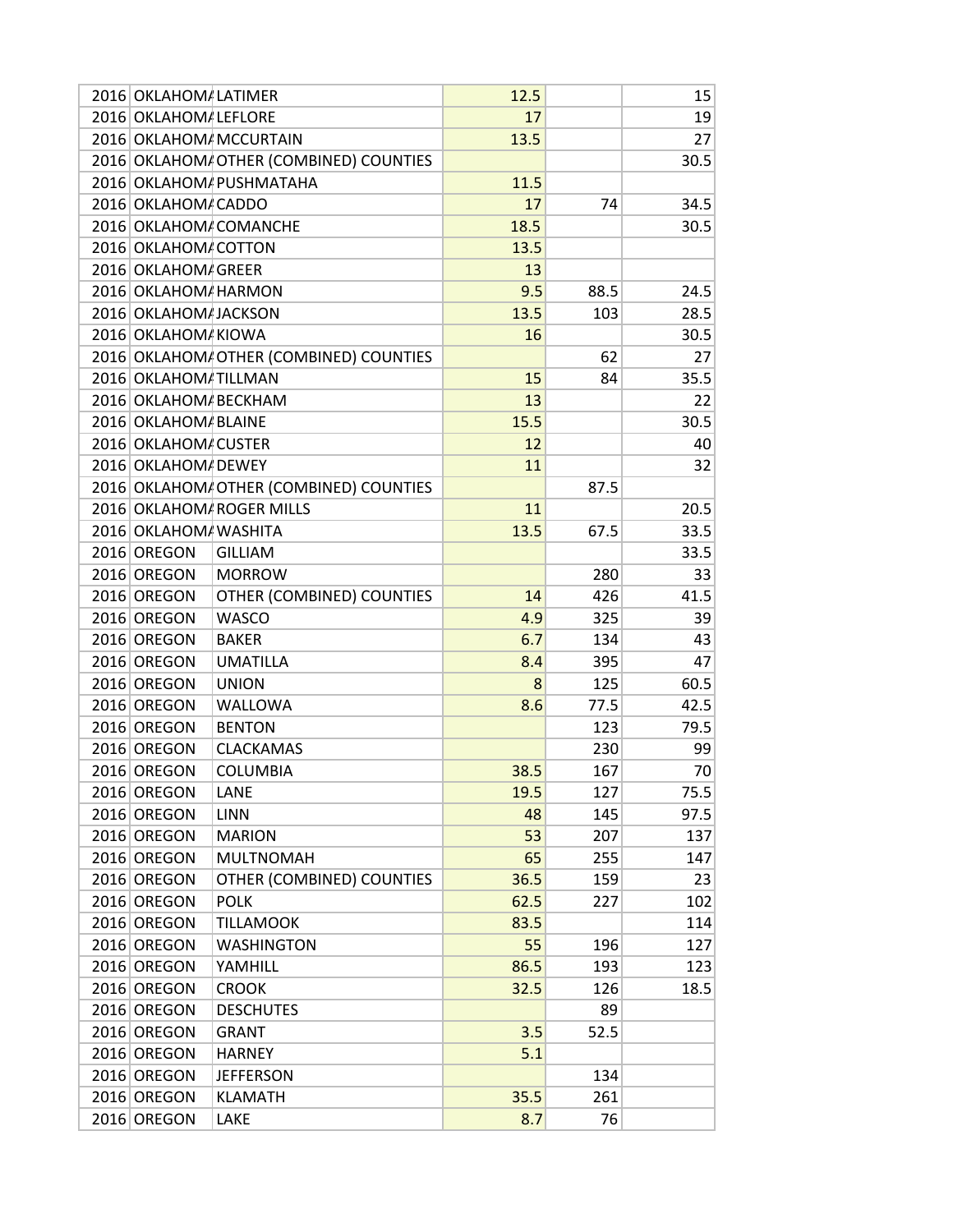| <b>MALHEUR</b><br>2016 OREGON<br>8.6             | 190  |      |
|--------------------------------------------------|------|------|
| 2016 OREGON<br>OTHER (COMBINED) COUNTIES<br>14   | 86.5 | 30   |
| 2016 OREGON<br><b>WHEELER</b><br>3.2             |      |      |
| 2016 OREGON<br>COOS<br>25.5                      | 81   | 81.5 |
| 2016 OREGON<br><b>DOUGLAS</b><br>21              | 80.5 | 37.5 |
| 2016 OREGON<br><b>JACKSON</b><br>$\overline{7}$  | 104  | 33.5 |
| 2016 OREGON<br>OTHER (COMBINED) COUNTIES<br>27.5 | 127  | 49.5 |
| 2016 PENNSYLVA BLAIR                             | 165  | 122  |
| 2016 PENNSYLVA CAMBRIA                           |      | 30   |
| 2016 PENNSYLVA CENTRE                            |      | 78   |
| 2016 PENNSYLVA CLEARFIELD                        |      | 15   |
| 2016 PENNSYLVA COLUMBIA                          |      | 56   |
| 2016 PENNSYLVA DAUPHIN                           |      | 68.5 |
| 2016 PENNSYLVA HUNTINGDON                        |      | 56.5 |
| 2016 PENNSYLVA JUNIATA<br>32                     |      | 74.5 |
| 2016 PENNSYLVA MIFFLIN<br>43.5                   |      | 79   |
| 2016 PENNSYLVA MONTOUR                           |      | 53   |
| 2016 PENNSYLVA NORTHUMBERLAND<br>36.5            |      | 76.5 |
| 2016 PENNSYLVA OTHER (COMBINED) COUNTIES<br>28   | 110  |      |
| 2016 PENNSYLVA PERRY<br>38                       |      | 77   |
| 2016 PENNSYLVA SNYDER<br>35.5                    |      | 70   |
| 2016 PENNSYLVA UNION                             |      | 80   |
| 2016 PENNSYLVA LEHIGH                            |      | 86   |
| 2016 PENNSYLVA LUZERNE                           |      | 37.5 |
| 2016 PENNSYLVA NORTHAMPTON                       |      | 80   |
| 2016 PENNSYLVA OTHER (COMBINED) COUNTIES         |      | 32   |
| 2016 PENNSYLVA SCHUYLKILL                        |      | 51   |
| 2016 PENNSYLVA BRADFORD<br>12.5                  |      | 29   |
| 2016 PENNSYLVA CLINTON                           |      | 78   |
| 2016 PENNSYLVA LYCOMING                          |      | 38   |
| 2016 PENNSYLVA MCKEAN                            |      | 20   |
| 2016 PENNSYLVA OTHER (COMBINED) COUNTIES<br>11   | 134  | 23   |
| 2016 PENNSYLVA POTTER                            |      | 25   |
| 2016 PENNSYLVA LACKAWANNA                        |      | 27   |
| 2016 PENNSYLVA OTHER (COMBINED) COUNTIES         | 42.5 | 23.5 |
| 2016 PENNSYLVA SUSQUEHANNA                       |      | 19   |
| 2016 PENNSYLVA CRAWFORD<br>11                    |      | 32.5 |
| 2016 PENNSYLVA ERIE                              |      | 45.5 |
| 2016 PENNSYLVA MERCER<br>13.5                    |      | 45.5 |
| 2016 PENNSYLVA OTHER (COMBINED) COUNTIES<br>13.5 |      | 30   |
| 2016 PENNSYLVA VENANGO                           |      | 22   |
| 2016 PENNSYLVA ADAMS                             |      | 67.5 |
| 2016 PENNSYLVA BEDFORD<br>14                     |      | 59   |
| 2016 PENNSYLVA CUMBERLAND<br>38.5                |      | 97   |
| 2016 PENNSYLVA FRANKLIN                          |      | 100  |
| 2016 PENNSYLVA FULTON<br>20.5                    |      | 44   |
| 2016 PENNSYLVA OTHER (COMBINED) COUNTIES<br>35   | 135  |      |
| 2016 PENNSYLVA YORK                              |      | 112  |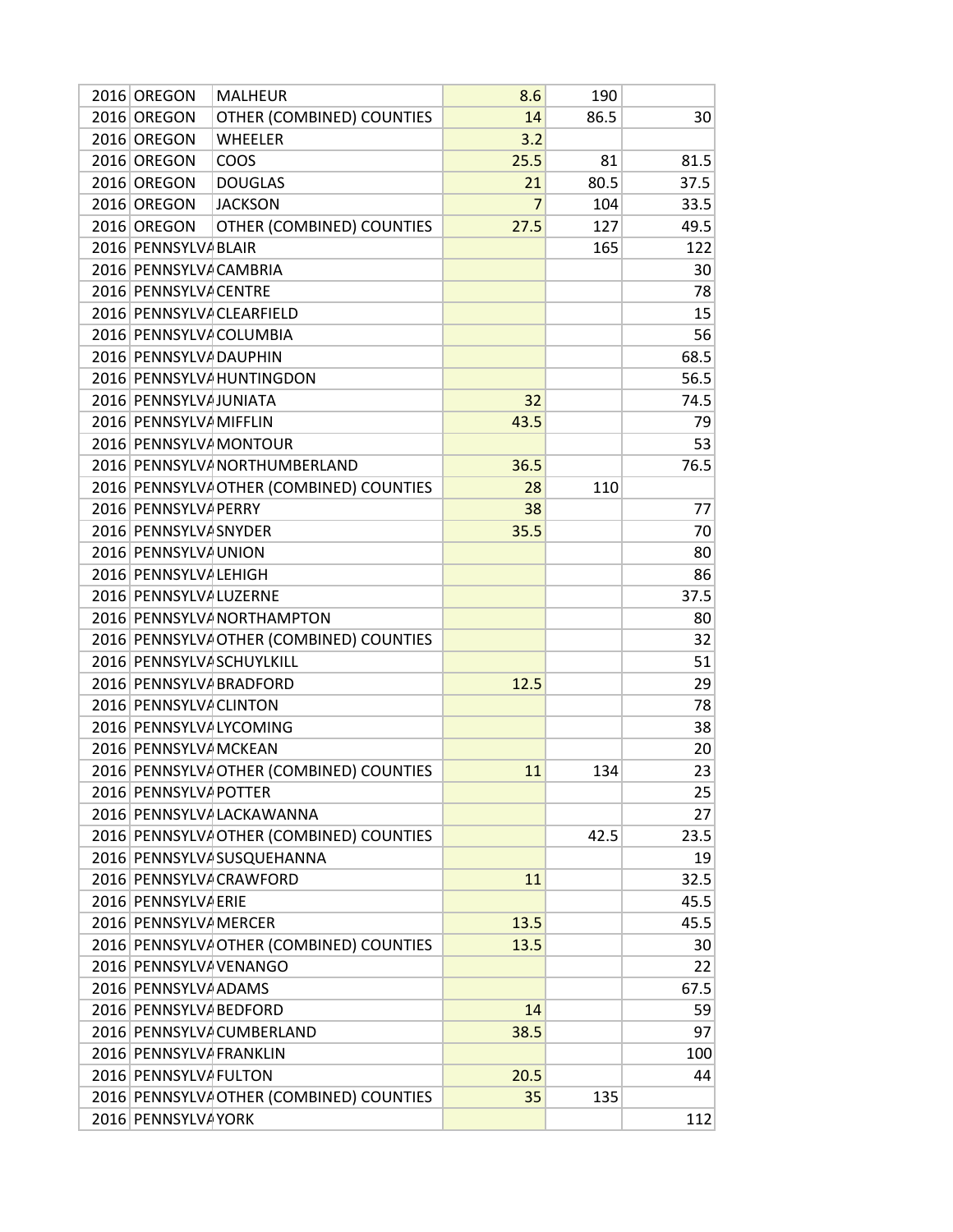| 2016 PENNSYLVA BERKS     |                                          |      |      | 114  |
|--------------------------|------------------------------------------|------|------|------|
| 2016 PENNSYLVA BUCKS     |                                          |      |      | 44   |
| 2016 PENNSYLVA CHESTER   |                                          | 51   |      | 147  |
|                          | 2016 PENNSYLVA LANCASTER                 |      |      | 224  |
| 2016 PENNSYLVA LEBANON   |                                          |      |      | 193  |
|                          | 2016 PENNSYLVA OTHER (COMBINED) COUNTIES | 48   |      | 66   |
|                          | 2016 PENNSYLVA ALLEGHENY                 |      |      | 18.5 |
| 2016 PENNSYLVA FAYETTE   |                                          |      |      | 26   |
| 2016 PENNSYLVA GREENE    |                                          | 8.9  |      | 14.5 |
|                          | 2016 PENNSYLVA OTHER (COMBINED) COUNTIES | 17.5 | 49.5 |      |
| 2016 PENNSYLVA SOMERSET  |                                          | 16.5 |      | 33   |
|                          | 2016 PENNSYLVA WASHINGTON                | 9.1  |      | 19   |
|                          | 2016 PENNSYLVA WESTMORELAND              | 29.5 |      | 38   |
|                          | 2016 PENNSYLVA ARMSTRONG                 | 9.2  |      | 25   |
| 2016 PENNSYLVA BEAVER    |                                          |      |      | 29   |
| 2016 PENNSYLVA BUTLER    |                                          | 12   | 58   | 33   |
| 2016 PENNSYLVA CLARION   |                                          |      |      | 24.5 |
| 2016 PENNSYLVA INDIANA   |                                          | 15.5 |      | 39   |
|                          | 2016 PENNSYLVA JEFFERSON                 |      |      | 15.5 |
|                          | 2016 PENNSYLVA LAWRENCE                  | 15.5 |      | 42   |
|                          | 2016 PENNSYLVA OTHER (COMBINED) COUNTIES | 10.5 | 67   |      |
| 2016 SOUTH CAF CALHOUN   |                                          |      | 75.5 | 39.5 |
|                          | 2016 SOUTH CAR CLARENDON                 |      | 125  | 42   |
| 2016 SOUTH CARLEE        |                                          |      | 79   | 41.5 |
|                          | 2016 SOUTH CAR LEXINGTON                 |      |      | 23   |
|                          | 2016 SOUTH CAF ORANGEBURG                | 30   | 107  | 39.5 |
|                          | 2016 SOUTH CAF OTHER (COMBINED) COUNTIES | 24   | 90   |      |
| 2016 SOUTH CAR RICHLAND  |                                          |      |      | 32   |
| 2016 SOUTH CAF SUMTER    |                                          | 23   |      | 36.5 |
|                          | 2016 SOUTH CAF CHESTERFIELD              | 23.5 |      |      |
|                          | 2016 SOUTH CAF DARLINGTON                | 24   | 65   | 40.5 |
| 2016 SOUTH CAF DILLON    |                                          |      |      | 50.5 |
| 2016 SOUTH CAR FLORENCE  |                                          |      |      | 42   |
| 2016 SOUTH CAF HORRY     |                                          |      | 80.5 | 80   |
| 2016 SOUTH CAF MARION    |                                          | 36   |      | 42   |
|                          | 2016 SOUTH CAF MARLBORO                  |      |      | 51   |
|                          | 2016 SOUTH CAF OTHER (COMBINED) COUNTIES | 39   | 59.5 | 43.5 |
|                          | 2016 SOUTH CAF WILLIAMSBURG              |      |      | 32.5 |
| 2016 SOUTH CAR CHESTER   |                                          | 12.5 |      | 18   |
| 2016 SOUTH CAF FAIRFIELD |                                          |      |      | 15.5 |
| 2016 SOUTH CAF KERSHAW   |                                          |      |      | 42   |
|                          | 2016 SOUTH CAF LANCASTER                 | 22.5 |      | 24   |
|                          | 2016 SOUTH CAF OTHER (COMBINED) COUNTIES | 14.5 |      |      |
| 2016 SOUTH CAF YORK      |                                          | 18   |      | 22   |
|                          | 2016 SOUTH CAR ANDERSON                  | 15   |      | 19.5 |
| 2016 SOUTH CAF CHEROKEE  |                                          | 16.5 |      | 18   |
|                          | 2016 SOUTH CAR GREENVILLE                | 21   |      | 23.5 |
| 2016 SOUTH CAF LAURENS   |                                          | 15   |      | 15.5 |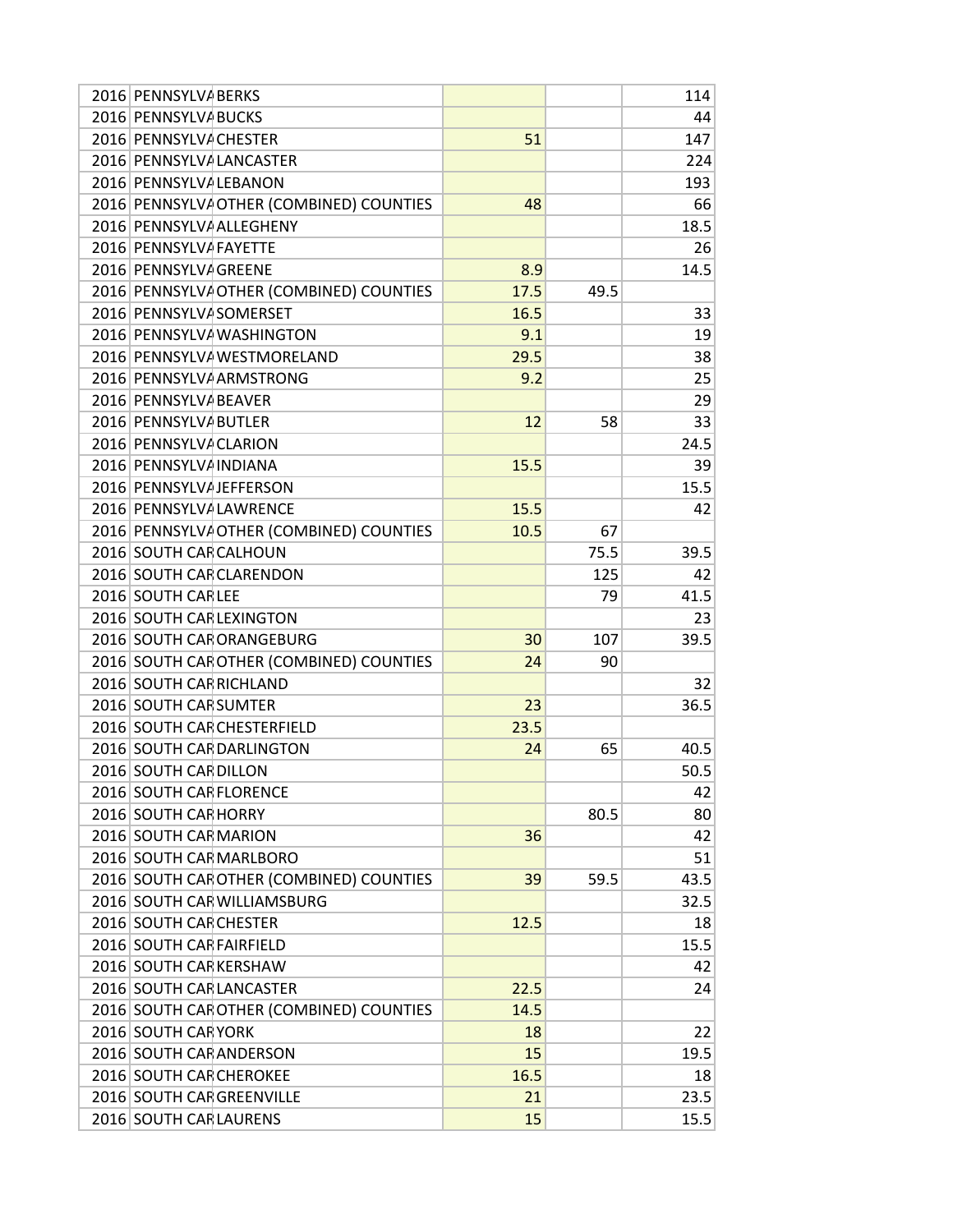| 2016 SOUTH CAF OCONEE                    | 19.5 |      | 23   |
|------------------------------------------|------|------|------|
| 2016 SOUTH CAF OTHER (COMBINED) COUNTIES |      | 114  |      |
| 2016 SOUTH CAF PICKENS                   | 16   |      | 32.5 |
| 2016 SOUTH CAF SPARTANBURG               | 16.5 |      | 19.5 |
| 2016 SOUTH CAR UNION                     | 13   |      | 17   |
| 2016 SOUTH CAR ALLENDALE                 |      |      | 32   |
| 2016 SOUTH CAF BAMBERG                   | 22.5 | 80   | 31.5 |
| 2016 SOUTH CAF BARNWELL                  |      | 91.5 | 39   |
| 2016 SOUTH CAF COLLETON                  | 24.5 |      | 37.5 |
| 2016 SOUTH CAF DORCHESTER                | 31   |      | 32   |
| 2016 SOUTH CAF HAMPTON                   |      | 118  | 24   |
| 2016 SOUTH CAF OTHER (COMBINED) COUNTIES | 24   | 127  | 36.5 |
| 2016 SOUTH CAF ABBEVILLE                 | 14   |      |      |
| 2016 SOUTH CAF AIKEN                     |      |      | 23   |
| 2016 SOUTH CAR EDGEFIELD                 | 14.5 |      | 23   |
| 2016 SOUTH CAF GREENWOOD                 | 13   |      | 18   |
| 2016 SOUTH CAF NEWBERRY                  | 23.5 |      | 27   |
| 2016 SOUTH CAF OTHER (COMBINED) COUNTIES | 19   |      | 17   |
| 2016 SOUTH CAF SALUDA                    | 22.5 |      | 21   |
| 2016 SOUTH DAI AURORA                    | 41.5 |      | 99.5 |
| 2016 SOUTH DAI BEADLE                    |      |      | 121  |
| 2016 SOUTH DAI BRULE                     | 44   |      | 90   |
| 2016 SOUTH DAI HAND                      |      |      | 108  |
| 2016 SOUTH DAI HUGHES                    | 22.5 |      | 82.5 |
| 2016 SOUTH DAI HYDE                      | 34.5 |      |      |
| 2016 SOUTH DAI JERAULD                   | 44   |      | 107  |
| 2016 SOUTH DAI OTHER (COMBINED) COUNTIES | 40.5 |      | 69   |
| 2016 SOUTH DAI SULLY                     | 25   |      | 90   |
| 2016 SOUTH DAI BROOKINGS                 | 57   | 235  | 173  |
| 2016 SOUTH DAI DAVISON                   | 53   |      | 131  |
| 2016 SOUTH DAI HANSON                    | 52   |      | 169  |
| 2016 SOUTH DAI KINGSBURY                 |      | 200  | 155  |
| 2016 SOUTH DAI LAKE                      | 62   |      | 193  |
| 2016 SOUTH DAI MCCOOK                    | 55   |      | 167  |
| 2016 SOUTH DAH MINER                     | 56   |      | 121  |
| 2016 SOUTH DAI MINNEHAHA                 |      |      | 179  |
| 2016 SOUTH DAI MOODY                     | 48   |      | 219  |
| 2016 SOUTH DAI OTHER (COMBINED) COUNTIES | 56   | 208  |      |
| 2016 SOUTH DAI SANBORN                   | 43.5 |      | 115  |
| 2016 SOUTH DAI BROWN                     |      |      | 138  |
| 2016 SOUTH DAI CAMPBELL                  |      |      | 70   |
| 2016 SOUTH DAI EDMUNDS                   | 42.5 |      | 94.5 |
| 2016 SOUTH DAI FAULK                     | 39.5 |      | 97.5 |
| 2016 SOUTH DAI MCPHERSON                 | 37   |      | 78   |
| 2016 SOUTH DAI OTHER (COMBINED) COUNTIES | 37.5 | 205  |      |
| 2016 SOUTH DAI POTTER                    | 26   |      | 96   |
| 2016 SOUTH DAI SPINK                     | 44.5 | 204  | 110  |
| 2016 SOUTH DAI WALWORTH                  | 32.5 |      | 86.5 |
|                                          |      |      |      |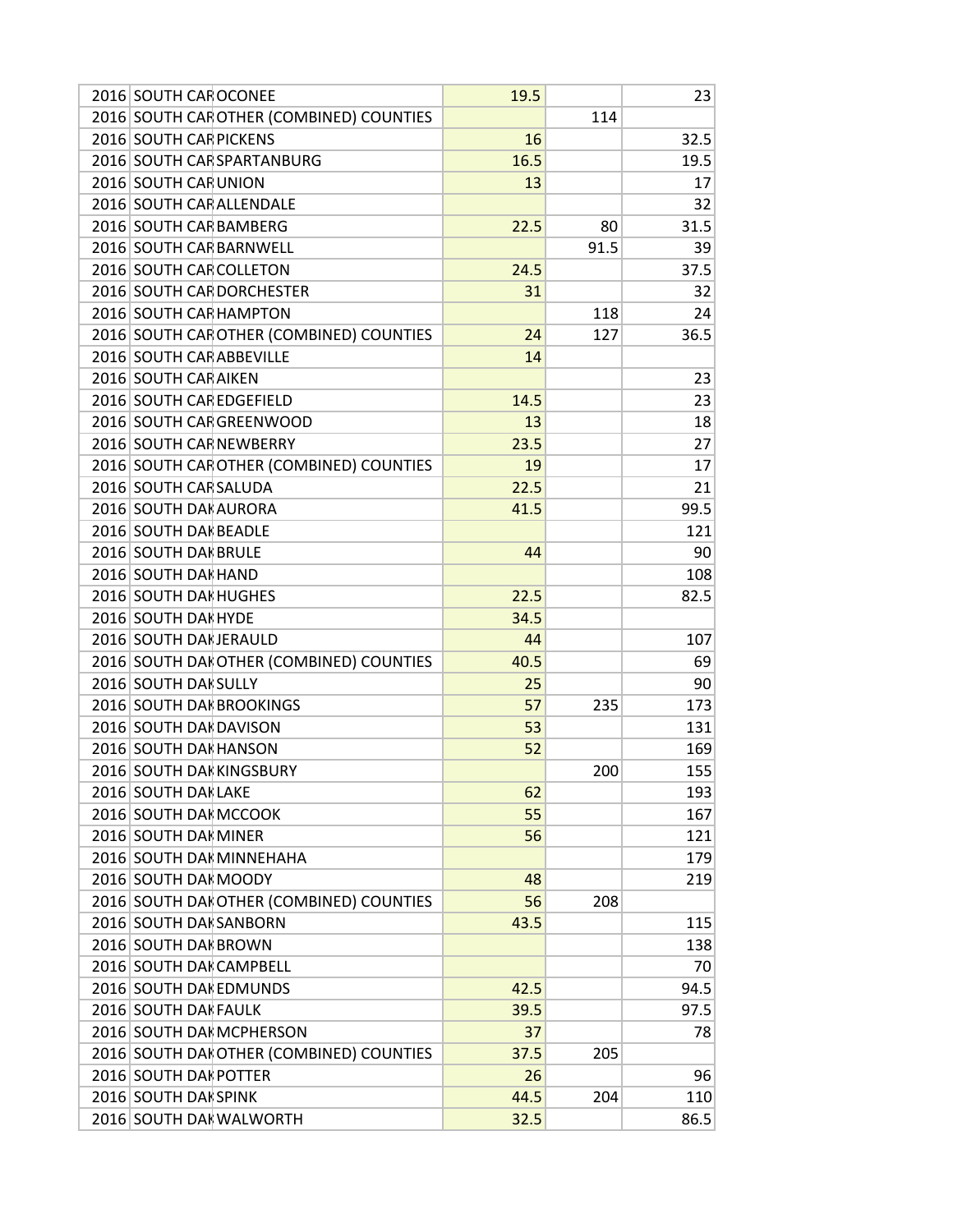| 2016 SOUTH DAI CLARK                     | 49   | 153  | 133  |
|------------------------------------------|------|------|------|
| 2016 SOUTH DAI CODINGTON                 | 46.5 |      | 153  |
| 2016 SOUTH DAI DAY                       | 40.5 |      | 140  |
| 2016 SOUTH DAI DEUEL                     | 49   |      | 150  |
| 2016 SOUTH DAI GRANT                     | 48.5 | 193  | 151  |
| 2016 SOUTH DAI HAMLIN                    | 52   |      | 170  |
| 2016 SOUTH DAH MARSHALL                  | 42   |      | 152  |
| 2016 SOUTH DAI OTHER (COMBINED) COUNTIES |      | 219  |      |
| 2016 SOUTH DAI ROBERTS                   | 37.5 | 186  | 148  |
| 2016 SOUTH DAI BUTTE                     | 10   | 77.5 | 33.5 |
| 2016 SOUTH DAH CORSON                    | 13   |      | 42   |
| 2016 SOUTH DAI DEWEY                     | 9.2  |      | 35   |
| 2016 SOUTH DAI HARDING                   | 9    |      |      |
| 2016 SOUTH DAI OTHER (COMBINED) COUNTIES |      |      | 25.5 |
| 2016 SOUTH DAI PERKINS                   | 12   |      |      |
| 2016 SOUTH DAI ZIEBACH                   | 9.5  |      | 35.5 |
| 2016 SOUTH DAI GREGORY                   |      |      | 62   |
| 2016 SOUTH DAI JONES                     | 15.5 |      | 39   |
| 2016 SOUTH DAI LYMAN                     | 18.5 |      | 71   |
| 2016 SOUTH DAI MELLETTE                  | 17   |      |      |
| 2016 SOUTH DAI OTHER (COMBINED) COUNTIES | 28.5 |      | 50.5 |
| 2016 SOUTH DAI TODD                      | 19   |      | 35   |
| 2016 SOUTH DAI BON HOMME                 | 44.5 | 194  | 137  |
| 2016 SOUTH DAK CHARLES MIX               | 40.5 | 181  | 136  |
| 2016 SOUTH DAI CLAY                      | 46.5 | 244  | 191  |
| 2016 SOUTH DAI DOUGLAS                   | 58   |      | 138  |
| 2016 SOUTH DAI HUTCHINSON                | 46.5 |      | 154  |
| 2016 SOUTH DAH LINCOLN                   | 61   | 217  | 211  |
| 2016 SOUTH DAI OTHER (COMBINED) COUNTIES |      | 194  |      |
| 2016 SOUTH DAI TURNER                    | 58   | 231  | 183  |
| 2016 SOUTH DAI UNION                     | 62.5 | 220  | 220  |
| 2016 SOUTH DAI YANKTON                   | 48.5 | 288  | 179  |
| 2016 SOUTH DAI BENNETT                   | 15   |      | 33.5 |
| 2016 SOUTH DAH CUSTER                    | 11   |      |      |
| 2016 SOUTH DAH FALL RIVER                | 7.9  |      |      |
|                                          |      |      |      |
| 2016 SOUTH DAI OGLALA LAKOTA             | 7.1  |      |      |
| 2016 SOUTH DAI OTHER (COMBINED) COUNTIES |      |      | 22   |
| 2016 SOUTH DAI HAAKON                    | 14   |      | 45   |
| 2016 SOUTH DAI JACKSON                   | 10.5 |      |      |
| 2016 SOUTH DAI MEADE                     |      |      | 29   |
| 2016 SOUTH DAI OTHER (COMBINED) COUNTIES | 9.8  |      | 29   |
| 2016 SOUTH DAI PENNINGTON                | 10.5 |      | 34.5 |
| 2016 SOUTH DAI STANLEY                   | 15.5 |      | 35.5 |
| 2016 TENNESSEE BEDFORD                   | 19   |      | 63   |
| 2016 TENNESSEE CANNON                    |      |      | 88   |
| 2016 TENNESSEE CLAY                      | 17.5 |      | 40   |
| 2016 TENNESSEE DE KALB                   | 26   |      | 50   |
| 2016 TENNESSEE GILES                     | 14.5 |      | 77   |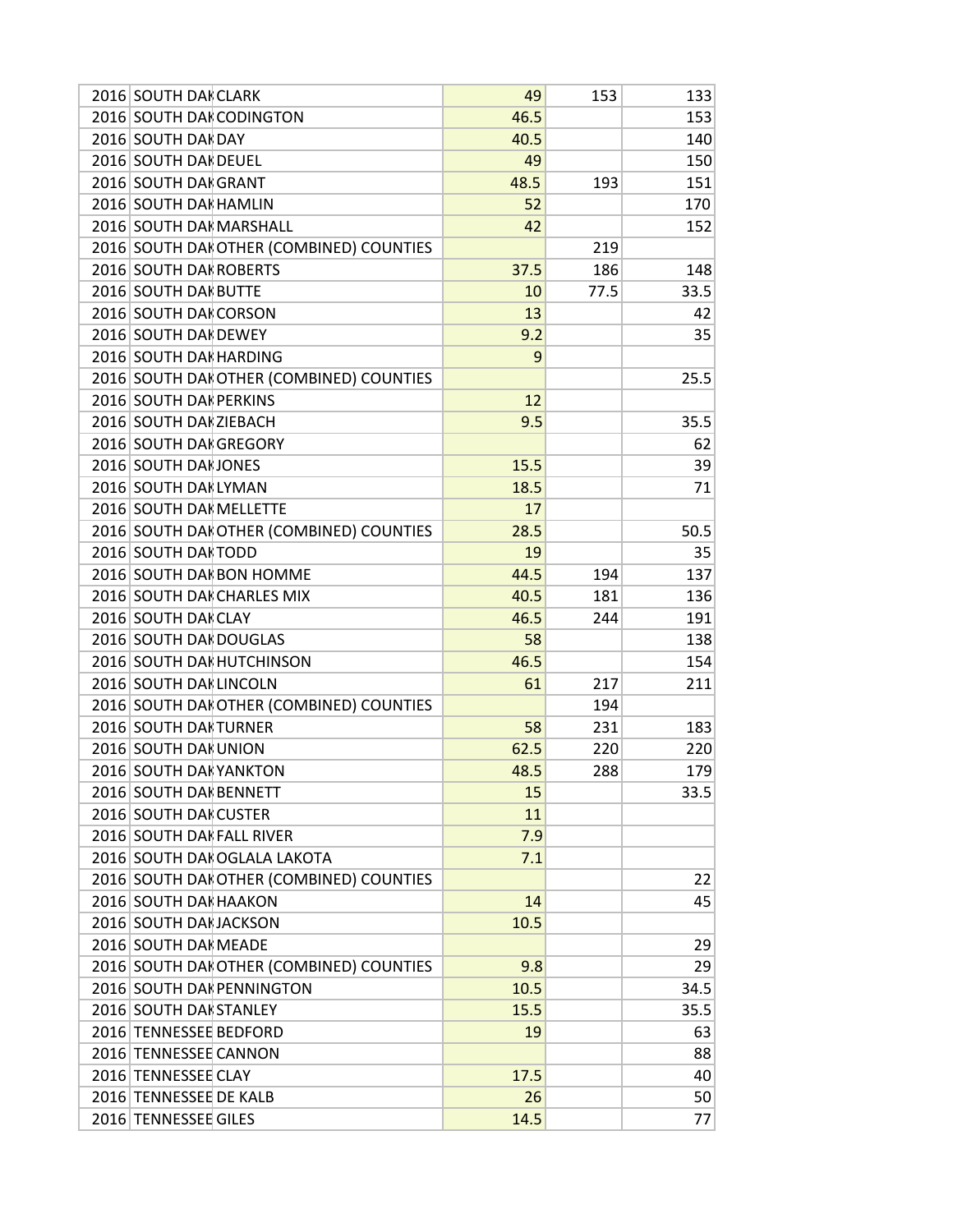| 2016 TENNESSEE JACKSON                   | 17.5 |     |      |
|------------------------------------------|------|-----|------|
| 2016 TENNESSEE LINCOLN                   | 18   |     | 79   |
| 2016 TENNESSEE MACON                     | 28   |     | 130  |
| 2016 TENNESSEE MARSHALL                  | 19   |     | 50   |
| 2016 TENNESSEE MAURY                     | 15   |     |      |
| 2016 TENNESSEE MOORE                     | 18   |     | 64   |
| 2016 TENNESSEE OTHER (COMBINED) COUNTIES | 18   | 175 | 60   |
| 2016 TENNESSEE RUTHERFORD                | 24.5 |     | 75   |
| 2016 TENNESSEE SMITH                     | 14.5 |     | 85   |
| 2016 TENNESSEE SUMNER                    | 22   |     | 151  |
| 2016 TENNESSEE TROUSDALE                 | 16   |     | 78   |
| 2016 TENNESSEE WILLIAMSON                | 24   |     | 69   |
| 2016 TENNESSEE WILSON                    | 15.5 |     | 50   |
| 2016 TENNESSEE BLEDSOE                   | 21   |     | 75   |
| 2016 TENNESSEE COFFEE                    | 22   |     | 81   |
| 2016 TENNESSEE CUMBERLAND                | 28   |     | 52   |
| 2016 TENNESSEE FENTRESS                  | 25   |     | 61   |
| 2016 TENNESSEE FRANKLIN                  | 23   |     | 120  |
| 2016 TENNESSEE GRUNDY                    | 17   |     |      |
| 2016 TENNESSEE MARION                    | 24   |     | 75   |
| 2016 TENNESSEE MORGAN                    | 16   |     | 21   |
| 2016 TENNESSEE OTHER (COMBINED) COUNTIES | 16   | 148 | 30   |
| 2016 TENNESSEE OVERTON                   | 20.5 |     | 38   |
| 2016 TENNESSEE PICKETT                   | 26   |     | 48   |
| 2016 TENNESSEE PUTNAM                    | 25   |     | 54   |
| 2016 TENNESSEE VAN BUREN                 | 14   |     | 40   |
| 2016 TENNESSEE WARREN                    | 23   |     | 68   |
| 2016 TENNESSEE WHITE                     | 23.5 |     | 47   |
| 2016 TENNESSEE DYER                      | 33   |     | 130  |
| 2016 TENNESSEE LAKE                      |      |     | 146  |
| 2016 TENNESSEE LAUDERDALE                | 39   |     | 119  |
| 2016 TENNESSEE OBION                     | 23   | 215 | 150  |
| 2016 TENNESSEE OTHER (COMBINED) COUNTIES |      | 169 |      |
| 2016 TENNESSEE SHELBY                    | 23.5 |     | 101  |
| 2016 TENNESSEE TIPTON                    | 27   | 150 | 108  |
| 2016 TENNESSEE ANDERSON                  | 14   |     |      |
| 2016 TENNESSEE BLOUNT                    | 22.5 |     | 36   |
| 2016 TENNESSEE BRADLEY                   | 22   |     | 34   |
| 2016 TENNESSEE CAMPBELL                  | 16   |     | 47.5 |
| 2016 TENNESSEE CARTER                    | 15   |     | 25   |
| 2016 TENNESSEE CLAIBORNE                 | 10   |     | 32   |
| 2016 TENNESSEE COCKE                     | 21   |     | 53   |
| 2016 TENNESSEE GRAINGER                  | 21   |     | 25   |
| 2016 TENNESSEE GREENE                    |      |     | 45   |
| 2016 TENNESSEE HAMBLEN                   | 17   |     | 70   |
| 2016 TENNESSEE HAMILTON                  | 19   |     |      |
| 2016 TENNESSEE HANCOCK                   | 18   |     | 24   |
| 2016 TENNESSEE HAWKINS                   | 15.5 |     | 31   |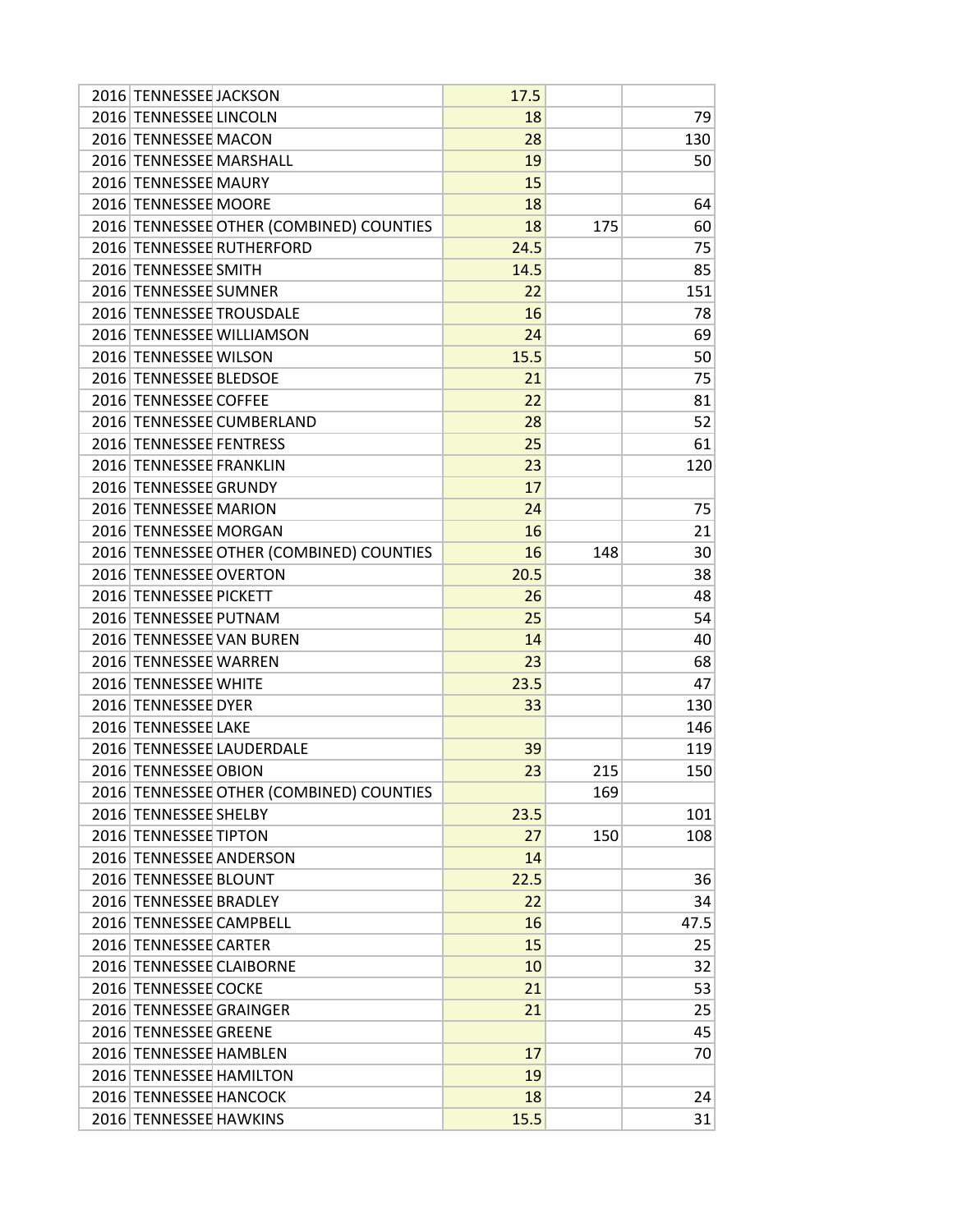| 2016 TENNESSEE JEFFERSON |                                          | 18   |     | 44   |
|--------------------------|------------------------------------------|------|-----|------|
| 2016 TENNESSEE JOHNSON   |                                          | 19.5 |     | 32   |
| 2016 TENNESSEE KNOX      |                                          | 18   |     | 27   |
| 2016 TENNESSEE LOUDON    |                                          | 14.5 |     | 54   |
| 2016 TENNESSEE MCMINN    |                                          | 17   |     | 43.5 |
| 2016 TENNESSEE MEIGS     |                                          | 14   |     | 36   |
| 2016 TENNESSEE MONROE    |                                          | 19   |     | 40   |
|                          | 2016 TENNESSEE OTHER (COMBINED) COUNTIES | 17   | 156 | 39.5 |
| 2016 TENNESSEE RHEA      |                                          | 18   |     |      |
| 2016 TENNESSEE ROANE     |                                          | 19   |     | 31   |
| 2016 TENNESSEE SEVIER    |                                          | 15   |     | 31   |
| 2016 TENNESSEE SULLIVAN  |                                          | 22   |     | 27   |
| 2016 TENNESSEE UNION     |                                          |      |     | 34   |
|                          | 2016 TENNESSEE WASHINGTON                | 25   |     | 51   |
| 2016 TENNESSEE BENTON    |                                          | 18   |     | 67   |
| 2016 TENNESSEE CARROLL   |                                          | 32   |     | 110  |
| 2016 TENNESSEE CHESTER   |                                          | 29   |     | 75   |
| 2016 TENNESSEE CROCKETT  |                                          |      | 145 | 120  |
|                          |                                          |      |     |      |
| 2016 TENNESSEE DECATUR   |                                          | 17   |     | 58   |
| 2016 TENNESSEE FAYETTE   |                                          | 19   | 148 | 70   |
| 2016 TENNESSEE GIBSON    |                                          | 34   |     | 127  |
|                          | 2016 TENNESSEE HARDEMAN                  | 17   |     | 74   |
| 2016 TENNESSEE HARDIN    |                                          | 18   |     | 66   |
|                          | 2016 TENNESSEE HAYWOOD                   |      |     | 125  |
|                          | 2016 TENNESSEE HENDERSON                 | 32.5 |     | 73   |
| 2016 TENNESSEE HENRY     |                                          | 30   |     | 112  |
| 2016 TENNESSEE MADISON   |                                          | 22.5 | 160 | 103  |
| 2016 TENNESSEE MCNAIRY   |                                          | 18   |     |      |
|                          | 2016 TENNESSEE OTHER (COMBINED) COUNTIES | 30.5 | 166 | 118  |
|                          | 2016 TENNESSEE CHEATHAM                  | 17   |     | 80   |
| 2016 TENNESSEE DICKSON   |                                          | 14   |     | 63   |
| 2016 TENNESSEE HICKMAN   |                                          | 15   |     | 64   |
| 2016 TENNESSEE HOUSTON   |                                          | 18   |     |      |
|                          | 2016 TENNESSEE HUMPHREYS                 | 15   |     | 47   |
|                          | 2016 TENNESSEE LAWRENCE                  | 21   |     | 82   |
|                          | 2016 TENNESSEE MONTGOMERY                | 24   |     | 118  |
|                          | 2016 TENNESSEE OTHER (COMBINED) COUNTIES | 13   | 142 | 35.5 |
| 2016 TENNESSEE PERRY     |                                          |      |     | 32   |
|                          | 2016 TENNESSEE ROBERTSON                 | 36   |     | 142  |
| 2016 TENNESSEE STEWART   |                                          | 15   |     | 68   |
| 2016 TENNESSEE WAYNE     |                                          | 24   |     | 61   |
| 2016 TEXAS               | <b>BELL</b>                              |      |     | 35.5 |
| 2016 TEXAS               | <b>BOSQUE</b>                            | 9.2  |     | 14.5 |
| 2016 TEXAS               | <b>COLLIN</b>                            | 12   |     | 16.5 |
| 2016 TEXAS               | <b>COOKE</b>                             | 14.5 |     | 20   |
| 2016 TEXAS               | <b>CORYELL</b>                           | 12   |     | 16   |
| 2016 TEXAS               | <b>DALLAS</b>                            | 12.5 |     |      |
| 2016 TEXAS               | <b>DELTA</b>                             | 15   |     | 26.5 |
|                          |                                          |      |     |      |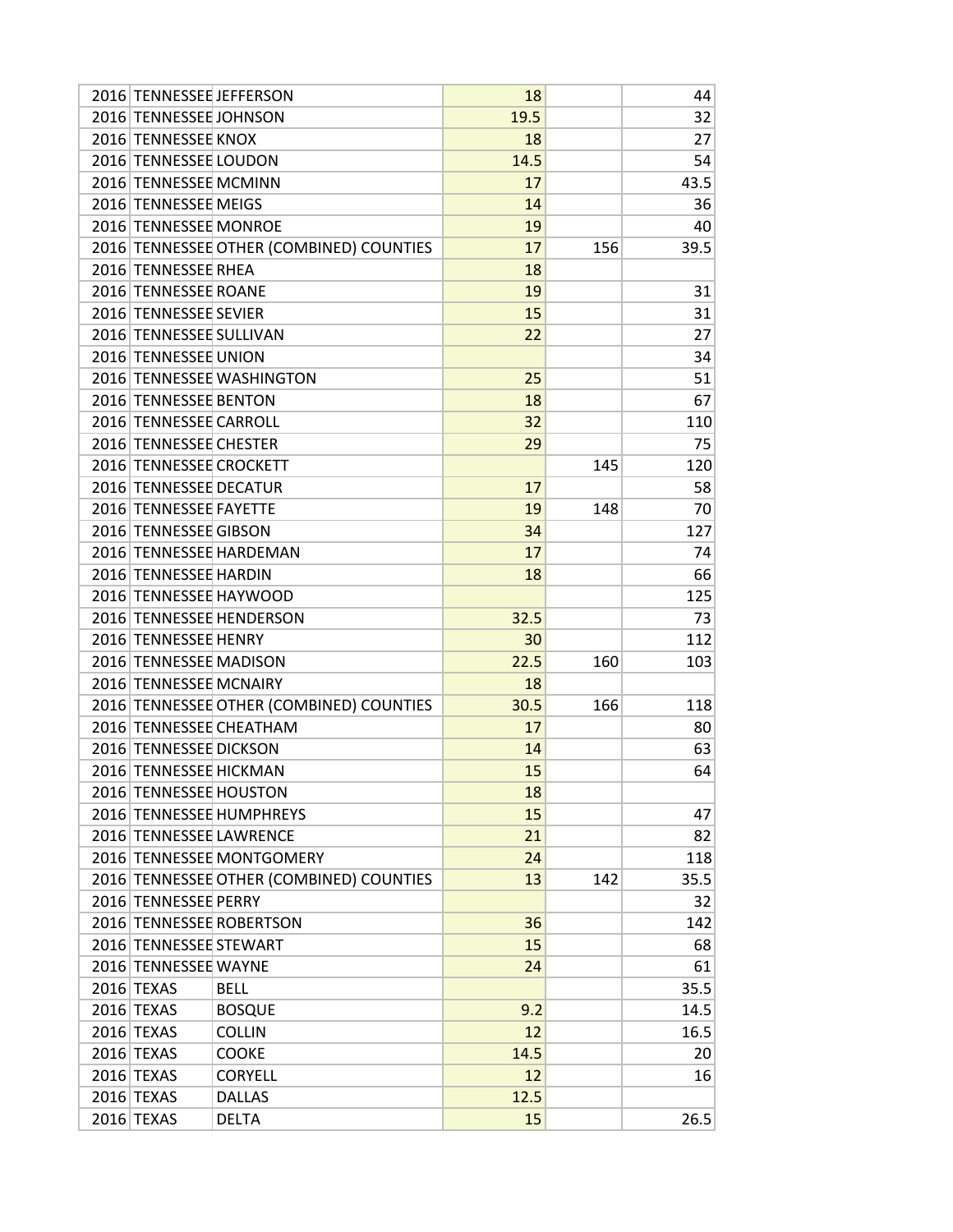| 2016 TEXAS | <b>DENTON</b>             | 14.5 |      | 20   |
|------------|---------------------------|------|------|------|
| 2016 TEXAS | <b>ELLIS</b>              | 12   |      | 24.5 |
| 2016 TEXAS | <b>FALLS</b>              | 20   |      |      |
| 2016 TEXAS | <b>FANNIN</b>             | 13.5 |      | 21   |
| 2016 TEXAS | <b>GRAYSON</b>            | 13.5 |      |      |
| 2016 TEXAS | <b>HAMILTON</b>           | 9.8  |      |      |
| 2016 TEXAS | <b>HILL</b>               | 14.5 |      | 34   |
| 2016 TEXAS | <b>HUNT</b>               | 12   |      | 18.5 |
| 2016 TEXAS | <b>JOHNSON</b>            | 9.6  |      | 17   |
| 2016 TEXAS | <b>KAUFMAN</b>            | 10.5 |      | 19   |
| 2016 TEXAS | LAMAR                     | 14.5 |      | 22.5 |
| 2016 TEXAS | <b>LIMESTONE</b>          | 11.5 |      | 24   |
| 2016 TEXAS | <b>MCLENNAN</b>           | 11   |      | 34.5 |
| 2016 TEXAS | <b>MILAM</b>              | 16.5 |      | 45   |
| 2016 TEXAS | <b>NAVARRO</b>            | 12   |      | 26.5 |
| 2016 TEXAS | OTHER (COMBINED) COUNTIES | 13   | 74.5 | 24.5 |
| 2016 TEXAS | <b>TARRANT</b>            | 9    |      | 22   |
| 2016 TEXAS | <b>WILLIAMSON</b>         | 14   |      | 44.5 |
| 2016 TEXAS | <b>KLEBERG</b>            |      |      | 33   |
| 2016 TEXAS | <b>NUECES</b>             | 13   |      | 61   |
| 2016 TEXAS | OTHER (COMBINED) COUNTIES | 12.5 | 72   |      |
| 2016 TEXAS | <b>REFUGIO</b>            | 6.4  |      | 40.5 |
| 2016 TEXAS | <b>SAN PATRICIO</b>       |      |      | 67   |
| 2016 TEXAS | <b>ARCHER</b>             | 11   |      | 27.5 |
| 2016 TEXAS | <b>BROWN</b>              | 9.1  |      |      |
| 2016 TEXAS | CALLAHAN                  | 8.1  |      | 9.2  |
| 2016 TEXAS | <b>CLAY</b>               | 10.5 |      | 26   |
| 2016 TEXAS | <b>COMANCHE</b>           | 13   | 55.5 | 18.5 |
| 2016 TEXAS | <b>EASTLAND</b>           | 11.5 |      | 12   |
| 2016 TEXAS | <b>ERATH</b>              | 11   |      | 17   |
| 2016 TEXAS | <b>HOOD</b>               | 18   |      | 18   |
| 2016 TEXAS | <b>JACK</b>               | 7.8  |      | 10.5 |
| 2016 TEXAS | <b>MILLS</b>              | 9.9  |      | 13.5 |
| 2016 TEXAS | <b>MONTAGUE</b>           | 14   |      | 21.5 |
| 2016 TEXAS | OTHER (COMBINED) COUNTIES |      | 47.5 | 10   |
| 2016 TEXAS | PALO PINTO                | 8    |      | 23.5 |
| 2016 TEXAS | PARKER                    | 11   |      | 13   |
| 2016 TEXAS | SHACKELFORD               | 5.7  |      | 11.5 |
| 2016 TEXAS | SOMERVELL                 | 7.5  |      |      |
| 2016 TEXAS | <b>STEPHENS</b>           | 7.8  |      | 8.8  |
| 2016 TEXAS | <b>THROCKMORTON</b>       | 8.2  |      | 17   |
| 2016 TEXAS | <b>WISE</b>               | 11.5 |      | 16.5 |
| 2016 TEXAS | <b>YOUNG</b>              | 8    |      | 16   |
| 2016 TEXAS | <b>ANDERSON</b>           | 10   |      |      |
| 2016 TEXAS | <b>BOWIE</b>              | 16   |      | 20   |
| 2016 TEXAS | CAMP                      | 16   |      | 18.5 |
| 2016 TEXAS | CASS                      | 11   |      | 19   |
| 2016 TEXAS | <b>CHEROKEE</b>           | 9.4  |      | 14.5 |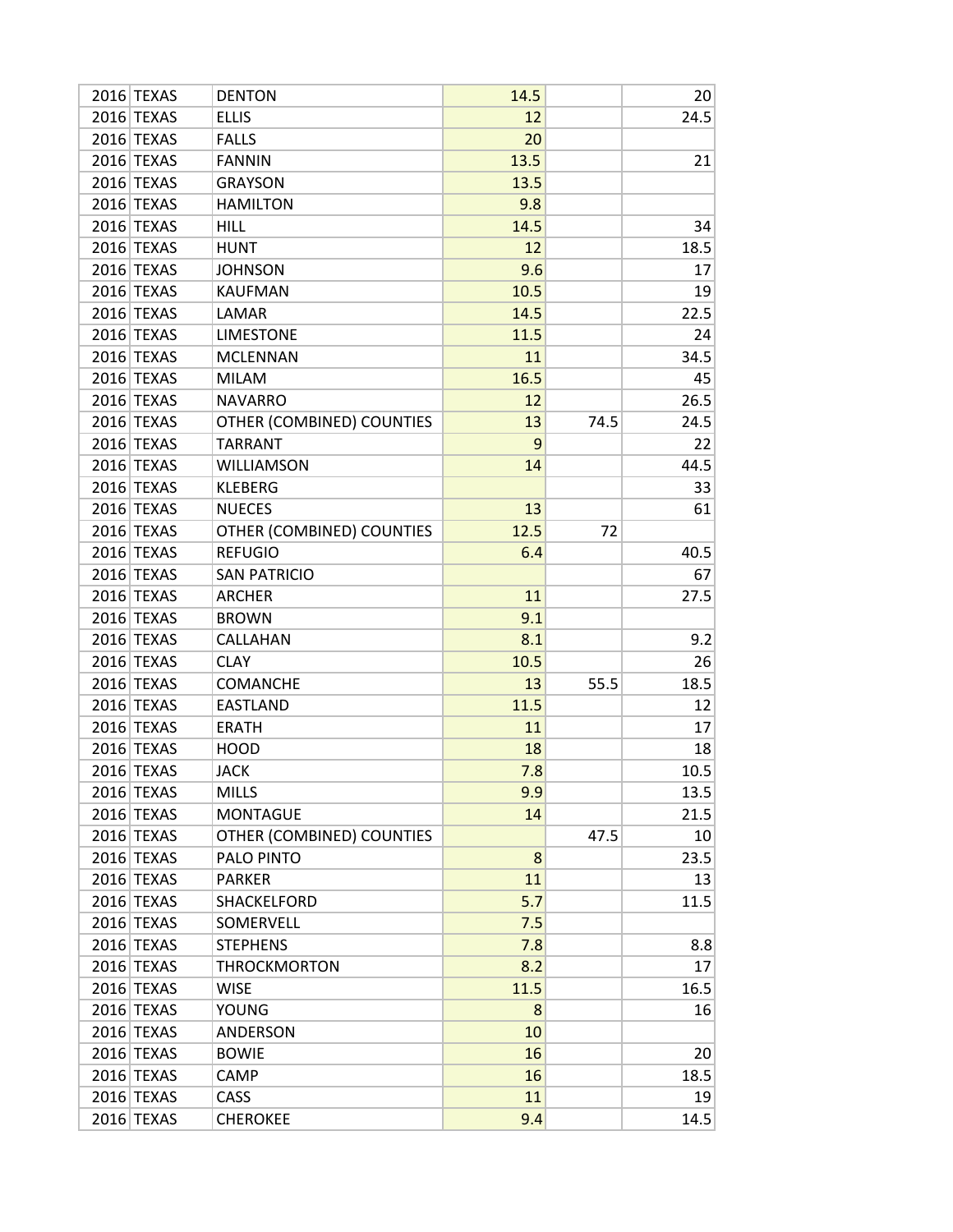| 2016 TEXAS | <b>FRANKLIN</b>           |                |      | 23.5           |
|------------|---------------------------|----------------|------|----------------|
| 2016 TEXAS | <b>GREGG</b>              | 12.5           |      | 13.5           |
| 2016 TEXAS | <b>HARRISON</b>           | 10.5           |      | 11.5           |
| 2016 TEXAS | <b>HENDERSON</b>          | 11             |      | 15             |
| 2016 TEXAS | <b>HOPKINS</b>            | 15             |      | 26.5           |
| 2016 TEXAS | <b>HOUSTON</b>            | 13             |      | 19             |
| 2016 TEXAS | <b>MARION</b>             | 10             |      | 16.5           |
| 2016 TEXAS | <b>MORRIS</b>             | 11.5           |      | 15             |
| 2016 TEXAS | <b>NACOGDOCHES</b>        | 11             |      | 16.5           |
| 2016 TEXAS | OTHER (COMBINED) COUNTIES | 15             | 54   | 20             |
| 2016 TEXAS | <b>PANOLA</b>             | 9.1            |      | 16.5           |
| 2016 TEXAS | <b>RAINS</b>              | 13.5           |      |                |
| 2016 TEXAS | <b>RED RIVER</b>          | 15             | 62.5 |                |
| 2016 TEXAS | <b>RUSK</b>               | 9.3            |      | 11.5           |
| 2016 TEXAS | <b>SHELBY</b>             | 12             |      | 17.5           |
| 2016 TEXAS | <b>SMITH</b>              | 10.5           |      | 18.5           |
| 2016 TEXAS | <b>TITUS</b>              | 12             |      |                |
| 2016 TEXAS | <b>UPSHUR</b>             |                |      | 15.5           |
| 2016 TEXAS | <b>VAN ZANDT</b>          | 14.5           |      | 19.5           |
| 2016 TEXAS | <b>WOOD</b>               | 12             |      | 21             |
| 2016 TEXAS | ANGELINA                  | 13.5           |      | 15             |
| 2016 TEXAS | <b>BRAZOS</b>             | 12             |      | 34.5           |
| 2016 TEXAS | <b>FREESTONE</b>          | $\overline{7}$ |      | 10.5           |
| 2016 TEXAS | <b>GRIMES</b>             | 11.5           |      | 14             |
| 2016 TEXAS | <b>HARDIN</b>             | 8.3            |      | 13             |
| 2016 TEXAS | <b>JASPER</b>             | 11.5           |      | 21             |
| 2016 TEXAS | <b>LEON</b>               | 11             |      | 12             |
| 2016 TEXAS | <b>MADISON</b>            | 14             |      | 18             |
| 2016 TEXAS | <b>MONTGOMERY</b>         | 9.1            |      | 14.5           |
| 2016 TEXAS | <b>NEWTON</b>             | 7              |      |                |
| 2016 TEXAS | OTHER (COMBINED) COUNTIES |                | 75   | 15             |
| 2016 TEXAS | <b>POLK</b>               | 10             |      |                |
| 2016 TEXAS | <b>ROBERTSON</b>          | 15.5           | 74.5 | 30             |
| 2016 TEXAS | <b>SABINE</b>             | 10             |      | 15             |
| 2016 TEXAS | <b>SAN AUGUSTINE</b>      | 7.2            |      |                |
| 2016 TEXAS | <b>SAN JACINTO</b>        | 8.2            |      | 12             |
| 2016 TEXAS | <b>TRINITY</b>            | 11.5           |      | 17.5           |
| 2016 TEXAS | <b>TYLER</b>              | 12             |      |                |
| 2016 TEXAS | <b>WALKER</b>             | 12.5           |      | 13.5           |
| 2016 TEXAS | <b>WALLER</b>             | 17.5           | 44   | 22             |
| 2016 TEXAS | <b>BANDERA</b>            | 4              |      | 11             |
| 2016 TEXAS | <b>BLANCO</b>             | 7.1            |      | 13.5           |
| 2016 TEXAS | <b>BURNET</b>             | 7              |      | 12             |
| 2016 TEXAS | <b>COKE</b>               | 6.4            |      | 13             |
| 2016 TEXAS | <b>CONCHO</b>             | 6.6            |      | 29.5           |
| 2016 TEXAS | <b>CROCKETT</b>           | 3              |      |                |
| 2016 TEXAS | <b>EDWARDS</b>            | 2.8            |      | 5 <sup>1</sup> |
| 2016 TEXAS | <b>GILLESPIE</b>          | 7.3            | 60   | 14.5           |
|            |                           |                |      |                |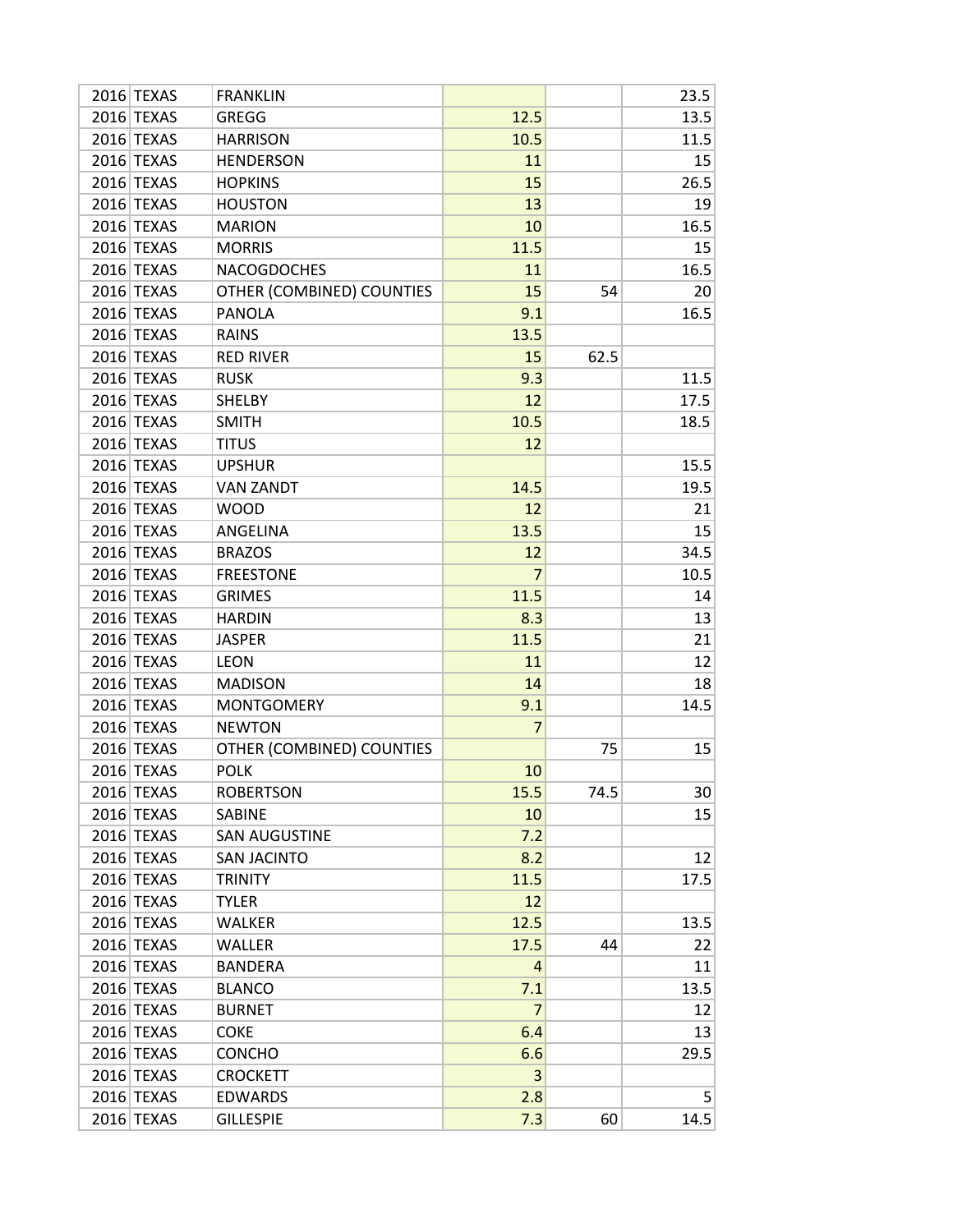| 2016 TEXAS | <b>IRION</b>              | 3.7            |      | 9.3  |
|------------|---------------------------|----------------|------|------|
| 2016 TEXAS | KENDALL                   | 5.1            |      | 15.5 |
| 2016 TEXAS | <b>KERR</b>               | 5.9            |      | 17.5 |
| 2016 TEXAS | <b>KIMBLE</b>             | 3.9            |      |      |
| 2016 TEXAS | <b>KINNEY</b>             | 2.5            |      |      |
| 2016 TEXAS | LAMPASAS                  | 6.5            |      | 10   |
| 2016 TEXAS | <b>LLANO</b>              | 5.9            |      | 7.5  |
| 2016 TEXAS | <b>MASON</b>              | 7.6            |      | 14   |
| 2016 TEXAS | <b>MCCULLOCH</b>          | 6.9            |      | 20   |
| 2016 TEXAS | <b>MENARD</b>             | 5.3            |      | 11.5 |
| 2016 TEXAS | OTHER (COMBINED) COUNTIES | 3.5            | 66   | 7.3  |
| 2016 TEXAS | <b>REAGAN</b>             | 1.9            |      | 45   |
| 2016 TEXAS | <b>REAL</b>               | 3.9            |      |      |
| 2016 TEXAS | <b>SAN SABA</b>           | 8.5            |      | 15   |
| 2016 TEXAS | <b>SCHLEICHER</b>         | 4.6            |      | 23   |
| 2016 TEXAS | <b>STERLING</b>           |                |      | 8.7  |
| 2016 TEXAS | <b>SUTTON</b>             | 4.5            |      |      |
| 2016 TEXAS | <b>TOM GREEN</b>          | 6.3            | 91.5 | 30   |
| 2016 TEXAS | <b>UPTON</b>              | 1.2            |      | 23.5 |
| 2016 TEXAS | <b>UVALDE</b>             | 6.1            | 94   | 25   |
| 2016 TEXAS | <b>CAMERON</b>            | 6.1            | 79.5 | 47   |
| 2016 TEXAS | <b>HIDALGO</b>            | 14.5           | 94   | 40.5 |
| 2016 TEXAS | OTHER (COMBINED) COUNTIES |                | 86.5 |      |
| 2016 TEXAS | <b>STARR</b>              | 11             |      | 30.5 |
| 2016 TEXAS | <b>WILLACY</b>            | 15             |      | 62.5 |
| 2016 TEXAS | <b>ARMSTRONG</b>          | 8.8            |      | 25.5 |
| 2016 TEXAS | <b>BRISCOE</b>            | 8              |      | 16   |
| 2016 TEXAS | <b>CARSON</b>             | 7.4            |      | 24   |
| 2016 TEXAS | <b>CASTRO</b>             | 13             |      | 28   |
| 2016 TEXAS | DALLAM                    | 6.1            | 97.5 | 55.5 |
| 2016 TEXAS | <b>DEAF SMITH</b>         | 11.5           | 64   | 23   |
| 2016 TEXAS | <b>FLOYD</b>              |                |      | 25   |
| 2016 TEXAS | <b>GRAY</b>               | 6.5            |      | 19.5 |
| 2016 TEXAS | <b>HALE</b>               | 13             | 100  |      |
| 2016 TEXAS | <b>HANSFORD</b>           | 9.5            | 79   | 27   |
| 2016 TEXAS | <b>HARTLEY</b>            | 7              | 140  | 18   |
| 2016 TEXAS | <b>HEMPHILL</b>           | 6.6            |      | 15   |
| 2016 TEXAS | <b>HUTCHINSON</b>         |                |      | 14.5 |
| 2016 TEXAS | <b>LIPSCOMB</b>           | 6.8            | 35.5 | 14   |
| 2016 TEXAS | <b>OCHILTREE</b>          | 8.1            | 79.5 | 21   |
| 2016 TEXAS | <b>OLDHAM</b>             | 5.1            |      | 18   |
| 2016 TEXAS | OTHER (COMBINED) COUNTIES | 10             | 124  | 30.5 |
| 2016 TEXAS | PARMER                    |                | 90   | 27.5 |
| 2016 TEXAS | <b>POTTER</b>             | 4.5            |      | 15.5 |
| 2016 TEXAS | RANDALL                   | 8              | 46.5 | 16   |
| 2016 TEXAS | <b>ROBERTS</b>            | 7              |      | 17   |
| 2016 TEXAS | SHERMAN                   | $\overline{7}$ | 130  | 20.5 |
| 2016 TEXAS | <b>SWISHER</b>            | 11.5           | 66   | 21.5 |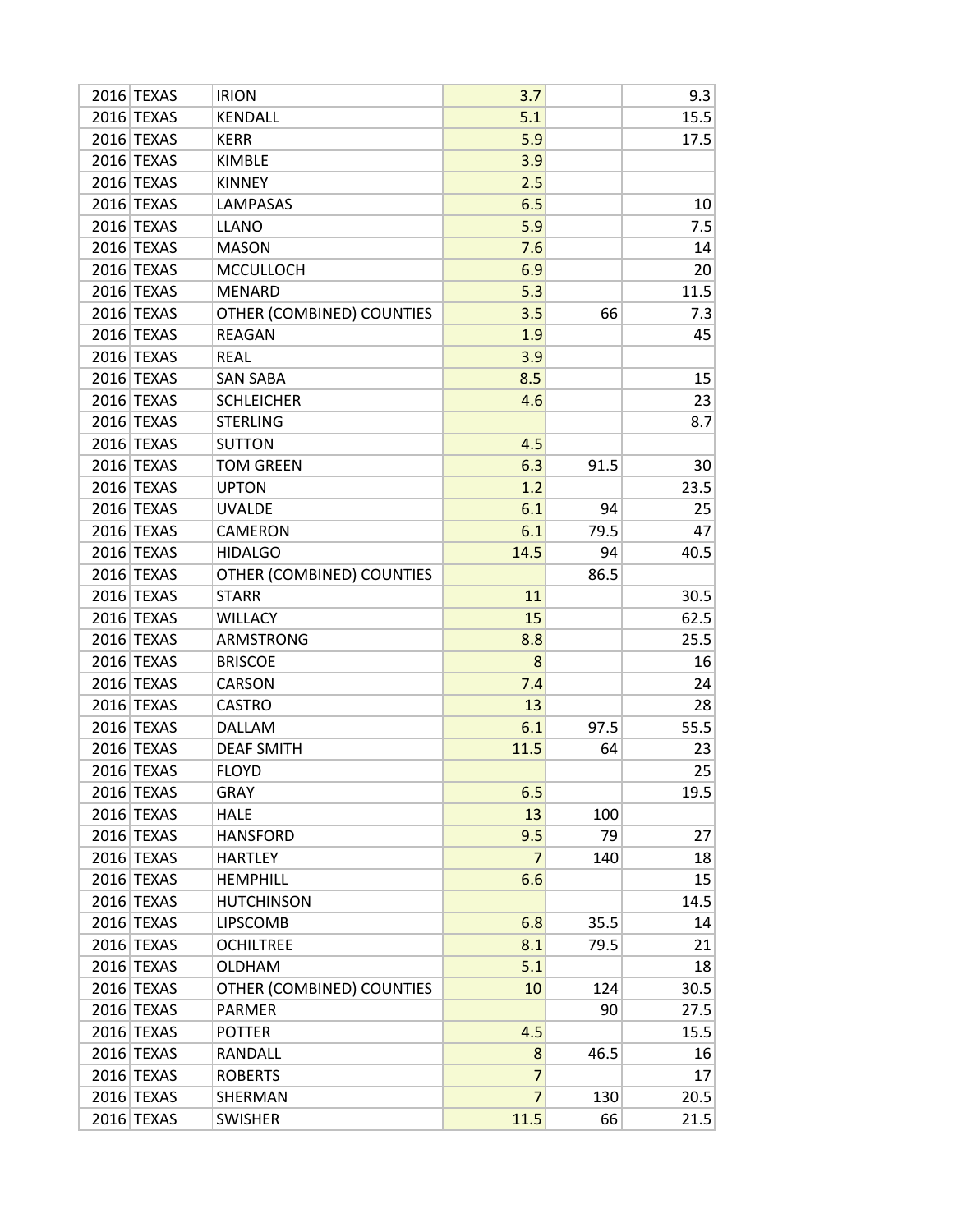| 2016 TEXAS | <b>BORDEN</b>             | 3.1            |      |      |
|------------|---------------------------|----------------|------|------|
| 2016 TEXAS | <b>CHILDRESS</b>          | 6.4            |      | 18   |
| 2016 TEXAS | <b>COLLINGSWORTH</b>      | 6.5            |      | 15.5 |
| 2016 TEXAS | <b>COTTLE</b>             | 7.4            |      | 24   |
| 2016 TEXAS | <b>DICKENS</b>            | 5.5            |      | 10   |
| 2016 TEXAS | <b>DONLEY</b>             | 6              |      | 15.5 |
| 2016 TEXAS | <b>FOARD</b>              | 6.1            |      | 24.5 |
| 2016 TEXAS | <b>GARZA</b>              | 4.1            |      |      |
| 2016 TEXAS | <b>HALL</b>               | 8.3            |      | 33.5 |
| 2016 TEXAS | <b>HARDEMAN</b>           | 10.5           |      | 18.5 |
| 2016 TEXAS | <b>KENT</b>               | 3.8            |      | 17.5 |
| 2016 TEXAS | <b>KING</b>               | 4.4            |      | 15   |
| 2016 TEXAS | <b>MOTLEY</b>             | 5.7            |      |      |
| 2016 TEXAS | OTHER (COMBINED) COUNTIES |                | 79   | 21.5 |
| 2016 TEXAS | <b>WHEELER</b>            | 7.5            |      | 10.5 |
| 2016 TEXAS | <b>WICHITA</b>            | 7.6            | 41.5 | 32.5 |
| 2016 TEXAS | <b>WILBARGER</b>          | 10             |      | 26   |
| 2016 TEXAS | <b>AUSTIN</b>             | 14             |      | 23   |
| 2016 TEXAS | <b>BASTROP</b>            | 12.5           |      | 13.5 |
| 2016 TEXAS | <b>BEE</b>                | 10             |      | 40   |
| 2016 TEXAS | <b>BEXAR</b>              | 12             | 94   | 17.5 |
| 2016 TEXAS | <b>BURLESON</b>           | 13.5           | 96   | 24   |
| 2016 TEXAS | CALDWELL                  | 11             |      |      |
| 2016 TEXAS | <b>COLORADO</b>           | 13.5           | 86   | 17   |
| 2016 TEXAS | <b>COMAL</b>              | 5.7            |      | 11   |
| 2016 TEXAS | <b>FAYETTE</b>            | 12             |      | 25.5 |
| 2016 TEXAS | <b>GOLIAD</b>             | 8.5            |      | 17   |
| 2016 TEXAS | <b>GONZALES</b>           |                |      | 13   |
| 2016 TEXAS | <b>GUADALUPE</b>          | 13             |      | 22.5 |
| 2016 TEXAS | <b>HAYS</b>               | 5              |      | 30   |
| 2016 TEXAS | <b>KARNES</b>             | 9              |      | 21   |
| 2016 TEXAS | LAVACA                    | 12.5           |      | 14.5 |
| 2016 TEXAS | <b>LEE</b>                | 13             |      | 17   |
| 2016 TEXAS | <b>MEDINA</b>             | 8              | 100  | 23.5 |
| 2016 TEXAS | OTHER (COMBINED) COUNTIES | 13             | 62   | 19.5 |
| 2016 TEXAS | <b>TRAVIS</b>             | $\overline{7}$ |      | 22.5 |
| 2016 TEXAS | <b>WASHINGTON</b>         | 13             |      | 16.5 |
| 2016 TEXAS | <b>WILSON</b>             |                |      | 21.5 |
| 2016 TEXAS | <b>ATASCOSA</b>           | 8.3            | 50   | 15.5 |
| 2016 TEXAS | <b>BROOKS</b>             |                |      | 20   |
| 2016 TEXAS | <b>DIMMIT</b>             | 4.1            |      | 11   |
| 2016 TEXAS | <b>DUVAL</b>              | 9.5            |      | 17   |
| 2016 TEXAS | <b>FRIO</b>               | 7.9            | 91   | 21   |
| 2016 TEXAS | JIM HOGG                  | 3.9            |      |      |
| 2016 TEXAS | <b>JIM WELLS</b>          | 8.8            |      | 44   |
| 2016 TEXAS | LA SALLE                  | 4.6            |      |      |
| 2016 TEXAS | LIVE OAK                  | 8.2            |      | 15   |
| 2016 TEXAS | <b>MAVERICK</b>           |                |      | 15   |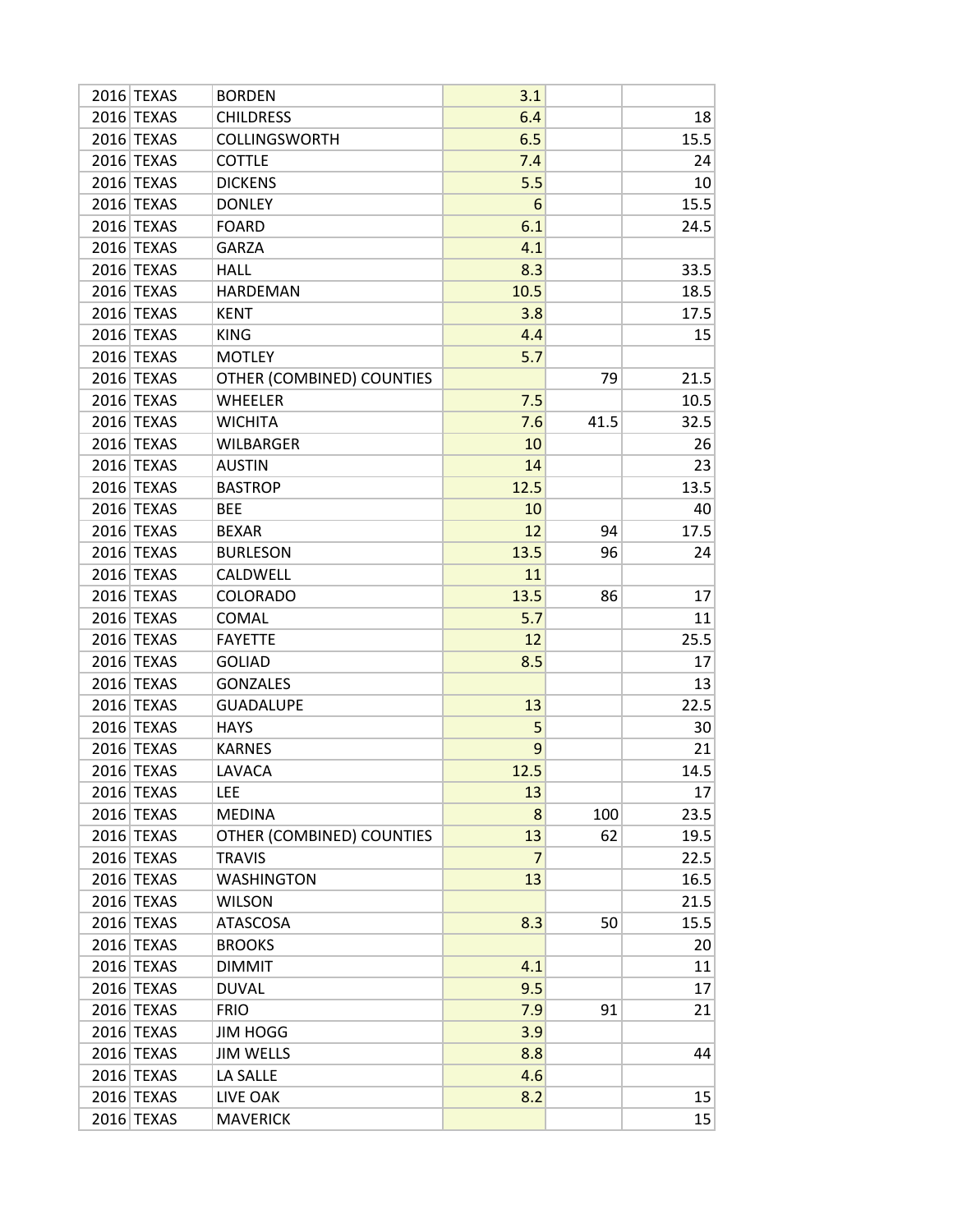| 2016 TEXAS | <b>MCMULLEN</b>           | 3.7  |      |      |
|------------|---------------------------|------|------|------|
| 2016 TEXAS | OTHER (COMBINED) COUNTIES | 5    | 39.5 | 16   |
| 2016 TEXAS | <b>WEBB</b>               | 4.6  |      | 7.5  |
| 2016 TEXAS | ZAPATA                    | 7.6  |      |      |
| 2016 TEXAS | ZAVALA                    | 8    | 63.5 | 17.5 |
| 2016 TEXAS | <b>ANDREWS</b>            | 1.6  |      |      |
| 2016 TEXAS | <b>BAILEY</b>             | 11   |      | 37.5 |
| 2016 TEXAS | <b>COCHRAN</b>            | 3.3  | 66.5 | 28   |
| 2016 TEXAS | <b>CROSBY</b>             |      | 52.5 | 39   |
| 2016 TEXAS | <b>DAWSON</b>             |      |      | 28.5 |
| 2016 TEXAS | <b>GAINES</b>             | 3.8  | 119  | 30   |
| 2016 TEXAS | <b>GLASSCOCK</b>          |      | 68   | 30   |
| 2016 TEXAS | <b>HOCKLEY</b>            | 6    | 84   | 38   |
| 2016 TEXAS | <b>HOWARD</b>             | 3.7  |      |      |
| 2016 TEXAS | LAMB                      | 4    | 89   | 45   |
| 2016 TEXAS | <b>LUBBOCK</b>            | 5    | 78.5 | 29   |
| 2016 TEXAS | <b>MIDLAND</b>            | 1.4  |      | 22.5 |
| 2016 TEXAS | OTHER (COMBINED) COUNTIES | 3.8  | 95.5 | 34   |
| 2016 TEXAS | <b>TERRY</b>              | 4.4  | 77   | 35.5 |
| 2016 TEXAS | YOAKUM                    | 3.6  | 110  | 17.5 |
| 2016 TEXAS | <b>BAYLOR</b>             | 9    | 37   | 28   |
| 2016 TEXAS | <b>COLEMAN</b>            |      |      | 11   |
| 2016 TEXAS | <b>FISHER</b>             | 7.8  |      | 25   |
| 2016 TEXAS | <b>HASKELL</b>            | 6.4  | 53.5 | 26.5 |
| 2016 TEXAS | <b>JONES</b>              | 8.5  |      | 25.5 |
| 2016 TEXAS | <b>KNOX</b>               | 7.8  | 47.5 | 26   |
| 2016 TEXAS | <b>MITCHELL</b>           | 5    |      | 19.5 |
| 2016 TEXAS | <b>NOLAN</b>              | 5.2  |      |      |
| 2016 TEXAS | OTHER (COMBINED) COUNTIES | 7.9  | 39.5 | 16.5 |
| 2016 TEXAS | <b>RUNNELS</b>            | 9.4  | 69   | 30   |
| 2016 TEXAS | <b>SCURRY</b>             | 5.4  |      | 25.5 |
| 2016 TEXAS | <b>TAYLOR</b>             | 9    |      | 20   |
| 2016 TEXAS | <b>EL PASO</b>            |      | 150  |      |
| 2016 TEXAS | <b>HUDSPETH</b>           |      | 98   |      |
| 2016 TEXAS | OTHER (COMBINED) COUNTIES | 1.6  | 35.5 | 8.5  |
| 2016 TEXAS | <b>REEVES</b>             |      | 42.5 | 30   |
| 2016 TEXAS | <b>BRAZORIA</b>           | 11   | 46   |      |
| 2016 TEXAS | <b>CALHOUN</b>            | 8.3  |      |      |
| 2016 TEXAS | <b>CHAMBERS</b>           | 7.4  | 47   | 18.5 |
| 2016 TEXAS | <b>FORT BEND</b>          | 12   | 55   | 41.5 |
| 2016 TEXAS | <b>GALVESTON</b>          | 8.8  |      | 15   |
| 2016 TEXAS | <b>HARRIS</b>             | 10.5 |      | 19.5 |
| 2016 TEXAS | <b>JACKSON</b>            | 13   | 80   | 49   |
| 2016 TEXAS | <b>JEFFERSON</b>          | 7.8  | 53   | 8.1  |
| 2016 TEXAS | <b>LIBERTY</b>            | 9.1  |      | 29   |
| 2016 TEXAS | <b>MATAGORDA</b>          | 11.5 | 70   | 43.5 |
| 2016 TEXAS | ORANGE                    | 5    |      |      |
| 2016 TEXAS | OTHER (COMBINED) COUNTIES |      | 64.5 | 33   |
|            |                           |      |      |      |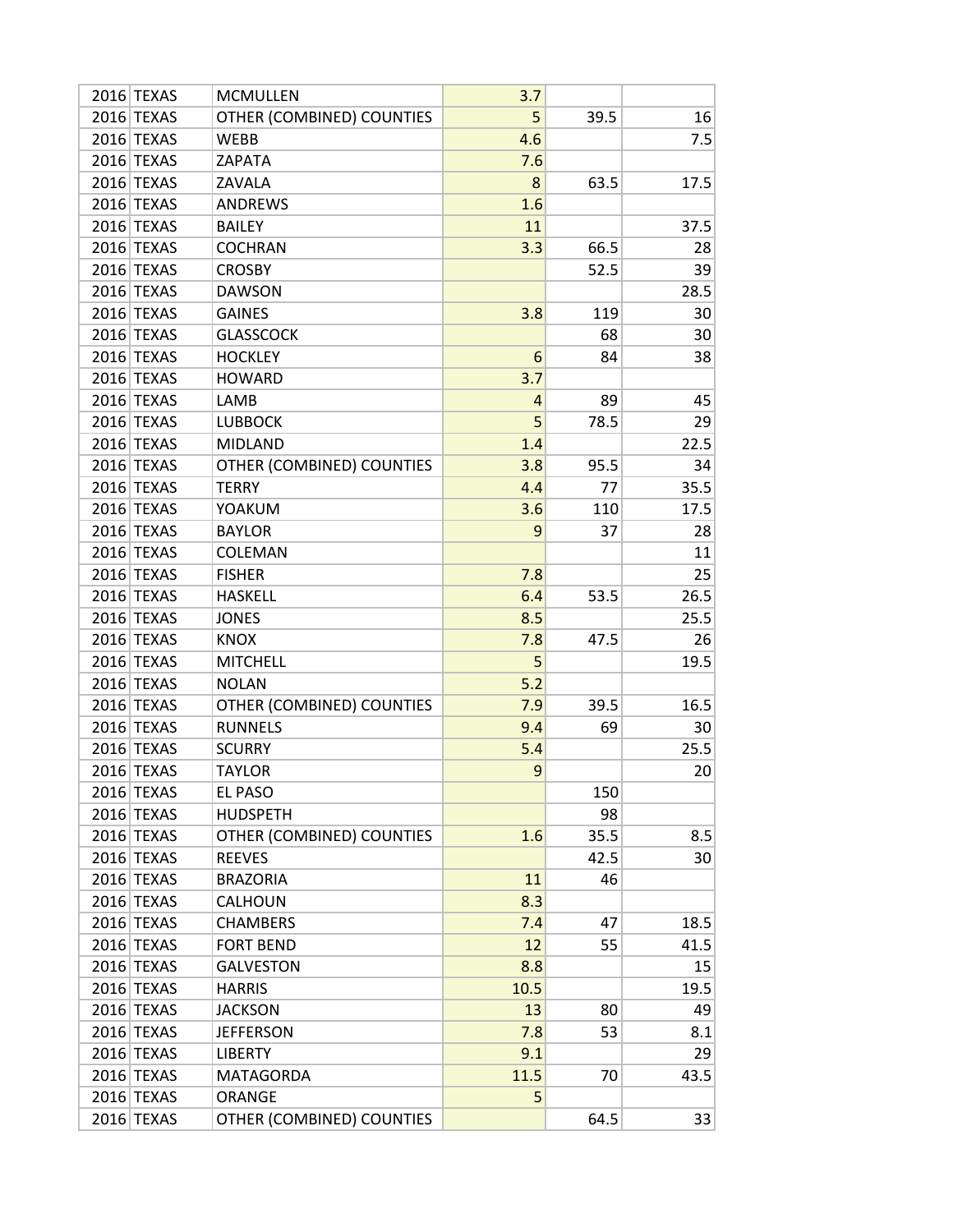| 2016 TEXAS    | <b>VICTORIA</b>           | 13             |      | 36   |
|---------------|---------------------------|----------------|------|------|
| 2016 TEXAS    | <b>WHARTON</b>            | 19             | 74.5 | 42.5 |
| 2016 UTAH     | <b>JUAB</b>               | 3.8            | 43.5 | 14.5 |
| 2016 UTAH     | <b>MILLARD</b>            | 4.8            | 101  |      |
| 2016 UTAH     | OTHER (COMBINED) COUNTIES |                |      | 20   |
| 2016 UTAH     | SANPETE                   | 5              | 87   |      |
| 2016 UTAH     | <b>SEVIER</b>             | 6.6            | 94.5 | 38.5 |
| 2016 UTAH     | <b>UTAH</b>               | 5.7            | 98   | 50   |
| 2016 UTAH     | <b>CARBON</b>             |                | 53   |      |
| 2016 UTAH     | <b>DUCHESNE</b>           |                | 59   |      |
| 2016 UTAH     | <b>EMERY</b>              | 2.9            | 47   | 11.5 |
| 2016 UTAH     | OTHER (COMBINED) COUNTIES | 5.7            | 35   | 20.5 |
| 2016 UTAH     | <b>SAN JUAN</b>           | 2.6            | 53   |      |
| 2016 UTAH     | <b>SUMMIT</b>             | 3              | 46.5 | 30.5 |
| 2016 UTAH     | <b>UINTAH</b>             | 11             | 64.5 |      |
| 2016 UTAH     | <b>WASATCH</b>            | 8.6            | 74.5 | 24   |
| 2016 UTAH     | <b>BOX ELDER</b>          |                | 115  | 39.5 |
| 2016 UTAH     | <b>CACHE</b>              | 13.5           | 96.5 | 40   |
| 2016 UTAH     | <b>DAVIS</b>              |                | 129  |      |
| 2016 UTAH     | <b>MORGAN</b>             |                | 79.5 | 21.5 |
| 2016 UTAH     | OTHER (COMBINED) COUNTIES | 6.6            |      | 23.5 |
| 2016 UTAH     | <b>RICH</b>               | 6.5            | 28.5 |      |
| 2016 UTAH     | <b>SALT LAKE</b>          | 5.8            | 97.5 |      |
| 2016 UTAH     | <b>TOOELE</b>             | $\overline{4}$ | 41   | 11   |
| 2016 UTAH     | <b>WEBER</b>              | 20             | 93   | 31   |
| 2016 UTAH     | <b>BEAVER</b>             | 27.5           | 45.5 |      |
| 2016 UTAH     | <b>GARFIELD</b>           | 8              | 52.5 |      |
| 2016 UTAH     | <b>IRON</b>               | 2.4            | 99   |      |
| 2016 UTAH     | <b>KANE</b>               | 3.6            | 71.5 |      |
| 2016 UTAH     | OTHER (COMBINED) COUNTIES |                |      | 23   |
| 2016 UTAH     | <b>PIUTE</b>              | 8.8            | 62.5 |      |
| 2016 UTAH     | <b>WASHINGTON</b>         | 4.7            | 96.5 |      |
| 2016 UTAH     | <b>WAYNE</b>              | 11             | 67   |      |
| 2016 VERMONT  | <b>ADDISON</b>            | 19             |      | 51   |
| 2016 VERMONT  | CALEDONIA                 | 9.4            |      | 34   |
|               | 2016 VERMONT CHITTENDEN   |                |      | 37   |
| 2016 VERMONT  | <b>FRANKLIN</b>           | 39             |      | 61.5 |
| 2016 VERMONT  | ORANGE                    | 12             |      | 73.5 |
| 2016 VERMONT  | <b>ORLEANS</b>            | 15.5           |      | 30.5 |
| 2016 VERMONT  | OTHER (COMBINED) COUNTIES | 19.5           |      | 44.5 |
| 2016 VERMONT  | <b>RUTLAND</b>            | 20             |      | 33.5 |
| 2016 VERMONT  | <b>WASHINGTON</b>         |                |      | 30.5 |
| 2016 VERMONT  | <b>WINDHAM</b>            |                |      | 65.5 |
| 2016 VERMONT  | <b>WINDSOR</b>            |                |      | 25   |
| 2016 VIRGINIA | ALBEMARLE                 | 16.5           |      | 23.5 |
| 2016 VIRGINIA | AMELIA                    | 25             |      | 33   |
| 2016 VIRGINIA | AMHERST                   | 15.5           |      | 24   |
| 2016 VIRGINIA | <b>APPOMATTOX</b>         | 16             |      | 24   |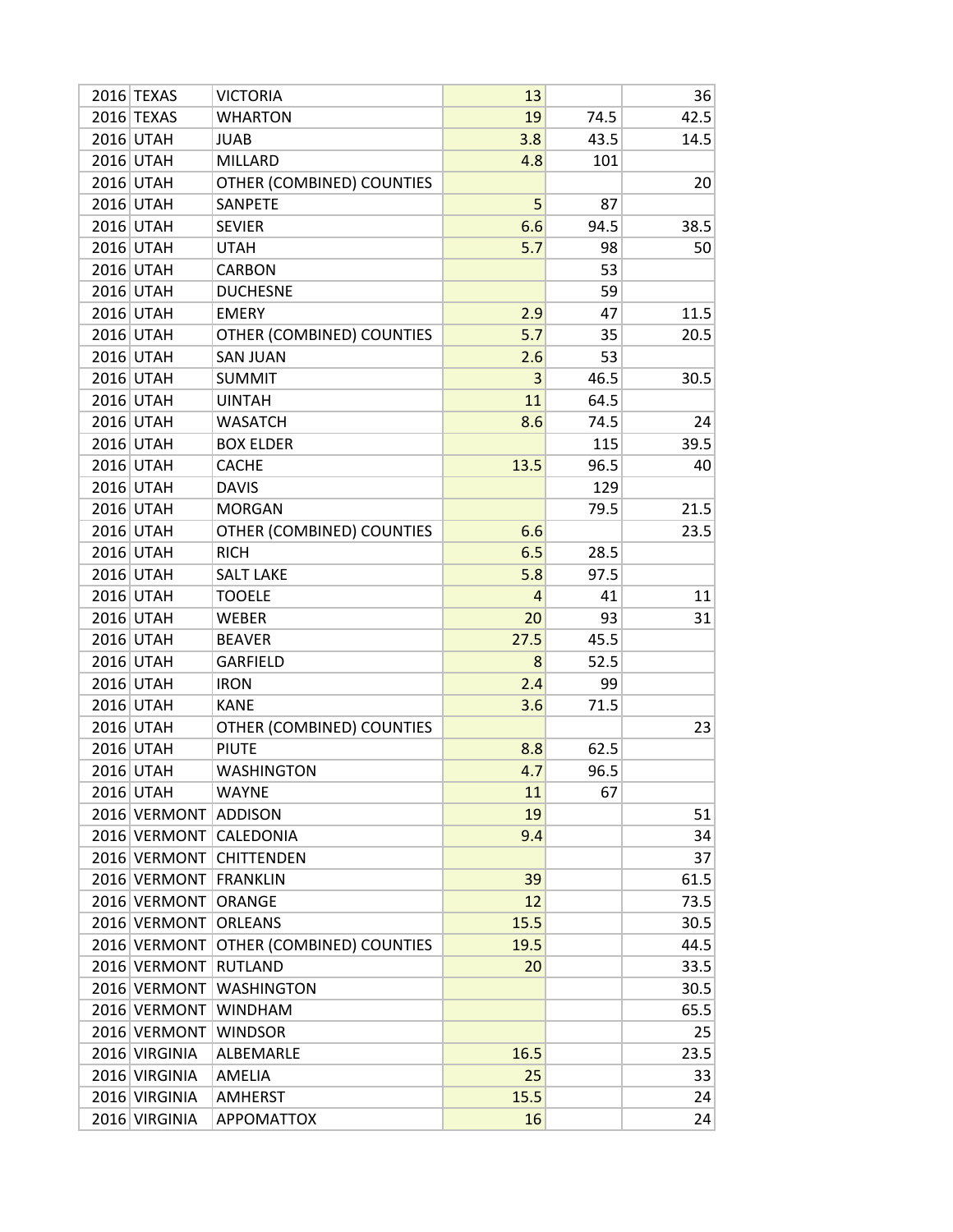| 2016 VIRGINIA | <b>BEDFORD</b>            | 15.5 |      | 21   |
|---------------|---------------------------|------|------|------|
| 2016 VIRGINIA | <b>BUCKINGHAM</b>         | 17.5 |      | 18   |
| 2016 VIRGINIA | <b>CAMPBELL</b>           | 15.5 |      | 22.5 |
| 2016 VIRGINIA | <b>CAROLINE</b>           | 24   |      | 58   |
| 2016 VIRGINIA | <b>CUMBERLAND</b>         | 15.5 |      | 31.5 |
| 2016 VIRGINIA | <b>FLUVANNA</b>           | 12   |      | 22.5 |
| 2016 VIRGINIA | <b>GOOCHLAND</b>          | 23   |      |      |
| 2016 VIRGINIA | <b>HANOVER</b>            | 13.5 | 115  | 61.5 |
| 2016 VIRGINIA | <b>LOUISA</b>             | 22.5 |      | 26.5 |
| 2016 VIRGINIA | <b>NELSON</b>             | 10   |      | 35.5 |
| 2016 VIRGINIA | <b>ORANGE</b>             |      |      | 43.5 |
| 2016 VIRGINIA | OTHER (COMBINED) COUNTIES | 24.5 | 72   | 50   |
| 2016 VIRGINIA | PRINCE EDWARD             | 20.5 |      | 26   |
| 2016 VIRGINIA | SPOTSYLVANIA              | 16   |      |      |
| 2016 VIRGINIA | <b>ACCOMACK</b>           |      | 95   | 84   |
| 2016 VIRGINIA | <b>CHARLES CITY</b>       |      |      | 60.5 |
| 2016 VIRGINIA | <b>ESSEX</b>              |      |      | 77   |
| 2016 VIRGINIA | KING AND QUEEN            |      |      | 67   |
| 2016 VIRGINIA | <b>KING WILLIAM</b>       |      |      | 66   |
| 2016 VIRGINIA | <b>NORTHAMPTON</b>        |      | 145  | 83   |
| 2016 VIRGINIA | NORTHUMBERLAND            |      |      | 75   |
| 2016 VIRGINIA | OTHER (COMBINED) COUNTIES |      | 112  | 63.5 |
| 2016 VIRGINIA | <b>RICHMOND</b>           |      |      | 75   |
| 2016 VIRGINIA |                           |      |      |      |
|               | WESTMORELAND              |      |      | 72   |
| 2016 VIRGINIA | <b>CLARKE</b>             | 22.5 |      | 36   |
| 2016 VIRGINIA | <b>CULPEPER</b>           | 19.5 |      | 44   |
| 2016 VIRGINIA | <b>FAUQUIER</b>           | 18   |      | 44   |
| 2016 VIRGINIA | <b>FREDERICK</b>          | 16   |      | 31   |
| 2016 VIRGINIA | LOUDOUN                   | 23   |      | 44.5 |
| 2016 VIRGINIA | <b>MADISON</b>            | 22   |      | 53.5 |
| 2016 VIRGINIA | OTHER (COMBINED) COUNTIES | 30   | 115  | 32   |
| 2016 VIRGINIA | <b>PAGE</b>               | 21   |      | 34   |
| 2016 VIRGINIA | PRINCE WILLIAM            | 22   |      | 30   |
| 2016 VIRGINIA | <b>ROCKINGHAM</b>         |      |      | 85   |
| 2016 VIRGINIA | SHENANDOAH                | 26   |      | 44   |
| 2016 VIRGINIA | WARREN                    | 14   |      | 23   |
| 2016 VIRGINIA | <b>BRUNSWICK</b>          |      |      | 37   |
| 2016 VIRGINIA | <b>CHESAPEAKE CITY</b>    |      |      | 71   |
| 2016 VIRGINIA | <b>DINWIDDIE</b>          |      |      | 39.5 |
| 2016 VIRGINIA | <b>GREENSVILLE</b>        |      |      | 64   |
| 2016 VIRGINIA | <b>ISLE OF WIGHT</b>      |      |      | 69   |
| 2016 VIRGINIA | <b>MECKLENBURG</b>        |      | 90   | 31   |
| 2016 VIRGINIA | OTHER (COMBINED) COUNTIES |      | 78.5 |      |
| 2016 VIRGINIA | PRINCE GEORGE             |      |      | 48   |
| 2016 VIRGINIA | SOUTHAMPTON               |      |      | 80   |
| 2016 VIRGINIA | <b>SUFFOLK CITY</b>       |      |      | 77   |
| 2016 VIRGINIA | <b>SURRY</b>              |      |      | 65.5 |
| 2016 VIRGINIA | <b>SUSSEX</b>             |      |      | 61   |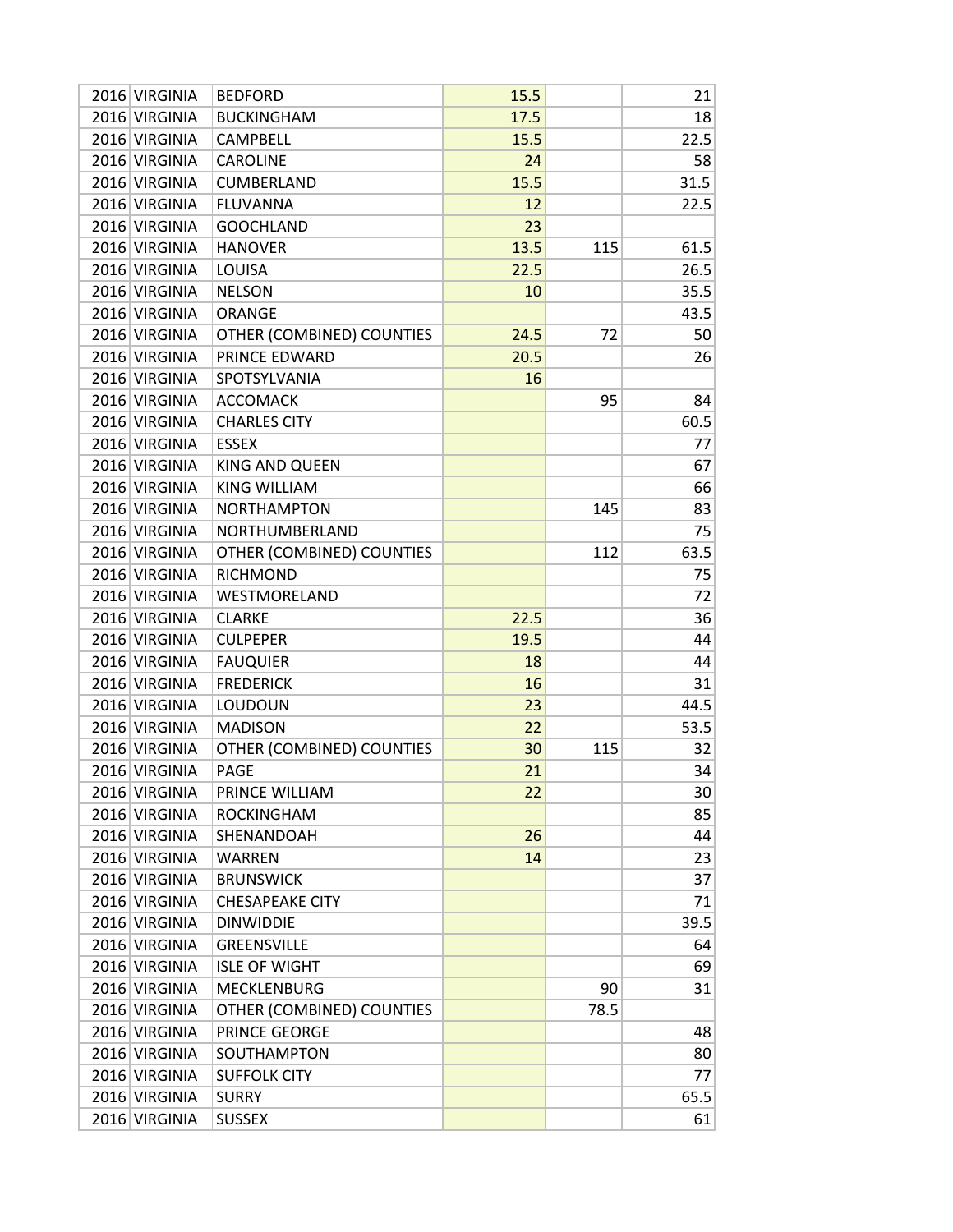| 2016 VIRGINIA           | <b>VIRGINIA BEACH CITY</b>              |      |      | 73.5 |
|-------------------------|-----------------------------------------|------|------|------|
| 2016 VIRGINIA           | <b>CHARLOTTE</b>                        | 17.5 |      | 25.5 |
| 2016 VIRGINIA           | <b>FRANKLIN</b>                         | 19.5 |      | 41   |
| 2016 VIRGINIA           | <b>HALIFAX</b>                          | 14.5 |      | 27.5 |
| 2016 VIRGINIA           | <b>HENRY</b>                            | 14   |      |      |
| 2016 VIRGINIA           | <b>LUNENBURG</b>                        | 16   |      | 32   |
| 2016 VIRGINIA           | <b>NOTTOWAY</b>                         | 17   |      |      |
| 2016 VIRGINIA           | OTHER (COMBINED) COUNTIES               |      | 67.5 | 30   |
| 2016 VIRGINIA           | <b>PATRICK</b>                          | 17.5 |      | 43   |
| 2016 VIRGINIA           | PITTSYLVANIA                            | 18   |      | 32   |
| 2016 VIRGINIA           | <b>BLAND</b>                            | 19   |      | 36   |
| 2016 VIRGINIA           | <b>CARROLL</b>                          | 27.5 |      | 37   |
| 2016 VIRGINIA           | <b>FLOYD</b>                            | 21.5 |      | 34   |
| 2016 VIRGINIA           | <b>GILES</b>                            | 14   |      | 29.5 |
| 2016 VIRGINIA           | <b>GRAYSON</b>                          | 20.5 |      | 44   |
| 2016 VIRGINIA           | LEE                                     | 20   |      | 33   |
| 2016 VIRGINIA           | <b>MONTGOMERY</b>                       | 22   |      | 38   |
| 2016 VIRGINIA           | OTHER (COMBINED) COUNTIES               | 20   | 115  | 26   |
| 2016 VIRGINIA           | <b>PULASKI</b>                          | 20   |      |      |
| 2016 VIRGINIA           | <b>RUSSELL</b>                          | 17   |      | 32   |
| 2016 VIRGINIA           | <b>SCOTT</b>                            | 19.5 |      | 35.5 |
| 2016 VIRGINIA           | <b>SMYTH</b>                            |      |      | 52   |
| 2016 VIRGINIA           | <b>TAZEWELL</b>                         | 23.5 |      | 37.5 |
| 2016 VIRGINIA           | <b>WASHINGTON</b>                       |      |      | 36.5 |
| 2016 VIRGINIA           | <b>WYTHE</b>                            | 25   |      | 36   |
| 2016 VIRGINIA           | <b>AUGUSTA</b>                          |      | 82.5 | 56   |
| 2016 VIRGINIA           | <b>BATH</b>                             | 13   |      | 23.5 |
| 2016 VIRGINIA           | <b>BOTETOURT</b>                        | 17.5 |      | 32   |
| 2016 VIRGINIA           | <b>CRAIG</b>                            | 15.5 |      | 18   |
| 2016 VIRGINIA           | <b>HIGHLAND</b>                         | 16.5 |      | 31   |
| 2016 VIRGINIA           | OTHER (COMBINED) COUNTIES               | 20.5 |      | 26.5 |
| 2016 VIRGINIA           | <b>ROCKBRIDGE</b>                       | 19.5 |      | 36   |
| 2016 WASHINGT CHELAN    |                                         |      | 330  |      |
| 2016 WASHINGT KITTITAS  |                                         | 27.5 | 160  |      |
| 2016 WASHINGT KLICKITAT |                                         | 3.2  |      |      |
|                         | 2016 WASHINGT OKANOGAN                  | 5.8  | 200  |      |
|                         | 2016 WASHINGT OTHER (COMBINED) COUNTIES | 38   | 396  |      |
| 2016 WASHINGT YAKIMA    |                                         | 15   | 225  |      |
| 2016 WASHINGT ADAMS     |                                         | 4.2  |      | 33.5 |
| 2016 WASHINGT DOUGLAS   |                                         | 5.2  |      | 41.5 |
| 2016 WASHINGT GRANT     |                                         | 5.5  |      |      |
| 2016 WASHINGT LINCOLN   |                                         |      |      | 42.5 |
|                         | 2016 WASHINGT OTHER (COMBINED) COUNTIES | 9.8  | 401  | 42   |
|                         | 2016 WASHINGT OTHER (COMBINED) COUNTIES | 4.7  | 73   | 30.5 |
| 2016 WASHINGT SPOKANE   |                                         | 8.4  |      | 50   |
| 2016 WASHINGT STEVENS   |                                         | 4.5  |      | 36.5 |
| 2016 WASHINGT ASOTIN    |                                         | 2.9  |      |      |
|                         | 2016 WASHINGT COLUMBIA                  | 6    |      |      |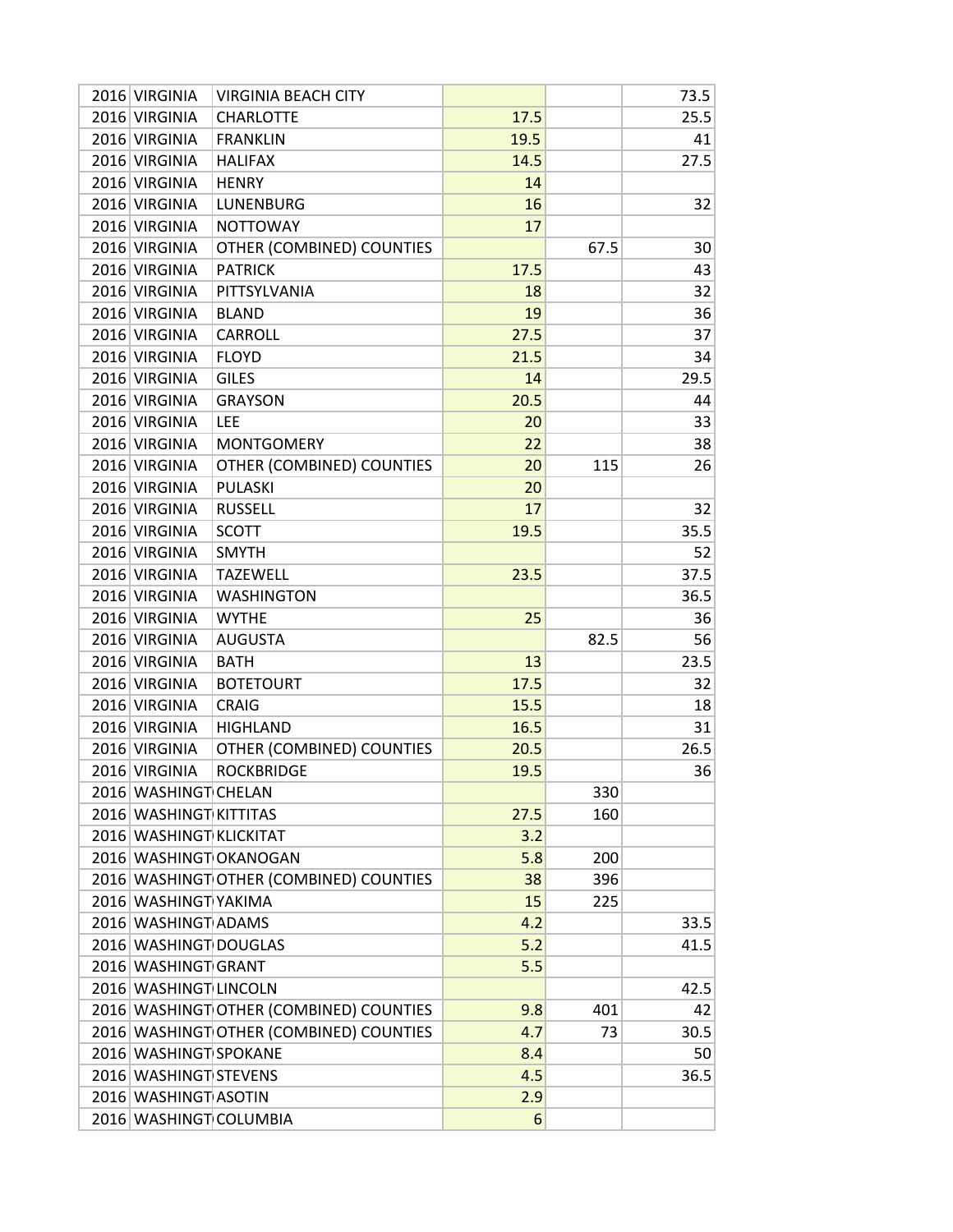| 2016 WASHINGT GARFIELD   |                                          | 4.9            |     | 64   |
|--------------------------|------------------------------------------|----------------|-----|------|
|                          | 2016 WASHINGT OTHER (COMBINED) COUNTIES  |                | 229 | 26.5 |
|                          | 2016 WASHINGT WALLA WALLA                | 70             |     | 37.5 |
| 2016 WASHINGT WHITMAN    |                                          | 7.4            |     | 78.5 |
| 2016 WASHINGT CLARK      |                                          | 27             |     |      |
|                          | 2016 WASHINGT GRAYS HARBOR               | 29.5           | 65  |      |
| 2016 WASHINGT KING       |                                          | 47.5           | 285 |      |
| 2016 WASHINGT LEWIS      |                                          | 50             |     |      |
|                          | 2016 WASHINGT OTHER (COMBINED) COUNTIES  | 32             | 178 |      |
| 2016 WASHINGT SKAGIT     |                                          | 55.5           | 262 |      |
|                          | 2016 WASHINGT SNOHOMISH                  | 111            |     |      |
| 2016 WASHINGT THURSTON   |                                          | 33             | 311 |      |
|                          | 2016 WASHINGT WHATCOM                    | 44             | 394 |      |
| 2016 WEST VIRG BERKELEY  |                                          | 16             |     | 37   |
| 2016 WEST VIRG GRANT     |                                          | 12             |     | 28   |
|                          | 2016 WEST VIRG GREENBRIER                | 21             |     | 53   |
|                          | 2016 WEST VIRG HAMPSHIRE                 | 13             |     | 19   |
| 2016 WEST VIRG HARDY     |                                          | 9.3            |     | 38   |
| 2016 WEST VIRG JEFFERSON |                                          | 19.5           |     | 75   |
| 2016 WEST VIRG MINERAL   |                                          | 13             |     | 26   |
| 2016 WEST VIRG MONROE    |                                          | 18             |     | 35   |
|                          | 2016 WEST VIRG OTHER (COMBINED) COUNTIES | 9.4            |     | 24   |
|                          | 2016 WEST VIRG PENDLETON                 | 12             |     | 29   |
|                          | 2016 WEST VIRG POCAHONTAS                | 17             |     | 41.5 |
| 2016 WEST VIRG RANDOLPH  |                                          | 6              |     | 23   |
| 2016 WEST VIRG BARBOUR   |                                          | 7.5            |     | 32   |
|                          | 2016 WEST VIRG DODDRIDGE                 | $\overline{4}$ |     |      |
| 2016 WEST VIRG HARRISON  |                                          | 7.6            |     | 25   |
| 2016 WEST VIRG LEWIS     |                                          | 3.5            |     |      |
| 2016 WEST VIRG MARION    |                                          | 6.5            |     | 11.5 |
|                          | 2016 WEST VIRG MONONGALIA                | 8              |     |      |
|                          | 2016 WEST VIRG OTHER (COMBINED) COUNTIES | $\overline{7}$ |     | 17.5 |
| 2016 WEST VIRG PRESTON   |                                          | 10             |     | 21.5 |
| 2016 WEST VIRG TAYLOR    |                                          | 13             |     |      |
| 2016 WEST VIRG UPSHUR    |                                          | $\overline{4}$ |     |      |
| 2016 WEST VIRG WOOD      |                                          | $\overline{7}$ |     | 33.5 |
| 2016 WEST VIRG BRAXTON   |                                          | 16.5           |     |      |
| 2016 WEST VIRG CABELL    |                                          |                |     | 45   |
| 2016 WEST VIRG GILMER    |                                          |                |     | 10   |
| 2016 WEST VIRG JACKSON   |                                          | 6.5            |     | 41.5 |
| 2016 WEST VIRG MASON     |                                          | 11.5           |     |      |
| 2016 WEST VIRG MERCER    |                                          | 10             |     | 29   |
| 2016 WEST VIRG NICHOLAS  |                                          | 14             |     | 24   |
|                          | 2016 WEST VIRG OTHER (COMBINED) COUNTIES | 7.6            |     | 61   |
| 2016 WEST VIRG RALEIGH   |                                          | 7.1            |     | 25   |
| 2016 WEST VIRG ROANE     |                                          | 7.2            |     | 11   |
| 2016 WEST VIRG WIRT      |                                          | 7.1            |     |      |
| 2016 WISCONSIN ADAMS     |                                          |                | 330 | 74   |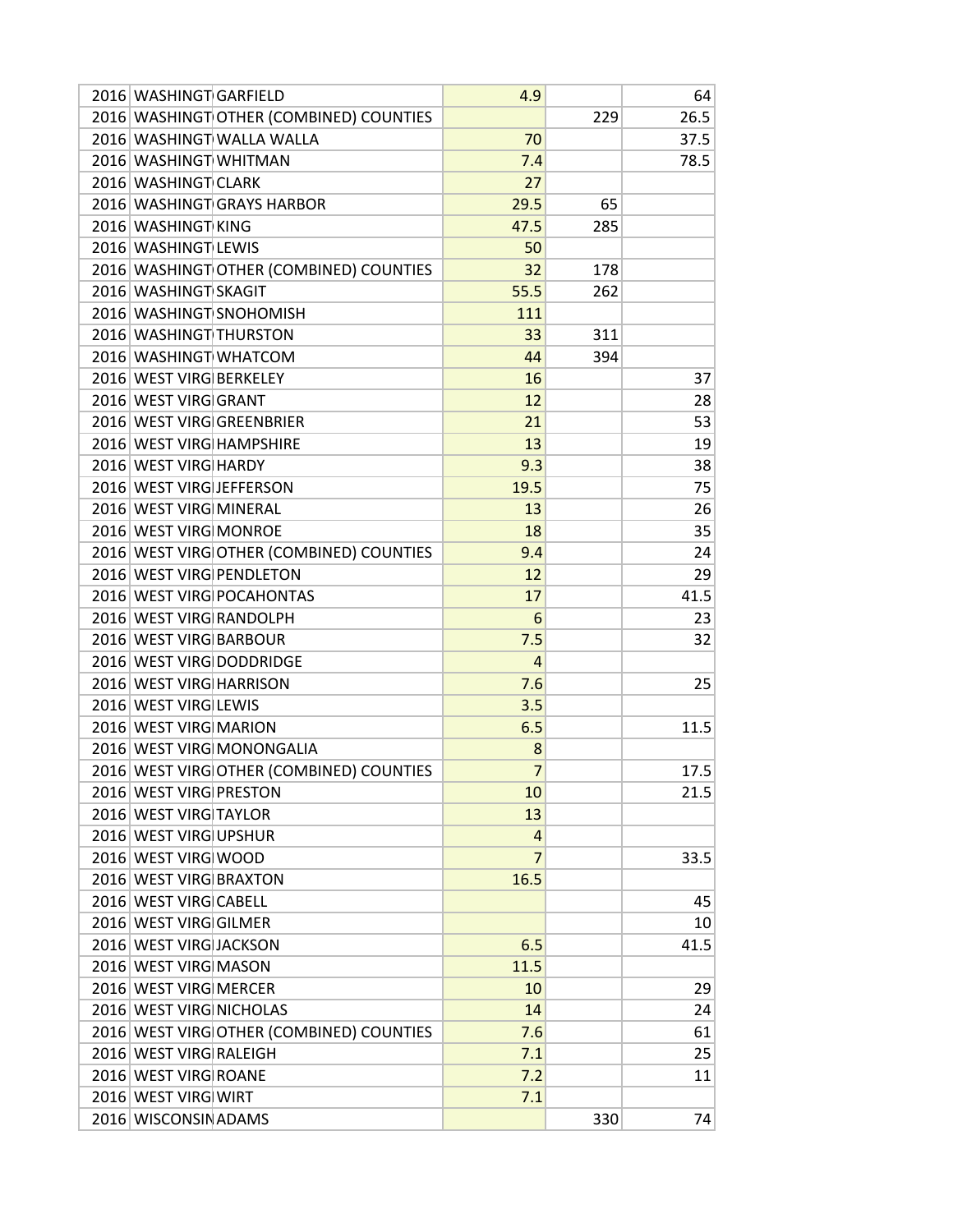|                          | 2016 WISCONSIN GREEN LAKE                | 22.5 |     | 143  |
|--------------------------|------------------------------------------|------|-----|------|
| 2016 WISCONSIN JUNEAU    |                                          |      |     | 91.5 |
|                          | 2016 WISCONSIN MARQUETTE                 |      |     | 53   |
|                          | 2016 WISCONSIN OTHER (COMBINED) COUNTIES | 35.5 | 182 |      |
| 2016 WISCONSIN PORTAGE   |                                          | 19   | 300 | 52   |
| 2016 WISCONSIN WAUPACA   |                                          |      | 175 | 87   |
|                          | 2016 WISCONSIN WAUSHARA                  | 30   | 215 | 56   |
| 2016 WISCONSIN WOOD      |                                          | 30.5 |     | 65   |
| 2016 WISCONSIN BROWN     |                                          |      |     | 181  |
| 2016 WISCONSIN CALUMET   |                                          |      |     | 155  |
| 2016 WISCONSIN DOOR      |                                          |      |     | 81   |
|                          | 2016 WISCONSIN FOND DU LAC               | 33   |     | 156  |
|                          | 2016 WISCONSIN KEWAUNEE                  | 40   |     | 144  |
|                          | 2016 WISCONSIN MANITOWOC                 |      |     | 159  |
|                          | 2016 WISCONSIN OTHER (COMBINED) COUNTIES | 45   | 145 |      |
|                          | 2016 WISCONSIN OUTAGAMIE                 |      |     | 108  |
|                          | 2016 WISCONSIN SHEBOYGAN                 |      |     | 107  |
|                          | 2016 WISCONSIN WINNEBAGO                 | 32   |     | 98   |
| 2016 WISCONSIN ASHLAND   |                                          |      |     | 18   |
|                          |                                          |      |     |      |
| 2016 WISCONSIN CLARK     |                                          | 24   |     | 87   |
| 2016 WISCONSIN LINCOLN   |                                          |      |     | 44   |
|                          | 2016 WISCONSIN MARATHON                  | 39   |     | 79.5 |
|                          | 2016 WISCONSIN OTHER (COMBINED) COUNTIES | 10   | 78  | 38   |
| 2016 WISCONSIN PRICE     |                                          | 20   |     | 28   |
| 2016 WISCONSIN TAYLOR    |                                          | 23.5 |     | 83   |
| 2016 WISCONSIN LANGLADE  |                                          | 21.5 | 157 | 82   |
|                          | 2016 WISCONSIN MARINETTE                 |      |     | 96   |
| 2016 WISCONSIN OCONTO    |                                          |      |     | 110  |
|                          | 2016 WISCONSIN OTHER (COMBINED) COUNTIES | 26   | 204 | 19   |
| 2016 WISCONSIN SHAWANO   |                                          |      |     | 97   |
| 2016 WISCONSIN BARRON    |                                          | 19   |     | 72   |
| 2016 WISCONSIN BAYFIELD  |                                          | 13.5 |     | 25   |
| 2016 WISCONSIN BURNETT   |                                          | 11.5 |     | 44   |
| 2016 WISCONSIN CHIPPEWA  |                                          | 19   |     | 95   |
| 2016 WISCONSIN DOUGLAS   |                                          | 12   |     | 15   |
| 2016 WISCONSIN POLK      |                                          | 19   |     | 73.5 |
| 2016 WISCONSIN RUSK      |                                          | 13.5 |     | 66   |
| 2016 WISCONSIN SAWYER    |                                          | 16   |     | 35   |
|                          | 2016 WISCONSIN WASHBURN                  | 9.3  |     | 56   |
| 2016 WISCONSIN COLUMBIA  |                                          | 33   |     | 179  |
| 2016 WISCONSIN DANE      |                                          | 40   |     | 172  |
| 2016 WISCONSIN DODGE     |                                          | 34   |     | 176  |
| 2016 WISCONSIN GREEN     |                                          | 46   |     | 169  |
| 2016 WISCONSIN JEFFERSON |                                          | 55.5 |     | 156  |
| 2016 WISCONSIN ROCK      |                                          | 37   |     | 182  |
| 2016 WISCONSIN KENOSHA   |                                          |      |     | 152  |
|                          | 2016 WISCONSIN OTHER (COMBINED) COUNTIES | 35   | 193 | 103  |
| 2016 WISCONSIN OZAUKEE   |                                          | 49   |     |      |
|                          |                                          |      |     |      |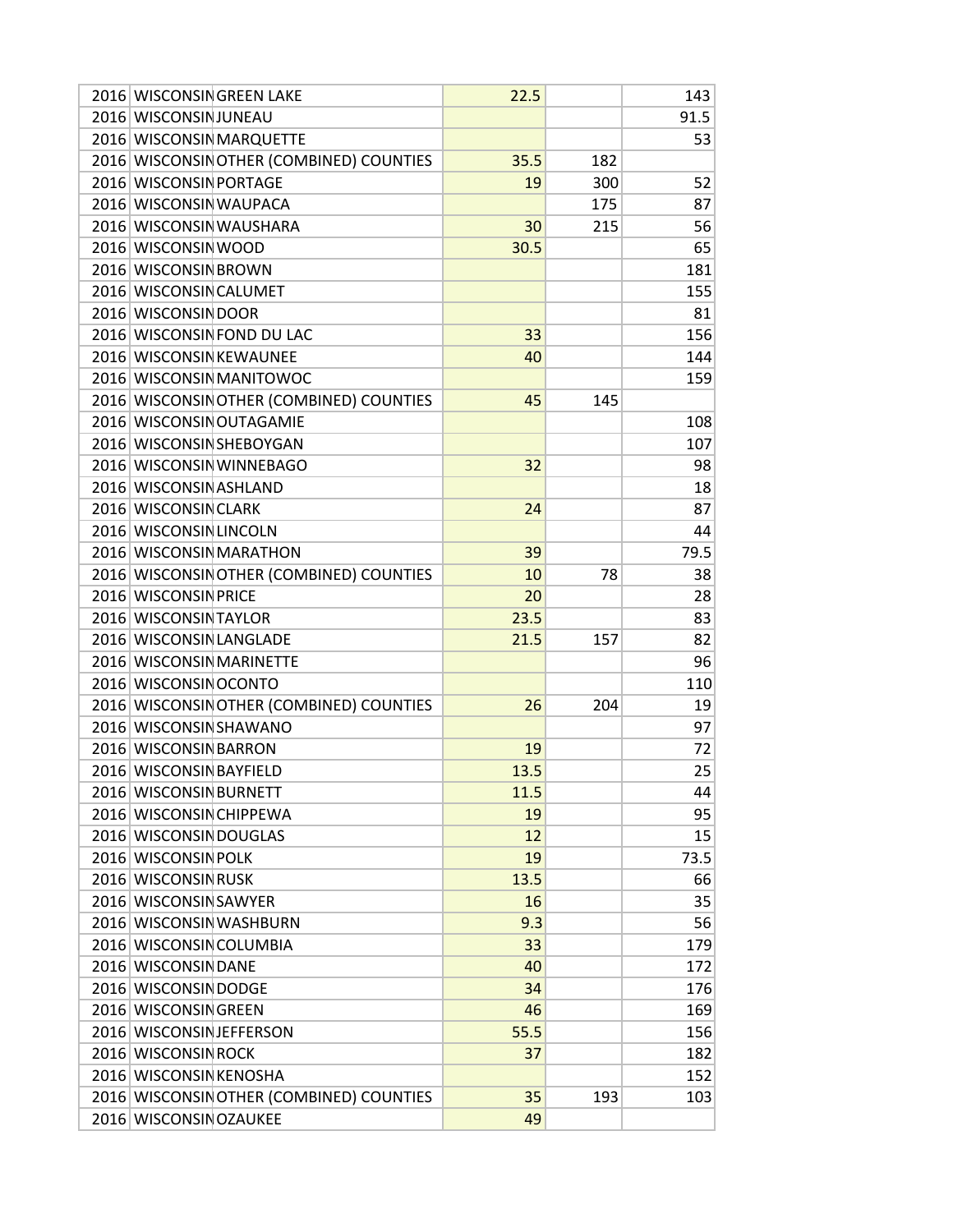| 2016 WISCONSIN RACINE                        |                                          |      | 133          | 133  |
|----------------------------------------------|------------------------------------------|------|--------------|------|
|                                              | 2016 WISCONSIN WALWORTH                  |      | 220          | 190  |
|                                              | 2016 WISCONSIN WASHINGTON                |      |              | 120  |
|                                              | 2016 WISCONSIN WAUKESHA                  | 41   | 173          | 114  |
|                                              | 2016 WISCONSIN CRAWFORD                  |      |              | 124  |
| 2016 WISCONSIN GRANT                         |                                          |      |              | 192  |
| 2016 WISCONSIN IOWA                          |                                          | 44.5 | 343          | 199  |
| 2016 WISCONSIN LAFAYETTE                     |                                          | 52.5 |              | 227  |
|                                              | 2016 WISCONSIN OTHER (COMBINED) COUNTIES | 36.5 | 240          |      |
| 2016 WISCONSIN RICHLAND                      |                                          | 25   |              | 103  |
| 2016 WISCONSIN SAUK                          |                                          | 25.5 |              | 125  |
| 2016 WISCONSIN VERNON                        |                                          | 25   |              | 129  |
| 2016 WISCONSIN BUFFALO                       |                                          | 31.5 |              | 121  |
| 2016 WISCONSIN DUNN                          |                                          | 28   | 163          | 99.5 |
|                                              | 2016 WISCONSIN EAU CLAIRE                |      |              | 86   |
| 2016 WISCONSIN JACKSON                       |                                          | 38.5 | 275          | 99.5 |
| 2016 WISCONSIN LA CROSSE                     |                                          | 33   |              | 132  |
| 2016 WISCONSIN MONROE                        |                                          | 24.5 |              | 132  |
|                                              | 2016 WISCONSIN OTHER (COMBINED) COUNTIES | 29   | 216          |      |
| 2016 WISCONSIN PEPIN                         |                                          |      | 140          | 130  |
| 2016 WISCONSIN PIERCE                        |                                          | 30   |              | 135  |
| 2016 WISCONSINST CROIX                       |                                          | 24.5 | 185          | 103  |
|                                              | 2016 WISCONSIN TREMPEALEAU               | 30   | 215          | 130  |
| 2016 WYOMING CAMPBELL                        |                                          | 4.2  |              |      |
| 2016 WYOMING CROOK                           |                                          | 6.7  |              | 13.5 |
| 2016 WYOMING JOHNSON                         |                                          | 4.9  |              |      |
|                                              | 2016 WYOMING OTHER (COMBINED) COUNTIES   |      | 69.5<br>73.5 | 11.5 |
| 2016 WYOMING SHERIDAN                        |                                          | 6.2  | 78           |      |
|                                              |                                          |      |              |      |
| 2016 WYOMING WESTON<br>2016 WYOMING BIG HORN |                                          | 4.4  |              |      |
|                                              |                                          | 6.8  | 104          | 20.5 |
| 2016 WYOMING FREMONT                         |                                          | 6.7  | 79.5         | 11.5 |
|                                              | 2016 WYOMING HOT SPRINGS                 | 7.6  | 73           |      |
|                                              | 2016 WYOMING OTHER (COMBINED) COUNTIES   |      |              | 10.5 |
| 2016 WYOMING PARK                            |                                          | 7.5  | 94           |      |
| 2016 WYOMING WASHAKIE                        |                                          | 5    | 129          |      |
| 2016 WYOMING ALBANY                          |                                          | 5.8  | 68.5         |      |
| 2016 WYOMING CARBON                          |                                          | 4.1  | 95           |      |
| 2016 WYOMING NATRONA                         |                                          | 3.8  | 69.5         |      |
|                                              | 2016 WYOMING OTHER (COMBINED) COUNTIES   |      |              | 13.5 |
|                                              | 2016 WYOMING SWEETWATER                  | 5    | 96.5         |      |
| 2016 WYOMING CONVERSE                        |                                          | 4.1  |              |      |
| 2016 WYOMING GOSHEN                          |                                          | 5.3  | 112          | 12   |
| 2016 WYOMING LARAMIE                         |                                          | 5.4  | 115          | 20   |
| 2016 WYOMING NIOBRARA                        |                                          | 5.1  |              |      |
|                                              | 2016 WYOMING OTHER (COMBINED) COUNTIES   |      | 103          | 15.5 |
| 2016 WYOMING PLATTE                          |                                          | 5.1  | 105          |      |
| 2016 WYOMING LINCOLN                         |                                          | 7.7  | 67.5         | 18.5 |
|                                              | 2016 WYOMING OTHER (COMBINED) COUNTIES   |      | 73           |      |